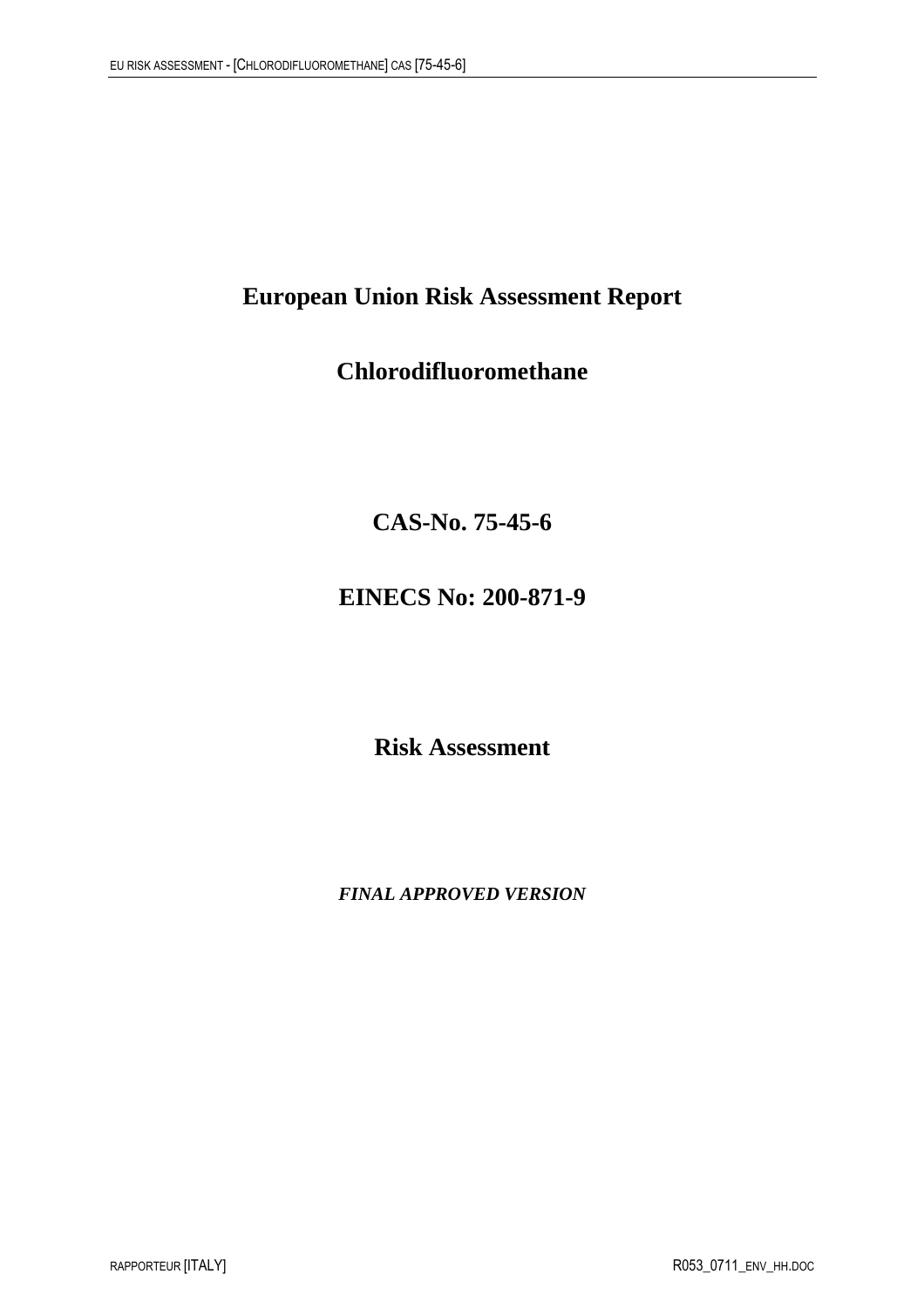# **LEGAL NOTICE**

Neither the European Commission nor any person acting on behalf of the Commission is responsible for the use which might be made of the following information

A great deal of additional information on the European Union is available on the Internet. It can be accessed through the Europa Server (http://europa.eu.int).

Cataloguing data can be found at the end of this publication

Luxembourg: Office for Official Publications of the European Communities, [ECB: year] ISBN [ECB: insert number here]

© European Communities, [ECB: insert year here] Reproduction is authorised provided the source is acknowledged.

*Printed in Italy*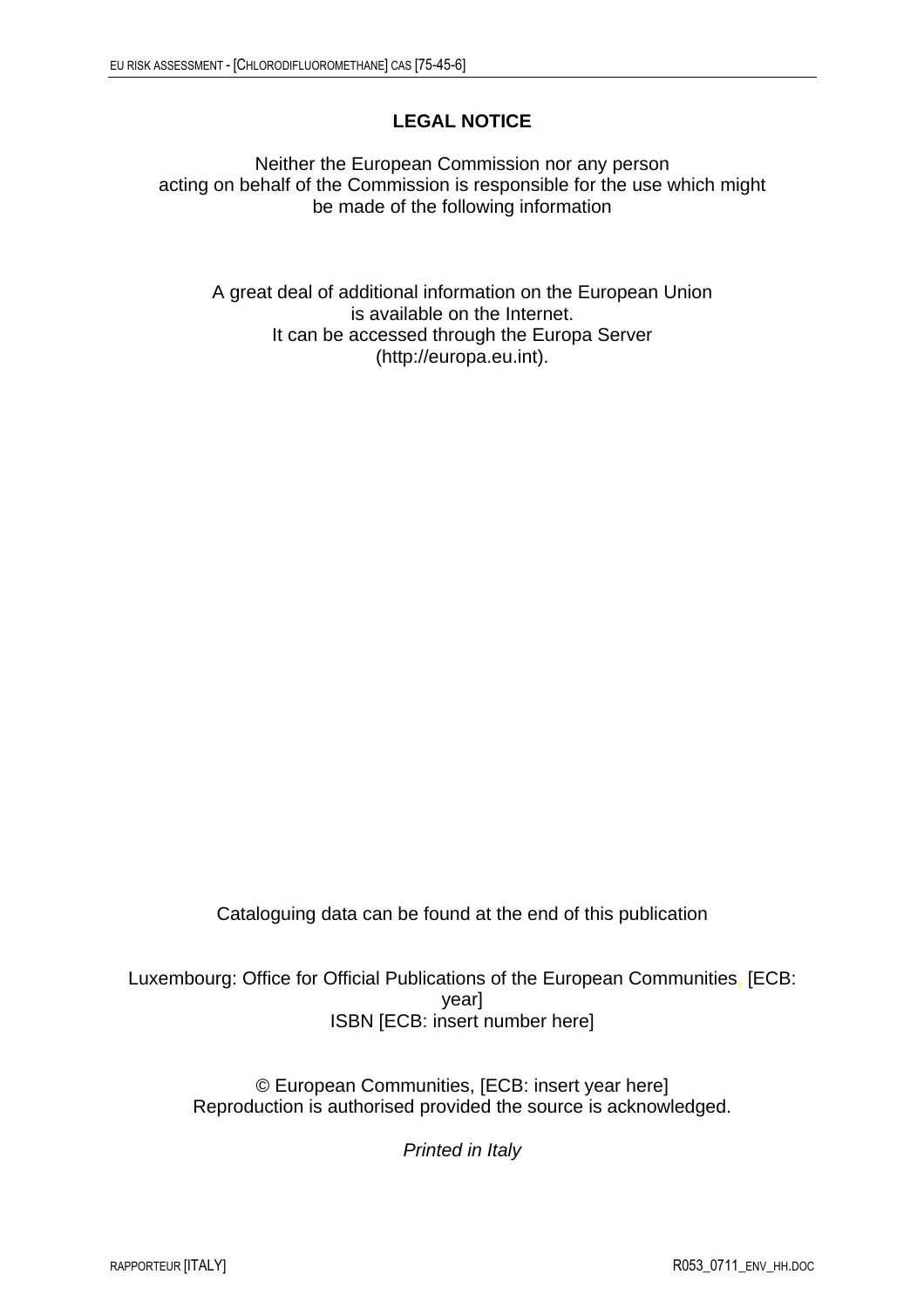# **Chlorodifluoromethane**

CAS No: 75-45-6

EINECS No: 200-871-9

# **Risk Assessment**

*November 2007*

Italy

Rapporteur for the risk assessment of Chlorodifluoromethane is Italy.

Contact point:

Dr. Roberto Binetti (roberto.binetti@iss.it) Dr. Leonello Attias (leonello.attias@iss.it) Centro Nazionale Sostanze Chimiche Istituto Superiore di Sanità Viale Regina Elena, 299 00161 – Rome, Italy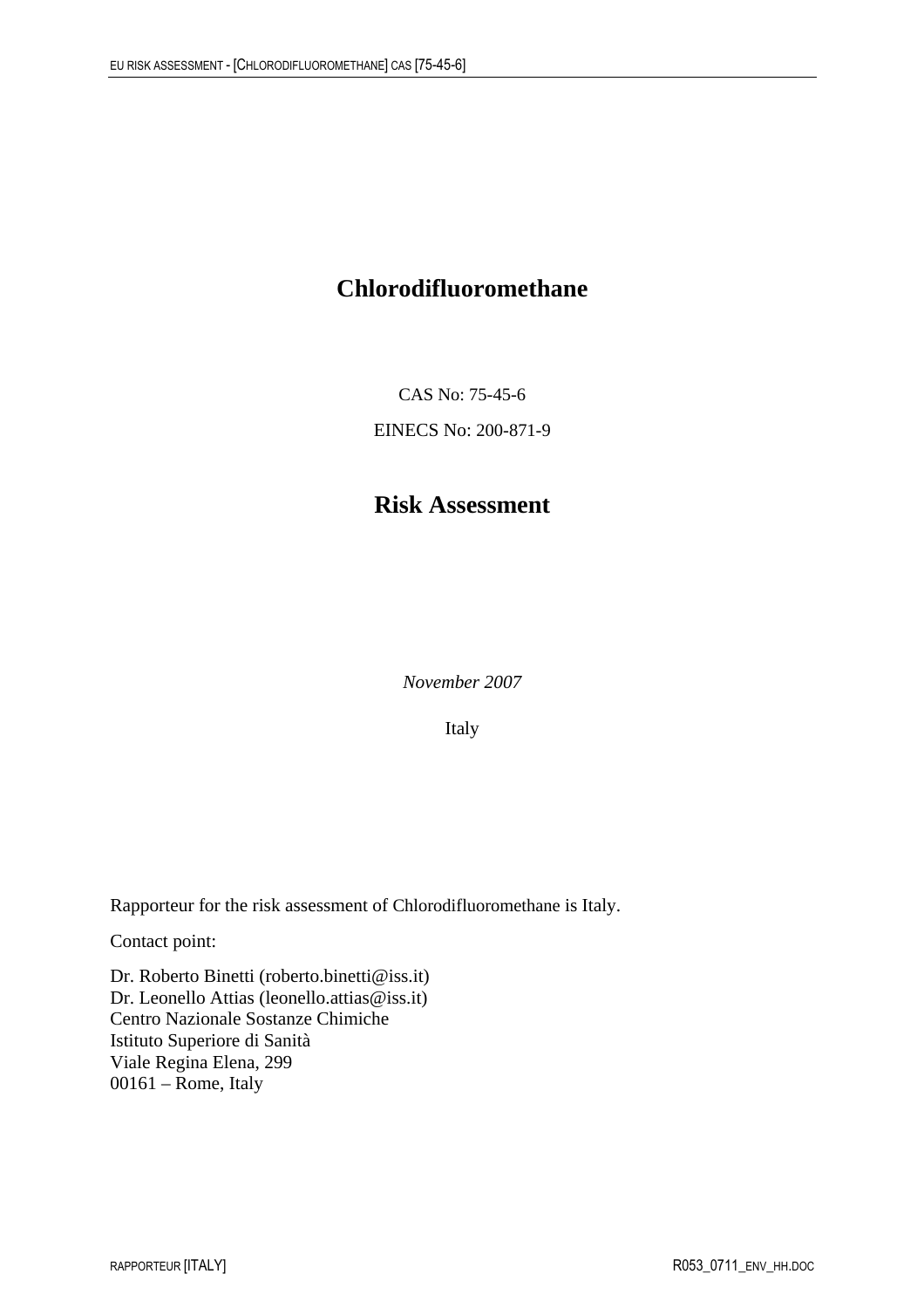| Date of Last Literature Search:                            | 2003                    |
|------------------------------------------------------------|-------------------------|
| <b>Review of report by MS Technical Experts finalised:</b> | [insert month and year] |
| <b>Final report:</b>                                       | [year]                  |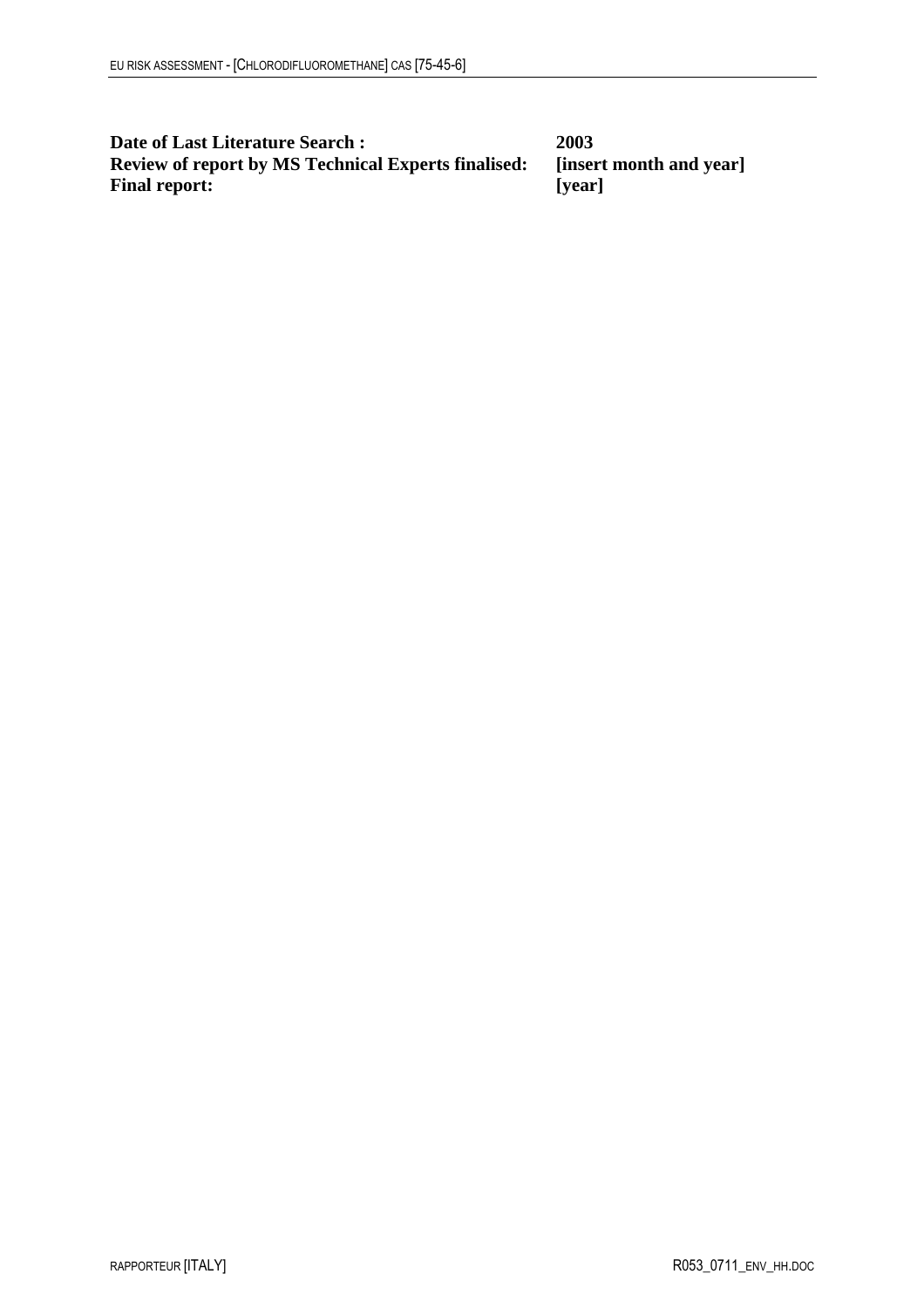# **Foreword**

We are pleased to present this Risk Assessment Report which is the result of in-depth work carried out by experts in one Member State, working in co-operation with their counterparts in the other Member States, the Commission Services, Industry and public interest groups.

The Risk Assessment was carried out in accordance with Council Regulation (EEC) 793/931 on the evaluation and control of the risks of "existing" substances. "Existing" substances are chemical substances in use within the European Community before September 1981 and listed in the European Inventory of Existing Commercial Chemical Substances. Regulation 793/93 provides a systematic framework for the evaluation of the risks to human health and the environment of these substances if they are produced or imported into the Community in volumes above 10 tonnes per year.

There are four overall stages in the Regulation for reducing the risks: data collection, priority setting, risk assessment and risk reduction. Data provided by Industry are used by Member States and the Commission services to determine the priority of the substances which need to be assessed. For each substance on a priority list, a Member State volunteers to act as "Rapporteur", undertaking the in-depth Risk Assessment and recommending a strategy to limit the risks of exposure to the substance, if necessary.

The methods for carrying out an in-depth Risk Assessment at Community level are laid down in Commission Regulation (EC) 1488/942, which is supported by a technical guidance document3. Normally, the "Rapporteur" and individual companies producing, importing and/or using the chemicals work closely together to develop a draft Risk Assessment Report, which is then presented at a meeting of Member State technical experts for endorsement. The Risk Assessment Report is then peer-reviewed by the Scientific Committee on Health and Environmental Risks (SCHER) which gives its opinion to the European Commission on the quality of the risk assessment.

If a Risk Assessment Report concludes that measures to reduce the risks of exposure to the substances are needed, beyond any measures which may already be in place, the next step in the process is for the "Rapporteur" to develop a proposal for a strategy to limit those risks.

The Risk Assessment Report is also presented to the Organisation for Economic Co-operation and Development as a contribution to the Chapter 19, Agenda 21 goals for evaluating chemicals, agreed at the United Nations Conference on Environment and Development, held in Rio de Janeiro in 1992 and confirmed in the Johannesburg Declaration on Sustainable Development at the World Summit on Sustainable Development, held in Johannesburg, South Africa in 2002.

This Risk Assessment improves our knowledge about the risks to human health and the environment from exposure to chemicals. We hope you will agree that the results of this indepth study and intensive co-operation will make a worthwhile contribution to the Community objective of reducing the overall risks from exposure to chemicals.

 $\overline{a}$ 

 $1$  O.J. No L 084, 05/04/199 p.0001 – 0075

<sup>2</sup> O.J. No L 161, 29/06/1994 p. 0003 – 0011

 $3$  Technical Guidance Document, Part I – V, ISBN 92-827-801 [1234]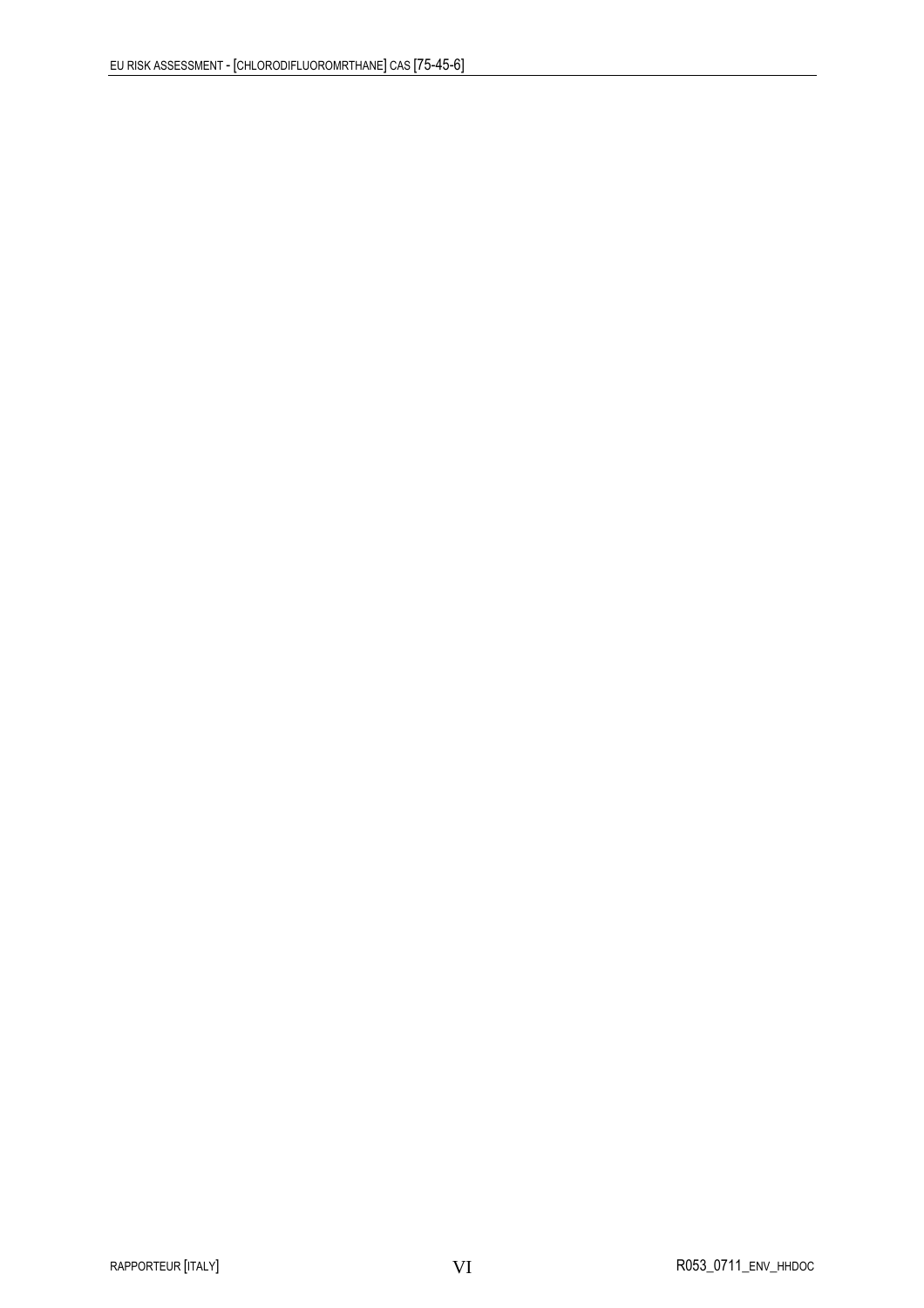# **0 OVERALL RESULTS OF THE RISK ASSESSMENT4**

| CAS Number:        | $75 - 45 - 6$         |
|--------------------|-----------------------|
| EINECS Number:     | 200-871-9             |
| <b>IUPAC</b> Name: | Chlorodifluoromethane |

#### **Environment**

**Conclusion** (**ii)** There is at present no need for further information and/or testing and no need for risk reduction measures beyond those which are being applied already.

Conclusion (ii) applies to production, use as a chemical intermediate and use as a refrigerant scenarios.

#### **Human health**

Human health (toxicity)

*Workers* 

**Conclusion** (**ii)** There is at present no need for further information and/or testing and no need for risk reduction measures beyond those which are being applied already.

Conclusion (ii) applies to production, use as a chemical intermediate and use as a refrigerant scenarios.

#### *Consumers*

**Conclusion (i)** There is a need for further information and/or testing.

**Conclusion (iii)** There is a need for limiting the risks; risk reduction measures which are already being applied shall be taken into account.

Conclusion (ii) applies to production, use as a chemical intermediate and use as a refrigerant scenarios.

#### *Humans exposed via the environment*

**Conclusion (i)** There is a need for further information and/or testing.

**Conclusion (iii)** There is a need for limiting the risks; risk reduction measures which are already being applied shall be taken into account.

Conclusion (iii) There is a need for limiting the risks; risk reduction measures which are already being applied shall be taken into account.

 $\overline{a}$ 

<sup>4</sup> Conclusion (i) There is a need for further information and/or testing.

Conclusion (ii) There is at present no need for further information and/or testing and no need for risk reduction measures beyond those which are being applied already.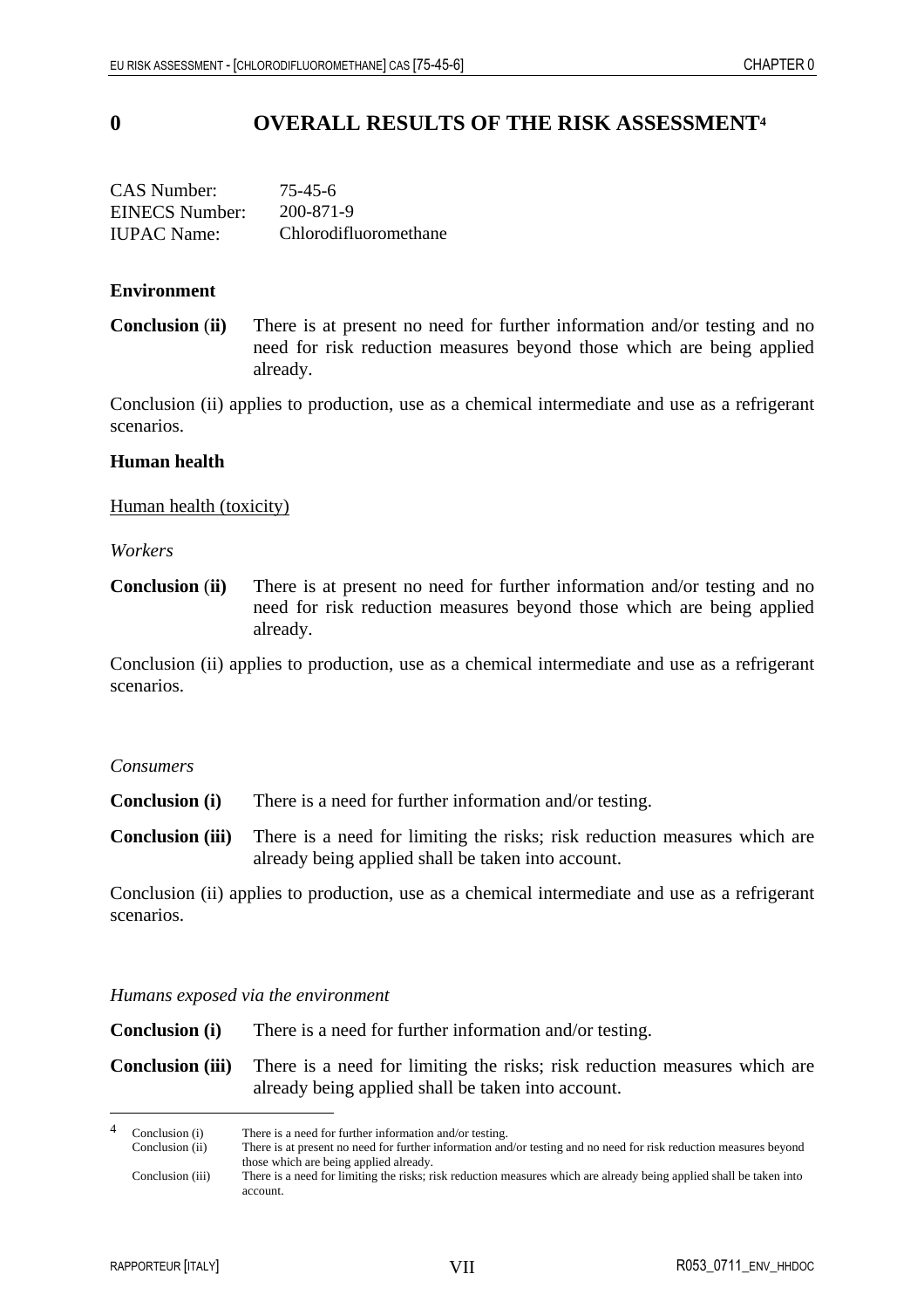Conclusion (ii) applies to production, use as a chemical intermediate and use as a refrigerant scenarios.

#### *Combined exposure*

**Conclusion (i)** There is a need for further information and/or testing.

**Conclusion (iii)** There is a need for limiting the risks; risk reduction measures which are already being applied shall be taken into account.

Conclusion (ii) applies to production, use as a chemical intermediate and use as a refrigerant scenarios.

#### Human health (physico-chemical properties)

**Conclusion (i)** There is a need for further information and/or testing.

**Conclusion (iii)** There is a need for limiting the risks; risk reduction measures which are already being applied shall be taken into account.

Conclusion (ii) applies to production, use as a chemical intermediate and use as a refrigerant scenarios.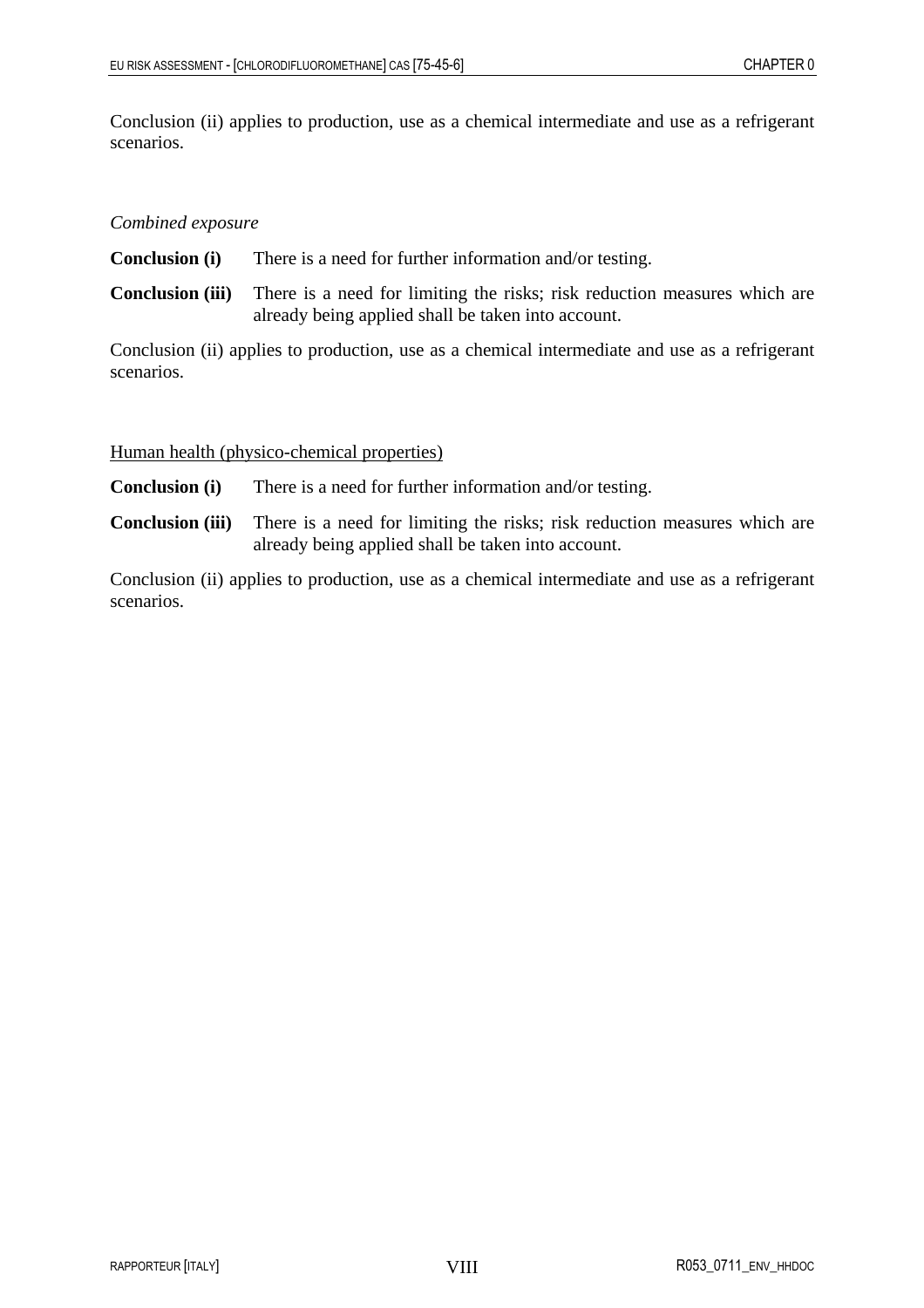# **Contents**

| $\mathbf{1}$   |     |       |                                                                          |  |  |
|----------------|-----|-------|--------------------------------------------------------------------------|--|--|
|                | 1.1 |       |                                                                          |  |  |
|                |     |       |                                                                          |  |  |
|                | 1.3 |       |                                                                          |  |  |
|                |     |       |                                                                          |  |  |
|                |     |       |                                                                          |  |  |
| $\mathfrak{D}$ |     |       |                                                                          |  |  |
|                | 2.1 |       |                                                                          |  |  |
|                |     |       |                                                                          |  |  |
|                | 2.2 |       |                                                                          |  |  |
|                |     |       |                                                                          |  |  |
|                |     |       |                                                                          |  |  |
|                |     |       |                                                                          |  |  |
|                | 2.3 |       |                                                                          |  |  |
|                |     |       |                                                                          |  |  |
| 3              |     |       |                                                                          |  |  |
|                |     |       |                                                                          |  |  |
|                |     |       |                                                                          |  |  |
|                |     |       |                                                                          |  |  |
|                |     |       |                                                                          |  |  |
|                |     |       |                                                                          |  |  |
|                |     | 3.1.6 |                                                                          |  |  |
|                |     | 3.1.7 |                                                                          |  |  |
|                |     |       |                                                                          |  |  |
|                |     |       | 3.2 EFFECTS ASSESSMENT: HAZARD IDENTIFICATION AND DOSE (CONCENTRATION) - |  |  |
|                |     |       |                                                                          |  |  |
|                |     | 3.2.1 |                                                                          |  |  |
|                |     |       |                                                                          |  |  |
|                |     |       |                                                                          |  |  |
|                |     |       |                                                                          |  |  |
|                | 3.3 |       |                                                                          |  |  |
|                |     | 3.3.1 |                                                                          |  |  |
|                |     |       |                                                                          |  |  |
|                |     |       |                                                                          |  |  |
|                |     |       |                                                                          |  |  |
|                |     |       |                                                                          |  |  |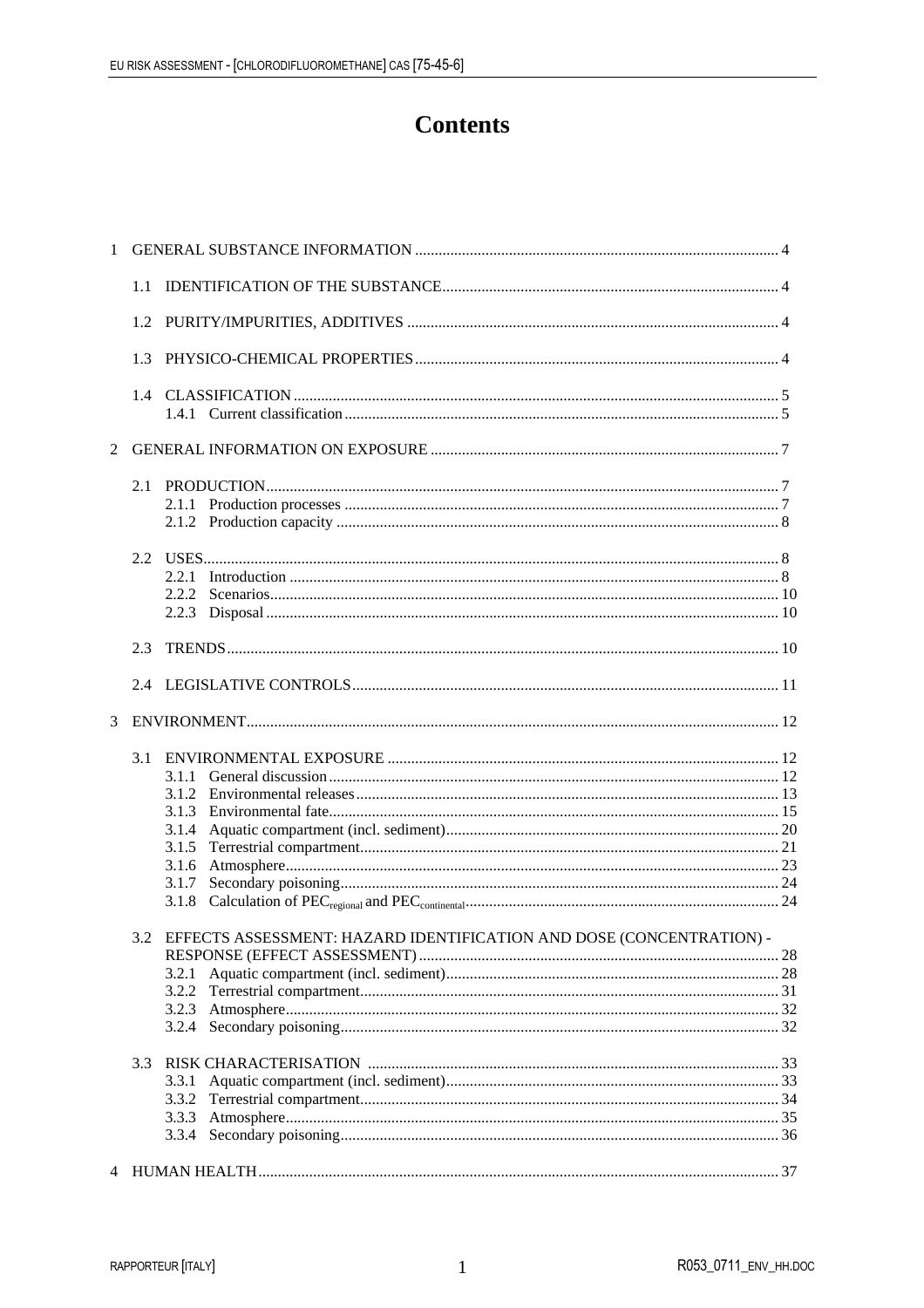|   |    | 4.1.2 Effects assessment: Hazard identification and dose (concentration)- response (effect) assessment47 |  |
|---|----|----------------------------------------------------------------------------------------------------------|--|
|   |    |                                                                                                          |  |
| 5 |    |                                                                                                          |  |
|   | 51 |                                                                                                          |  |
|   |    |                                                                                                          |  |
|   | 53 |                                                                                                          |  |
|   |    |                                                                                                          |  |

EUSES Calculations can be viewed as part of the report at the website of the European Chemicals Bureau: http://ecb.jrc.it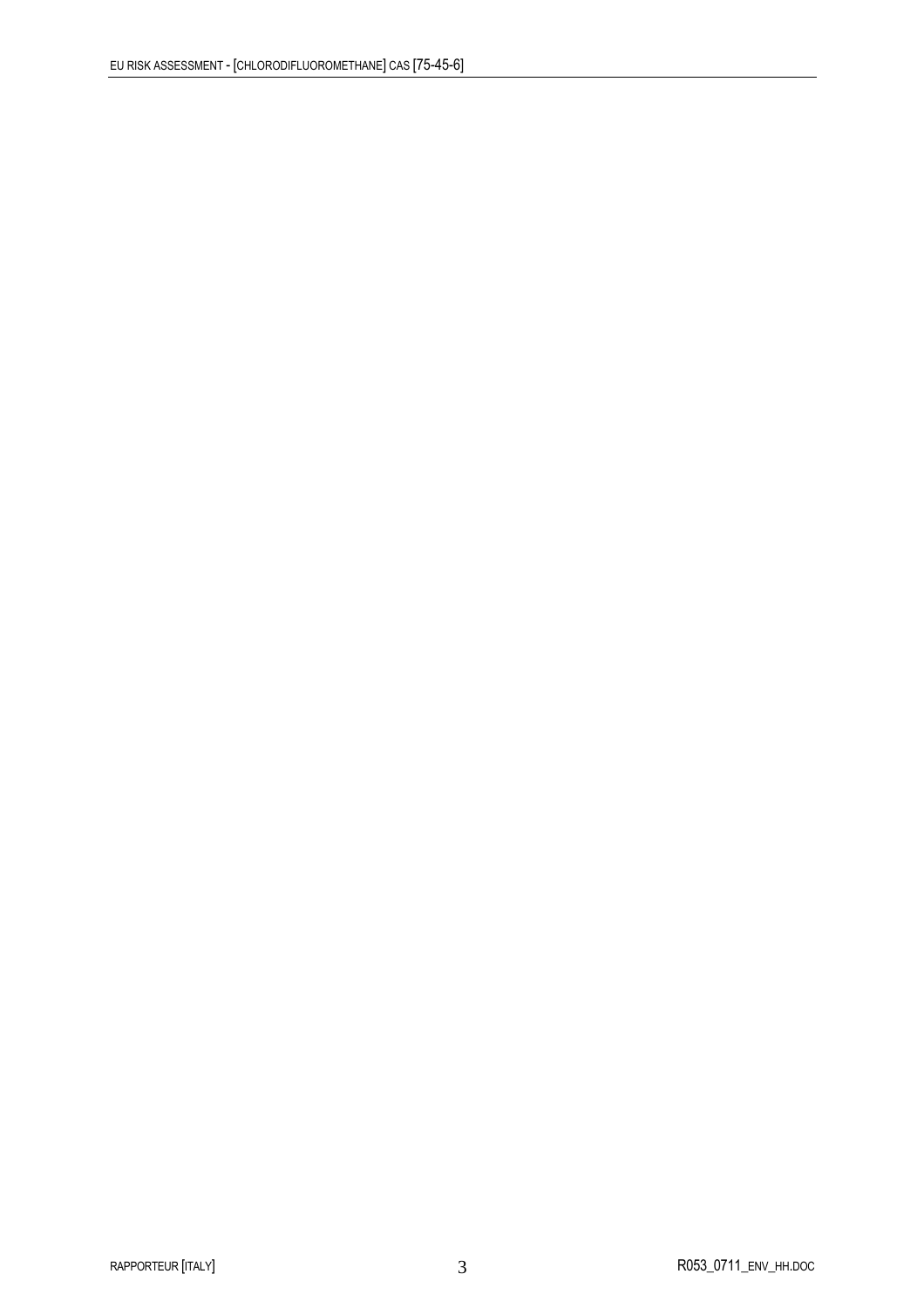## <span id="page-11-1"></span>**1.1 IDENTIFICATION OF THE SUBSTANCE**

CAS Number: 75-45-6

EINECS Number: 200-871-9

IUPAC Name: Chlorodifluoromethane

Molecular formula:  $CHCIF<sub>2</sub>$ 

Structural formula:  $\mathsf{C}1$ Molecular weight: 86.47 Synonyms: R-22, HCFC-22

# <span id="page-11-2"></span>**1.2 PURITY/IMPURITIES, ADDITIVES**

Degree of purity (range): 99.9 %.

# <span id="page-11-3"></span>**1.3 PHYSICO-CHEMICAL PROPERTIES**

The validated data are reported in table 1.1.

The TGD (Part II, page 43) prescribes an environmental temperature of 12°C. We have therefore adopted this temperature in determining the values of those physico-chemical properties most sensitive to temperature, namely vapour pressure, solubility and Henry's Law constant. This is in line with the recommendations of the revised TGD (Part II, pages 24-25). Concerning water solubility, for the purpose of modelling we require the solubility at the saturated vapour pressure (7.135 atm at 12 °C). This value is:

 $4.22*7.135 = 30.1$  g/l

and it will be used for Mackay and EUSES modelling.

#### **Table 1.1 Summary of physico-chemical properties**

| <b>Property</b>                           | Value                                          | <b>REFERENCE</b>              |
|-------------------------------------------|------------------------------------------------|-------------------------------|
| Physical state                            | gaseous                                        |                               |
| Melting point                             | $-160 °C$                                      | Kühn-Birett 1994              |
| Boiling point                             | $-40.8 °C$                                     | Hoechst AG 1989               |
| Relative density at 20°C<br>Gas at 1 atm: |                                                | Calculated                    |
|                                           | 0.0036<br>Liquid at sat. vap.<br>Press.: 1.210 | Defibaugh and Morrison (1992) |

<span id="page-11-0"></span>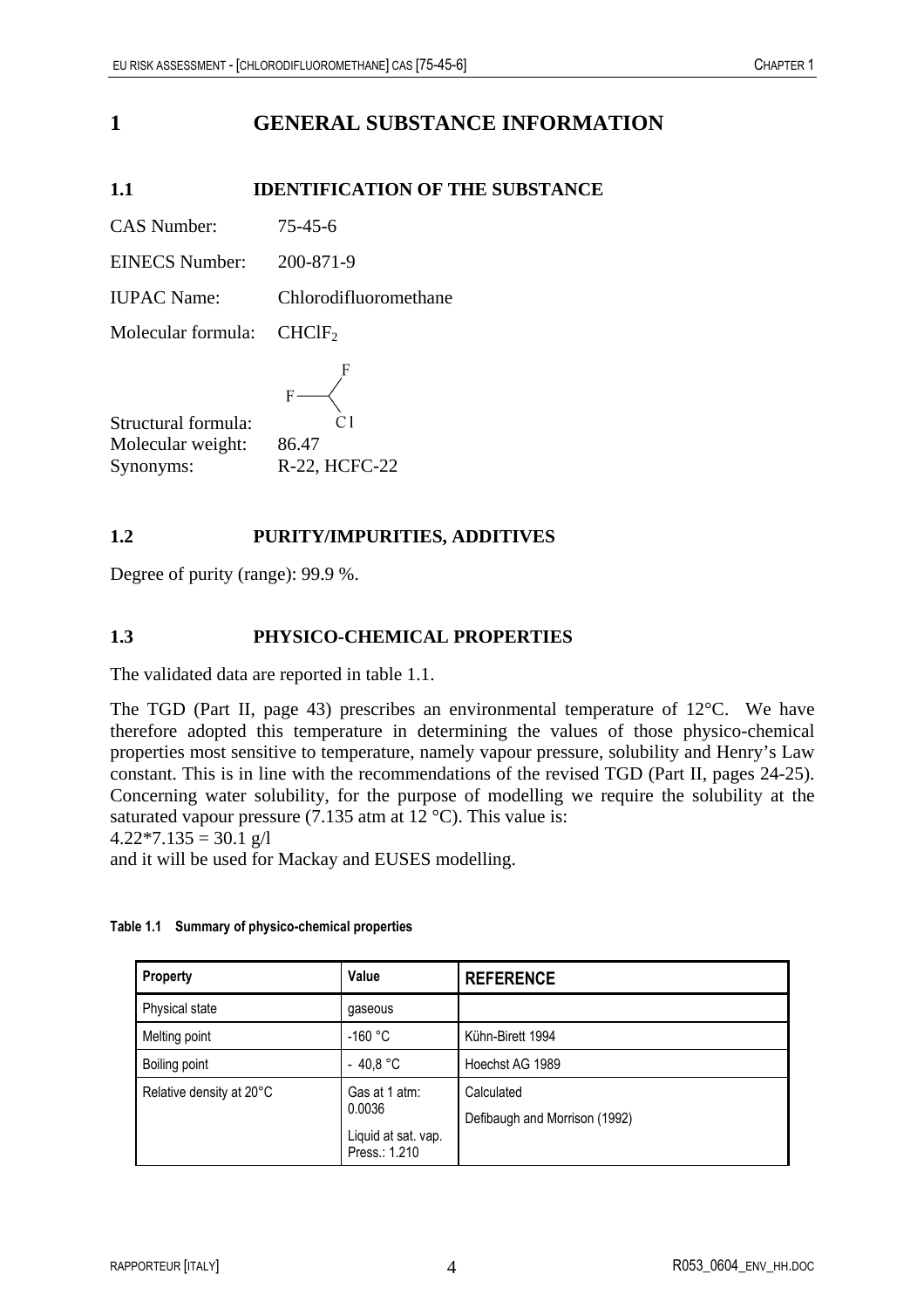| Property                                             | Value                       | <b>REFERENCE</b>                                                |
|------------------------------------------------------|-----------------------------|-----------------------------------------------------------------|
| Vapour pressure at 12° C                             | 723 kPa (7.135              | Defibaugh and Morrison (1992)                                   |
| Vapour pressure at 25°C                              | atm)                        | Defibaugh and Morrison (1992)                                   |
|                                                      | 1045 kPa (10.31<br>atm)     |                                                                 |
| Water solubility at 25°C and 1 atm                   | $2.93$ g/l                  | Hine and Mookerjee (1975)                                       |
|                                                      | $2.40$ g/l                  | Calculated on the basis of the mean Henry's Law constant        |
| at 25° and saturated vapour<br>pressure              | 24.75 g/l                   | Calculated on the basis of the Henry's Law constant             |
| at 12°C and 1 atm                                    | $4.22$ g/l                  | Calculated on the basis of Henry's constant                     |
| at 12° and saturated vapour<br>pressure              | $30.1$ g/l                  | Calculated                                                      |
| Partition coefficient<br>n-octanol/water (log value) | $log$ Pow = 1.13            | CSCL Japan 1992                                                 |
| Flash point                                          | not applicable              | the product is not flammable                                    |
| Autoflammability                                     | 630 °C                      | Sorbe 1993                                                      |
| Flammability                                         | not flammable               | Hoechst AG 1987                                                 |
| <b>Explosive properties</b>                          | not applicable              | the product does not explode                                    |
| Oxidizing properties                                 | non oxidizer                | Solvay S.A. 1995                                                |
| Viscosity                                            |                             |                                                                 |
| Henry's Law constant                                 | 3650 Pa.m <sup>3</sup> /mol | Mean value of the following references:                         |
|                                                      | at 25°C                     | Boggs and Buck (1958) : H = 3058 Pa.m <sup>3</sup> /mol         |
|                                                      |                             | Chang and Criddle (1995): $H = 4779$ Pa.m <sup>3</sup> /mol     |
|                                                      | 0.0205                      | Zheng et al. (1997) : H = 3116 Pa.m <sup>3</sup> /mol           |
|                                                      |                             | Mean value of the following references:                         |
|                                                      | atm.m <sup>3</sup> /mole    | Boggs and Buck (1958) : $H = 0.0179$ atm.m <sup>3</sup> /mol    |
|                                                      | at 12°C                     | Chang and Criddle (1995) : $H = 0.0241$ atm.m <sup>3</sup> /mol |
|                                                      |                             | Zheng et al. (1997) : H = 0.0194 atm.m <sup>3</sup> /mol        |

# <span id="page-12-0"></span>**1.4 CLASSIFICATION**

## <span id="page-12-1"></span>**1.4.1 Current classification**

Not in Annex I to directive 67/548/EEC

# **Rapporteur proposal**

Hazard Symbol: N – Dangerous for the environment

Risk phrase: R 59 - Dangerous for the Ozone layer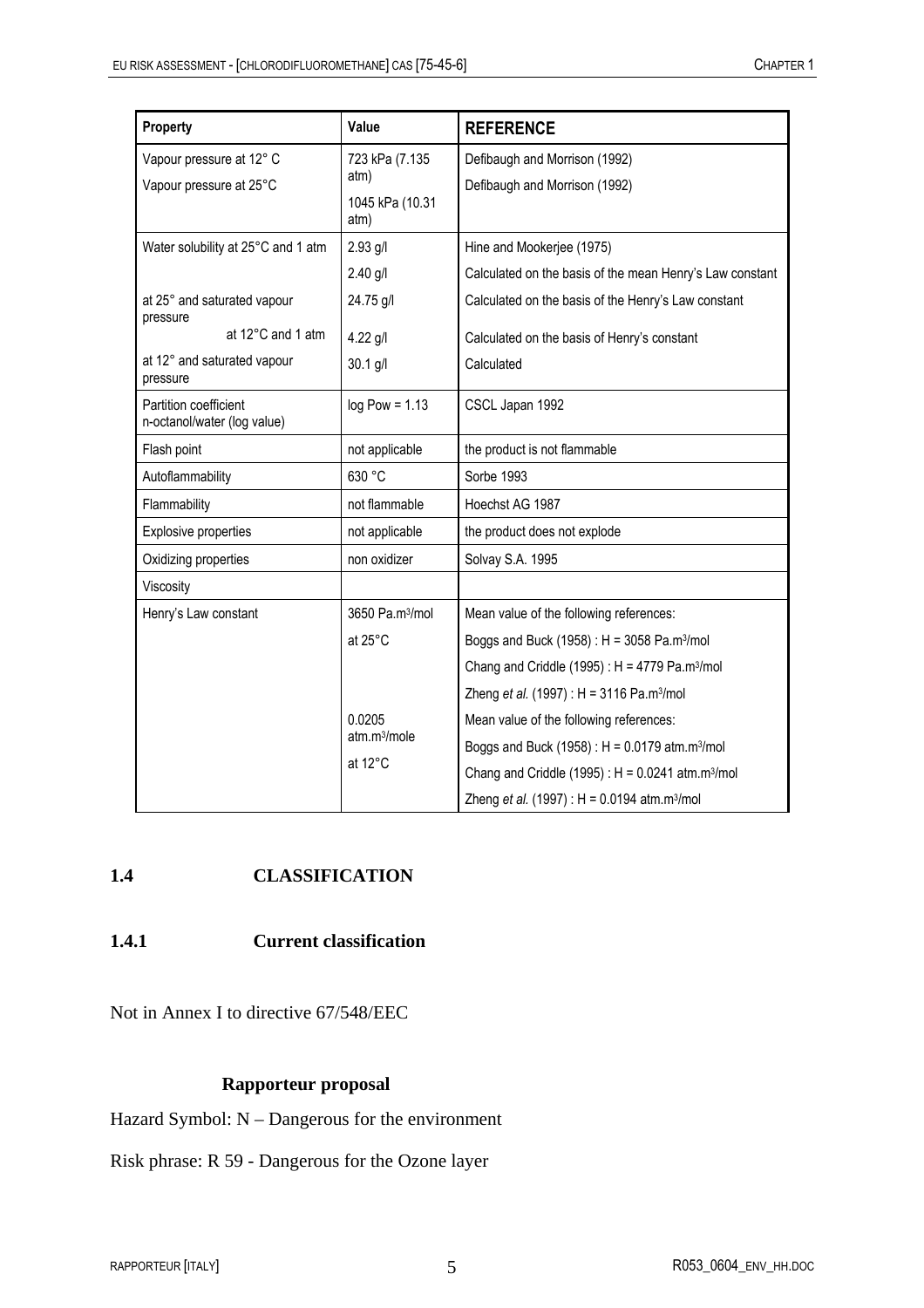Safety phrases: S 59 - Refer to the manufacturer/supplier for information on recovery/recycling.

Xn; Repro.Cat.3; R63 - Possible risk of harm to the unborn child.

S: (2-)36/37-46

This classification was agreed at TC C&L September 2007.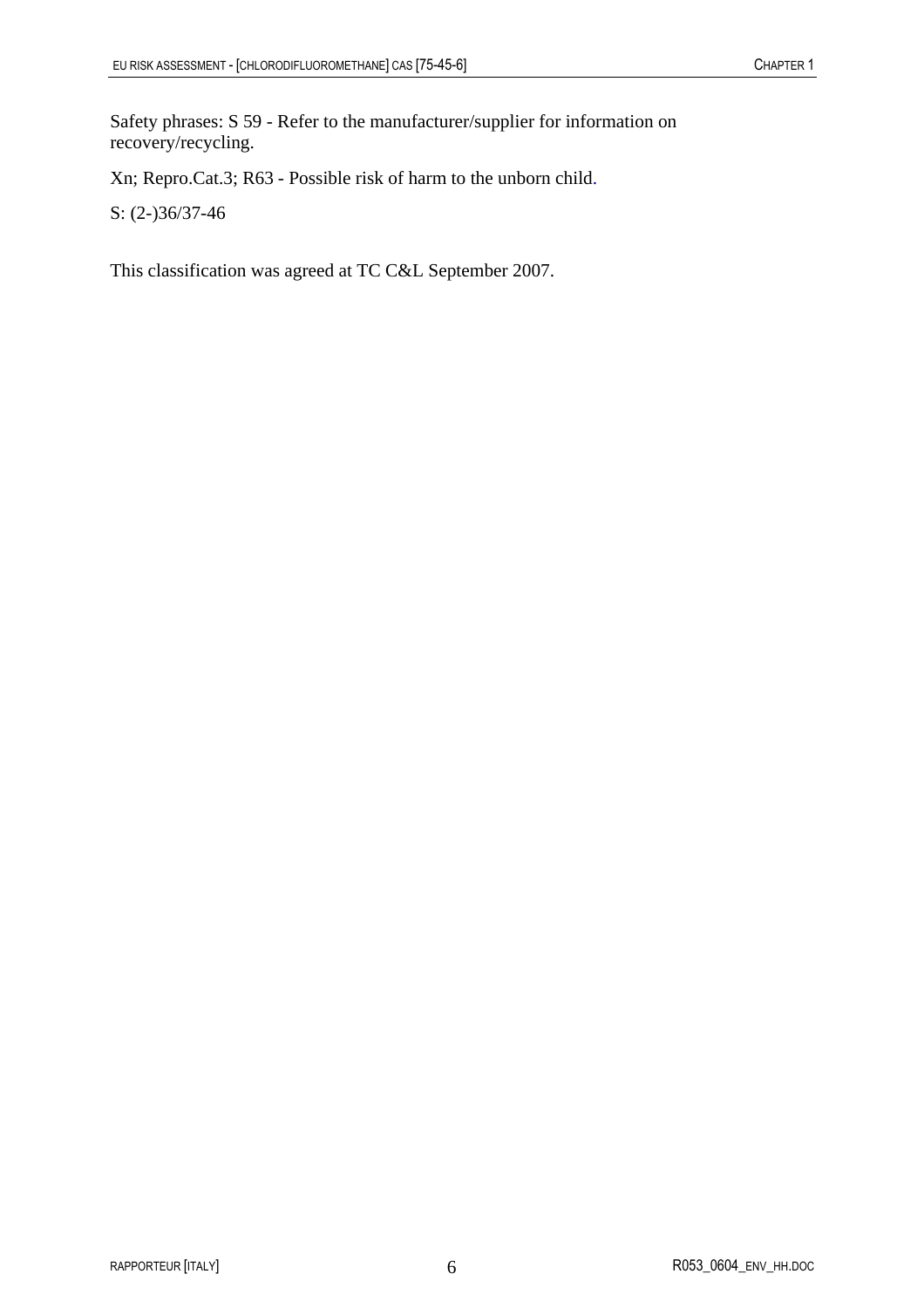# <span id="page-14-0"></span>**2 GENERAL INFORMATION ON EXPOSURE**

## <span id="page-14-1"></span>**2.1 PRODUCTION**

#### <span id="page-14-2"></span>**2.1.1 Production processes**

The 10 HCFC-22 EU production sites are located as follows:

| Pierre-Bénite, France      |
|----------------------------|
| Zaramillo, Spain           |
| Dordrecht, The Netherlands |
| Hoechst, Germany           |
| Runcorn, UK                |
| Thessaloniki, Greece       |
| Avonmouth, UK              |
| Bad Wimpfen, Germany       |
| Spinetta, Italy            |
| Tarragona, Spain           |
|                            |

Chlorodifluoromethane (HCFC-22, CHClF2) does not have significant natural sources. Although concentrations of other fluorocarbons (CFCs 11 and 12) higher than in ambient air have been detected in volcanic vents, chlorodifluoromethane was not found, even when the vent contained a substantial concentration of its chemical precursor, chloroform (Isidorov, 1990).

Industrial production data have been provided by some thirteen companies from throughout the world and, together with their subsidiaries and associates, these constitute a maximum of 37 potential producers of whom seven are in Europe (AFEAS, 2003). The unit processes of these manufacturers are described in Table 3.1, together with the nature and quantity of their emissions to the environment.

Chlorodifluoromethane is generally manufactured by reacting anhydrous hydrogen fluoride with chloroform, mainly in liquid phase reactions employing antimony halide catalysts. The reagent mixtures are toxic and corrosive and the product has a high vapour pressure (911 kPa at 20oC) and so it is manufactured in enclosed equipment and stored as liquefied gas under pressure in closed cylinders prior to use (Hamilton, 1963). Due to the requirement to withstand high pressures safely, the equipment used for the transport and storage of chlorodifluoromethane is subject to European Community directives and local regulations governing design and testing. Consequently, fugitive emissions from the process tend to occur as continuous releases due to venting or short-term, intermittent releases during the cleaning and refilling of cylinders, rather than being infrequent releases that are large relative to the local dispersing power of the atmosphere. The fugitive emissions during the stages of processing, transport, storage and product formulation account for 2.5% of the global production.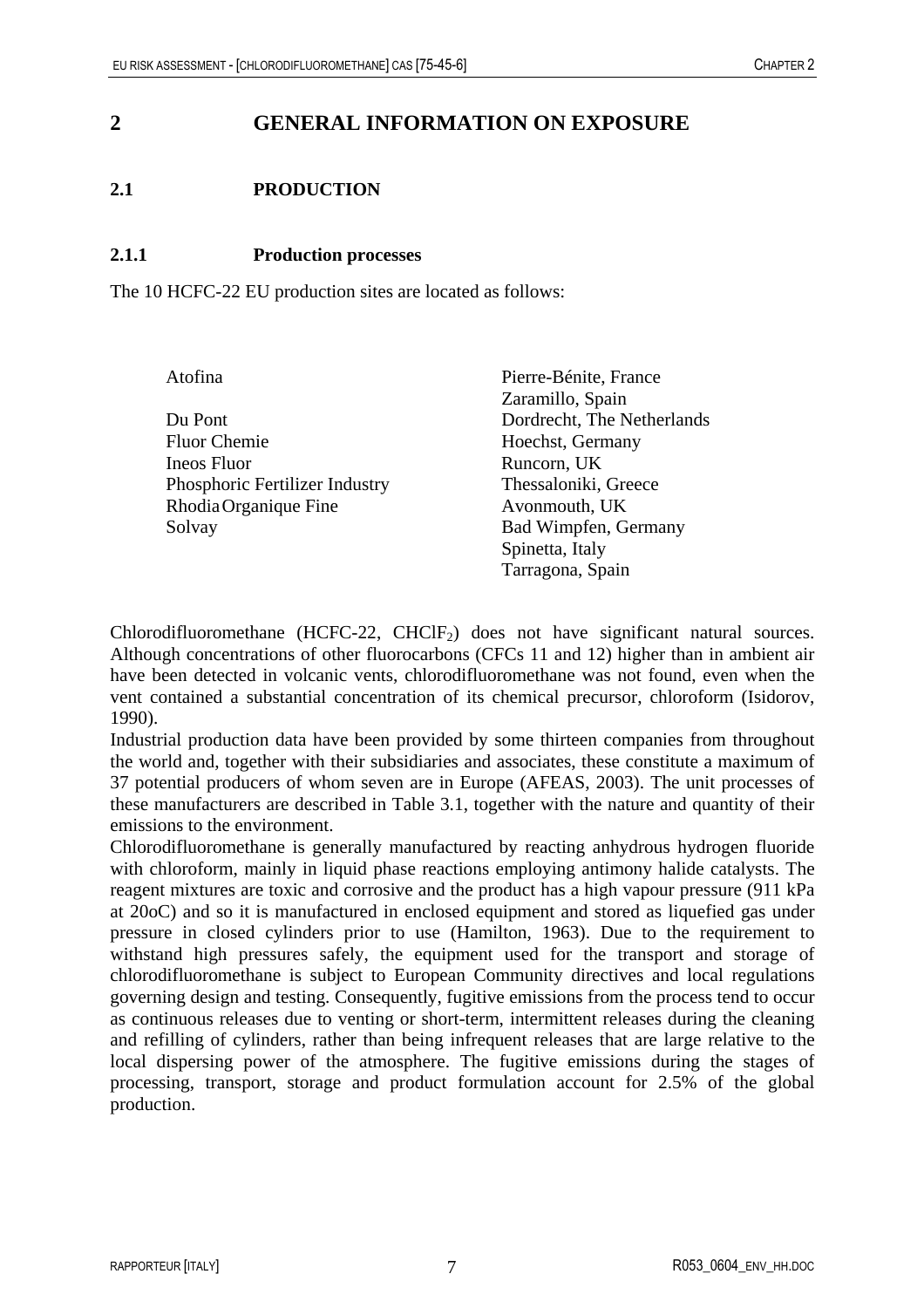## <span id="page-15-0"></span>**2.1.2 Production capacity**

Plant distribution by size is as follows:

| More than $20,000$ ton/year        | 3             |
|------------------------------------|---------------|
| Between 10,000 and 20,000 ton/year | $\mathcal{R}$ |
| Less than $10,000$ ton/year        |               |
|                                    | 10            |

Total European production for years from 1996 was (no data available for 1997)

 1996: 162000 tonnes 1998: 177000 tonnes 1999: 169000 tonnes 2000: 149000 tonnes

2001: 153000 tonnes

## <span id="page-15-1"></span>**2.2 USES**

#### <span id="page-15-2"></span>**2.2.1 Introduction**

Chlorodifluoromethane is used in potentially dispersive applications as an end product, either by itself or in blends with other substances; the other significant use is as feedstock for fluoropolymer manufacture. In the early 1990s, 65% of global production was used as an end product and the remainder was feedstock (Midgley & Fisher, 1993). By the year 2001 in the EU the proportion used as an end product was 40%, reflecting the greater importance of fluoropolymer feedstock in Europe (Cefic, 2003).

Chlorodifluoromethane that is used as a raw material feedstock from which other chemicals, such as fluoropolymers, are made is converted almost completely into the new product and relatively small amounts (less than 1% of usage) are emitted into the environment. On the other hand, chlorodifluoromethane that is used as an end product may be wholly released into the environment. The principal European manufacturing facilities that convert chlorodifluoromethane into other materials are described in Table 2.1, together with the nature and quantity of releases from them.

Of the potentially dispersive applications, the predominant one is the vapour compression refrigeration cycle where chlorodifluoromethane is the working fluid in equipment ranging from small domestic hermetically sealed units consuming less than a kilowatt to heavy duty industrial and commercial enclosed units of several hundred kilowatts (Fischer et al., 1991). It has been manufactured and sold for this purpose for some 50 years and may be used either alone or in blends with other fluorocarbons. The term "use as a refrigerant" will cover in this RAR all the applications of the vapour compression refrigeration cycle, including the use in commercial refrigeration, in air conditioning equipments, in chillers and in heat pump water heater.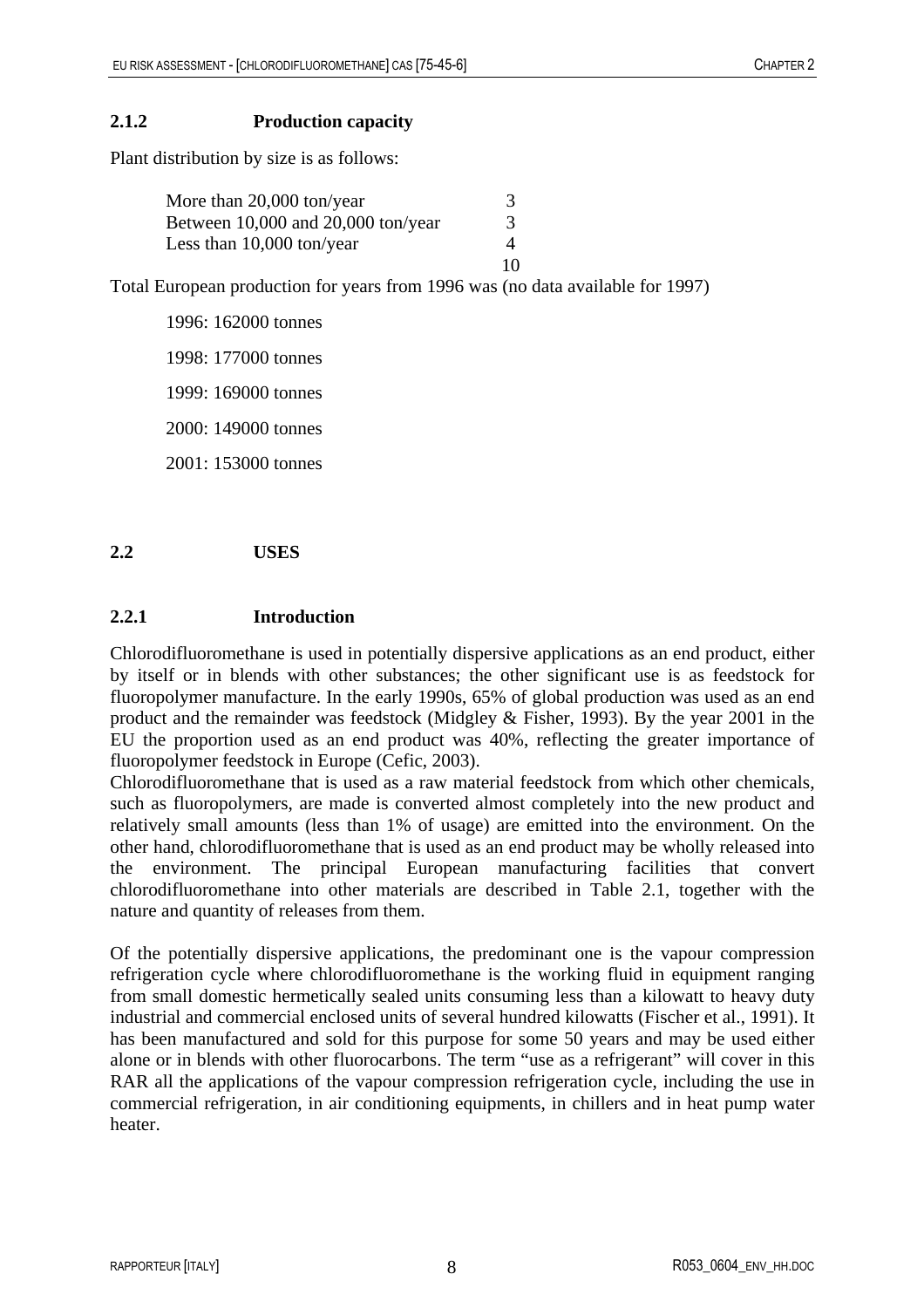During the service life of the equipment, the driving fluid containing chlorodifluoromethane may leak out, either slowly through valves, shaft seals and pipework joints, or rapidly when the equipment is dismantled for servicing or decommissioning.

Large scale equipment will have the potential for background emissions from continuous leakage, together with substantial short term emissions during servicing. On the other hand, hermetically sealed units, if they leak, lose all of their contents: the most likely causes being catastrophic failure or deliberate venting when the unit is scrapped. On average, the material originally deployed in refrigeration equipment is totally lost to atmosphere over a period of 10 years (Midgley & Fisher, 1993).

A loss time of only one year is assigned to the other major dispersive category which covers material used as an aerosol propellant, or to blow open-cell and extruded foam. For the minor category that includes closed-cell thermoplastic foams, however, the loss rate is very much slower and material is retained over 50 years.

Production of chlorodifluoromethane in developed countries for the potentially dispersive end uses (all uses other than chemical feedstock) averaged 249000 tonnes per year during the 1990s, with a standard deviation of 11000 tonnes per year. However, production fell significantly after year 2000 and was 217000 tonnes in 2001 (AFEAS, 2003). Estimated emissions over the same period rose to reach an average of 233000 tonnes per year (standard deviation 6000) from 1995 onwards. Of these, 93% were from refrigeration, 8% from short term release categories and 1% from the long term category (AFEAS, 2003). The short term release category includes fugitive emissions from the total production.

The pattern is mirrored in sales of chlorodifluoromethane within the European Union, where the proportion of potentially dispersive sales going into refrigeration was 84% in 2001 (Cefic, 2003).

Despite the fact that it is global emissions that govern regional environmental concentrations, some models purport to calculate regional concentrations from regional production and use. As input to such calculations, in 2001, production was approximately 153 kilo tonnes, with 39 kilo tonnes being sold into dispersive end uses and 56 kilotonnes being used as chemical feedstock. The reminder was exported from the European Union. For the exact tonnages used for EUSES calculations, see 3.1.1.

Foam blowing with HCFC-22 will be banned starting from 1 January 2004 (see 2.4) and the quantities allocated to this use are very low. For these reasons, the emissions deriving from this use will not be considered in the exposure calculations.

| Industry category                                   | Use category               | <b>Quantity used</b> | Percentage of total use |
|-----------------------------------------------------|----------------------------|----------------------|-------------------------|
|                                                     |                            | kton                 |                         |
| 3 Chemical industry:<br>chemicals used in synthesis | 33 Intermediate            | 56                   | 60%                     |
| 6 Public domain                                     | 29 Heat transferring agent | 33                   | 34%                     |
| 6 Public domain                                     | 25 Foaming agent           | 6                    | 6%                      |
| Total                                               |                            | 95                   | 100%                    |

**Table 2.1 Usage distribution in EU in 2001 (CEFIC, 2003)**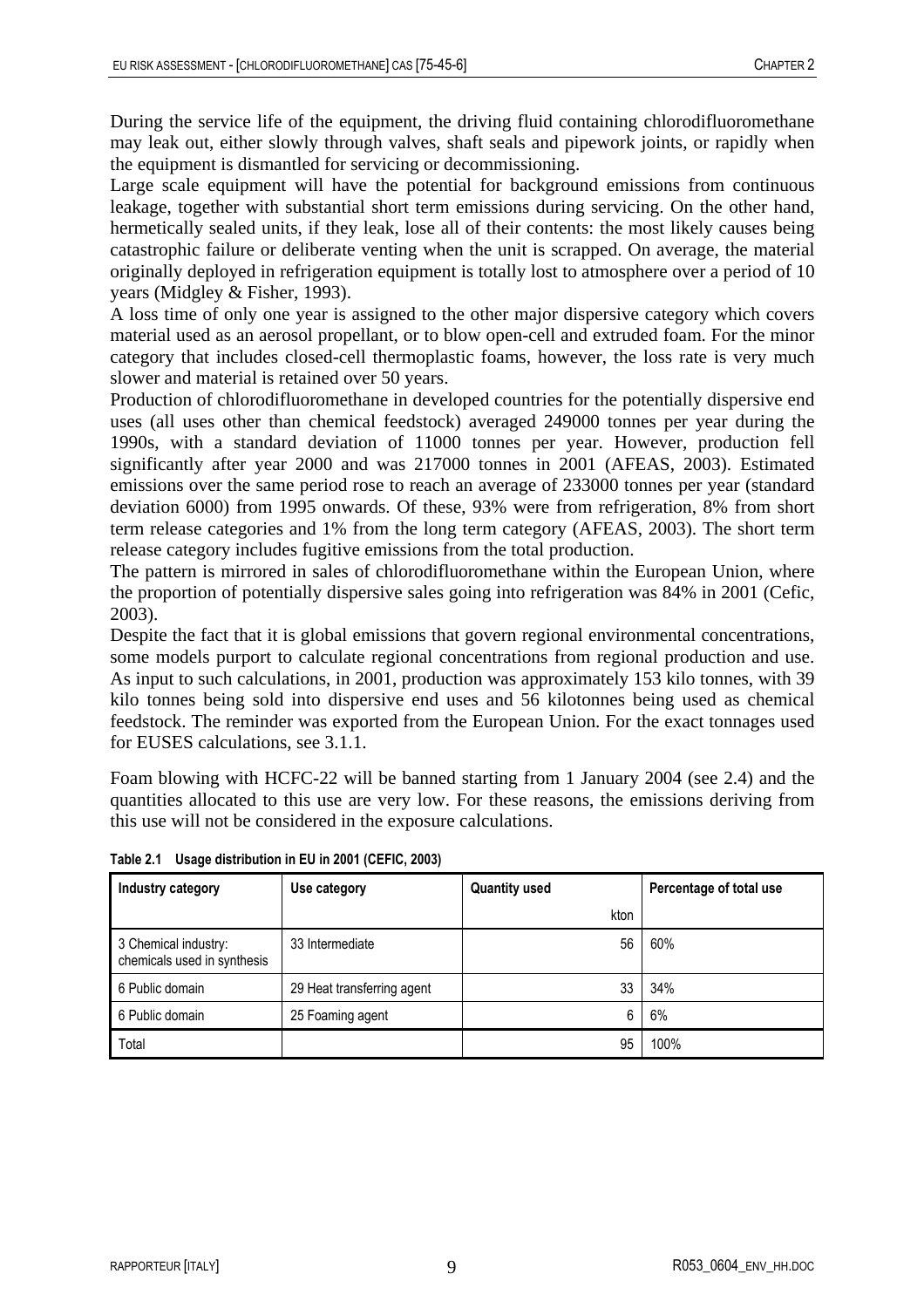## <span id="page-17-0"></span>**2.2.2 Scenarios**

HCFC-22 is now a controlled substance under the Montreal Protocol in countries that account for 90% of its dispersive use and will become controlled in the remainder. The scenario for future emissions is therefore relatively robust and was calculated for the 2002 Scientific Assessment of Ozone Depletion (Montzka et al., 2003). It is expected that, globally, production for dispersive uses will gradually reduce to about half of current values by 2015 and subsequently fall to zero by 2040. Under Regulation EU 2037/2000, HCFC production in the EU for dispersive use shall be reduced to 35% of 1997 levels by 2008. However, total production of HCFC-22 will not fall to the same extent because of continuing demand for feedstock material, which is exempted under the Montreal Protocol and EU Regulations and has remained almost constant in the past 6 years in the EU (Cefic, 2003).

## <span id="page-17-1"></span>**2.2.3 Disposal**

Material that has been released into the atmosphere is rapidly dispersed and cannot be recovered readily. It decomposes by natural oxidation with an atmospheric lifetime of 12.0 years (Montzka et al., 2003).

Due to its high volatility and low solubility in water, the atmosphere is the preferred environmental compartment for chlorodifluoromethane (Ballschmiter, 1992) and emissions are accumulating there so that concentrations in the troposphere have grown from 40 pmol/mol (parts per trillion by volume, pptv, 1 in 1012) in 1980 to 143 pmol/mol in 2000, a growth rate averaging about 5% per year (Montzka et al., 2003). In view of the plateau in global production during recent years, evident from the figures given above, and the dominance of refrigeration (with emissions over a ten year time-scale), it would be unwise to extrapolate growth in atmospheric concentration more than a few years in the future.

Although some leakage and release to the atmosphere is inevitable, it is theoretically possible to contain much of the chlorodifluoromethane used in refrigeration equipment and to recover and recycle it at the end of the service life (in a manner similar to CFC recovery), thus reducing the need to manufacture fresh material (Fischer et al., 1991; UKDTI, 2000).

Recovered material that is too heavily contaminated for economic recycle can be decomposed by thermal oxidation.

However, due to the low flammability of chlorodifluoromethane, only a small portion of waste can be fed to the incinerator and all the equipment must be capable of safely handling the acid exhaust gases that contain chlorides and fluorides.".

## <span id="page-17-2"></span>**2.3 TRENDS**

Total production of HCFC-22 in the EU has fallen in recent years, mainly due to reductions in the quantity required for dispersive use. Thus, in the four years to 2001 (the last year for which there is audited data), sales to dispersive uses within the EU fell by 30% and net exports fell by 21% but use as feedstock stayed relatively constant (Cefic, 2003). The trend is driven by regulations - particularly EC 2037/2000 and the Montreal Protocol - and it is anticipated that the reduction in the quantities emitted from dispersive uses will continue.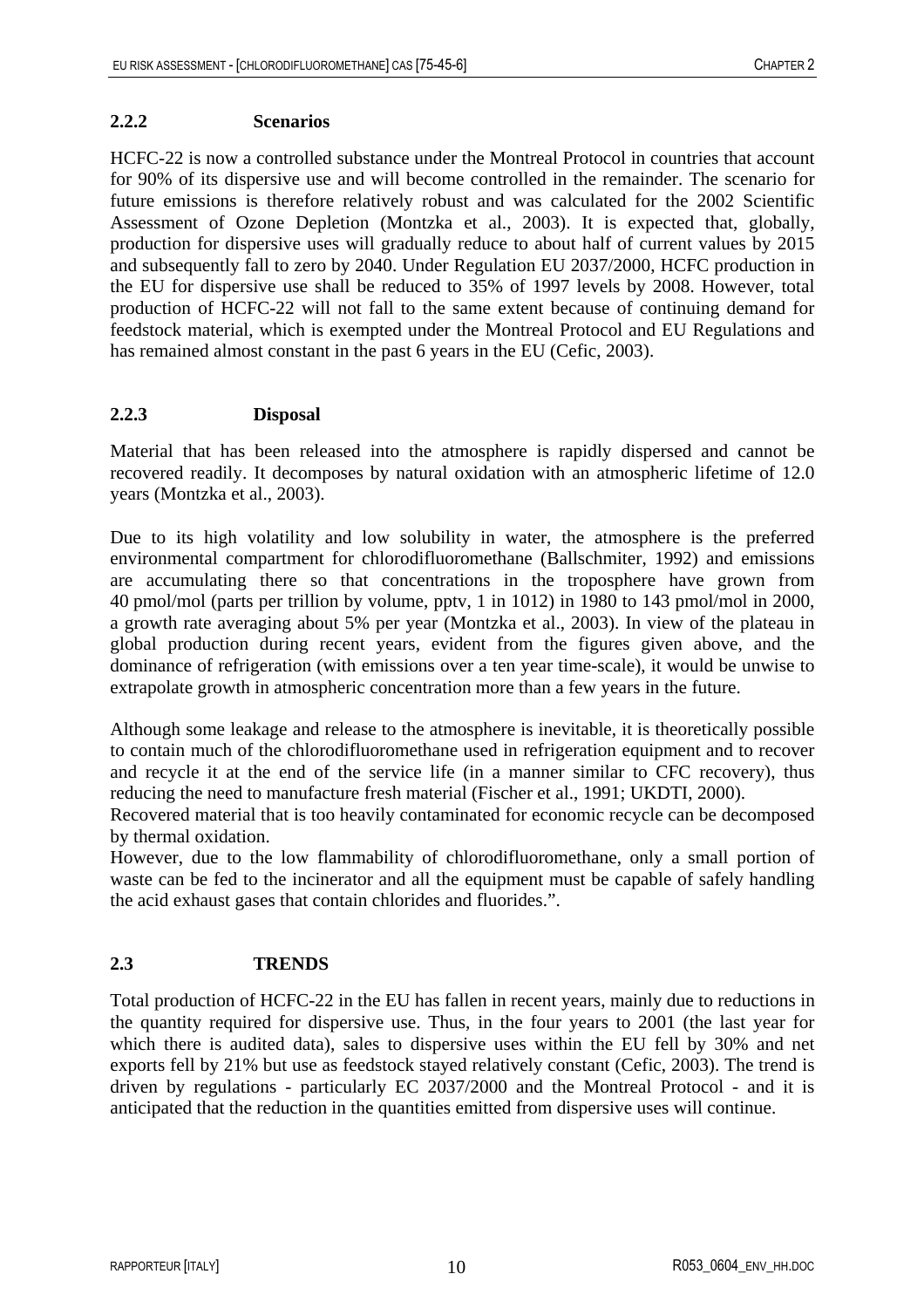#### <span id="page-18-0"></span>**2.4 LEGISLATIVE CONTROLS**

HCFC-22 is an ozone depleting substance and, as discussed above, the principal regulation affecting HCFC-22 use is EC 2037/20005 which seeks to impose more rigorous constraints than the Montreal Protocol. Under the EU Regulation, use of HCFCs is already prohibited in aerosol propellants, most solvent applications, most new refrigeration and air-conditioning equipment and most foams. From 1 January 2004, this ban was extended to all new refrigeration equipment and foam blowing. On 31 December 2008, the remaining solvent applications (precision cleaning in aerospace and aeronautics) will be banned and virgin HCFC-22 will no longer be permitted for maintenance of refrigeration and air-conditioning equipment from 1 January 2010, with a complete ban from 1 January 2015.

Under the current provisions of EC 2037/2000, production of HCFCs for other than feedstock use will be reduced to 35% of the base level (in 1997) by 2008, to 20% by 2014, 15% by 2020 and completely phased out in 2025.

In addition to the controls on production and use, EC 2037/2000 also imposes a duty of containment when HCFC-22 is used as a feedstock and during the operating life of equipment, especially at disposal, when recovery of the HCFC for destruction or recycle is mandatory. Recent data show that containment is improving and that the rate of emissions, relative to the quantities produced and in service, is falling (McCulloch et al., 2006).

Chlorodifluoromethane is permitted for use as plastics additive in food contact materials legislation. Commission Directive 2002/72/EC refers and permits use with a specific migration limit of 6 mg/kg food and a content in the substance of no more than 1 mg/kg.

 $\overline{a}$ 

<sup>5</sup> REGULATION (EC) No 2037/2000 OF THE UEROPEAN PARLIAMENT AND OF THE COUNCIL of 29 June 2000 on substances that deplete the ozone layer; OJ L244/1; 29. 9. 2000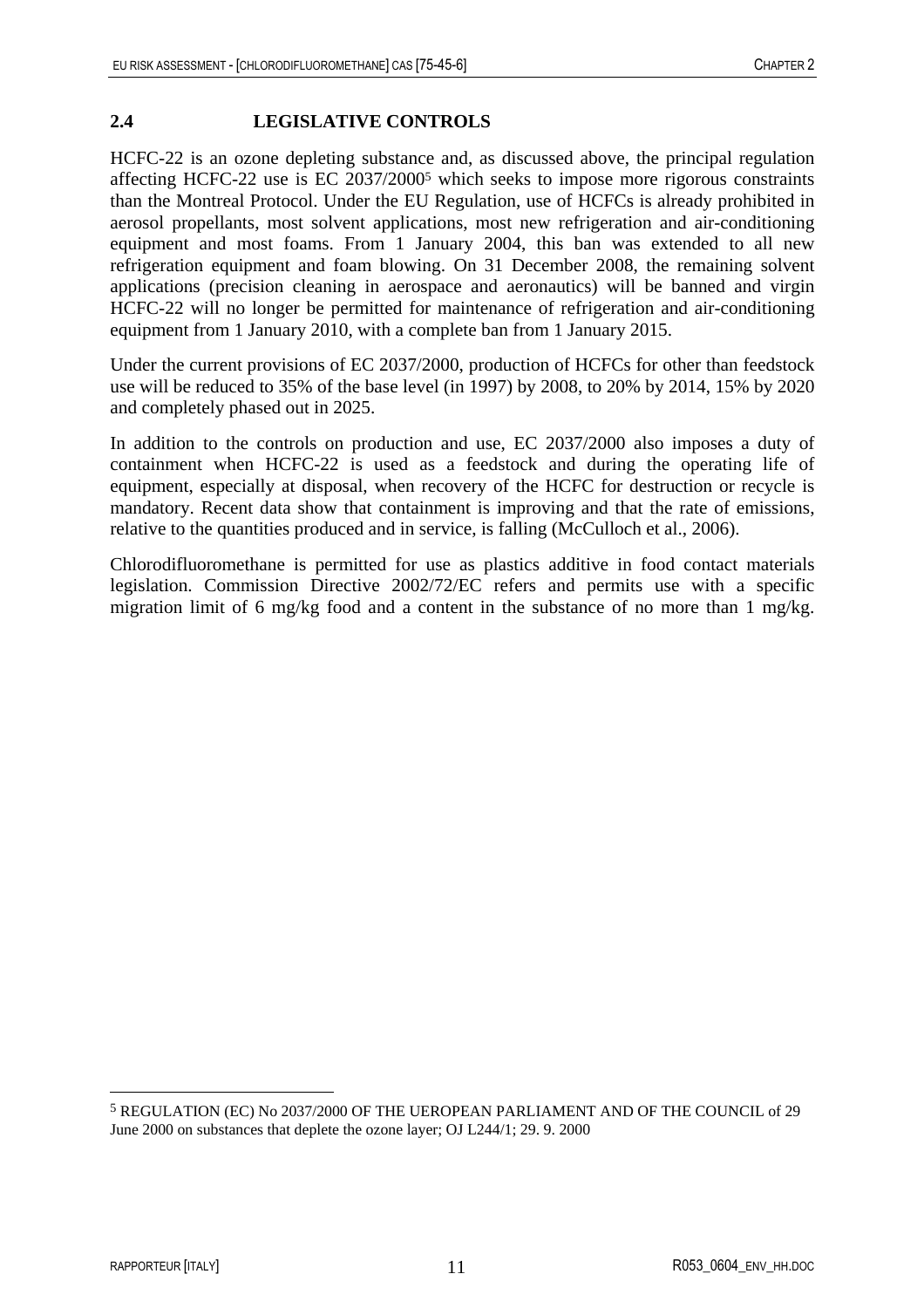# <span id="page-19-0"></span>**3 ENVIRONMENT**

## <span id="page-19-1"></span>**3.1 ENVIRONMENTAL EXPOSURE**

#### <span id="page-19-2"></span>**3.1.1 General discussion**

An evaluation of environmental exposure coming from significant uses of chloro difluoromethane has been performed in compliance with the Technical Guidance Document for Risk Assessment (TGD), European Chemicals Bureau, 2003.

For that purpose, the electronic prediction model EUSES 2.0 as proposed in the TGD, , was used. Production and use data of fiscal year 2001 have been used.

For emissions, monitoring data are used when available. EUSES default values are used when no data are available.

Three major causes of HCFC-22 emissions exist:

- its production process including (possible) formulation and storage,

- its use as an intermediate in chemical synthesis,

- its use as a cooling agent (replacement of lost refrigerant in air conditioning systems).

HCFC-22 uses as a foam blowing agent and as a solvent have not been considered, since in 2001 the amount used for those latter purposes were minor to minimal and will be discontinued from 1 January 2004 (CEFIC, 2003).

The following approach has been followed:

- Local PECs have been calculated using EUSES 2 for HCFC-22 production and use as a chemical intermediate for the European plants. The model has been run for each site assuming that the site is the only one producing HCFC-22 in Europe and only local results are considered.
- Regional PECs have been calculated in a worst case scenario, using the data of the region with the highest emissions of HCFC-22 (due to production and use) and considering also the background contribution of refrigeration emissions.
- Continental PECs for production and use have been calculated using EUSES 2. As input data, the total EU production and the total EU emissions are used.

The following Annexes are provided:

- Appendix 1: EUSES output files and detailed explanation of the approach for the local PECs estimation (containing confidential data)
- Appendix 2: EUSES output files and detailed explanation of the approach for the regional PECs estimation (containing confidential data)
- Appendix 3: EUSES output file and detailed explanation of the approach for the continental PECs estimation

#### **Background information on production and use of HCFC-22 for year 2001** (CEFIC 2005 data collection)

| EU production:                            | 152,984 tons (153000 tons was used for EUSES)<br>modelling) |
|-------------------------------------------|-------------------------------------------------------------|
| EU import:                                | 0 tons                                                      |
| EU export:                                | 47,316 tons                                                 |
| EU sales for feedstock:                   | 60,440 tons                                                 |
| EU sales for refrigeration (replacement): | 35,000 tons                                                 |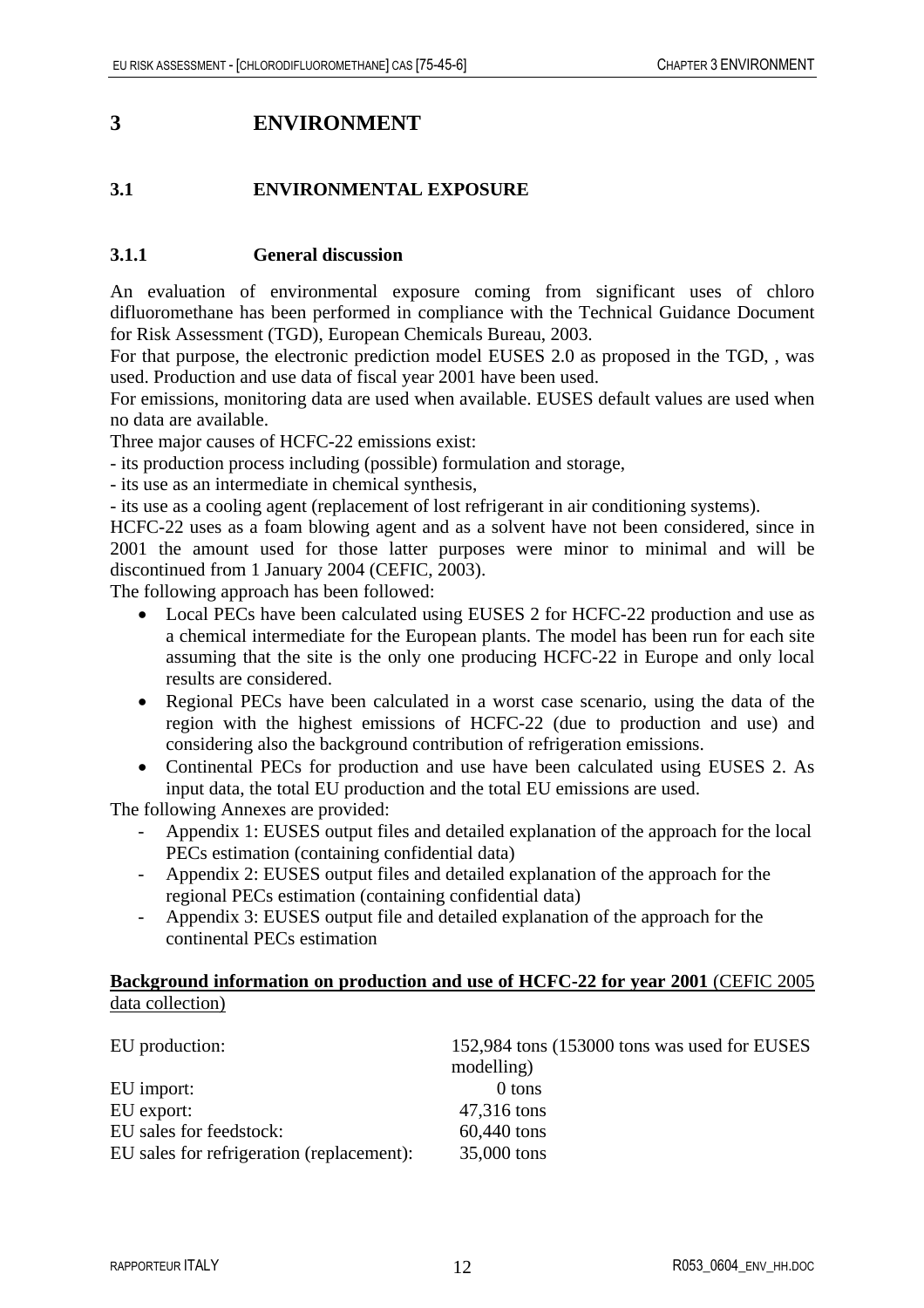The EU sales for feedstock include the on-site feedstock use. The difference between production and total sales + export is due to stocks.

Ten sites in EU were identified as producers of HCFC-22.

Four sites in EU were identified as users of HCFC-22 as intermediate for chemical synthesis.

## <span id="page-20-0"></span>**3.1.2 Environmental releases**

## **3.1.2.1 Release from production**

Chlorodifluoromethane (HCFC-22) is produced by a wet process in closed system on a continuous basis. Emissions to air and waste water may occur during vessel cleaning or coupling and decoupling of pipelines for maintenance purposes or when filling of tanks.

Table 3.1 presents the input data for EUSES model for the 10 European production plants. When no measured or estimated data were available, EUSES default data (D) have been used. When the non-default values are zero (sites 1, 4, 7, 8, 9 and 10), there are no direct emissions to surface water from the site. The values "Emissions to waste water" are used to estimate the local concentration because they are more reliable than the emission to surface water. Concentrations of HCFC-22 in surface water are very low and difficult to measure.

#### **Table 3.1 Collection of emission data during production of HCFC-22 (2001)**

| Site | Emissions to<br>air (tons/year) | Emissions to waste<br>water (tons/year) | Direct emission to<br>surface water<br>(tons/year) | Notes                                                                                                                                                                                             |
|------|---------------------------------|-----------------------------------------|----------------------------------------------------|---------------------------------------------------------------------------------------------------------------------------------------------------------------------------------------------------|
|      | 22                              | 8.8                                     | 0                                                  |                                                                                                                                                                                                   |
| 2    | 0.354                           | 0.365                                   | 0(D)                                               |                                                                                                                                                                                                   |
| 3    | 74.7                            | 69 <sub>(D)</sub>                       | 4                                                  |                                                                                                                                                                                                   |
| 4    | 0.05                            | $\mathbf{0}$                            | 0                                                  |                                                                                                                                                                                                   |
| 5    | 75(D)                           | 9(D)                                    | 0(D)                                               |                                                                                                                                                                                                   |
| 6    | 0                               | 22.16(D)                                | 0(D)                                               |                                                                                                                                                                                                   |
| 7    | 7.5                             | 2.9                                     | 0                                                  | The emission to air data include also the use of<br>part of HCFC-22 as chemical intermediate,<br>since the off-gases coming from the two<br>processes are conveyed to a common emission<br>point. |
| 8    | 4.5                             | 9                                       | $\Omega$                                           |                                                                                                                                                                                                   |
| 9    | 91                              | 0.15                                    | 0                                                  |                                                                                                                                                                                                   |
| 10   | 16                              | 0.44                                    | 0                                                  | The emission to water data are based on a total<br>AOX measure: worst case assumption that all<br>AOX is HCFC-22                                                                                  |

 $D =$  default.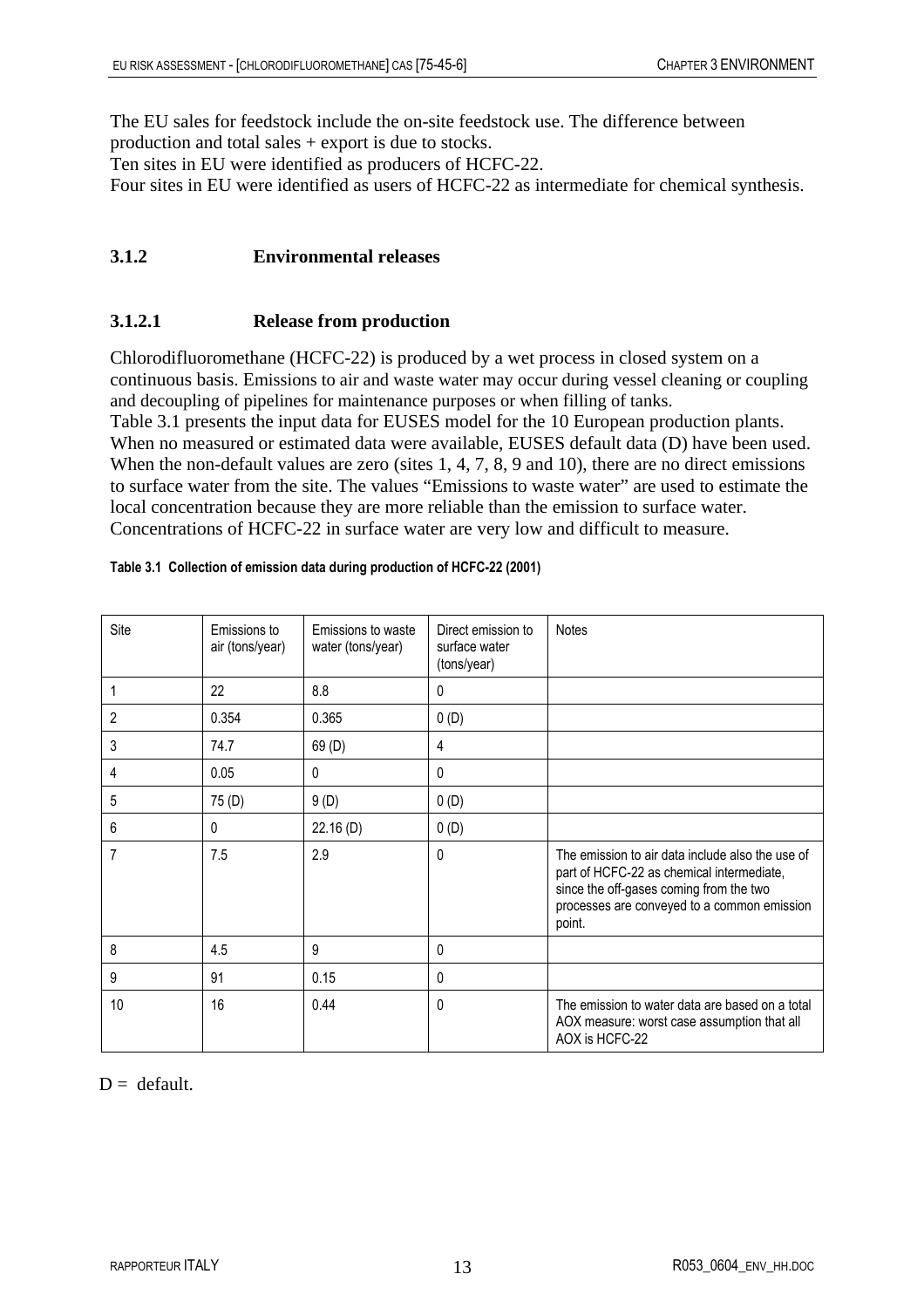## **3.1.2.2 Release from formulation**

The formulation of blends of refrigerant gases takes place either on the producers or in the user site. During formulation, emissions are possible to air. These emissions are taken into account in the scenario on the use of HCFC-22 as a refrigerant (the 100% emission of the fluid is considered in this scenario: see 3.1.8.1).

## **3.1.2.3 Release from industrial/professional use**

## **3.1.2.3.1 Storage and transport**

During storage (on or off site) emissions are possible to air and water and to soil during filling of containers and drums. Release to air (mostly during transport) is possible but is unlikely to occur due to shipment in closed (pressurised) vessels. No data are available on the emissions during storage and transport, but possible releases are considered to be minor and negligible compared to other activities involving chlorodifluoromethane.

## **3.1.2.3.2 Use as a refrigerant**

The major use of chlorodifluoromethane is as a cooling fluid in commercial and industrial refrigeration installations. The emission during HCFC-22 use as a refrigerant can take place through small leaks in the pipe connections and valves, which is considered as a slow release that escapes practically totally to the atmospheric compartment. Possible soil contamination will occur from aerial deposition only.

As mentioned in the introduction of this document, environmental releases from refrigeration equipment are potentially important in large scale refrigeration units and more or less negligible in household refrigerators. Over the whole time that HCFC-22 has been produced up to the year 2001, global cumulative sales for refrigeration were 5151500 tonnes and the emission from that source up to that year was 4516100 tonnes (AFEAS, 2003; McCulloch et al., 2003). Material that has not been emitted remains in the "bank" in equipment and annual global emissions now represent 36% of the current bank (McCulloch et al., 2003).

## **3.1.2.3.3 Use as an intermediate for further synthesis**

Chlorodifluoromethane can be used as an intermediate in synthesis of other chemicals. Emissions of the compounds in this specific activity are estimated to be less than 1% (see section 2.2).

In view of the assumption that synthesis is performed in modern sealed installations, practically all of the compound will be transformed to other products with very few releases. Table 3.2 presents the emission of chlorodifluoromethane during its use as an intermediate for the sites for which data is available (2001). All the production sites which use HCFC-22 as an intermediate provided data. For one site, the emissions for the use as an intermediate are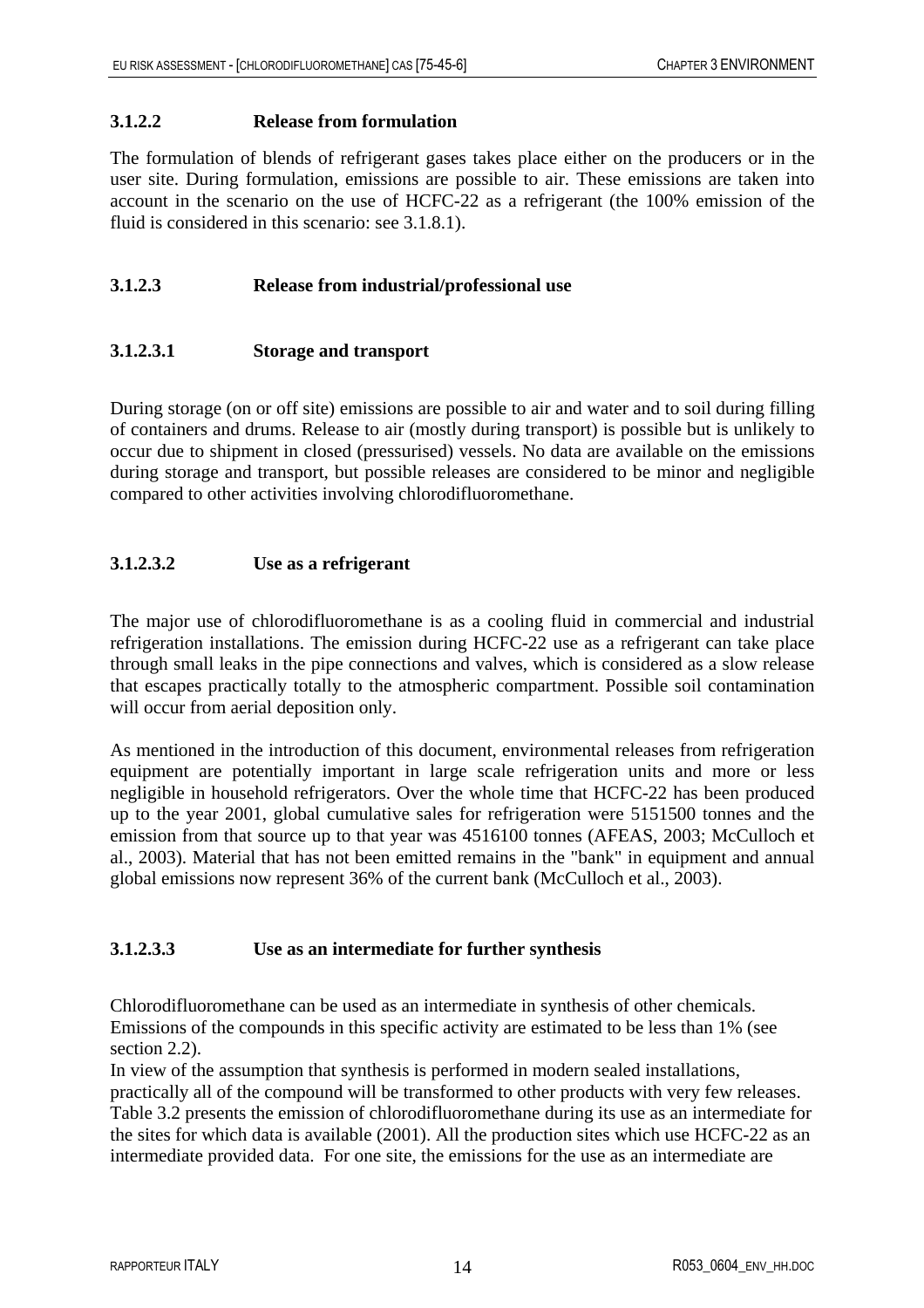included in the production scenario. Data is also available for one site which is not a producer of HCFC-22.

| Site | Emissions to air<br>(tons/year) | Emissions to waste water<br>(tons/year) | Emissions to surface water<br>(tons/year) | Notes |
|------|---------------------------------|-----------------------------------------|-------------------------------------------|-------|
|      | 0.05                            |                                         |                                           |       |
|      | 2.725                           | 1.78(D)                                 | 0(D)                                      |       |
|      | 0.162                           |                                         |                                           |       |

D: default

## **3.1.2.3.4 Use as a closed cell foam blowing agent**

The annual release originating from foam blowing activities is about 2% of the quantity used (AFEAS, 2003). Since this use historically amounted to only 3% of the production within the EU, the contribution of the chlorodifluoromethane trapped in foams is deemed negligible. Furthermore, as from 1 January 2004 use of HCFCs to blow foam is effectively banned within Europe under EU 2037/2000, and so this contribution will remain insignificant. Use of HCFC-22 for foam blowing will not be considered in the calculation of emissions for the evaluation of exposure.

## **3.1.2.4 Release from disposal**

The most important releases of chlorodifluoromethane at disposal occur at scrapping of refrigeration systems when the cooling fluid is vented. No data are available on emissions of the compounds in this specific activity and, in the calculations of emissions described here, the worst case - total loss of the fluid - is assumed. Because regulations, such as those under IPPC, the WEEE Directive and EU2037/2000, place an obligation on users to contain HCFCs during use and recover them at the end of life of equipment (for re-use or destruction), total loss of fluid now represents the very worst case.

## <span id="page-22-0"></span>**3.1.3 Environmental fate**

**3.1.3.1 Degradation in the environment** 

## **3.1.3.1.1 Atmospheric degradation**

#### *Atmospheric lifetime*

The atmospheric degradation of chlorodifluoromethane is initiated primarily by reaction with the naturally occurring hydroxyl radicals (OH) in the troposphere (H-atom abstraction) (Atkinson et al., 1985). Other tropospheric oxidants  $(O_3, NO_3$  and chlorine atoms) do not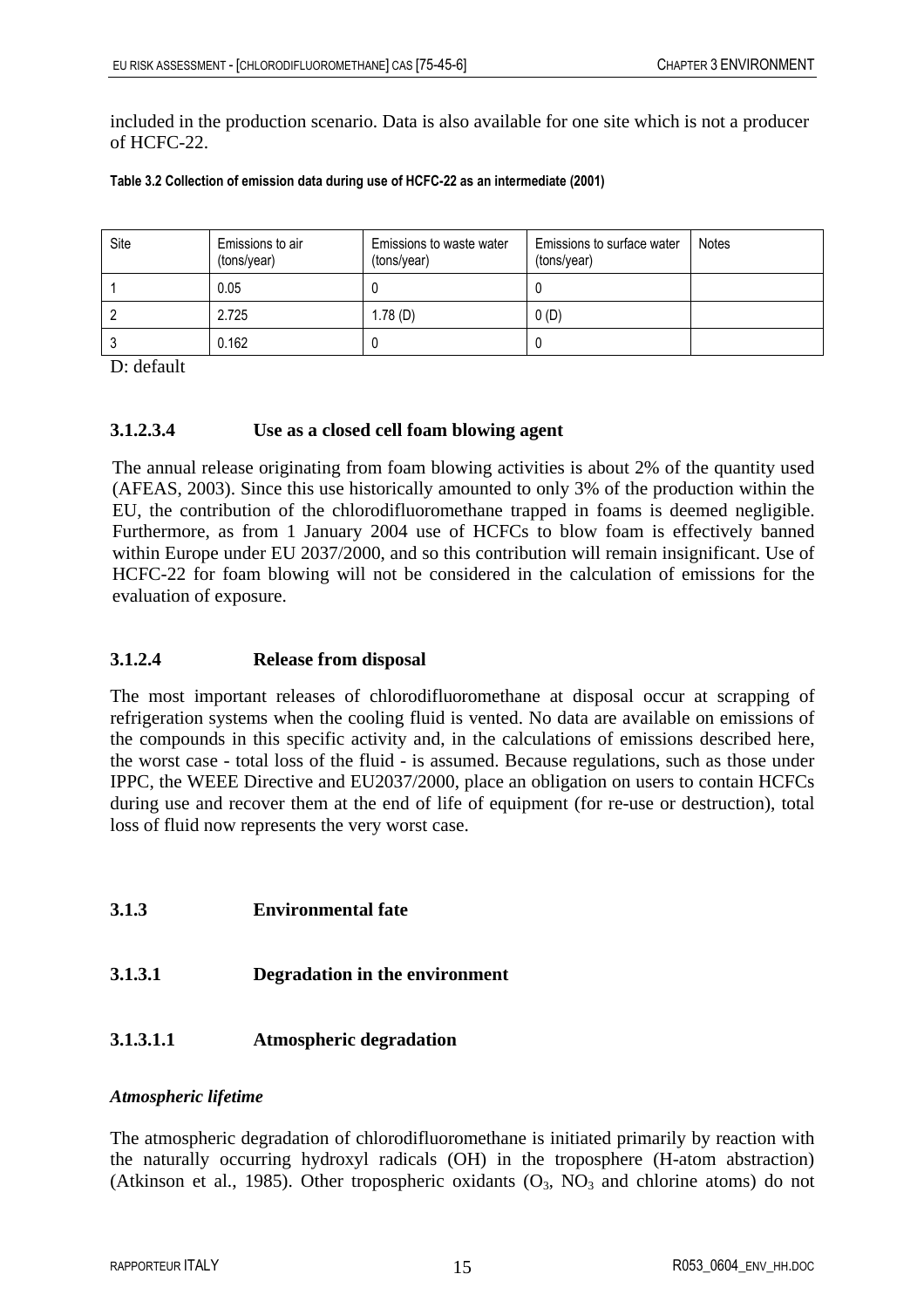make any significant contribution to degradation. Physical removal of chlorodifluoromethane, by wet or dry deposition, is negligible.

The small fraction of chlorodifluoromethane not destroyed in the troposphere slowly enters and mixes with a higher layer of the atmosphere, the stratosphere, where attack by OH radicals is also the dominant process contributing to the degradation of that fraction of chlorodifluoromethane. In this process, free radicals are released which catalyse the destruction of the ozone layer.

Reaction with excited oxygen atom  $(O<sup>1</sup>D)$  and photolysis by ultraviolet radiation are minor processes (WMO, 1995; Seigneur et al., 1977). Photodecomposition by solar UV-radiation is a major loss process for the fully halogenated chlorofluorocarbons. It does not play a significant role in the distribution of chlorodifluoromethane and leads to the release of a relatively small amount of chlorine. Chlorodifluoromethane contributes approximately 1 % of the chlorine in the stratosphere which can react to deplete ozone. (Montzka et al., 2003).

The atmospheric lifetimes of reactive material are under continual review and change as understanding of atmospheric processes improves. The current best estimate of the overall atmospheric lifetime of chlorodifluoromethane is 12.0 years (Montzka et al., 2003) corresponding to a half-life of 8.3 years<sup>6</sup>.

It should be noted that the lifetimes of fully halogenated chlorofluorocarbons are much longer (45 years for CFC-11 and 100 years for CFC-12) (Montzka et al., 2003).

## *Ozone depleting potential (ODP)*

Since the above considerations indicate that most of the chlorodifluoromethane emitted is destroyed before it can reach the stratosphere, and because the material in this layer forms ozone destroying radicals less effectively than the CFCs, chlorodifluoromethane has only a small ozone depletion potential (ODP).

The ODP is defined as the calculated ozone depletion due to the emission of a unit mass of HCFC divided by the ozone depletion calculated to be due to the emission of the same mass of CFC 11; calculations are based on steady-state conditions (UNEP/WMO, 1989).

Based on the recommended atmospheric lifetime, the ODP of chlorodifluoromethane is calculated to be 0.04-0.05 on a unit-mass basis, relative to a reference value of 1.0 for CFC 11 (Montzka et al., 2003).

The official ODP value adopted for the purposes of the Montreal Protocol is 0.055 for chlorodifluoromethane (UNEP, 1993).

This means that continuous emissions of chlorodifluoromethane would have to be about 18 times as large as continuous emissions of trichlorofluoromethane (CFC 11) to have the same effect on ozone.

The primary effect of ozone depletion is an increase of surface UV radiation, which can lead to adverse effect on environment and human health.

To put the contribution of HCFC-22 to potential adverse effects into context, we might consider that the active agent in ozone depletion is halogen formed from decomposition of the ODS in the stratosphere. Based on the data presented in the 2002 Scientific Assessment of Ozone Depletion carried out for the WMO and UNEP (WMO, 2002), the contribution of HCFC-22 to such halogen will be about 4% of the total released from all ODS in 2010.

The current increase over the "baseline" of erythemal UV at 45 degrees N entering the lower atmosphere is calculated to be 4%, again from the 2002 Assessment. UV at ground level is mainly influenced by the sun angle and moving south by just over 2 degrees of latitude would

 $\overline{a}$ 

<sup>&</sup>lt;sup>6</sup> Halflife is related to atmospheric lifetime mathematically:  $T_{1/2} = \ln 2$  x atmospheric lifetime. The atmospheric lifetime of 12 years is reviewed at each WMO of Stratospheric Ozone Depletion and has remained unchanged since 1998.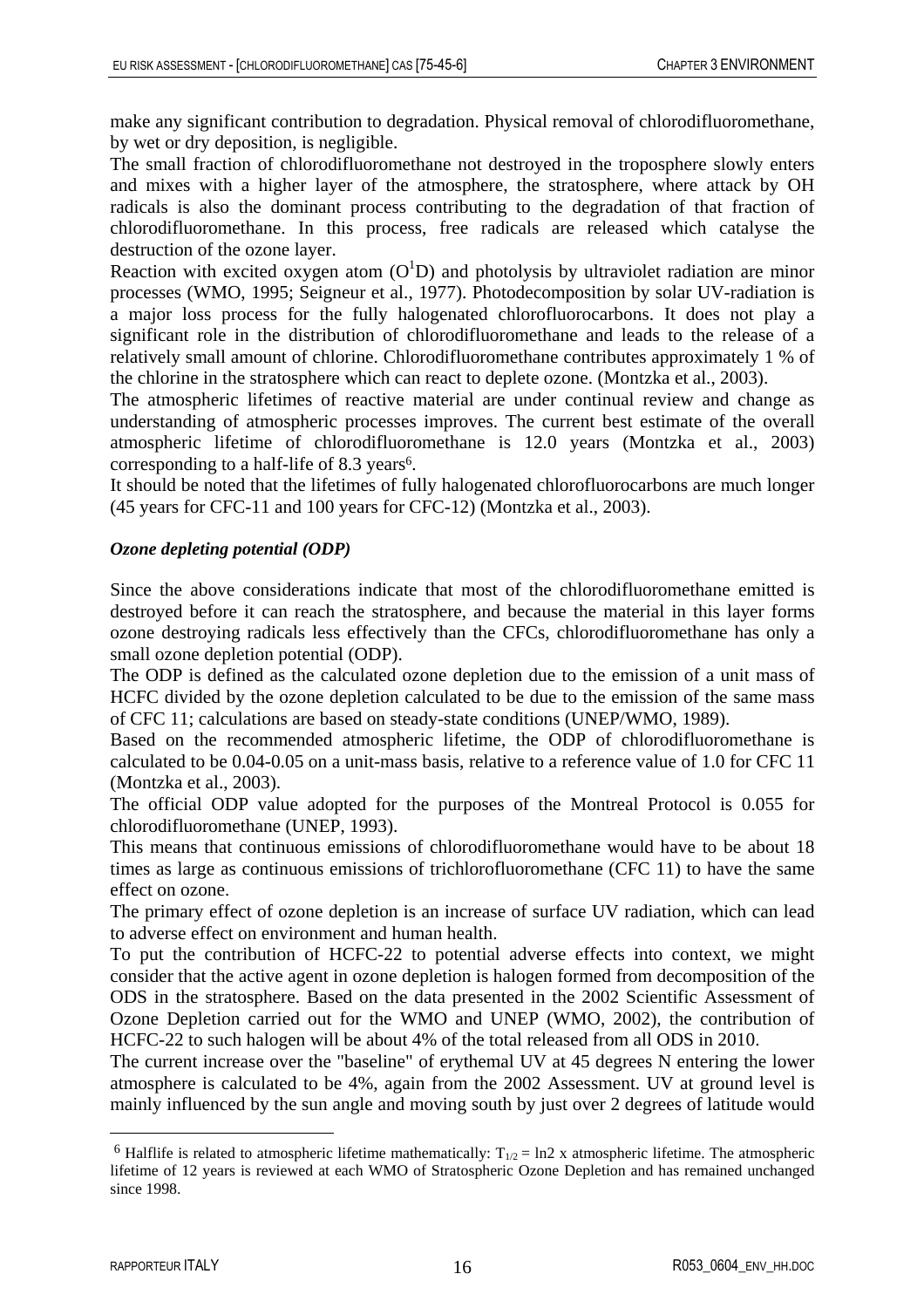increase incident UV to the same extent as the whole 4% change. The one hundredth part of this that could be assigned to HCFC-22.

The indirect adverse effect on environment and human health in relation to this contribution to ozone layer depletion will not be further dealt with in this Risk Assessment

## *Global warming potential (GWP) (greenhouse effect)*

Global Warming Potential is the conversion factor relating an emission of a gas such as chlorodifluoromethane to its equivalent mass of carbon dioxide  $(CO_2)$ . Because  $CO_2$  is a relatively permanent gas its effect on climate increases with time so that, for time horizons of 20, 100 and 500 years, the absolute global warming potentials (GWP) of  $CO<sub>2</sub>$  are 0.24, 0.77 and 2.46 W  $m^{-2}$  ppmv<sup>-1</sup>, respectively. The relative Global Warming Potentials of chlorodifluoromethane, expressed on a unit-mass basis and relative to a reference value set at 1.0 for  $CO<sub>2</sub>$  at each of these time horizons are 4800, 1700 and 540, respectively (Ramaswamy et al., 2001).

#### *Atmospheric degradation mechanism and products*

The mechanism of decomposition of chlorodifluoromethane following the initial reaction with hydroxyl radicals has been studied and elucidated.

On the basis of laboratory studies, it may be concluded that chlorodifluoromethane will break down in the atmosphere to give carbonyl fluoride  $(COF<sub>2</sub>)$  and HCl (Atkinson, 1985; Edney et al., 1992; WMO, 1995).

 $COF<sub>2</sub>$  will be taken up by cloud water (atmospheric water aerosols) and to a lesser extent by the oceans, and hydrolysed to  $CO<sub>2</sub>$  and HF, the latter being removed by precipitation. The estimated lifetime with respect to this process is a few days to a few weeks (WMO, 1995).

Although the peroxynitrate  $CCIF_2O_2NO_2$  and the hydroxide  $CCIF_2OOH$  will be formed to some extent during the atmospheric degradation of chlorodifluoromethane (WMO, 1995; Kanakidou et *al.*, 1995), they are short-lived intermediates which will not accumulate to significant concentrations. Indeed, the calculated atmospheric level of the peroxynitrate is negligible compared to that of  $COF_2$ , and the latter is itself present at a concentration which is orders of magnitude lower than that of the parent chlorodifluoromethane (Kanakidou et al., 1995).

## **3.1.3.1.2 Aquatic degradation**

The only information available on biodegradability of chlorodifluoromethane is a closed bottle assay where chlorodifluoromethane is not ready biodegradable (0 % BOD after 28 days) (Chemical Inspection and Testing Institute Japan, 1992).

The rate of hydrolysis of chlorodifluoromethane is very low, below 0.01 g chlorodifluoromethane/l.yr at 30 °C (Downing, 1988; Du Pont, 1980). This source is however not very reliable since there is some confusion in the units employed.

Chlorodifluoromethane does not absorb UV radiation above 290 nm and therefore will not photolyse in water, air or on soil surfaces (Hubrich and Stuhl., 1980).

## **3.1.3.1.3 Degradation in soil**

Chlorodifluoromethane is not present in the soil compartment (see 3.1.3.2).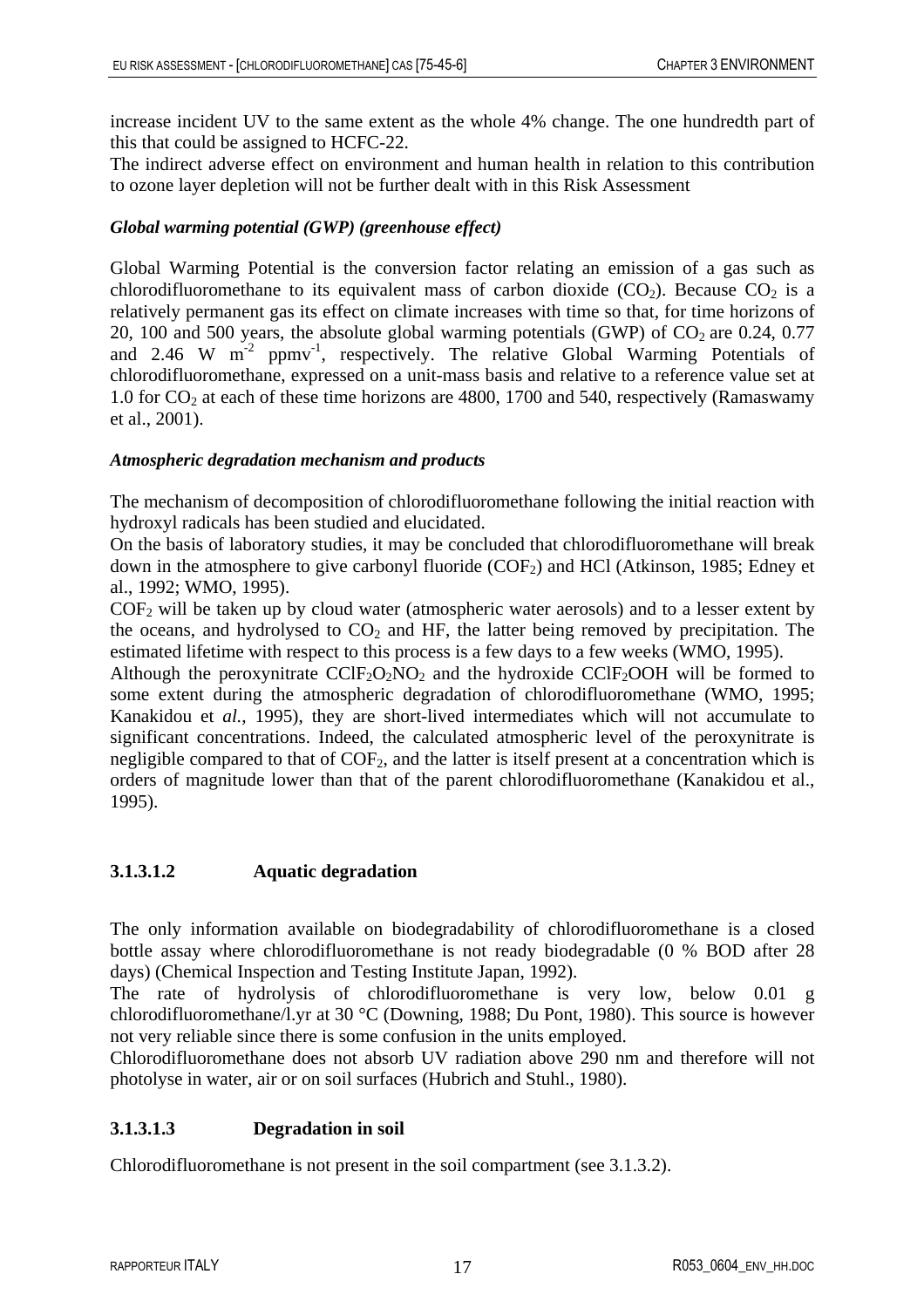## **3.1.3.1.4 Summary of environmental degradation**

Chlorodifluoromethane will break down in the atmosphere to give carbonyl fluoride  $(COF<sub>2</sub>)$ and HCl the latter being removed by precipitation. The estimated lifetime with respect to this process is a few days to a few weeks.

From the available information chlorodifluoromethane appears to be not ready biodegradable and will not photolyse in water, air or on soil surfaces.

## **3.1.3.2 Distribution**

The distribution of chlorodifluoromethane to the different environmental compartment has been calculated with the Mackay Four Compartment Fugacity Level III model. Details on the input data are provided in Appendix 4.

Two Mackay Level III simulations were performed:

- a) With no HCFC-22 present in the inflowing air advected through the evaluative environment. This leads to 99.8 % of the HCFC-22 present in the air compartment, at a concentration of 165 ng/m<sup>3</sup>.
- b) With a global background concentration of 502 ng HCFC-22/ $m<sup>3</sup>$  in the inflowing air. This leads to 99.9 % of the HCFC-22 present in the air compartment, at a concentration of 666 ng/m<sup>3</sup>.

# **3.1.3.2.1 Adsorption**

Chlorodifluoromethane is an inert gas and, based on its water solubility, about 3.3 g/l at 25 °C and 1 atmosphere pressure (Chemical Inspection and Testing Institute Japan 1992), a  $K_{OC}$  of 57.5 l/kg was estimated using a recommended regression equation (Lyman et al., 1982). Therefore, chlorodifluoromethane would not adsorb appreciably to sediment and suspended solids in the water column.

Results obtained from Roy and Griffin (1985) are in the same order with a calculated  $K_{OC}$  of 62 based on a water solubility of 3.3 g/l.

Since chlorodifluoromethane is an inert gas with a low adsorption to soil, most of the chemical released on land will be lost by volatilisation. Its low  $K_{OC}$  and density higher than water also indicate that it is highly mobile in soil and therefore will have a high potential for leaching into ground water (Roy and Griffin, 1985). However, the high volatility of chlorodifluoromethane should effectively reduce this potential.

The value of Koc used in EUSES simulations (Koc  $=$  40.5) was calculated using the QSAR method for non-hydrophobic substances proposed in the TGD, part III, page 24. The value is in good agreement with the bibliographical references and it is calculated with an equation independent from water solubility.

## **3.1.3.2.2 Precipitation**

The removal of chlorodifluoromethane from the atmosphere by wet deposition is a highly inefficient process and the volatility and Henry's Constant (see paragraph 1.3) of the material are such that any scavenged from the atmosphere in this way will revolatilise rapidly.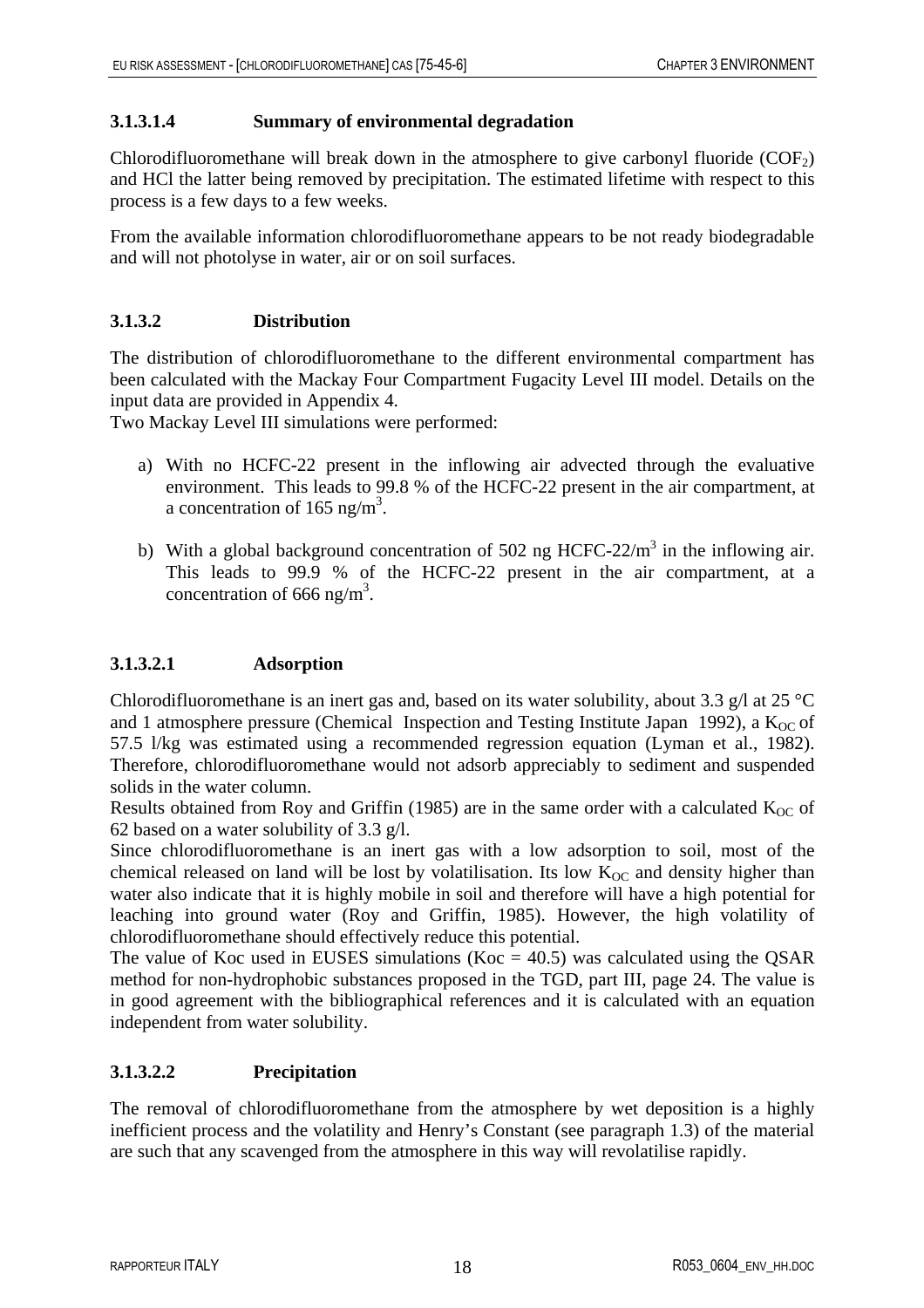#### **3.1.3.2.3 Volatilisation**

#### *In the atmosphere*

As a result of its atmospheric lifetime, the chlorodifluoromethane released into the atmosphere will disperse globally and accumulate; its background concentration is relatively uniform. A minor fraction of the chlorodifluoromethane present in the lower atmosphere will be mixed into the stratosphere.

The small fraction of chlorodifluoromethane not destroyed in the troposphere slowly enters and mixes with the upper layer of the atmosphere, the stratosphere (IPCS, 1991).

Once emitted, chlorodifluoromethane is rapidly mixed within the lower region of the atmosphere, the troposphere, by the normal tropospheric mixing processes. Mixing is complete in the northern or southern hemisphere within months of the emission, and the entire troposphere within about two years of the emission."(ECETOC, 1989).

The tropospheric concentration of chlorodifluoromethane was still increasing in 2001 but the rate of increase is diminishing (Montzka et al., 2003).

#### *In water*

Chlorodifluoromethane will be removed from water predominantly by volatilisation because it has a very high Henry's Law Constant, is extremely stable in water and does not adsorb appreciably to sediment.

Chlorodifluoromethane is a gas with a moderate water solubility, 2.93 g/l at  $25^{\circ}$ C, 1 atm (Hine and Mookerjee, 1975 ) and a high volatility, vapour pressure of 723 kPa at 12°C (Defibaugh and Morrison, 1992); therefore it would be expected to volatilise rapidly from water. The experimental Henry's Law Constant for chlorodifluoromethane is 0.0205 atm.m<sup>3</sup>/mole at  $12^{\circ}$ C (see table 1.1). Hence its volatilisation from water will be very rapid; the volatilisation rate will be limited by chlorodifluoromethane's diffusion through water (Lyman et al., 1982).

The half-life of chlorodifluoromethane in a model river 1 m deep, flowing at 1 m/sec, with a wind of 3 m/sec is estimated to be 2.7 hours (Lyman et al., 1982).

#### **3.1.3.2.4 Distribution in wastewater treatment plants**

HCFC-22 production plants do not discharge into municipal treatment plants. Furthermore, according to distribution calculations (3.1.3.2) the concentration of HCFC-22 in water or in sludge can be considered negligible.

#### **3.1.3.3 Accumulation and metabolism**

The bioconcentration factor (BCF) of chlorodifluoromethane, for which no experimental value is available, can be estimated from the correlation equation Log10BCF(fish) =  $0.85$  \* Log10P<sub>ow</sub> - 0.70, taken from Veith et al. (1979) and recommended in the TGD. For Log10P<sub>ow</sub>  $= 1.13$  (Table 1.1), this equation leads to Log10BCF = 0.26, or BCF = 1.8. This very low value indicates that chlorodifluoromethane should not bioconcentrate significantly in aquatic organisms.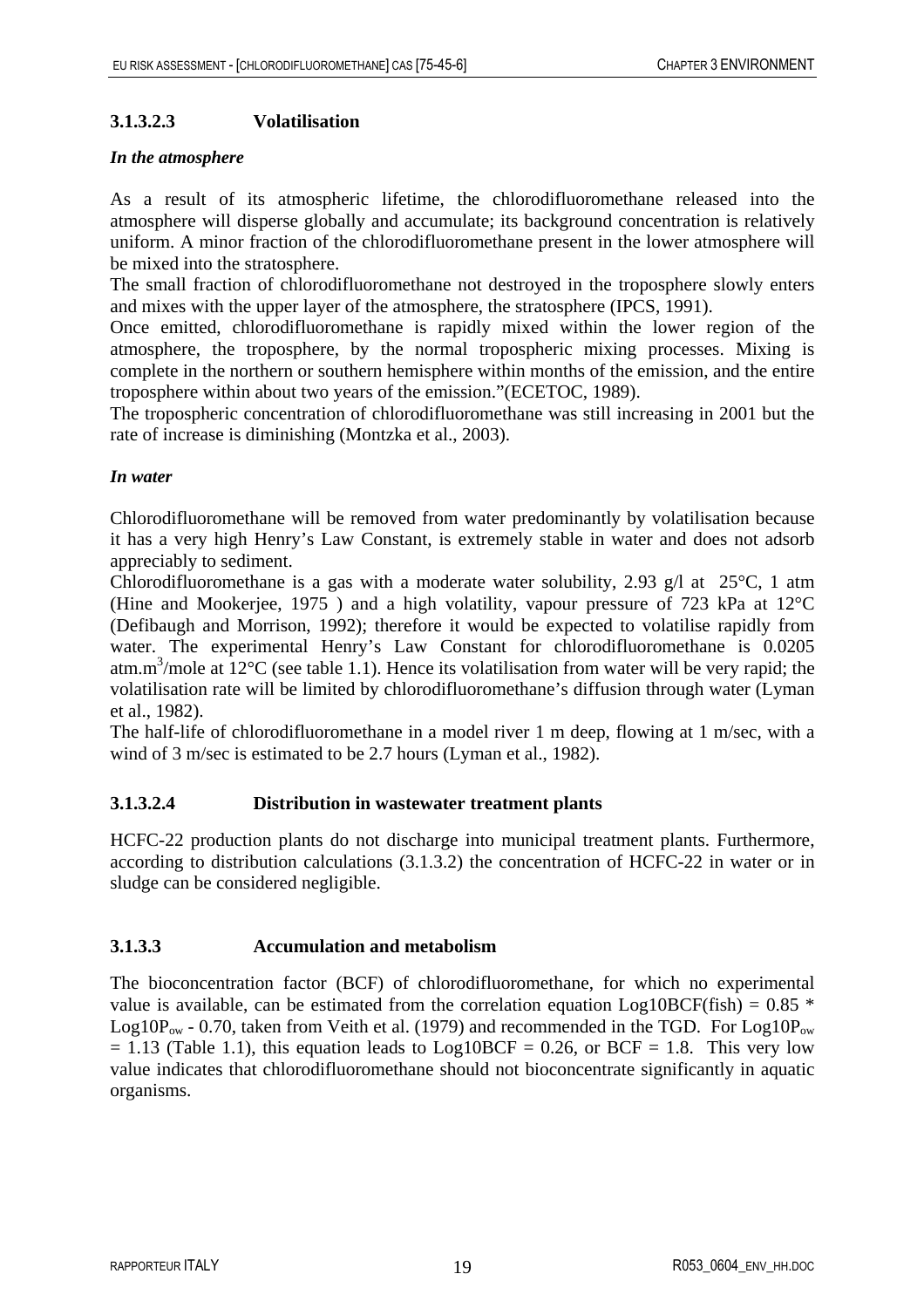## <span id="page-27-0"></span>**3.1.4 Aquatic compartment (incl. sediment)**

## **3.1.4.1 Calculation of predicted environmental concentrations (PEC<sub>local</sub>)**

Local PECs are calculated via EUSES 2 as described in paragraph 3.1.1 for the following scenarios:

- production
- use as a chemical intermediate

Input data and detailed results are presented in Appendix 1.

## **3.1.4.1.1 Calculation of PEC**<sub>local</sub> for production

The PECs<sub>local</sub> calculated for the 10 production sites are reported in table 3.3

#### **Table 3.3 Local PECs for water compartment for the 10 production sites**

| Site           | PEC <sub>water</sub> during emission<br>episode (mg/l) | PEC <sub>water</sub> average<br>(mg/l) | <b>PEC</b> sediment<br>(mg/kg) | Regional PEC in surface water<br>(mg/l) |
|----------------|--------------------------------------------------------|----------------------------------------|--------------------------------|-----------------------------------------|
| 1              | $9.42E - 2$                                            | 7.74E-2                                | 0.157                          | 1.05E-5                                 |
| $\overline{2}$ | 3.17E-3                                                | 3.17E-3                                | 5.28E-3                        | 4.72E-6                                 |
| 3              | 0.145                                                  | 0.105                                  | 0.241                          | 1.68E-4                                 |
| 4              | 9.8E-12                                                | 9.8E-12                                | 1.6E-11                        | 9.28E-6                                 |
| 5              | 0.0966                                                 | 0.0794                                 | 0.161                          | $9.3E-6$                                |
| 6              | 0.158                                                  | 0.151                                  | 0.263                          | 1.68E-4                                 |
| $\overline{7}$ | 27.4E-3                                                | 25.9E-3                                | 45.5E-3                        | 3.29E-6                                 |
| 8              | 0.125                                                  | 0.103                                  | 0.208                          | 9.28E-6                                 |
| 9              | 1.28E-3                                                | $1.21E-3$                              | $2.12E - 3$                    | 6.60E-6                                 |
| 10             | 4.6E-3                                                 | $4.3E-3$                               | 7.6E-3                         | 4.72E-6                                 |

#### **3.1.4.1.2 Calculation of PEClocal for industrial/professional use**

#### **During the use as a refrigerant**

Since the use as a refrigerant is wide and dispersive, no  $PEC<sub>local</sub>$  has been calculated.

#### **During the use as an intermediate in further synthesis**

The PEC<sub>slocal</sub> calculated for the sites in which HCFC-22 is used as an intermediate are reported in table 3.4.

**Table 3.4 Local PECs for water compartment for the sites in which HCFC-22 is used as an intermediate** 

| Site | PEC <sub>water</sub> during emission<br>episode (mg/l) | PEC <sub>water</sub> average<br>(mq/l) | PEC <sub>sediment</sub><br>(mg/kg) | Regional PEC in surface water<br>(mq/l) |
|------|--------------------------------------------------------|----------------------------------------|------------------------------------|-----------------------------------------|
|      | $2.23E-6$                                              | 2.23E-6                                | 3.71E-6                            | 6.60E-6                                 |
|      | 0.0164                                                 | 0.0157                                 | 0.0272                             | 1.68E-4                                 |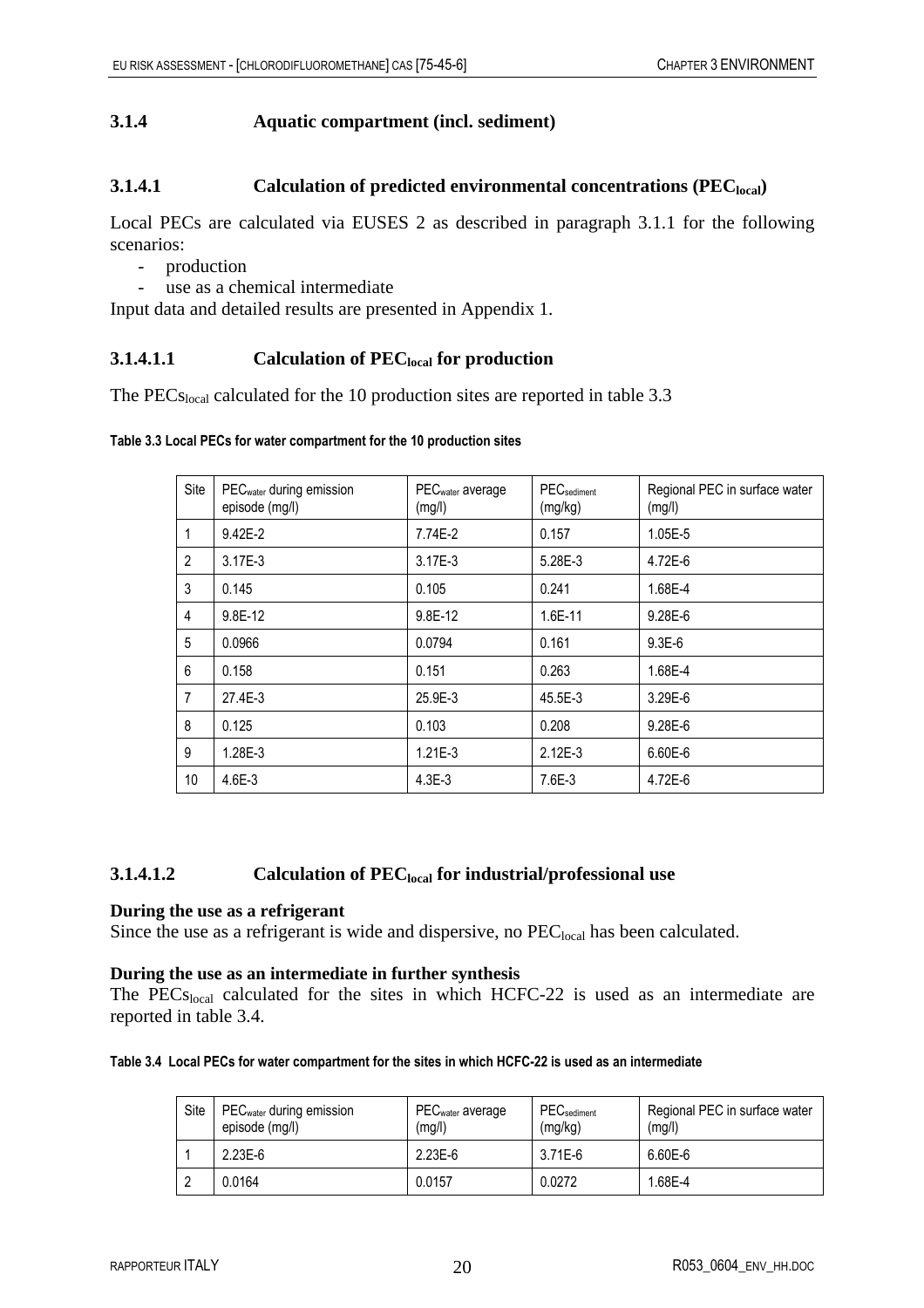|  | $\overline{ }$<br>0.10 | '24<br><b>LT</b> | った<br>∪.∠∪ | $1.68E -$ |
|--|------------------------|------------------|------------|-----------|
|  |                        |                  |            |           |

## **3.1.4.1.3 Calculation of PEClocal for disposal**

No HCFC-22 is expected to be present in liquid waste (see paragraph 3.1.3.2 on distribution).

### **3.1.4.2 Measured levels**

No data are available on levels of chlorodifluoromethane in surface water; significant levels in water are not suspected as chlorodifluoromethane has a very high Henry's Law Constant and will rapidly volatilise from water (see 3.1.3.2.3).

For other usages of chlorodifluoromethane, no measured concentrations in sewage influent and effluents are available.

No data are available on levels of chlorodifluoromethane in sediments; significant levels in sediments are not suspected as the adsorption potential of chlorodifluoromethane and its partition coefficient between octanol and water are both very low.

## **3.1.4.3 Comparison between predicted and measured levels**

No data on measured concentrations of chlorodifluoromethane in surface water and sediments are available. Hence no comparison with the calculated PECs is possible. The calculated PECs will serve as default values for comparison with the PNEC.

#### <span id="page-28-0"></span>**3.1.5 Terrestrial compartment**

## **3.1.5.1 Calculation of PEClocal**

#### **3.1.5.1.1 Calculation of PEClocal for production**

The calculated PECs for agricultural land, grassland, and porewater for production, storage and transport of HCFC-22 are presented in table 3.5.

|  |  |  |  |  | Table 3.5 Local PECs for terrestrial compartment for the 10 production sites |
|--|--|--|--|--|------------------------------------------------------------------------------|
|--|--|--|--|--|------------------------------------------------------------------------------|

| Site | PEC agricultural<br>soil av. 30 d<br>(mg/kg) | PEC agricultural<br>soil av. 180 d<br>(mg/kg) | PEC grassland | PEC groundwater<br>(mg/l) |
|------|----------------------------------------------|-----------------------------------------------|---------------|---------------------------|
|      | 4.53E-3                                      | 7.96E-4                                       | 1.98E-4       | 8.37E-4                   |
|      | 1.52E-4                                      | 2.19E-3                                       | 5.13E-4       | $2.3E-3$                  |
|      | 0.0401                                       | 6.87E-3                                       | 1.55E-3       | 7.22E-3                   |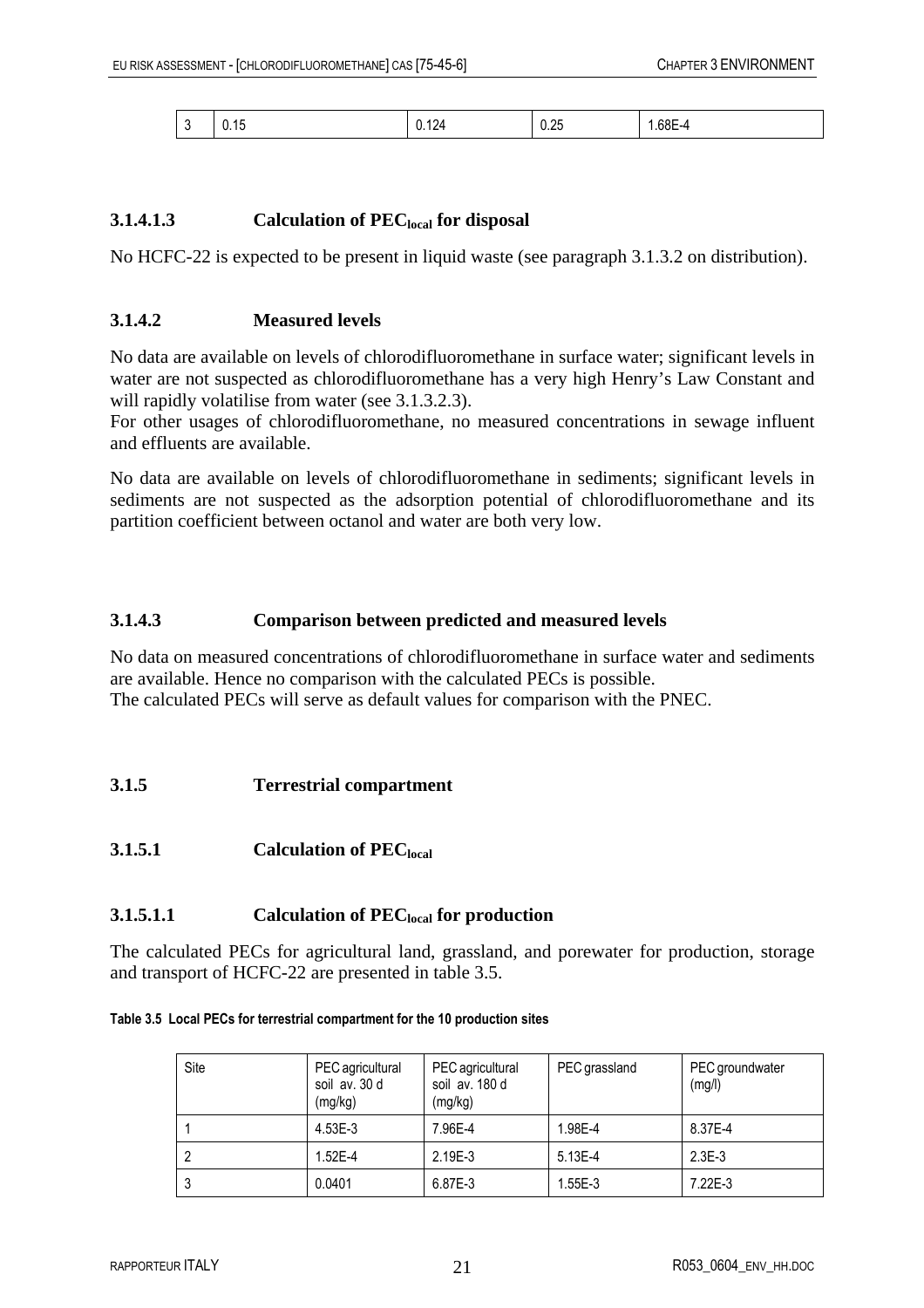| 4  | 8.04E-8  | 8.04E-8    | 8.04E-8     | 8.41E-8 |
|----|----------|------------|-------------|---------|
| 5  | 4.73E-3  | 9.01E-4    | 2.88E-4     | 9.47E-4 |
| 6  | 7.54E-3  | 1.28E-3    | 2.76E-4     | 1.34E-3 |
|    | 1.28E-3  | $2.3E-04$  | $5.8E - 5$  | 2.37E-4 |
| 8  | 5.99E-3  | 1.02E-3    | 2.26E-4     | 1.07E-3 |
| 9  | $2.1E-4$ | 1.6E-04    | $1.51E - 4$ | 1.68E-4 |
| 10 | 2.45E-4  | $6.3E - 5$ | 3.45E-5     | 6.7E-5  |

# **3.1.5.1.2 Calculation of PEC**<sub>local</sub> for industrial/professional use

#### **During use as a refrigerant**

Since the use as a refrigerant is wide and dispersive, no  $PEC<sub>local</sub>$  has been calculated.

#### **During use as intermediate for further synthesis**

The calculated PECs for agricultural land, grassland, and porewater for the use of HCFC-22 as a chemical intermediate are presented in table 3.6.

#### **Table 3.6 Local PECs for terrestrial compartment for the sites in which HCFC-22 is used as an intermediate**

| Site | <b>PEC</b><br>agricoltural soil<br>30 d (mg/kg) | PEC agricoltural soil<br>180 d (mg/kg) | PEC grassland | PEC groundwater<br>(mg/l) |
|------|-------------------------------------------------|----------------------------------------|---------------|---------------------------|
|      | $8.2E - 8$                                      | $8.2E - 8$                             | $8.2E - 8$    | 8.63E-8                   |
|      | 7.86E-4                                         | 1.37E-4                                | 3.31E-5       | 1.44E-4                   |
| 3    | 7.17E-3                                         | 1.06E-3                                | 2.82E-4       | $1.12E - 3$               |

## **3.1.5.1.3 Calculation of PEC**<sub>local</sub> for disposal

No HCFC-22 is expected to be present in solid waste (see paragraph 3.1.3.2 on distribution).

## **3.1.5.2 Measured levels**

No data are available on levels of chlorodifluoromethane in soil; significant levels in soil are not suspected as chlorodifluoromethane has a very high Henry's Law Constant and will rapidly volatilise from the upper soil layers; moreover, its adsorption potential is very low and indicates that chlorodifluoromethane is not persistent in soil.

#### **3.1.5.3 Comparison between predicted and measured levels**

No data on measured concentrations of chlorodifluoromethane in soil are available. Hence no comparison with the calculated PEC's is possible.

The calculated PECs will serve as default values for comparison with the PNEC.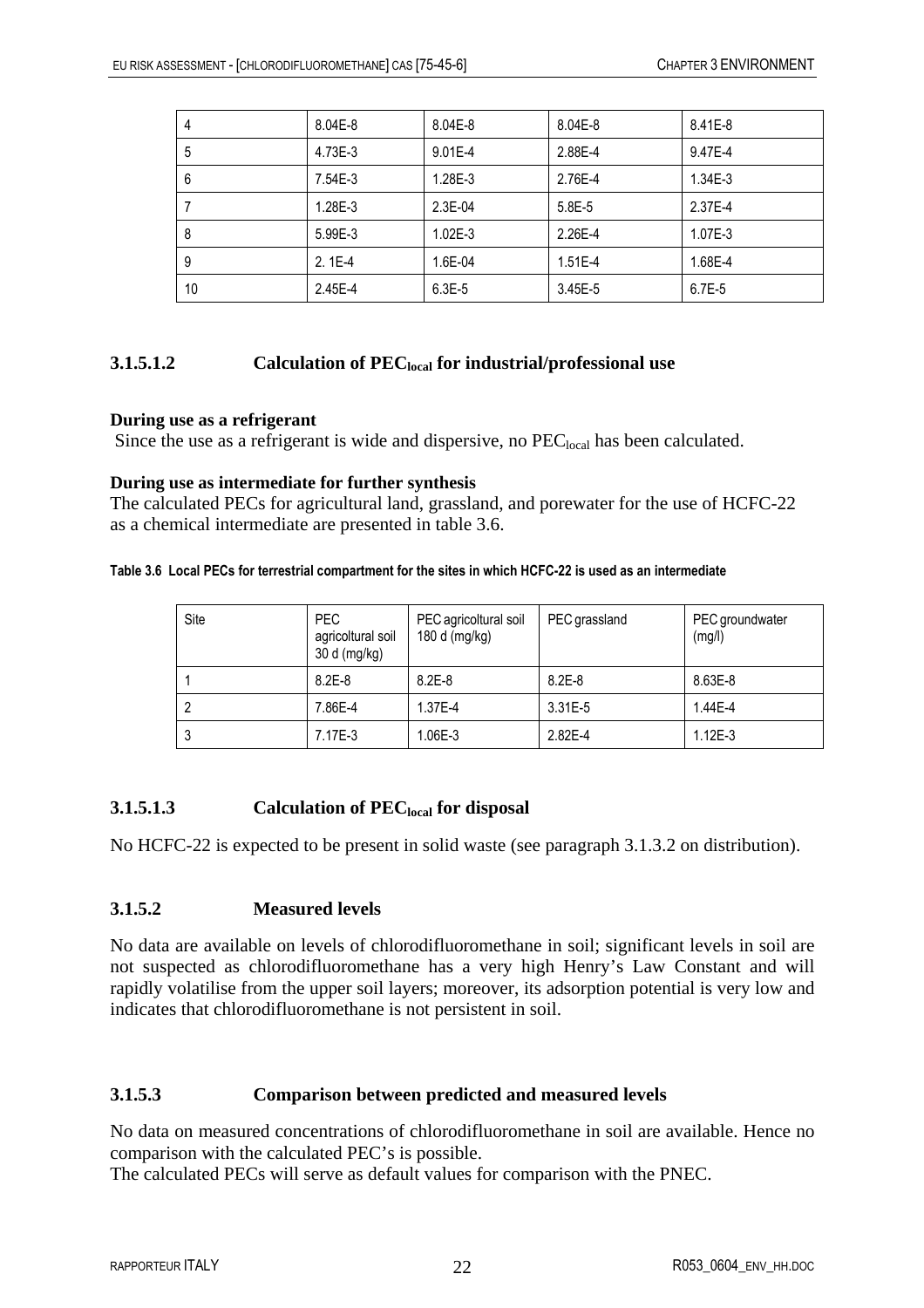### **3.1.6 Atmosphere**

## <span id="page-30-0"></span>**3.1.6.1 Calculation of PEClocal**

#### **3.1.6.1.1 Calculation of PEClocal for production**

The calculated PECs for the atmospheric compartment for production, storage and transport of HCFC-22 are presented in table 3.7.

|  |  |  |  |  |  | Table 3.7 Local PECs for the atmospheric compartment for the 10 production sites |  |
|--|--|--|--|--|--|----------------------------------------------------------------------------------|--|
|--|--|--|--|--|--|----------------------------------------------------------------------------------|--|

| Site | PEC atmosphere (mg/m <sup>3</sup> ) |
|------|-------------------------------------|
| 1    | 0.0167                              |
| 2    | 0.0228                              |
| 3    | 0.0561                              |
| 4    | 3.95E-5                             |
| 5    | 0.0571                              |
| 6    | 0.0122                              |
| 7    | 5.7E-3                              |
| 8    | 8.29E-3                             |
| 9    | 0.0702                              |
| 10   | 0.0125                              |

### **3.1.6.1.2 Calculation of PEClocal for industrial/professional use**

#### **During the use as a refrigerant**

Since the use as a refrigerant is wide and dispersive, non  $PEC<sub>local</sub>$  has been calculated.

### **During the use as an intermediate in further synthesis**

The calculated PECs for the atmospheric compartment for the use of HCFC-22 as a chemical intermediate are presented in table 3.8.

| Table 3.8 Local PECs for the atmospheric compartment for the sites in which HCFC-22 is used as an intermediate |  |
|----------------------------------------------------------------------------------------------------------------|--|
|----------------------------------------------------------------------------------------------------------------|--|

| Site | PEC atmosphere (mg/m <sup>3</sup> ) |
|------|-------------------------------------|
|      | 3.85E-5                             |
| 2    | $2.1E-3$                            |
| ٩    | 0.0305                              |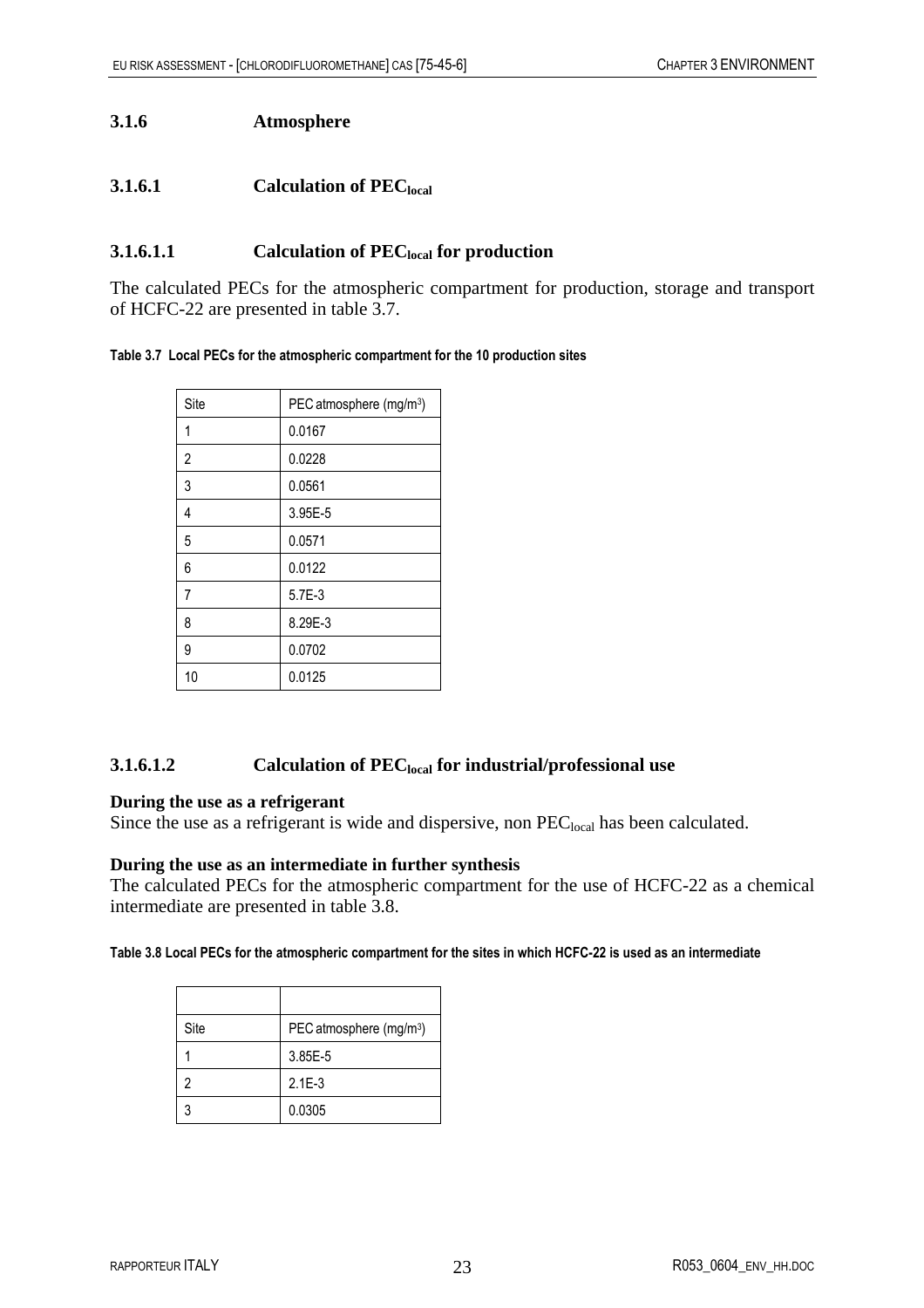## **3.1.6.1.3 Calculation of PEClocal for disposal**

Since no HCFC-22 is expected to be present in liquid or solid waste (see paragraph 3.1.3.2 on distribution), no atmospheric releases of HCFC-22 will take place from landfills or incineration plants.

## **3.1.6.2 Measured levels**

No measured levels of HCFC-22 in the atmosphere close to the emission sources are available.

#### **3.1.7 Secondary poisoning**

<span id="page-31-0"></span>The low octanol-water partition coefficient indicated that chlorodifluoromethane is not likely to bioaccumulate. Therefore non-compartment specific effects relevant to the food chain have not to be considered.

## **3.1.8 Calculation of PEC**<sub>regional</sub> and PEC<sub>continental</sub>

<span id="page-31-1"></span>For the use of HCFC-22 as a refrigerant, **PECs**<sub>regional</sub> are calculated using EUSES model for a worst case scenario (region with the highest emissions due to production/use of HCFC-22). The refrigeration emissions contribute as a background level to regional concentration.

The main input data used are the following ones:

- Total amount of HCFC-22 used as refrigerant in 2001: 35,000 tons (CEFIC, 2005)
- Emission to air: 100% of the total amount (all the HCFC-22 sold as a refrigerant is used for replacement of emitted or leaked HCFC-22)
- Emissions to water: 0 (in this use, all emitted refrigerant goes to air)
- Emission data from the worst case region and emission data for the whole EU.

More details on the input and the EUSES reports are presented in Appendix 2.

**PEC**<sub>continental</sub> is calculated with EUSES 2 using as main input data:

- The total European production for HCFC-22
- The sum of emissions from local sites (for production and use as a chemical intermediate) and from the use as a refrigerant.

More details on the input data and the EUSES report are presented in Appendix 3.

## **3.1.8.1 Aquatic compartment**

## **PEC regional**

| $PEC_{\text{regional}}$ in surface water (total): | $8.88E - 6$ mg/l   |
|---------------------------------------------------|--------------------|
| $PEC_{\text{regional}}$ in sediment (total):      | $1.41E-5$ mg/kg ww |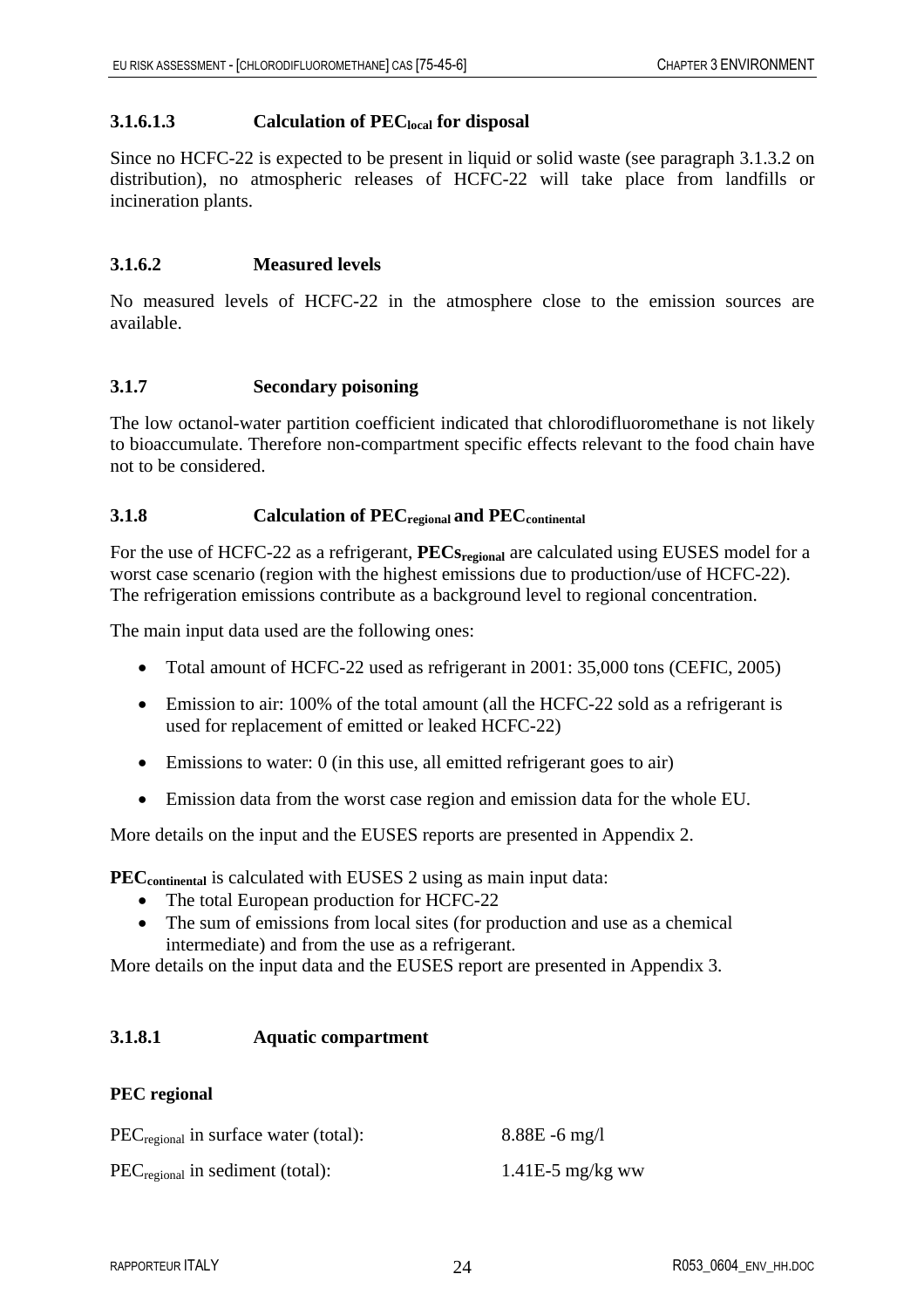## **PEC continental**

| PEC in surface water (total): | $5.16E-6$ mg/liter |                    |
|-------------------------------|--------------------|--------------------|
| PEC in sediment (total):      |                    | $8.18E-6$ mg/kg ww |

# **3.1.8.2 Terrestrial compartment**

## **PEC regional**

| $PEC_{\text{reational}}$ in agricultural soil (total): | $6.39$ E-6 mg/kg ww |
|--------------------------------------------------------|---------------------|
| <b>PEC</b> continental                                 |                     |

# PEC in agricultural soil (total): 5.41E-6 mg/kg ww

# **3.1.8.3 Atmospheric compartment**

#### **PEC regional**

PEC<sub>regional</sub> in air (total):  $2.12E-3$  mg/m<sup>3</sup>

#### **PEC continental**

PEC in air : 1.72E-3 mg/m3

#### **Measured levels**

#### **Table 3.9 Measured background atmospheric concentrations of HCFC-22**

| Location                                                  | Year of measurement | <b>Mean concentration</b><br>$ng/m3$ (pmol/mol) | Reference               |
|-----------------------------------------------------------|---------------------|-------------------------------------------------|-------------------------|
| Global troposphere, 7 sites<br>(between 82°N and 90°S)    | 2000                | 507(143)                                        | CMDL (2001)             |
| Global troposphere, 5 sites                               | 2000                | 502(142)                                        | AGAGE (2001)            |
| Global troposphere, 7 sites<br>(between 82°N and 90°S)    | mid 1995            | 414 (117)                                       | Montzka et al. (1996)   |
| Global troposphere, 5 sites                               | mid 1995            | 407 (115)                                       | Prinn et al. (1995)     |
| Global troposphere, 7 sites<br>(between 82°N and 90°S)    | 1992                | 361 (101.8)                                     | Montzka et al. (1993)   |
| Global atmosphere                                         | 1987                | 372 (105)                                       | WMO (1991)              |
| Global:<br>- Northern hemisphere<br>- Southern hemisphere | mid 1979            | 159 (45) *<br>177 (50) *<br>149 (42) *          | Rasmussen et al. (1980) |
| Kitt Peak (32°N)                                          | mid 1992            | 389-414 (110-117)                               | Zander et al. (1994)    |
| Jungfraujoch (46.5°N)                                     | mid 1992            | 395-449 (111.5-126.8)                           | Zander et al. (1994)    |
| Arctic (68 to $80^{\circ}$ N)                             | 1988-1989           | 304 (85.9)                                      | Pollock et al. (1992)   |
| Kitt Peak (32°N)                                          | 1988<br>1980        | 241 (68)<br>35.4(10)                            | Rinsland et al. (1989)  |
| Point Barrow, Alaska (72°N)                               | 1986                | 326 (92) *                                      | NASA (1988)             |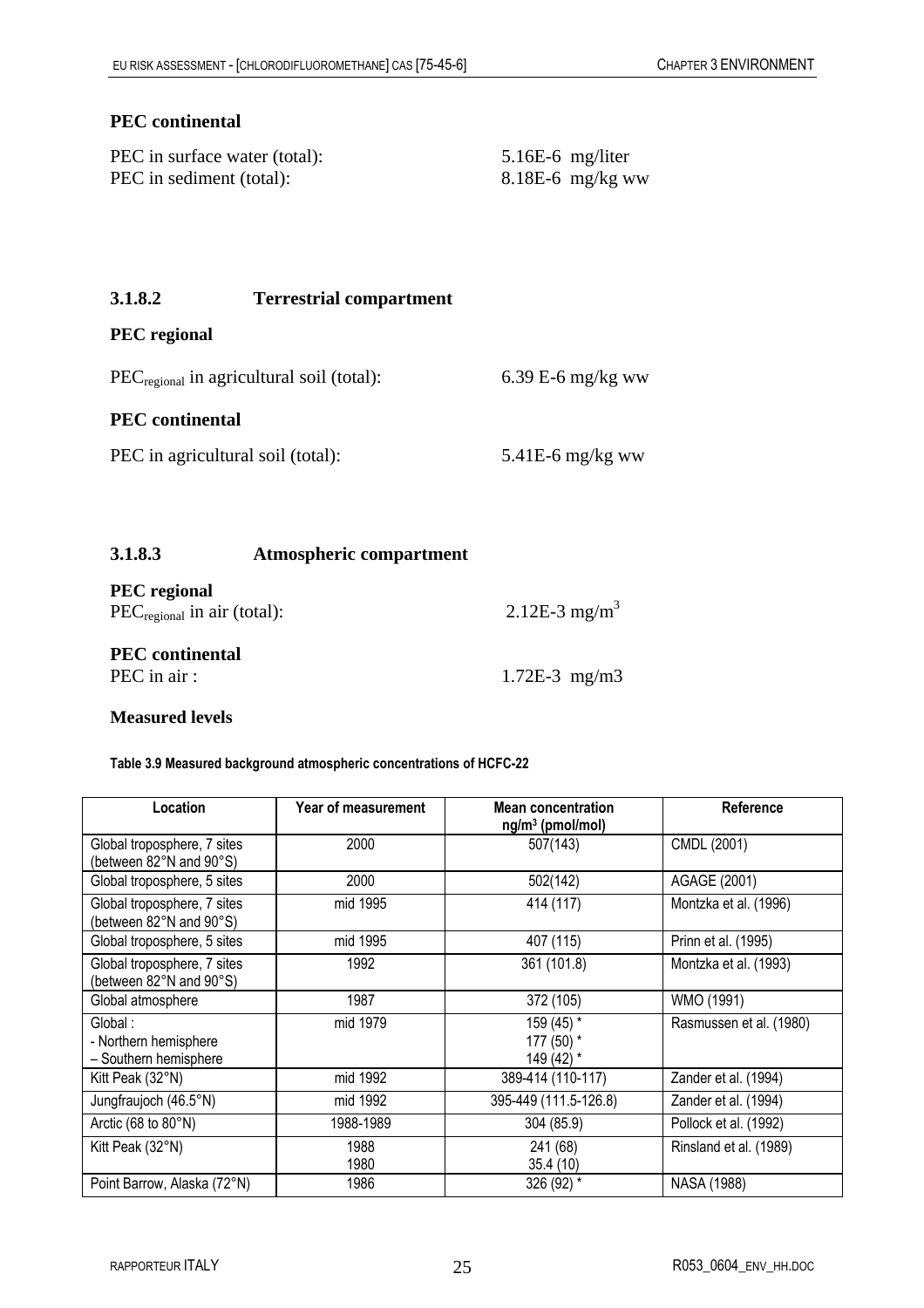| Location                    | Year of measurement | <b>Mean concentration</b><br>$ng/m3$ (pmol/mol) | Reference               |
|-----------------------------|---------------------|-------------------------------------------------|-------------------------|
| Point Barrow, Alaska (72°N) | 1980-1981           |                                                 | Khalil et al. (1983)    |
| -winter                     |                     | 217 (61.2) *                                    |                         |
| -summer                     |                     | 198 (56) *                                      |                         |
| Arctic lower atmosphere     | May 1982            | 259 (73.2) *                                    | Rasmussen et al. (1983) |
| $(70°N)$ 0 to 4 km          |                     |                                                 |                         |
| North west Pacific (45°N)   | Apr 1978 - Jan 1981 | 11.7 % per year increase *                      | Khalil et al. (1981)    |
| (100 air samples)           | Jan 1981            | 230 $(65)$ *                                    |                         |
| North west Pacific          | Jan 1980            | $223(63)$ *                                     | Rasmussen et al. (1981) |
| Washington (State), USA     | 1980                | 110-190 (31-54)                                 | Leifer et al. (1981)    |
| Cape Grim (41°S)            | mid 1992            | 333 (94.2)                                      | Fraser et al. (1995b)   |
| Cape Grim (41°S)            | 1987                | 322 (91)                                        | WMO (1991)              |
| South Pole                  | Jan 1980            | 159 (45) *                                      | Rasmussen et al. (1981) |

#### *Natural occurrence*

Chlorodifluoromethane is not known to occur as a natural product.

Stoibe et al. (1971) reported the presence of chlorodifluoromethane in volcanic emissions, but Rasmussen et al. (1980) did not observe any excess of this compound, compared with normal atmospheric levels, in their studies of volcanic emissions. In their analyses of air samples collected over the State of Washington, USA, Leifer et al. (1981) found that the concentrations of chlorodifluoromethane (100-195 ng/m<sup>3</sup>) after the eruption of the Mount St. Helens volcano were not higher than normal.

Furthermore, Isidorov and co-workers (1990) could not detect chlorodifluoromethane in volcanic vents even when the precursor, chloroform, was present at substantial concentrations.

#### *Environmental levels*

As a result of its atmospheric lifetime, chlorodifluoromethane released to the atmosphere will disperse over the globe; its background concentration is relatively uniform geographically and is increasing in time due to accumulation in the troposphere.

Available concentration data are presented in table 3.9 and discussed below.

The global atmospheric mean concentration of chlorodifluoromethane was estimated from measurements during 2000 to be 141.9 pmol/mol, with a growth rate of 5.1 pmol/mol/year or 3.7%/year (CMDL, 2001).The results were based on air samples collected in flasks from seven sites located between 82° N and 90° S of latitude; analyses were carried out using GC-MS techniques. Similar measurements carried out within the Advanced Global Atmospheric Gases Experiment (AGAGE), showed a global mean concentration of 143.2 pmol/mol in the year 2000 and a growth rate of 5.4 pmol/mol/year (AGAGE, 2001).

The atmospheric lifetime of chlorodifluoromethane calculated using these data is 12 years (Montzka et al., 2003) and has not changed significantly from the value deduced from comparing the data in Montzka et al. (1993) with the emissions in Midgley and Fisher (1993) or the previous modelled lifetime (Prather and Spivakovsky, 1990) after correcting for recent changes in the OH field calibration.

Samples covering the period of 1978 to 1994 from the Cape Grim Air Archive were analysed using gas chromatography (GC) with oxygen doped ECD (Electron Capture Detection) (Fraser et al., 1995b). The concentration of 94.2 pmol/mol for Cape Grim (41° S of latitude) during mid 1992 is in agreement with results obtained for the Southern hemisphere by Montzka et al. (1993 and 1996).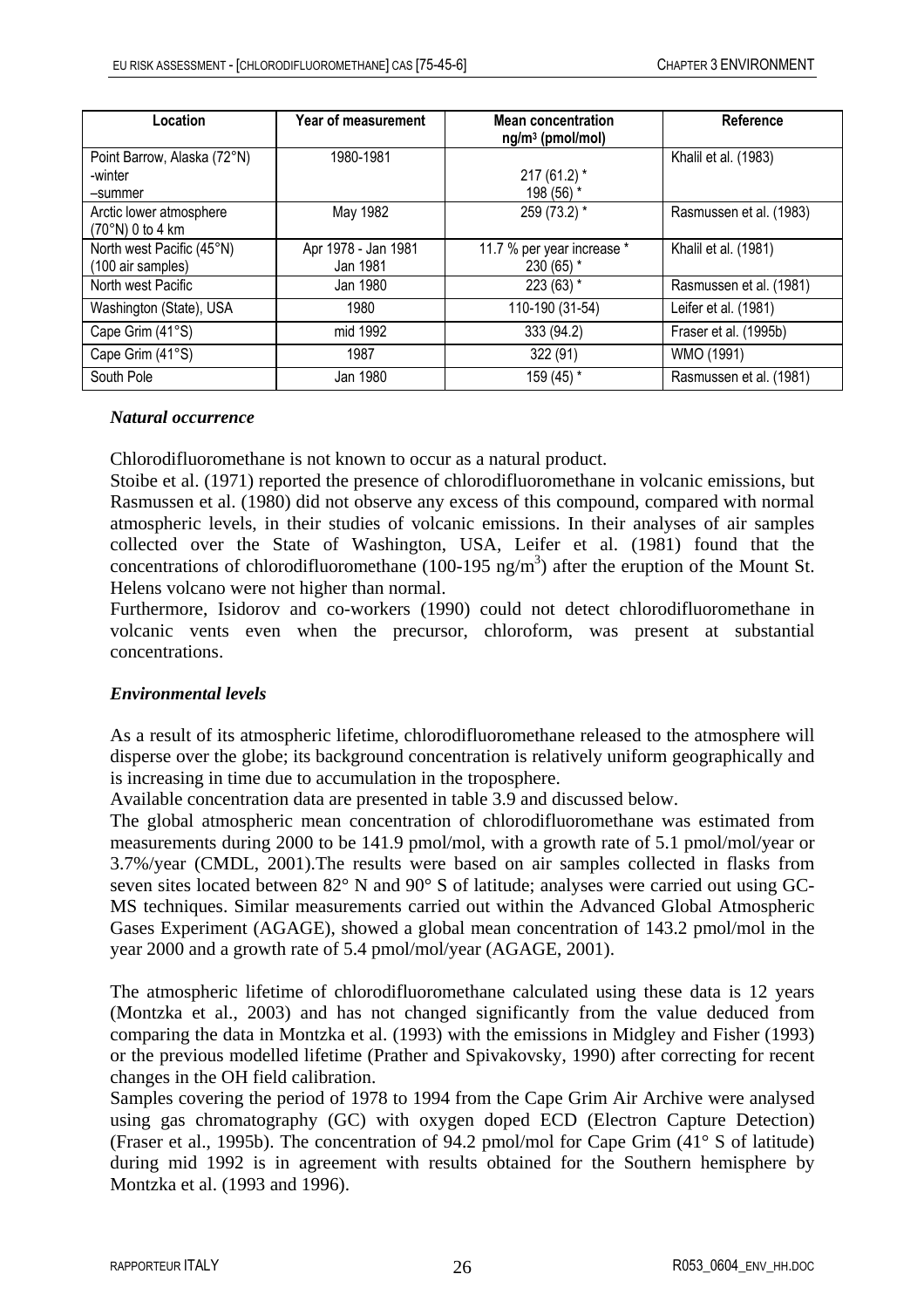Other results are also consistent with these. Pollock et al. (1992) reported a concentration of 85.9 pmol/mol from samples taken during the 1988/1989 AASE (Airborne Arctic Stratospheric Experiment) and analysed by gas chromatography/mass spectroscopy (GC/MS) technique.

Results have also been obtained by spectroscopic techniques i.e. Fourier Transform Infrared (FTIR) Spectroscopy by Rinsland et al. (1989) for the period 1980 to 1988 at Kitt Peak (32° N). These showed a rise in concentration from  $38 \pm 10$  pmol/mol at the end of 1980 to  $68 \pm 17$ pmol/mol in May 1988, a rate of increase of  $7.8 \pm 1$  % per year. Other measurements carried out at the Jungfraujoch (46.5° N) and Kitt Peak by Zander et al. (1994) yielded estimates of the rate of increase of, respectively  $7 \pm 0.35$  % and  $7 \pm 0.23$  % per year. Atmospheric concentrations during 1992, inferred from the measured column of chlorodifluoromethane, at Kitt peak were 110 to 117 pmol/mol, at the Jungfraujoch station 115 to 127 pmol/mol.

Before these studies, discrepancies were observed both between measurements obtained from spectroscopic techniques and between the measurements and atmospheric concentrations inferred from emissions (Rasmussen et al., 1980). These early measurements (designated \* in Table 1), were based on standards provided by the Oregon Graduate Institute of Science & Technology (OGIST). However, agreement between the results reported by Montzka et al. (1993 and 1996), Prinn et al. (1995) and Fraser et al. (1995 b) and other data from Pollock et al. (1992), Rinsland et al. (1989) and Zander et al. (1994) suggests that the OGIST standards were responsible for the discrepancies and that results based on them are probably in error.

Due to the inadequacy of the model for calculation of regional atmospheric concentrations, the measured European concentrations of chlorodifluoromethane in air do not bear comparison with the atmospheric PECs calculated using EUSES. However, the global background concentrations from long term measurements as shown in Table 3.1.6.2 have been consistent, over the past 20 years, with concentrations calculated from the atmospheric lifetime of HCFC-22 and global production and emissions during that time (Montzka et al., 2003).

## **Total atmospheric PEC**

Since the emission sources (production sites, processing sites as an intermediate, and locations where the substance is used as a refrigerant) are considered to be geographically separated from each other (and more or less evenly spread over the EU area), the total HCFC-22 concentration on a continental scale only is relevant for risk assessment of exposure of environment and man.

Soil, sediment and surface water concentrations are so low for each emission source (nano-to picogram/kg range) that addition of emissions to those compartments will not significantly influence the risk characterisation on total HCFC-22 concentrations in those compartments. Therefore only atmospheric total concentrations will be evaluated.

It should be noted that EUSES does not take existing background atmospheric levels of HCFC-22 into account (model assumption: HCFC-22-free air flowing into EU).

The resulting continental concentrations calculated by the EUSES model are considered to be at steady state (fraction of steady state  $=1$ )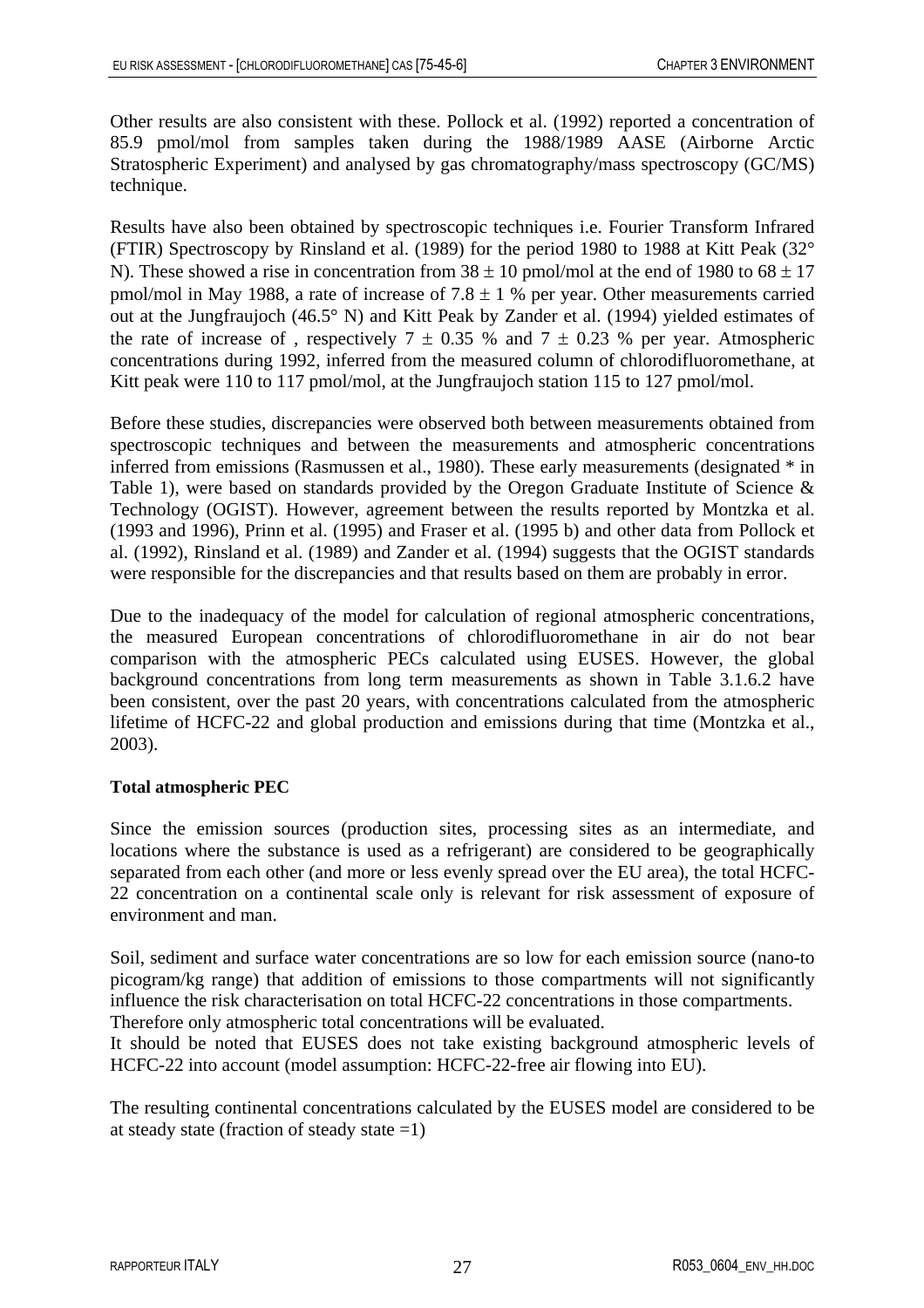Sum of total emitted HCFC-22 to atmosphere in EU is 82066 kg/d, yielding a continental atmospheric concentration of  $+/- 166$  ng/m<sup>3</sup> (without existing background).

The background concentrations of HCFC-22 in 2001 are not available, but the observed background level was  $502$  ng/m<sup>3</sup> in 2000.

Assuming that the 2001 background level was comparable to that of 2000, the total atmospheric concentration in the EU would be 668 ng/m<sup>3</sup>.

### <span id="page-35-0"></span>**3.2 EFFECTS ASSESSMENT: HAZARD IDENTIFICATION AND DOSE (CONCENTRATION) - RESPONSE (EFFECT ASSESSMENT)**

## **3.2.1 Aquatic compartment (incl. sediment)**

<span id="page-35-1"></span>Very few experimental aquatic toxicity tests have been carried out using chlorodifluoromethane. This is probably because of the physical nature of the substance. Due to its high vapour pressure, it is very difficult to test chlorodifluoromethane meaningfully. Its Henry's law constant (H = 0.0205 atm.m<sup>3</sup>/mol or 2077 pa m<sup>3</sup>/mol at 12°C) indicates that the preferred environmental compartment of chlorodifluoromethane is the atmosphere.

Any chlorodifluoromethane released will partition rapidly into the air even if the primary vehicle for the release was an aqueous solution (Ballschmiter, 1992; Mackay, 1985). Chlorodifluoromethane has been shown to accumulate in the atmosphere where it is dispersed rapidly and oxidised slowly (WMO, 1994).

## **3.2.1.1 Toxicity test results**

## **3.2.1.1.1 Fish**

#### Acute toxicity

Only two acute toxicity tests are available. Among them only the following is reliable:

Zebrafish, *Brachydanio rerio* 96h LC<sub>50</sub> 777 mg/l

Static renewal test, closed system, measured concentration, conducted in accordance with OECD Good Laboratory Practice standard (Hoke, 1997)

The study was conducted under unaerated, static-renewal conditions with six nominal concentrations of HCFC-22, a dilution water control and an HCFC-22 control (1200 mg/L, no test organisms) at a mean temperature of 23°C. Nominal calculated water concentrations of HCFC-22 tested were 100, 200, 400, 800, 1200, 1600 mg/l. Mean, calculated water concentrations of HCFC-22 were 156, 314, 586, 1029, 1553, 1972 mg/l, respectively.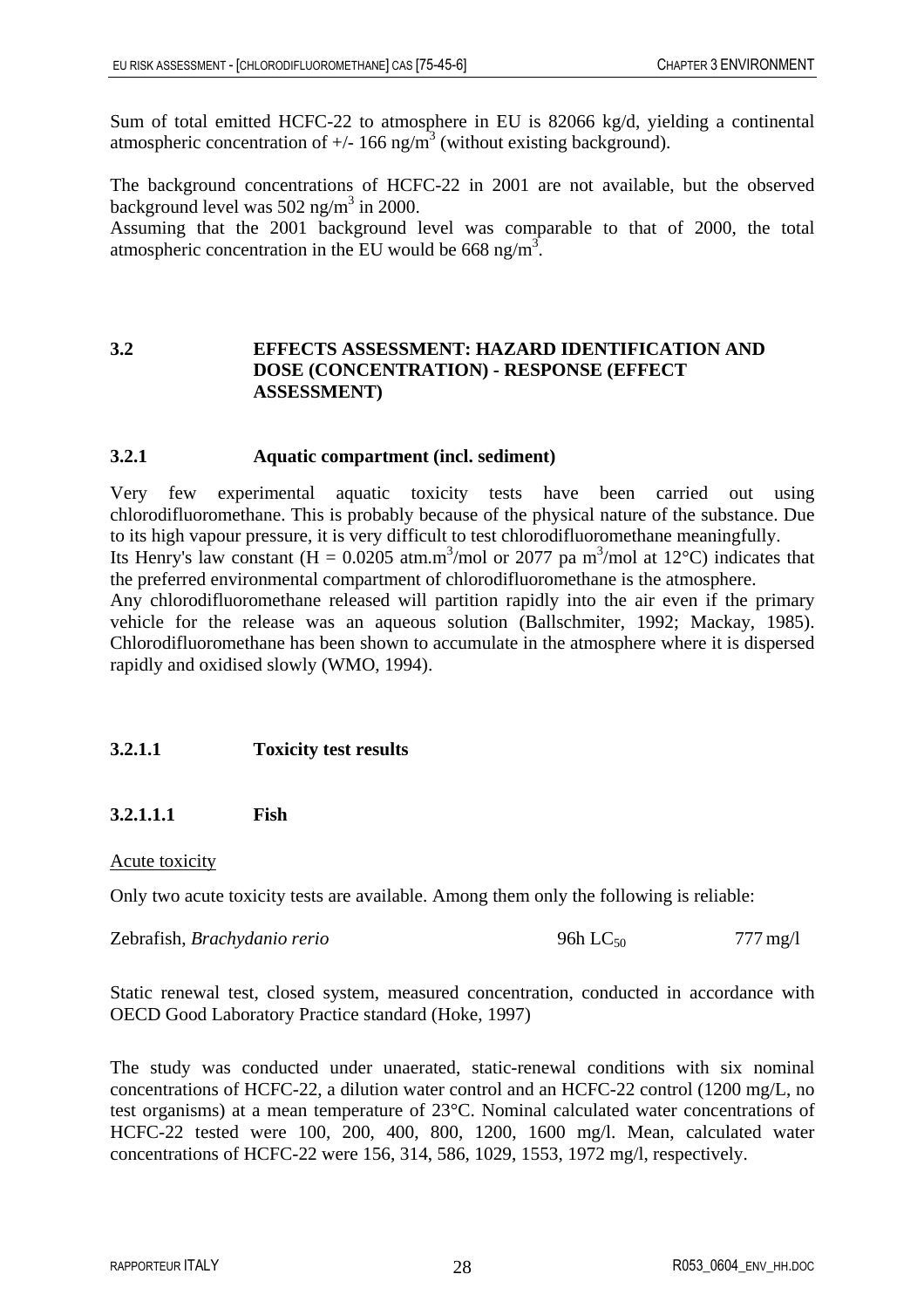Exposure of zebrafish to mean calculated HCFC-22 water concentrations of 156, 314, 586, 1029, 1553, 1972 mg/l resulted in 0, 0, 0, 100, 100 and 100 % mortality, respectively, at the end of 96 hours. Sublethal effects observed at the end of the study were dark coloration, gasping for air, swimming at the surface, lethargy and partial loss of equilibrium at the calculated water concentration of 586 mg/l. Swimming at the surface and hyperactivity were the observed sublethal effects at the calculated water concentration of 314 mg/l at test end. Mortality and sublethal effects were not observed in the dilution water control fish. Mean, calculated water concentrations of HCFC-22 derived from measured headspace concentrations were used for the calculation of  $LC_{50}$  values.

The result was the following:

96-hour LC50 (95% confidence interval): 777 mg/l (614-982 mg/l)

Chlorodifluoromethane is known to act by a non specific mode of action (non polar narcosis) in aquatic species (Veith et al., 1979; Verhar et al., 1995). Therefore, it is possible to estimate effect concentrations using the method described in the Technical Guidance Document. In addition, the US EPA program ECOSAR (v0.99g) was used to obtain further predicted values for fish toxicity.

Using the method described in the Technical Guidance Document based on Verhaar et al. (1995) a 96h LC50 value for Pimephales promelas of 386 mg/l is predicted, while ECOSAR v0.99g gives a value of 708.37.

Long-term toxicity

No long-term toxicity tests on fish are available.

## **3.2.1.1.2 Aquatic invertebrates**

Acute toxicity

An acute screening study is available for daphnia:

Daphnia magna 48h-EC50 433 mg/l

static test, closed system, nominal concentrations (Du Pont, 1994)

The screening was performed using nominal concentrations, a control and HCFC-22. Analytical controls indicated that nominal and measured concentrations were in agreement both in the control and the test chambers. Test chambers were 25 ml scintillation vials containing appropriate dilution water. Four test chambers per concentration with five daphnids (total 20 daphnids per concentration) in each were used.

The nominal concentrations tested were 0, 90, 180, 370, 750, 1500 mg/l. The percent immobility after 48 hours of exposure were 0, 10, 10, 45, 75 and 100%, respectively.The 48 hours EC50 was 433 mg/l, based on immobility and nominal concentrations (Du Pont, 1994).

As for fish toxicity, the daphnia toxicity of chlorodifluoromethane can be estimated using the methods described in the Technical Guidance Document (based on Verhaar et al., 1995) and the US ECOSAR v0.99g. A 48h EC50 of 349.5 mg/l is calculated with the TGD method while a value of 703 mg/l is predicted with US ECOSAR v0.99g.

The experimental value of 433 mg/l is in reasonable agreement with the predicted values.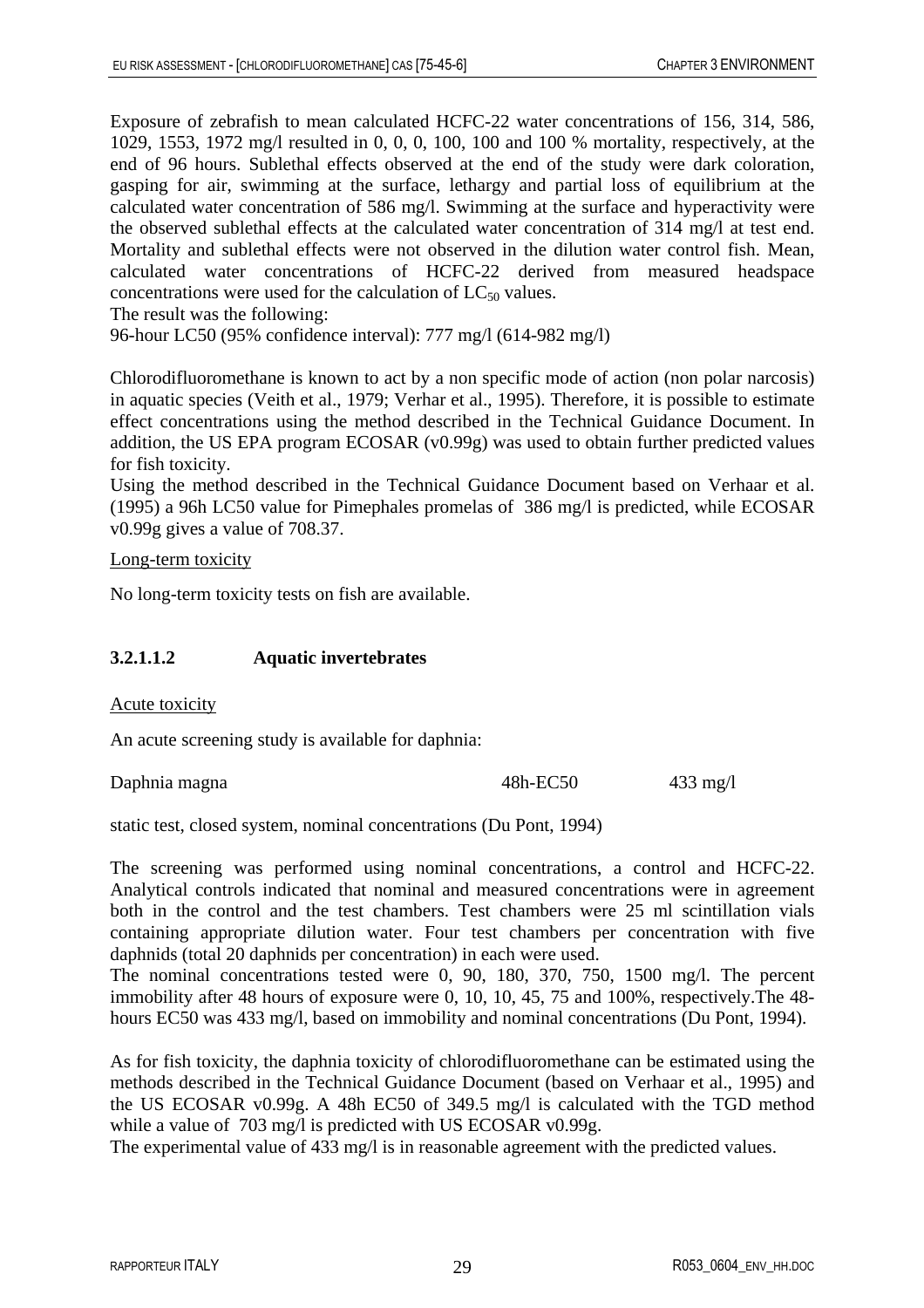## Long-term toxicity

No long-term toxicity tests on aquatic invertebrates are available.

## **3.2.1.1.3 Algae**

### Acute toxicity

There are no acute toxicity tests available for algae.

As already described in § 3.2.1.1 and § 3.2.1.2, QSAR methods can be used to accurately calculate aquatic toxicity of chlorodifluoromethane.

Using the methods of the Technical Guidance document (based on Van Leuwen et al., 1992), a 72-96h EC50 of 377.6 mg/l is estimated while a 96h EC50 of 250 mg/l is predicted with the ECOSAR v0.99g program.

### Long-term toxicity

No long-term toxicity tests on algae are available.

## **3.2.1.1.4 Microorganisms**

There is only one result from a test on domestic sewage sludge. No inhibition effect was observed at both concentrations tested (180 and 400 mg/l) for a 24 hour exposure (Method: ETAD proposal of 1976, anaerobic fermentation tube test, no analytical monitoring, Hoechst, 1973). Due to the lack of information on the experimental conditions of this study, it is not considered as reliable. However, according to distribution calculations, (3.1.3.2) the concentration of HCFC-22 in water or in sludge can be considered negligible and no effect on microorganisms is expected.

### **3.2.1.1.5 Amphibians**

No toxicity tests on amphibians are available.

## **3.2.1.2 Calculation of Predicted No Effect Concentration (PNEC)**

### **Determination of the PNEC for water compartment**

There are only two reliable experimental results from tests on fish and daphnia for chlorodifluoromethane, giving a 96h LC50 and a 48h EC50 of 777 mg/l and 433 mg/l respectively. As described above, QSAR methods can be used to calculate accurately the aquatic toxicity of chlorodifluoromethane. Data from the QSAR methods suggest a similar sensitivity to fish, daphnia and algae for chlorodifluoromethane.

It is proposed to base the PNEC on the lowest EC50 obtained from the QSAR, which is 250 mg/l for a 96 hour exposure to algae.

An assessment factor of 1000 is applied.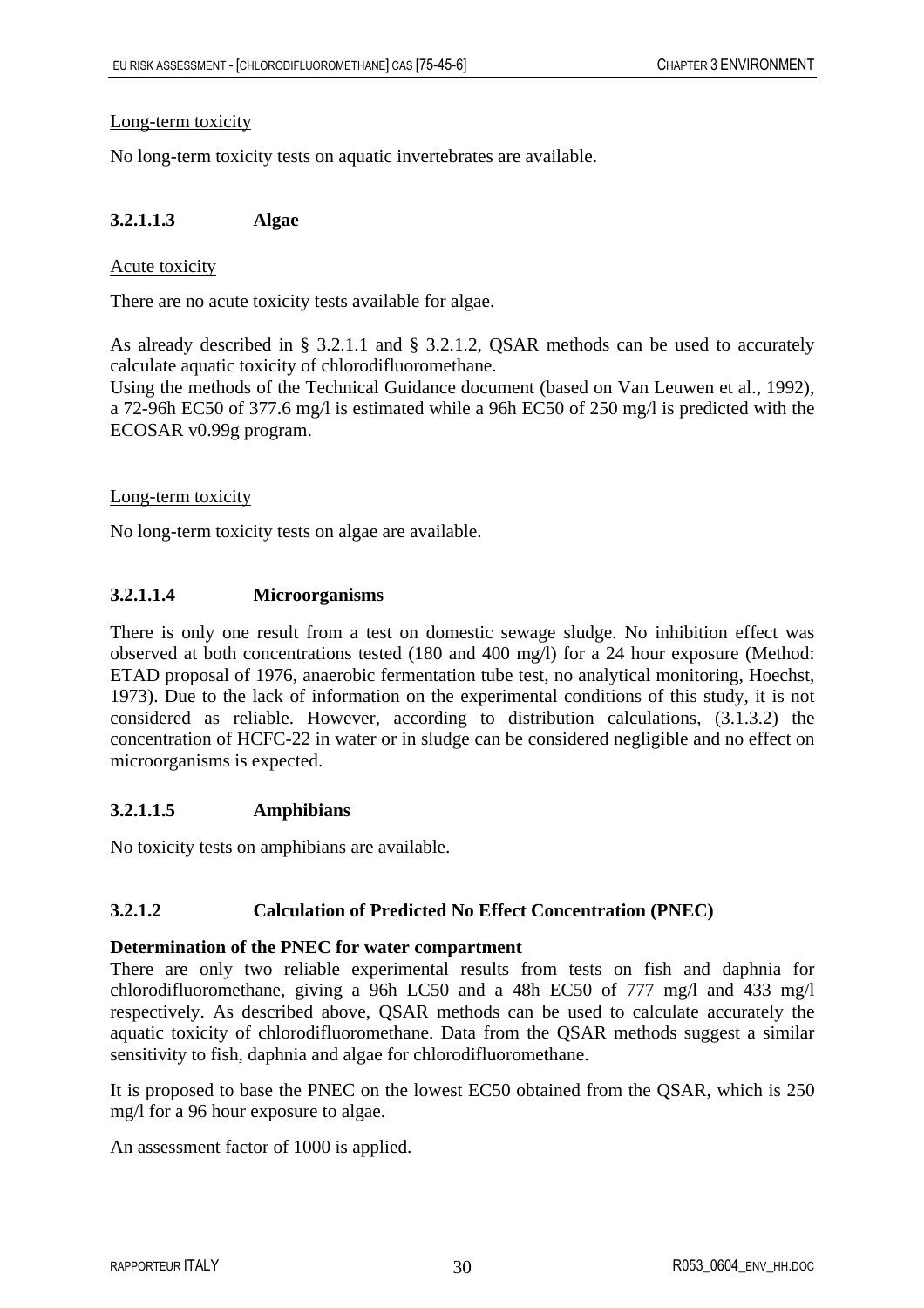Therefore: **PNEC**  $a$ qua =  $250$  mg/l  $/ 1000 = 250$  ug/l

## **Determination of the PNEC for the sediments**

In the absence of any toxicological data for the sediment dwelling organisms, the PNEC is calculated using the equilibrium partitioning method (TGD, part ii, paragraph 3.6.2.1, page. 117).

$$
PNEC_{\text{sediment}} = (K_{\text{susp-water}} / \text{RHO}_{\text{susp}}) \times PNEC_{\text{water}} \times 1000 \tag{1}
$$

where:

- K<sub>susp-water</sub> is the partition coefficient suspended matter-water;
- RHO<sub>susp</sub> is the bulk density of suspended matter;

Ksusp-water can be calculated from the equation:

$$
K_{\text{susp-water}} = \text{Fair}_{\text{susp}} \times K_{\text{air-water}} + \text{Fwater}_{\text{susp}} + \text{Fsolid}_{\text{susp}} \times (Kp / 1000) \times RHO_{\text{solid}} \tag{2}
$$

#### Where:

.

 $Fx_{susp}$  is the fraction of phase x in the sediment compartment;

 $K_{air-water}$  is the air water partitioning coefficient ( $K_{air-water}$  = HLC /RT); R = 8.31 J/mol/K; T = 298 °K; HLC + 2496 Pa m3/mol (calculated at 25 °C, by EUSES 2).

 $K_p$  is the solids-water partition coefficient in the compartment.  $K_p = K_{oc} \times$  fraction of organic carbon.

Parameters used:

- $K_{\text{oc}}$ : a value of 40.5 l/kg was considered for  $K_{\text{oc}}$ . The estimation is derived from EUSES 2, considering HCFC-22 as a non-hydrophobic substance. The low  $K_{ow}$  of HCFC-22 justifies this assumption.
- Fraction of organic carbon:  $0.1$  (\*)
- $K_p = K_{oc} x$  fraction of organic carbon = 4.05 l/kg
- RHO<sub>solid</sub>:  $2500 \text{ kg/m}^3$
- Fair<sub>susp</sub>:  $0$  (\*)
- Fwater<sub>susp</sub>:  $0.9$ <sup>(\*)</sup>)
- Fsolid<sub>susp</sub>:  $0.1$  (\*)
- RHO<sub>susp</sub>: 1150 kg/m<sup>3</sup> (\*)

\*default values, taken from TGD, part II, paragraph 2.3.4, table 5, page. 43.

The PNEC value for sediment dwelling organisms is calculated to be **416 µg/kg** wet weight  $(1910 \mu g/kg$  dry weight).

### **3.2.2 Terrestrial compartment**

No experimental results on terrestrial plants and soil dwelling organisms are available.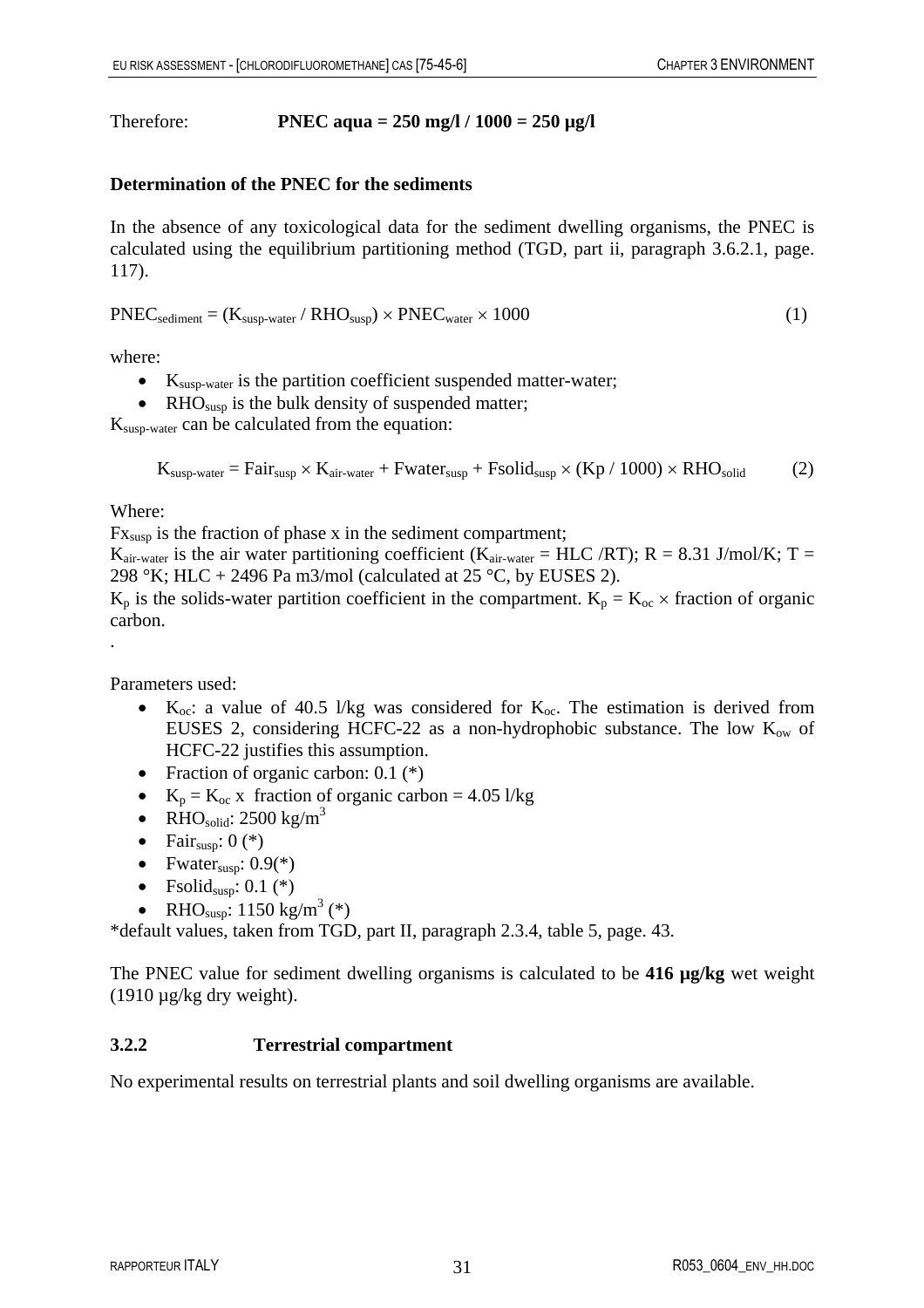## **3.2.2.1 Calculation of Predicted No Effect Concentration (PNEC)**

In the absence of any toxicological data for the terrestrial organisms, the PNEC is calculated using the equilibrium partitioning method (TGD, part ii, paragraph 3.6.2.1, page. 117). The equations used are the same of the PNEC calculation for sediments (3.2.1.2).

 $PNEC_{soil} = (K_{soil-water} / RHO_{soil}) \times PNEC_{water} \times 1000$ 

where:

- $\bullet$  K<sub>soil-water</sub> is the partition coefficient soil-water;
- RHO $_{\text{soil}}$  is the bulk density of wet soil;

Ksoil-water can be calculated from the equation:

 $K_{\text{soil-water}} = \text{Fair}_{\text{soil}} \times K_{\text{air-water}} + \text{Fwater}_{\text{soil}} + \text{Fsolid}_{\text{soil}} \times (Kp / 1000) \times \text{RHO}_{\text{solid}}$ 

The input parameters specific for the terrestrial compartment are the following:

- Fraction of organic carbon:  $0.02$  (\*)
- $K_p = K_{oc} x$  fraction of organic carbon = 0.81 l/kg
- Fair<sub>soil</sub>: 0.2 (\*)
- Fwater<sub>soil</sub>:  $0.2$ <sup>(\*)</sup>)
- Fsolid<sub>soil</sub>:  $0.6$  (\*)
- RHO<sub>soil</sub>: 1700 kg/m<sup>3</sup> (\*)

\*default values, taken from TGD, part II, paragraph 2.3.4, table 5, page. 43.

The PNEC value for terrestrial dwelling organisms is calculated to be **239 µg/kg** wet sediment  $(271 \mu g/kg$  dry weight).

## **3.2.3 Atmosphere**

No test results are available. For possible abiotic effects of HCFC-22 due to ozone depletion and global warming potential, see paragraph 3.1.3.1.1.

## **3.2.4 Secondary poisoning**

As chlorodifluoromethane does not present indications of a bioaccumulation potential, a risk assessment for secondary poisoning is not necessary.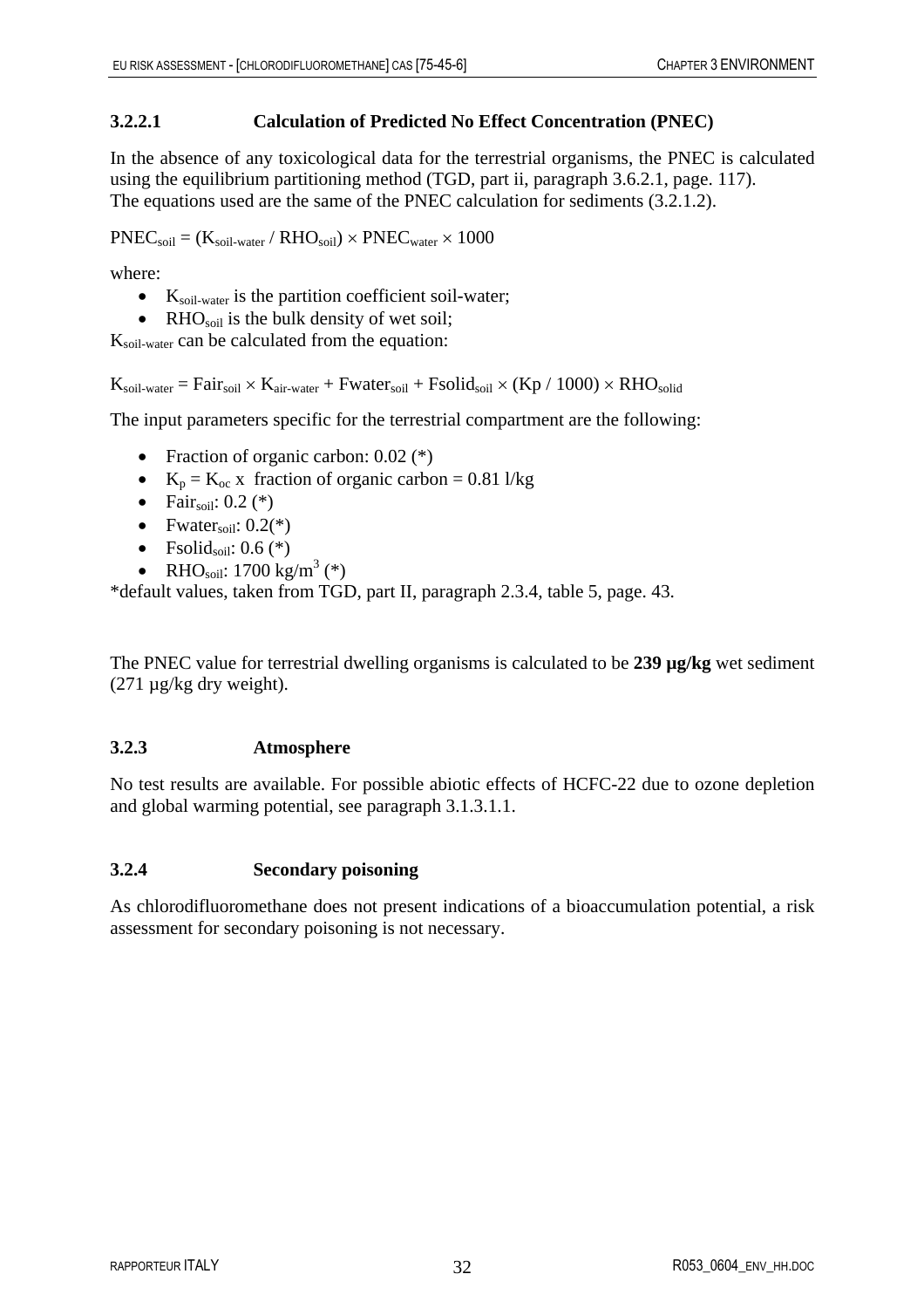#### **3.3 RISK CHARACTERISATION 7**

# **3.3.1 Aquatic compartment (incl. sediment)**

#### **Surface water**

#### **Table 3.10 Estimated PEC/PNEC ratios for the surface water at local scale**

| Scenario                        |                | PEC emission period<br>(mg/l) | PNEC (mg/l) | <b>PEC/PNEC</b> | Conclusion |
|---------------------------------|----------------|-------------------------------|-------------|-----------------|------------|
| Production                      | $\mathbf{1}$   | 0.0942                        | 0.250       | 0.377           | ii.        |
|                                 | $\overline{2}$ | $3.17E-3$                     | 0.250       | 0.0127          | ï          |
|                                 | $\overline{3}$ | 0.145                         | 0.250       | 0.578           | ï          |
|                                 | $\overline{4}$ | 9.81E-12                      | 0.250       | 3.92E-11        | ï          |
|                                 | 5              | 0.0966                        | 0.250       | 0.386           | ï          |
|                                 | $6\phantom{a}$ | 0.158                         | 0.250       | 0.632           | ï          |
|                                 | $\overline{7}$ | 0.0274                        | 0.250       | 0.109           | ΪÏ         |
|                                 | 8              | 0.125                         | 0.250       | 0.5             | ï          |
|                                 | $\overline{9}$ | $1.28E - 3$                   | 0.250       | $5.12E - 3$     | ï          |
|                                 | 10             | 4.58E-3                       | 0.250       | 0.0183          | ï          |
| Use<br>as<br>an<br>intermediate | $\mathbf{1}$   | $2.23E-6$                     | 0.250       | 8.93E-6         | ï          |
|                                 | $\overline{2}$ | 0.0164                        | 0.250       | 0.0655          | ï          |
|                                 | $\overline{3}$ | 0.15                          | 0.250       | 0.601           | ï          |
| Combined<br>production<br>$+$   | Site $9 + 1$   | 1.28E-3                       | 0.250       | $5.12E-3$       | ΪÏ         |
| use<br>as<br>an<br>intermediate | Site $6 + 2$   | 0.174                         | 0.250       | 0.70            | ï          |

#### **Table 3.11 Estimated PEC/PNEC ratios for the surface water at regional and continental level**

| Scenario             | PEC (mg/l) | PNEC (mg/l) | PEC/PNEC | Conclusion |
|----------------------|------------|-------------|----------|------------|
| Regional scenario    | 8.88E-6    | 0.250       | 3.56E-5  | <br>Ш      |
| Continental scenario | $5.16E-6$  | 0.250       | 2.06E-5  | <br>Ш      |

## **Sediment**

 $\overline{a}$ 

 $7$  Conclusion (i) There is a need for further information and/or testing.<br>Conclusion (ii) There is at present no need for further information and

There is at present no need for further information and/or testing and no need for risk reduction measures beyond those which are being applied already.

Conclusion (iii) There is a need for limiting the risks; risk reduction measures which are already being applied shall be taken into account.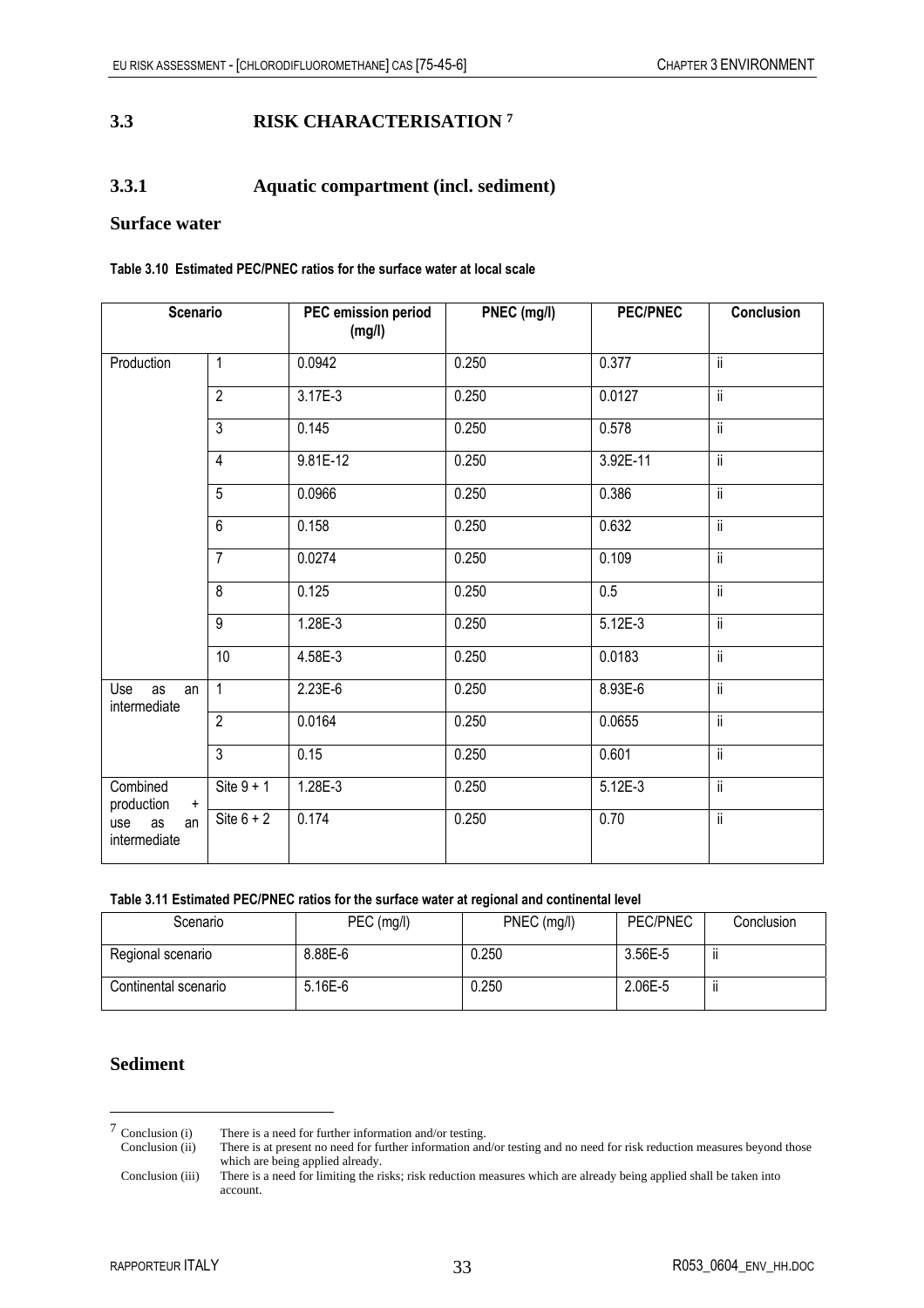| Scenario                        |                 | PEC (mg/kg) | PNEC (mg/kg) | PEC/PNEC    | Conclusion |
|---------------------------------|-----------------|-------------|--------------|-------------|------------|
| Production                      | $\mathbf{1}$    | 0.157       | 0.416        | 0.377       | ΪÏ         |
|                                 | $\overline{2}$  | 5.28E-3     | 0.416        | 0.0127      | Ϊİ         |
|                                 | $\overline{3}$  | 0.241       | 0.416        | 0.578       | ΪÏ         |
|                                 | $\overline{4}$  | 1.63E-11    | 0.416        | 3.74E-11    | ΪÏ         |
|                                 | $\overline{5}$  | 0.161       | 0.416        | 0.386       | ΪĹ         |
|                                 | $\overline{6}$  | 0.263       | 0.416        | 0.632       | ΪÏ         |
|                                 | $\overline{7}$  | 0.0455      | 0.416        | 0.109       | ΪÏ         |
|                                 | 8               | 0.208       | 0.416        | 0.5         | ΪÏ         |
|                                 | $\overline{9}$  | $2.12E-3$   | 0.416        | $5.09E - 3$ | ΪĹ         |
|                                 | $\overline{10}$ | 7.62E-3     | 0.416        | 0.0183      | ΪÏ         |
| Use<br>as<br>an<br>intermediate | $\overline{1}$  | $3.71E - 6$ | 0.416        | 8.93E-6     | ï          |
|                                 | $\overline{2}$  | 0.0272      | 0.416        | 0.0655      | ΪÏ         |
|                                 | $\overline{3}$  | 0.25        | 0.416        | 0.601       | ΪÏ         |
| Combined<br>production<br>$+$   | Site $9 + 1$    | $2.12E-3$   | 0.416        | 5.09E-3     | ΪÏ         |
| use<br>as<br>an<br>intermediate | Site $6 + 2$    | 0.290       | 0.416        | 0.697       | ΪÏ         |

#### **Table 3.13 Estimated PEC/PNEC ratios for the sediment water at regional and continental scale**

| Scenario             | PEC (mg/kg) | PNEC (mg/kg) | PEC/PNEC   | Conclusion |
|----------------------|-------------|--------------|------------|------------|
| Regional scenario    | 1.41E-5     | 0.416        | $3.4E - 5$ | <br>Ш      |
| Continental scenario | 8.18E-6     | 0.416        | 1.9E-5     | Ш          |

Conclusions to the risk assessment for the aquatic compartment:

**Conclusion** (**ii)** There is at present no need for further information and/or testing and no need for risk reduction measures beyond those which are being applied already.

Conclusion (ii) applies to the scenarios production, use as a chemical intermediate and use as a refrigerant.

#### **3.3.2 Terrestrial compartment**

#### **Table 3.14 Estimated PEC/PNEC ratios for the terrestrial compartment at local scale**

| Scenario | PEC agr soil 30<br>$d$ (mg/kg) | <b>PNEC</b> (mg/kg) | <b>PEC/PNEC</b> | <b>Conclusion</b> |
|----------|--------------------------------|---------------------|-----------------|-------------------|
|          |                                |                     |                 |                   |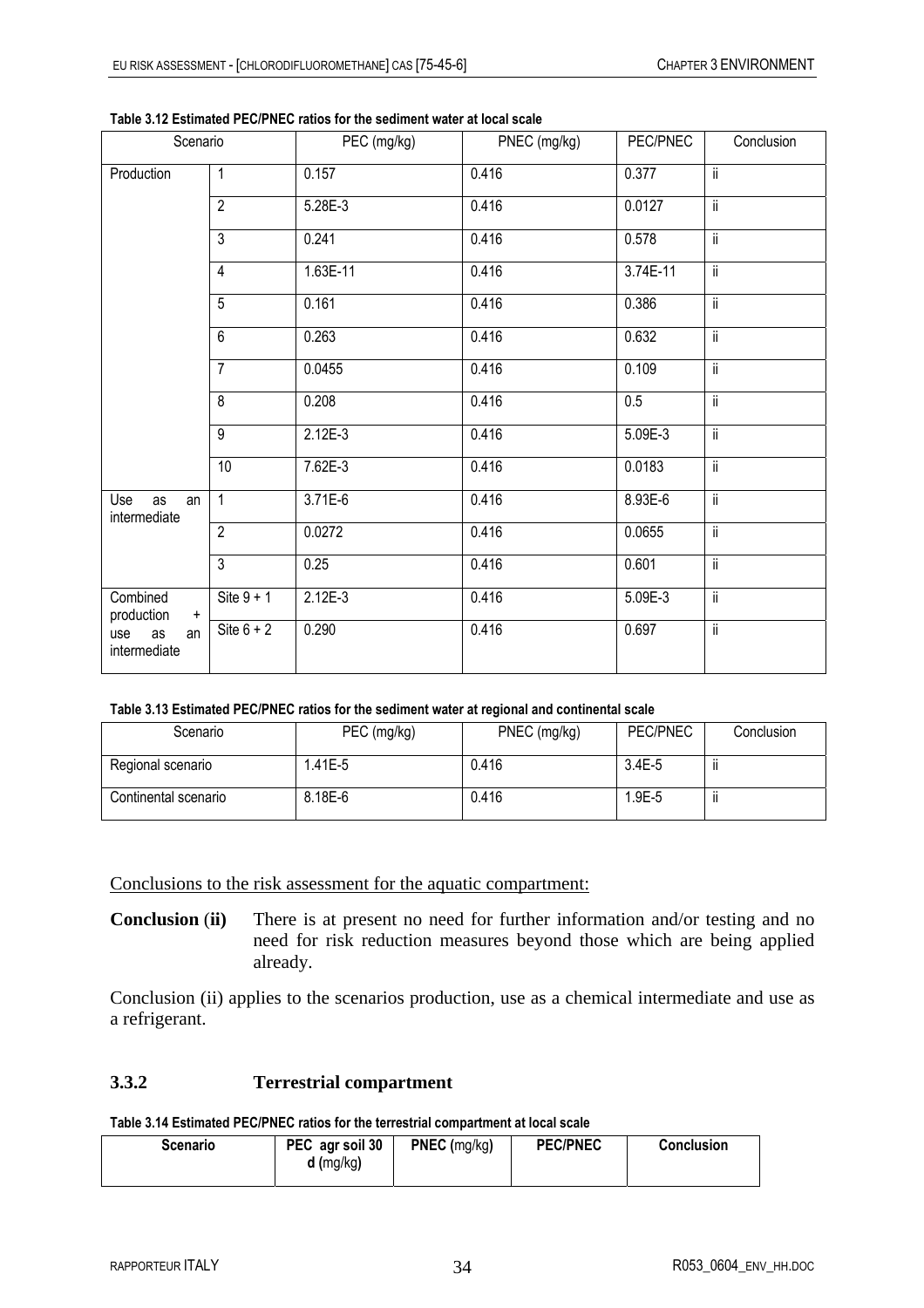| Production                      | 1               | 4.53E-3  | 0.239 | 0.0190    | ï   |
|---------------------------------|-----------------|----------|-------|-----------|-----|
|                                 | $\overline{2}$  | 1.52E-4  | 0.239 | 6.39E-4   | ii. |
|                                 | 3               | 0.0401   | 0.239 | 0.169     | ï   |
|                                 | 4               | 8.04E-8  | 0.239 | 3.36E-7   | ï   |
|                                 | $\overline{5}$  | 4.73E-3  | 0.239 | 0.0199    | ï   |
|                                 | $\overline{6}$  | 7.54E-3  | 0.239 | 0.0315    | ï   |
|                                 | $\overline{7}$  | 1.28E-3  | 0.239 | 5.36E-3   | ï   |
|                                 | 8               | 5.99E-3  | 0.239 | 0.0251    | ï   |
|                                 | 9               | 2.10E-4  | 0.239 | 8.8E-4    | ï   |
|                                 | 10 <sup>1</sup> | 2.45E-4  | 0.239 | 1.03E-3   | ï   |
| Use<br>as<br>an<br>intermediate | $\mathbf{1}$    | $8.2E-8$ | 0.239 | 3.45E-7   | Ï   |
|                                 | $\overline{2}$  | 7.86E-4  | 0.239 | $3.31E-3$ | ï   |
|                                 | 3               | 7.17E-3  | 0.239 | 0.0301    | ï   |
| Combined<br>production<br>$+$   | Site $9 + 1$    | 2.10E-4  | 0.239 | 8.8E-4    | ï   |
| use as<br>an<br>intermediate    | Site $6 + 2$    | 8.33E-3  | 0.239 | 0.0348    | ï   |
|                                 |                 |          |       |           |     |

**Table 3.15 Estimated PEC/PNEC ratios for the terrestrial compartment at regional and continental scale**

| Scenario             | $PEC$ (mg/kg) | PNEC (mg/kg) | PEC/PNEC | Conclusion |
|----------------------|---------------|--------------|----------|------------|
| Regional scenario    | $6.39E-6$     | 0.239        | 2.7E-5   | Ш          |
| Continental scenario | $5.41E - 6$   | 0.239        | 2.26E-5  | Ш          |

Conclusions to the risk assessment for the terrestrial compartment:

**Conclusion** (**ii)** There is at present no need for further information and/or testing and no need for risk reduction measures beyond those which are being applied already.

Conclusion (ii) applies to production, use as a chemical intermediate and use as a refrigerant scenarios.

## **3.3.3 Atmosphere**

Based on its physical-chemical properties, the air compartment is the preferred target for chlorodifluoromethane. As no experimental data on environment organisms exposed through the gas phase are available, no biotic assessment is possible for the atmosphere. In view of the very low atmospheric concentration calculated with EUSES and the very high NOECs found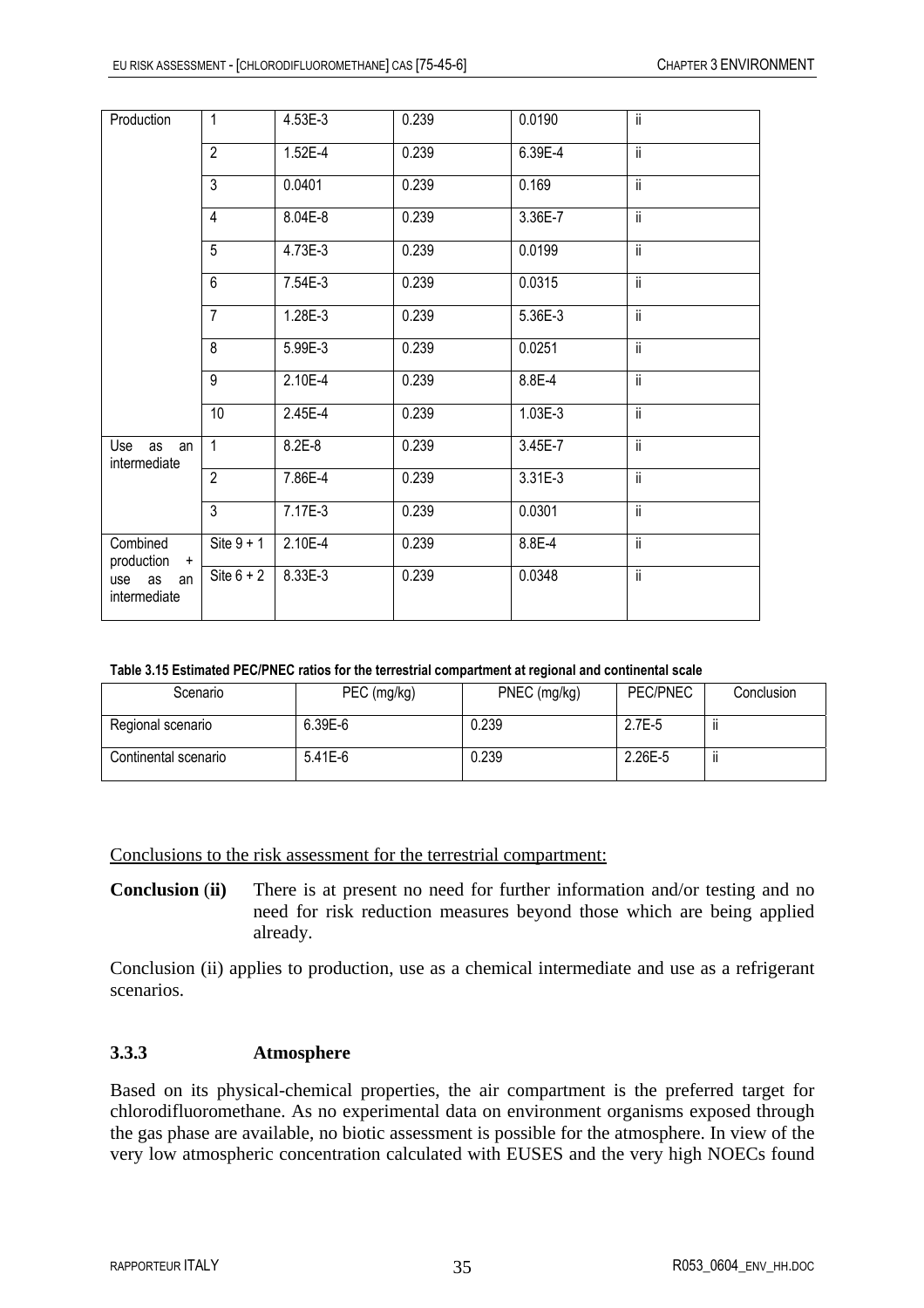in experimental testing (inhalation toxicity studies in mammals), we can conclude that there is no risk for the atmospheric environment.

For the evaluation of an atmospheric risk, abiotic effects can be considered. The atmospheric lifetime of chlorodifluoromethane is 12.1 years. It has a very low ozone depletion potential (ODP); the value adopted for the purpose of the Montreal Protocol is 0.055. Its Global Warming potential (GWP) is 1700 on a unit-mass basis relative to a reference value of 1 for CO2 at an Integration Time Horizon of 100 years (Ramaswamy *et al.*, 2001). WMO (2001) predicts for 2010 a maximum tropospheric concentration of 183 pptv (only 29 % above the 2000 level). However, as a Montreal Protocol substance, chlorodifluoromethane is not included in the Kyoto Protocol on greenhouse gas emissions. The EU Regulation 2037/2000 bans all dispersive uses of HCFC-22 (see paragraph 2.4).

## Conclusions to the risk assessment for the atmosphere:

**Conclusion** (**ii)** There is at present no need for further information and/or testing and no need for risk reduction measures beyond those which are being applied already.

Conclusion (ii) applies to production, use as a chemical intermediate and use as a refrigerant scenarios.

## **3.3.4 Secondary poisoning**

The low octanol-water partition coefficient indicated that chlorodifluoromethane is not likely to bioaccumulate. Therefore non-compartment specific effects relevant to the food chain have not to be considered.

### Conclusions to the risk assessment for secondary poisoning:

**Conclusion** (**ii)** There is at present no need for further information and/or testing and no need for risk reduction measures beyond those which are being applied already.

Conclusion (ii) applies to applies to production, use as a chemical intermediate and use as a refrigerant scenarios.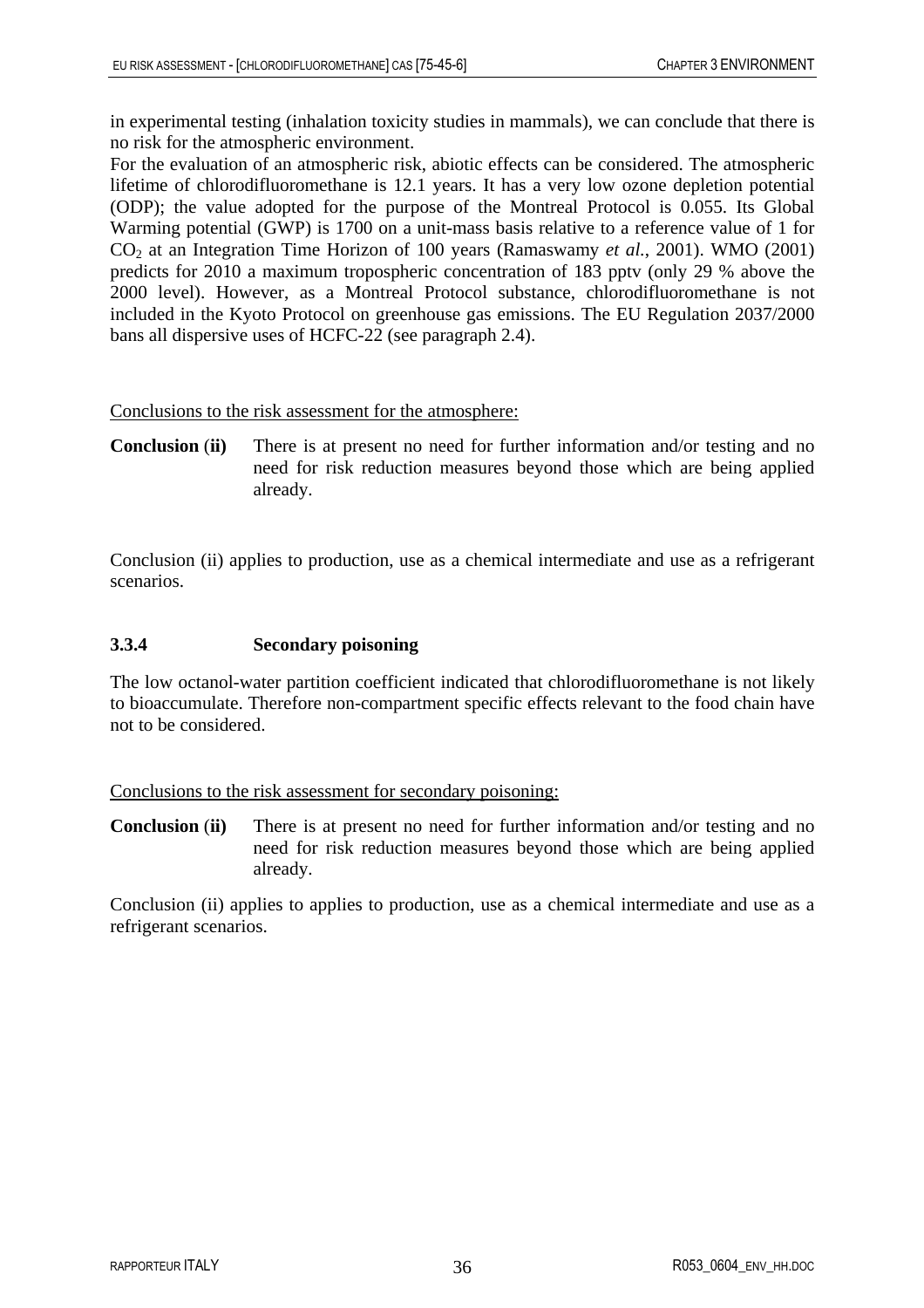# **4 HUMAN HEALTH**

# **4.1 HUMAN HEALTH (TOXICITY)**

## **4.1.1 Exposure assessment**

#### **4.1.1.1 General discussion**

At all ambient temperatures at which exposure can be predicted chlorodifluoromethane is a gas. Thus exposures will predominately be by inhalation. Dermal contact with the liquefied gas escaping from cylinders can occur, but such exposures will only occur rarely in the occupational setting. The limited water solubility presents a theoretical possibility of ingestion in drinks.

The main uses of chlorodifluoromethane, as reported in section 2.2, are:

- 1. Refrigerant fluid
- 2. Chemical intermediate

The main categories of persons likely to be exposed the chlorodifluoromethane are workers involved in its production and use. Exposure of consumers and general public to HCFC-22 is not expected, except in accidental case. Some cases of acute intoxication from intentional inhalation abuse have been reported (Garriot and Petty, 1980; Kamm, 1975; Kurbat et al., 1998).

The human health section covers the health related effect from direct and indirect exposure to chlorodifluoromethane. As regulation concerning the ozone depleting potential of the substance is in place, it is not the intention of this risk assessment report to cover the indirect human health effects from increased UV-radiation caused by the stratospheric ozone layer depleting potential of the substance

## **4.1.1.2 Occupational exposure**

As discussed in Section 2, chlorodifluoromethane is produced in closed systems, in order to contain the toxic and corrosive feedstocks. As the product is a gas, it is stored liquefied under pressure. With such a system, leaks and thus exposures are well controlled. Some exposure is possible during specific operations, such as coupling and decoupling of pipelines for maintenance purposes, sampling, loading of tanks for transport.

Not all production plants conduct monitoring for chlorodifluoromethane as it is a low toxicity material. The precursor materials (e.g. hydrogen fluoride and chloroform) are more hazardous, and thus monitoring may be directed at these precursor materials. The available monitoring data as well as exposure data calculated with modelling are reported in section 4.1.1.2.1 for some scenarios.

Workers' exposure to HCFC-22 is usually evaluated thanks to personal monitoring. HCFC-22 in the atmosphere is pumped onto a Perkin-Elmer ATD tube packed with a suitable adsorbent (Spherocarb 60-80 mesh). HCFC-22 is then desorbed on an Automatic Thermal Desorber (ATD-400). The desorbed gas is passed into a gas chromatograph, analyzed and the results processed using a Varian Star Data System.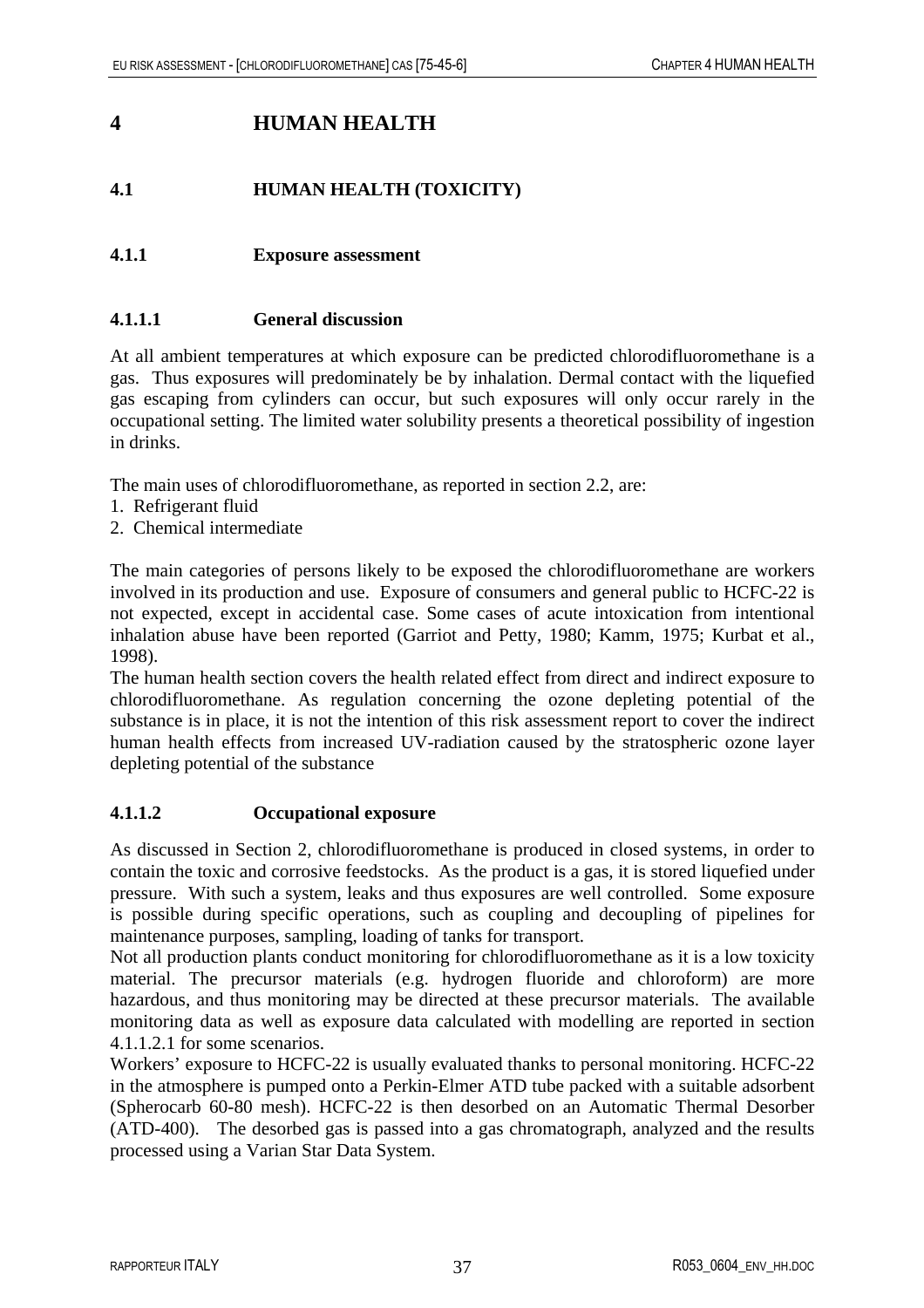Monitoring data submitted by HCFC-22 producers (EU and US) are of good quality, in a number sufficient to enable a statistical analysis and covering the different operations. For HCFC-22 use as an intermediate, few data are available from an EU plant. For the use as a refrigerant, some studies are available in the literature. The study by Gjølstad et al. (2003) presents a large number of data, details on the monitoring techniques and a statistical analysis.

## **4.1.1.2.1 Occupational exposure from production**

Potential exposure during HCFC-22 production can only be via inhalation.

### Inhalation exposure

In a HCFC-22 production plant, the main **tasks** of workers are the following ones:

- *Normal activity*: operation of manual valves; control of process parameters, preparation of maintenance activities; doing rounds including visual checks of piping, pumps, valves, etc. Since the production process is closed, during this activity the only potential exposure is from accidental leaks.
- *Maintenance:* control, revision, repair of all mechanic or electronic components. Coupling and decoupling of pipelines can take place for maintenance purposes. During maintenance, joints are leak tested using soapy water or electronic leak detectors. Maintenance activities are covered by specific plant operating instructions. During maintenance activities, there is a potential for exposure during coupling and decoupling of pipelines.
- *Filling and packaging activities:* the final product generally leaves the plant via road tanks or one tonne cylinders (for uses such as servicing of small refrigeration systems). During filling activities, there could be a potential exposure during the disconnection/connection of hoses for the filling of tanks. This activity usually takes place in the open air or in well ventilated rooms.
- *Sampling and analysis:* there could be a potential exposure for the analysts who control the quality of the product for sale, during sampling operations.

Concerning **PPE use**, *g*loves and goggles are worn to protect against cold burns during activities like maintenance or filling. Masks with gas filter and breathing apparatus are available and their use is compulsory for emergency situations (i.e. in case of leaks). There is no need to wear a respiratory protection during normal work.

Concerning Occupational Exposure Limit (OEL), a MAK value of 1000 ppm (3500 mg/m<sup>3</sup>) is applied to HCFC-22.

### *Measured data*

Measured data on workers' exposure to HCFC-22 during production are available for two sites in the EU (1996, 1999, 2000, 2001) (see table 4.1) and for two sites in the US (1999, 2002, 2003) (see table 4.2). Data are available for different tasks: plant operator (normal work, no potential exposure except in accidental case), packaging and filling (potential exposure during connection/disconnection of hoses) and sampling and laboratory analysis (potential exposure during the sampling or in some phases of the analysis).

For the plant operator, the original data represent personal monitoring values and are reported as 8-hour or 12-hours Time Weighted Averages (TWAs). Therefore, they can be considered to represent an estimation of typical exposure in the different tasks.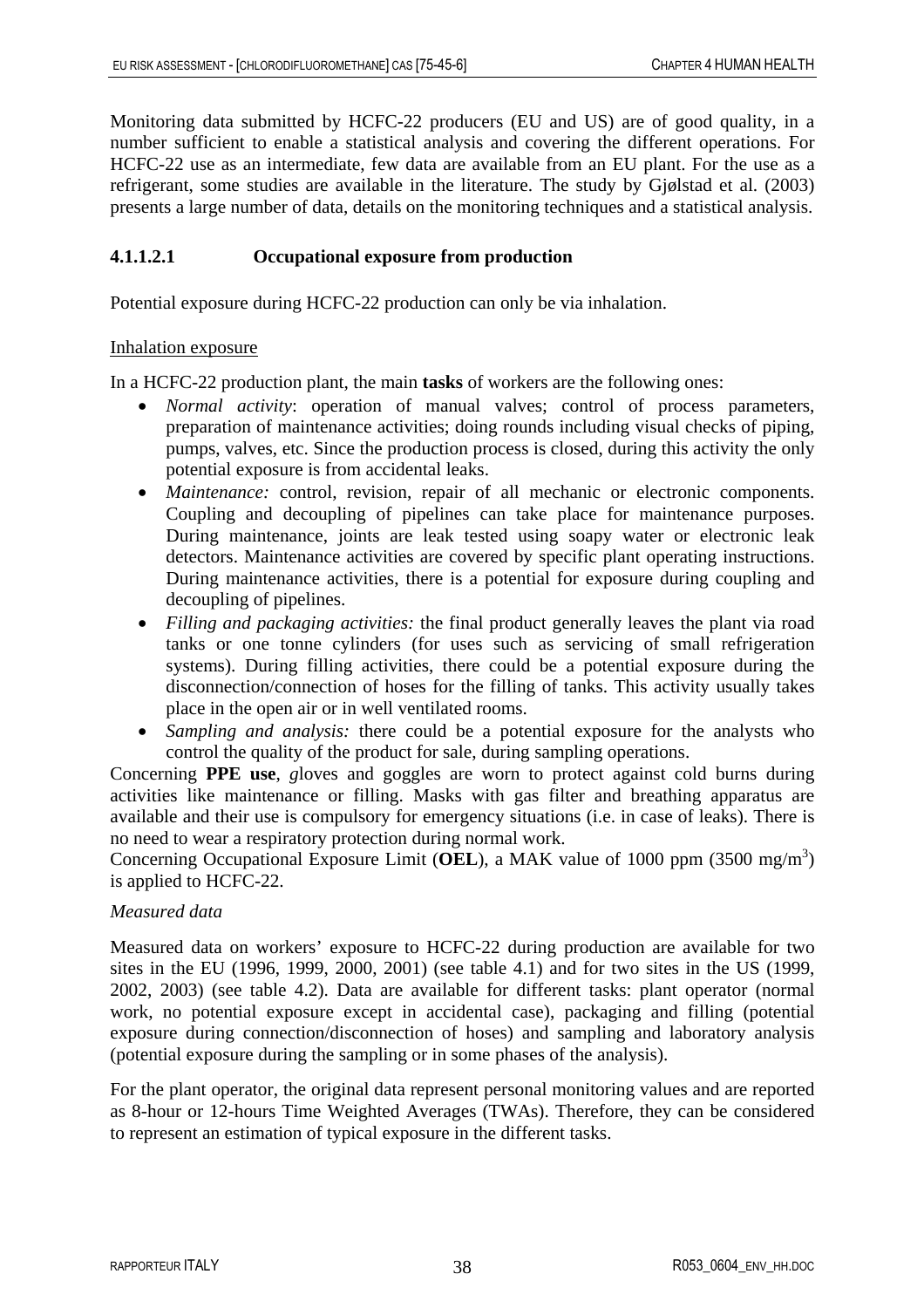**95th percentile (mg/m3)** 

For packaging/filling and laboratory operations, some data have been measured as instantaneous sampling and gas chromatographic analysis (detection limit: 0.5 ppm, 1.75  $mg/m<sup>3</sup>$ ), some as personal monitoring TWA (detection limit: 0.4 ppm, 1 mg/m<sup>3</sup>). The personal monitoring values represent an estimation of the typical exposure during this task. In these scenarios, the highest measured values are due to major leaks and can be considered peak values, not representative of normal full shift exposure.

#### **Table 4.1 Exposure data measured in EU plants**

| <b>Activity</b>   | Number of<br>measures | Ranges<br>(ma/mª)      | <b>Median</b><br>(ma/mª) | 90th percentile<br>(ma/m $3)$ | 95th percentile<br>$(m\alpha/m^3)$ |
|-------------------|-----------------------|------------------------|--------------------------|-------------------------------|------------------------------------|
| Plant operator    | 185                   | $\cdot$ 2 - 50 $\cdot$ |                          | 3.8                           | ن. ا                               |
| Packaging/filling | ∪ו                    | 16<br>$\leq$ 2 - .     |                          | 4.6                           | $\cdot$ . $\cdot$                  |

| Table 4.2 Exposure data measured in OS plants |                       |                                |                                |                                         |       |  |
|-----------------------------------------------|-----------------------|--------------------------------|--------------------------------|-----------------------------------------|-------|--|
| <b>Activity</b>                               | Number of<br>measures | Ranges<br>(ma/m <sup>3</sup> ) | Median<br>(mq/m <sup>3</sup> ) | 90th percentile<br>(mg/m <sup>3</sup> ) | 95    |  |
| Plant operator                                | 16                    | $1.4 - 13.3$                   |                                | 2.5                                     | 5.2   |  |
| Sampling/laboratory                           | 34                    | $1.4 - 266$                    |                                | 49.7                                    | 219.1 |  |
| Packaging/filling                             | 36                    | $2.1 - 315$                    | 30.5                           | 126.7                                   | 150   |  |

#### **Table 4.2 Exposure data measured in US plants**

Production processes in EU and US are similar and workers' exposure level can be considered equivalent. Therefore, US exposure data will be used when EU data are not available or scarce.

## *Modelled data*

The EASE model for HCFC-22 production predicts that inhalation exposure is **0 to 0.35 mg/m<sup>3</sup>** when there is no system breaching (normal work).

Temperature of the process: 60 °C Physical state: gas or vapour Exposure type: gas/vapour/liquid aerosol Use pattern: closed system Significant breaching is false The pattern of control is full containment The predicted gas/vapour/liquid aerosol exposure to HCFC-22 is 0-0.1 ppm  $(0 - 0.35 \text{ mg/m}^3)$ 

The EASE model has been applied also in case of system breaching (coupling and decoupling during maintenance, sampling, filling operations) for two different patterns of control: LEV and segregation (normal patterns of control for HCFC-22 production plants). The input parameters and the results are reported below.

| Temperature of the process: $60^{\circ}$ C            | Temperature of the process: 60 $^{\circ}$ C          |
|-------------------------------------------------------|------------------------------------------------------|
| Physical state: gas or vapour                         | Physical state: gas or vapour                        |
| Exposure type: gas/vapour/liquid aerosol              | Exposure type: gas/vapour/liquid aerosol             |
| Use pattern: closed system                            | Use pattern: closed system                           |
| Significant breaching is true                         | Significant breaching is true.                       |
| The use pattern is non dispersive use                 | The use pattern is non dispersive use                |
| The pattern of control is LEV                         | The pattern of control is segregation                |
| The predicted exposure is $100-200$ ppm $(350 - 700)$ | The predicted exposure is $200-500$ ppm (700 - 1750) |
| $mg/m^3$ )                                            | $mg/m^3$                                             |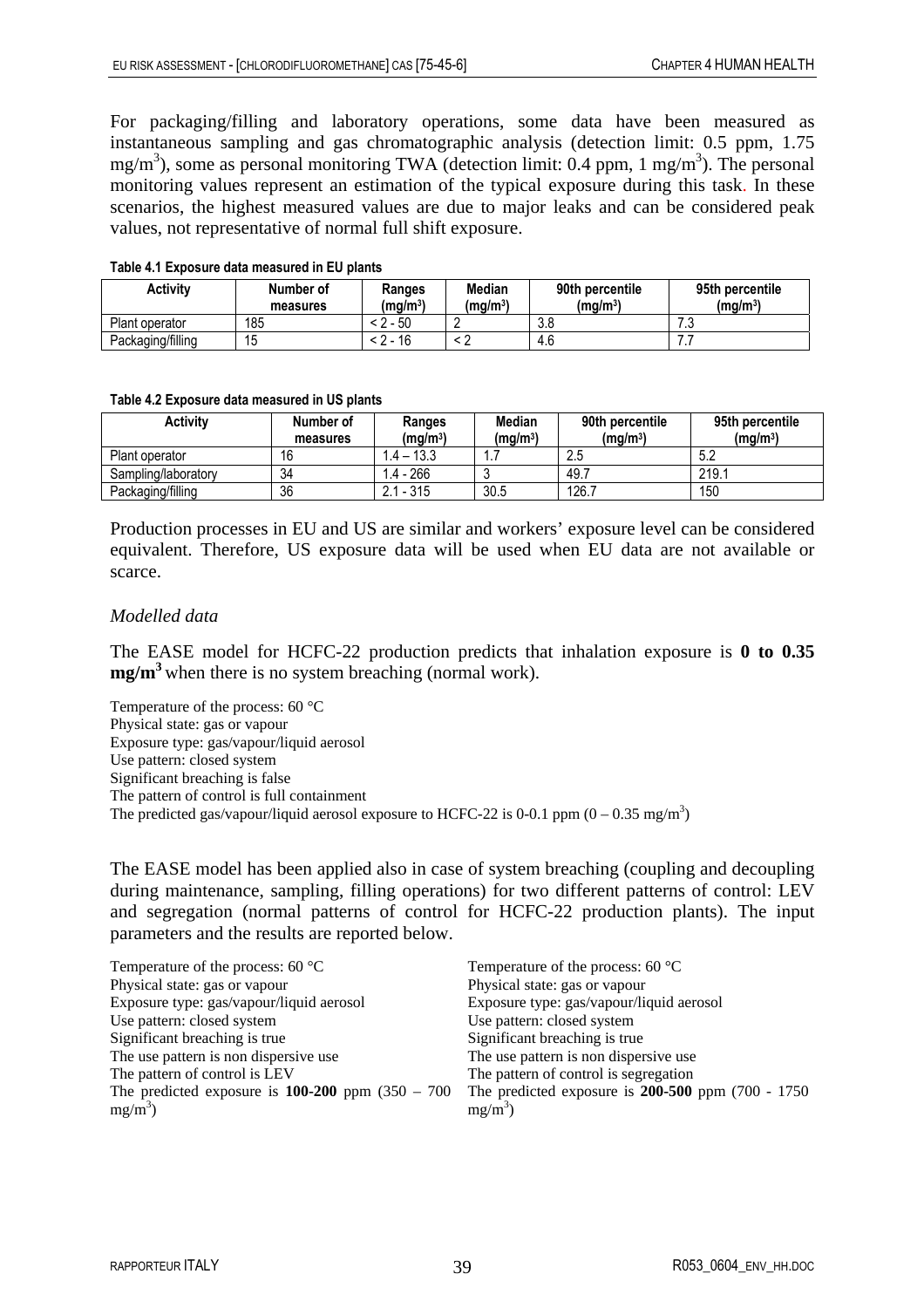Since EASE model predicts values as 8 hour time weighted average, the short term exposure values need to be corrected according to the duration of exposure.

For the scenario *packaging/filling* the short-term exposure duration is estimated to be 1.5 hours/day. Therefore, the predicted exposure is:

- 100 \* 1.5/8 = 18.75 ppm (66.38 mg/m<sup>3</sup>)
- 200 \* 1.5/8 = 37.5 ppm (132.56 mg/m<sup>3</sup>)
- $500 * 1.5/8 = 93.75$  ppm  $(281.25 \text{ mg/m}^3)$

These values are close to the ones measured in US plants (maximum and 90-percentile). This confirms that the highest measured values are peaks, representing a short term exposure to leakages.

For the scenario *sampling/laboratory* the short-term exposure duration is estimated to be 0.1 hours/day. Therefore, the predicted exposure is:

- 100  $\text{*}$  0.1/8 = 1.25 ppm (4.4 mg/m<sup>3</sup>)
- 200 \* 0.1/8 = 2.5 ppm  $(8.75 \text{ mg/m}^3)$
- $500 * 0.1/8 = 6.25$  ppm  $(21.87 \text{ mg/m}^3)$

The minimum value obtained is close to the 90-percentile of the measured values. This confirms the highest measured values are peaks, representing a short term exposure to leakages.

## *Summary/statement of the exposure level*

For *normal work*, the measured exposure levels are equivalent in the EU and in US. The measured levels are higher than those calculated with the model. The 90-percentile value for the EU plants (**3.8 mg/m<sup>3</sup>** ) can be retained for risk characterisation as reasonable worst case. No highest measured values are retained for short term exposure because they are probably due to accidental leaks.

For *packaging and filling operations*, the highest exposure values are measured in US plants. The values obtained with EASE model in case of system breaching are close to the highest measured values.

The highest measured values are considered to represent peak exposure due to leaks possibly during connection and disconnection of hoses for the filling of the tanks and are not representative of a normal exposure level (full shift). Therefore, the median value from US plants (**30.5 mg/m3** ) can be retained as a reasonable worst case for the long term exposure (full shift) and the 90-percentile value (**126.7 mg/m<sup>3</sup>** ) can be retained as a reasonable worst case for short term exposure (connection and disconnection of pipelines).

For *sampling and laboratory activities*, measured exposure values are available only for US plants. The highest measured values are considered to represent peak exposure due to leaks and are not representative of a normal exposure level (full shift). Therefore, the median value from US plants (**3 mg/m<sup>3</sup>** ) can be retained as a reasonable worst case for the long term exposure (full shift) and the 90-percentile value (**49.7 mg/m<sup>3</sup>** ) can be retained as a reasonable worst case for short term exposure (opening of the system for sampling).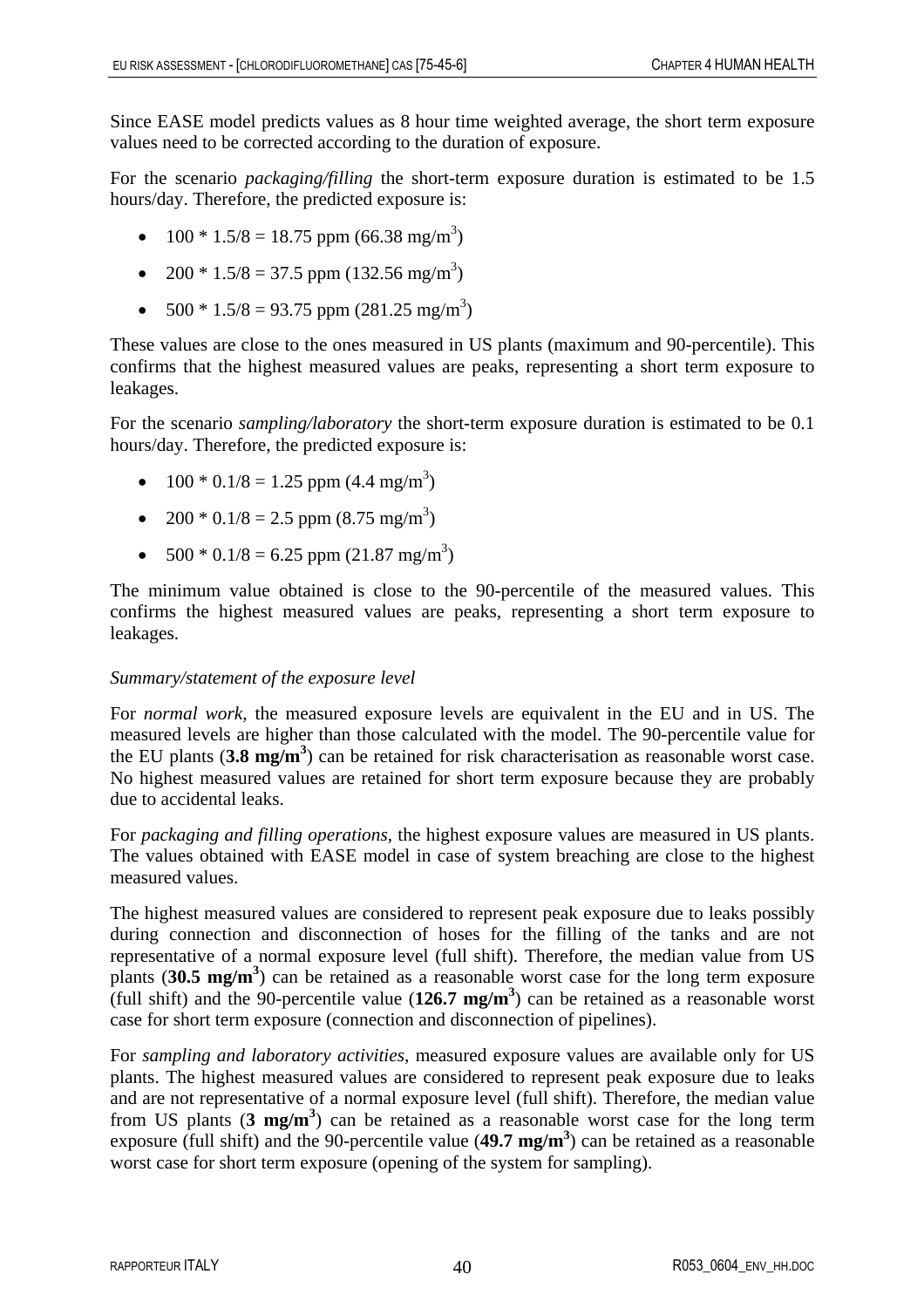For *maintenance*, no specific information is available. During normal control activities, the exposure will be probably similar to that of production, normal work scenario. Therefore, the value **3.8 mg/m<sup>3</sup>** can be retained for long term exposure. High exposure levels for short periods of time are possible in the case of coupling and decoupling of pipelines. We can reasonably consider the 90th-percentile measured during filling operations (**126.7 mg/m<sup>3</sup>** ) as a reasonable worst case for short term exposure during maintenance.

## Dermal exposure

Since HCFC-22 is a gas at ambient temperature and pressure, no dermal exposure is expected. In accidental case, direct contact with liquefied HCFC-22 may result in frostbite.

## **4.1.1.2.2 Occupational exposure from formulation**

Formulation takes place on production sites. Evaluation of exposure from formulation is then included in the production section.

## **4.1.1.2.3 Occupational exposure from end uses**

## Inhalation exposure

Potential exposure during HCFC-22 use can only be via inhalation.

### **Use as a refrigerant**

HCFC-22 is used as a refrigerant in a wide range of installations such as supermarket freezers, refrigerators, refrigerated transport (road, rail and marine) and air conditioning units. All installations are subject to losses of gas either through continual low-level leakage or during servicing.

Exposure of workers in the refrigeration sector to HCFC-22 is possible during the assembly and servicing of the installations, when the cylinders are connected to the installation to be filled or re-filled. Respiratory protection should be worn when performing all operations during which there could be a potential for significant exposure. An adequate ventilation system should be installed in all filling and storage areas.

No data are available on the recycling of HCFC-22 in refrigeration, but it is assumed that the amount of recycled HCFC-22 is very low. The operational practices are considered to be equivalent to those described in the refrigeration scenario.

### **Use as a chemical intermediate**

Chlorodifluoromethane is used as a precursor in the manufacture of fluoropolymers such as polytetrafluoroethylene. It may also be used in the manufacture of other fluorochemicals. In these industries there are similar constraints on operations due to the gaseous nature of chlorodifluoromethane so most systems are closed. One plant in Europe reports a batch system. Exposure of workers during the use of HCFC-22 as a chemical intermediate is possible during coupling and decoupling of pipelines for maintenance purposes.

### **Use as a refrigerant**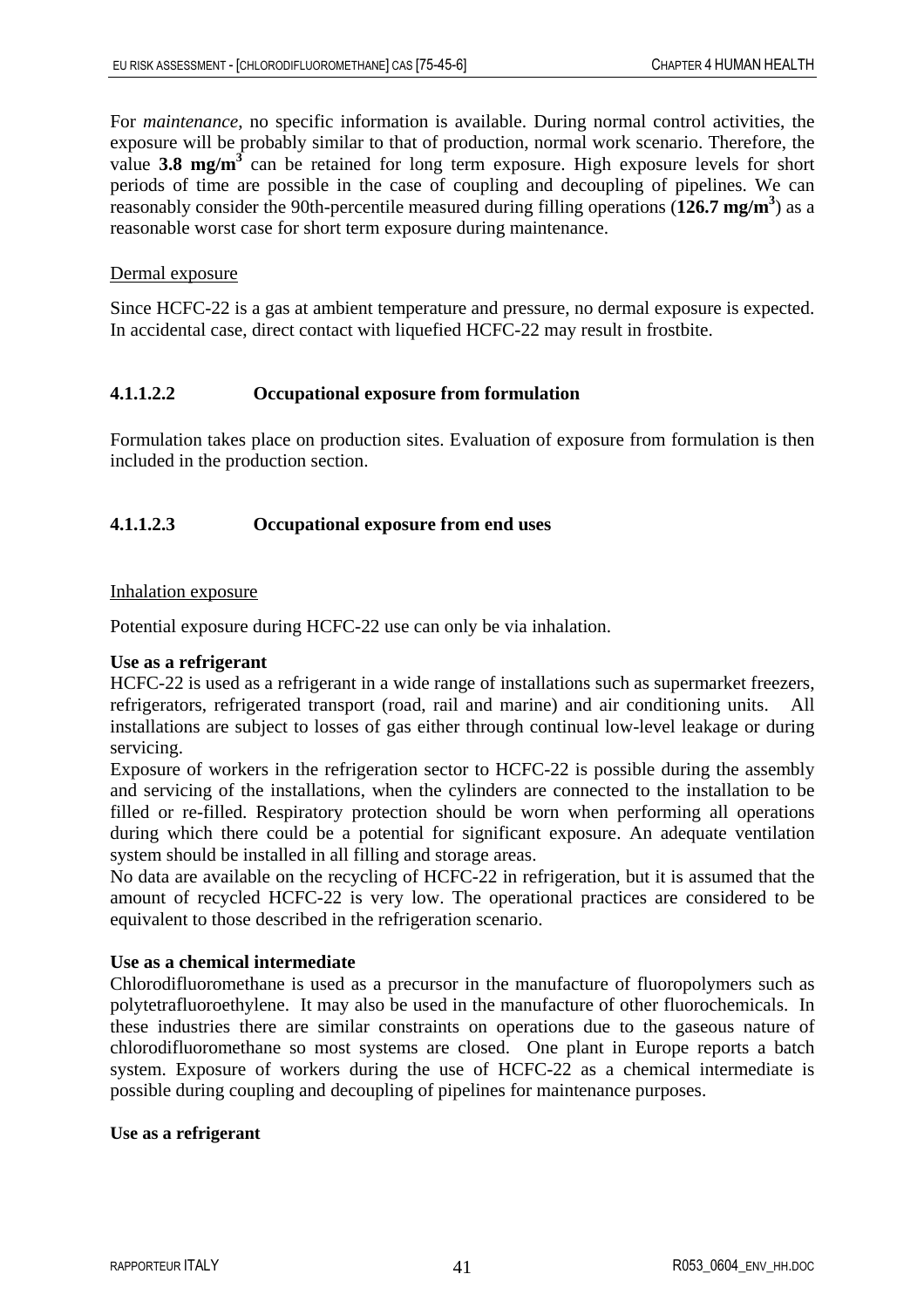## *Measured data*

Some monitoring data on the levels of HCFC-22 occurring during refrigeration repair has been published. Antti-Poika et al. (1990) reported levels of chlorodifluoromethane, measured during the servicing of refrigeration equipment, ranging from 170 ppm (595 mg/m3) to 815 ppm  $(2852 \text{ mg/m}^3)$ , equating to 8 hour averages of 25 ppm  $(87.5 \text{ mg/m}^3)$  to 254 ppm  $(889$  $\text{mg/m}^3$ ). These data refer to levels occurring during large scale repair work on industrial refrigerators, which the authors report to be an unusual event.

Gjølstad et al. (2003) have reported the levels of various refrigerants, including HCFC-22 measured during the normal repair of a range of smaller installations like refrigerators, freezers and air conditioners. Personal monitoring was performed and the concentration of HCFC-22 was measured during 30 maintenance/repair occasions (when the exposure was considered to be the highest). The total measuring time was equal to the working periods of the repairmen. The average air concentration was 235 mg/m<sup>3.</sup> (range 10.6-2171). The study also reported an average peak level of  $1627 \text{ mg/m}^3$ , the average duration being 5 to 8 minutes. The authors of the study calculated a 90-percentile for the whole database of 2027 mg/m<sup>3</sup> (personal communication, 2004).

In the paper of Gjølstad et al. (2003) the following sentence is reported: *" Althought the cumulative air concentrations were generally low, the direct reading photoacustic IR analyser showed that short periods of higher concentration were quite prevalent. The concentrations were arbitrarily defined to be "high" if the concentration measured during a specific period was at least 3 times higher than the concentration level previously measured. This implies that such periods of peak exposure may represent quite low concentrations if the exposure in general is low. The average duration of these peaks was 5 to 8 min (range 1-21 min). On average, there were 2.7 "high" concentration period when HCFC-22 was the refrigerant . Periods with high exposure were associated with specific tasks such as avacuating the coolers and draining and refilling of the compressor oil. The air concentrations during the periods between such work operations were considerably lower and sometimes even hardly detectable."*

On the basis of this information, we think that the 90-percentile value is influenced by the peak values, which represent a short term exposure (average peak duration: 5 to 8 minutes) during specific tasks which do not represent the typical refrigeration work. For this reason, we think that the median value better represents the long term exposure.

## *Modelled data*

The exposure for refrigeration workers can also be calculated with EASE model. If we assume a closed system, the EASE model predicts an exposure of **0-0.35 mg/m3** .

Temperature of the process: 60 °C Physical state: gas or vapour Exposure type: gas/vapour/liquid aerosol Use pattern: closed system Significant breaching is false The use pattern is non dispersive use The pattern of control is full control The predicted exposure is  $0-0.1$  ppm  $(0-0.35 \text{ mg/m}^3)$ 

The predicted values appear too small, if compared to the average air concentration, probably because of the frequent system breaching during repair activities.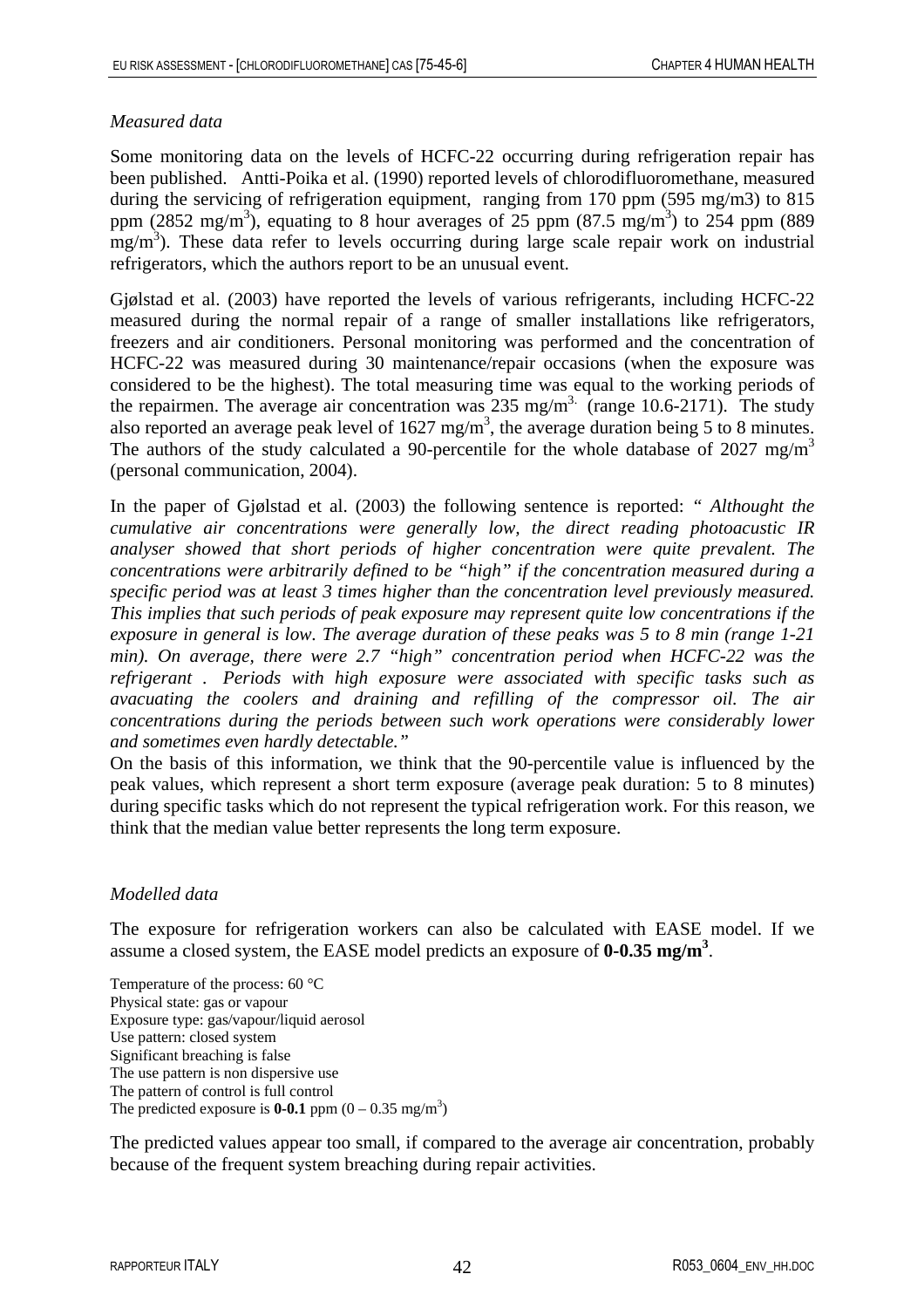The EASE model was run also in the case of system breaching (i.e., during maintenance of refrigeration systems), with the following input data:

| Temperature of the process: $25^{\circ}$ C             | Temperature of the process: $25^{\circ}$ C           |
|--------------------------------------------------------|------------------------------------------------------|
| Physical state: gas or vapour                          | Physical state: gas or vapour                        |
| Exposure type: gas/vapour/liquid aerosol               | Exposure type: gas/vapour/liquid aerosol             |
| Use pattern: closed system                             | Use pattern: closed system                           |
| Significant breaching is true                          | Significant breaching is true                        |
| The use pattern is non dispersive use                  | The use pattern is non dispersive use                |
| The pattern of control is segregation                  | The pattern of control is direct handling            |
| The predicted exposure is $200-500$ ppm $(700 - 1750)$ | The predicted exposure is $500 - 1000$ ppm $(1750 -$ |
| $mg/m^3$ )                                             | $3500 \text{ mg/m}^3$ )                              |

The data obtained with segregation as pattern of control are in agreement with those reported by Gjølstad et al. (2003) for the average peak level concentration. This is consistent with the frequent system breaching required by the normal activity of a refrigeration repair worker..

#### **Use as a chemical intermediate**

#### *Measured data*

Data on monitored exposures coming from one EU plant for the production of TFE (CEFIC, 1996) (table 4.3) give an indication that substance loss is well controlled and exposures are below 3 mg/m<sup>3</sup>. The data have been measured as instantaneous sampling and gas chromatographic analysis during a normal working period (detection limit: 0.5 ppm, 1.75  $mg/m<sup>3</sup>$ ).

The basic process is the same in all EU plants: the high temperature cracking of HCFC-22 followed by low temperature distillation to yield TFE. There will be proprietary differences in the method used to crack HCFC-22. The reaction takes place in a closed vessel and emissions are possible only in case of coupling and decoupling. Therefore, there will be no significant differences in exposure among the EU plants and the data in table 4.3 can be considered representative for Europe.

| <b>Activity</b> | Number of | Ranges                   | Median  | 90th percentile | 95th percentile |
|-----------------|-----------|--------------------------|---------|-----------------|-----------------|
|                 | measures  | (mq/m <sup>3</sup> )     | (ma/m3) | (ma/m3)         | (ma/m $3)$      |
| Plant operator  | 15        | $\overline{\phantom{0}}$ |         |                 |                 |

#### **Table 4.3 Exposure data for the use of HCFC 22 as chemical intermediate**

#### *Modelled data*

The resulting concentration in the work floor atmosphere is calculated to be **0 to 0.35 mg/m<sup>3</sup>** for HCFC-22 use as a chemical intermediate. This calculation is made under the assumptions of a closed system, no breaching.

Temperature of the process: 20 °C Physical state: gas or vapour Exposure type: gas/vapour/liquid aerosol Use pattern: closed system Significant breaching is false The use pattern is non dispersive use The pattern of control is full control The predicted exposure is  $0-0.1$  ppm  $(0-0.35 \text{ mg/m}^3)$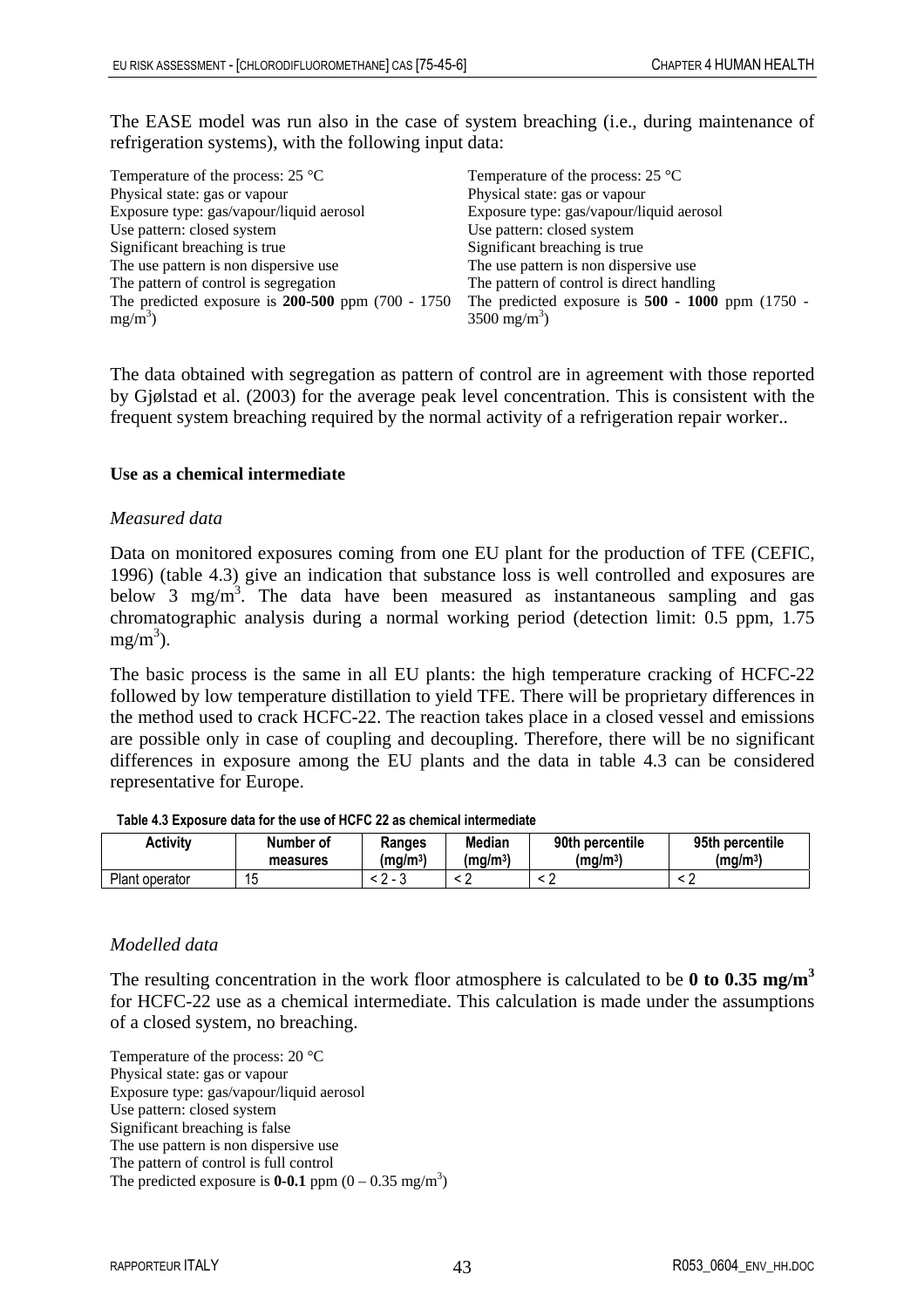During this use, there will be no system breaching for sampling before the reaction takes place. Therefore, the only possible exposure to HCFC-22 during its use as chemical intermediate could happen during coupling and decoupling of the pipelines containing HCFC-22 (before the reaction takes place) for maintenance purposes. The results of EASE model for production of HCFC-22 in case of system breaching can be used for the short term exposure during the use as a chemical intermediate.

## *Summary/statement of the exposure level*

## **Use as a refrigerant**

For HCFC-22 use as a refrigerant, the 90-percentile value reported by Gjølstad et al. (2003) (**2027 mg/m<sup>3</sup>** ) will be retained for risk characterisation for acute toxicity (short term exposure). This is justified by the fact that the average duration of the peaks is very short (5 to 8 minutes). The average value measured by Gjølstad et al. (**235 mg/m3** ) is the most appropriate value for long term exposure during the normal activities of refrigeration repair workers and can be considered a reasonable worst case, since the study only takes into consideration tasks with a potentially high exposure (maintenance and repair).

## **Use as a chemical intermediate**

For HCFC-22 use as a chemical intermediate, the 90-percentile value of values measured during production, normal activity (3.8 mg/m<sup>3</sup>) will be retained for the risk characterisation for long term exposure. This is based on the similarities of the tasks.

### Dermal exposure

Since HCFC-22 is a gas in normal conditions of use, no dermal exposure is expected.

## **4.1.1.2.4 Summary of occupational exposure**

Available data on occupational exposure are summarized in table 4.4. Frequency and duration have been estimated by making an average of the information provided by some plants. It has to be stressed that, for some activities such as maintenance, operational practices can be very different from one site to the other. In each scenario, short term exposure data refer to specific cases in which an exposure is possible because of system breaching (filling, sampling, decoupling, etc.). For normal operation work during production, no short term exposure value is reported, because the exposure can only take place in case of accidental leaks. As HCFC-22 is a gas under normal conditions of production and use, only inhalation exposure is possible.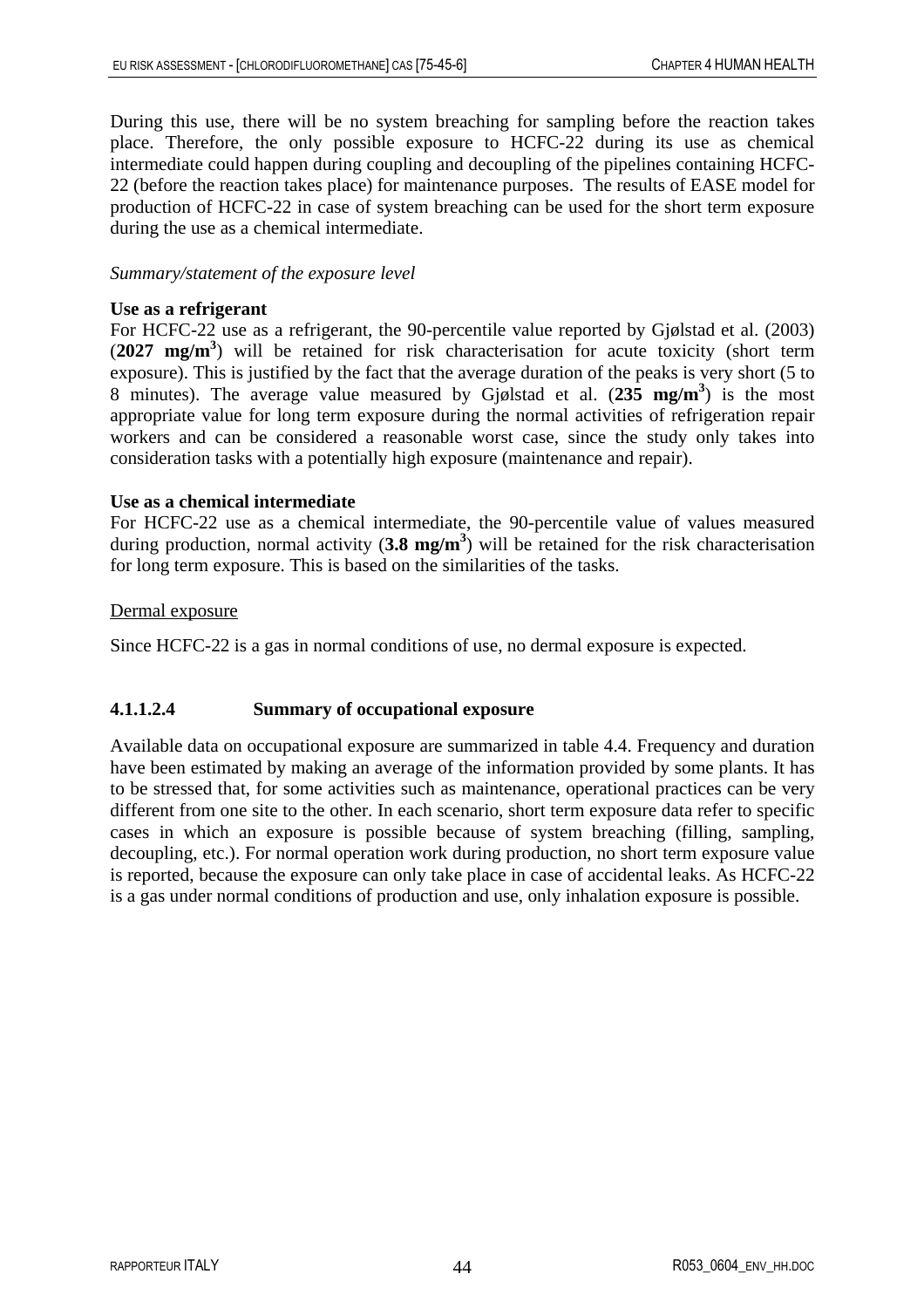|                           |                       |                        |                 |                   |                       | Inhalation        |                              | Dermal    |                       |                              |                     |
|---------------------------|-----------------------|------------------------|-----------------|-------------------|-----------------------|-------------------|------------------------------|-----------|-----------------------|------------------------------|---------------------|
| Scenario                  | Activity <sup>1</sup> | Frequence<br>Days/year | <b>Duration</b> |                   | Reasonable worst case |                   | <b>Typical concentration</b> |           | Reasonable worst case | <b>Typical concentration</b> |                     |
|                           |                       |                        | Hours/day       | mg/m <sup>3</sup> | Method <sup>2</sup>   | mg/m <sup>3</sup> | $\mathsf{od}^2$              | Unit      | Method <sup>2</sup>   | Unit                         | Method <sup>2</sup> |
| Production                |                       |                        |                 |                   |                       |                   |                              |           |                       |                              |                     |
| Subscenario 1             | Full shift            | 160                    | 10              | 3.8               | Measured              |                   |                              | <b>NR</b> |                       | <b>NR</b>                    |                     |
| Normal activity           |                       |                        |                 |                   |                       |                   |                              |           |                       |                              |                     |
| Subscenario 2             | Full shift            | 46                     | $\overline{7}$  | 3.8               | Measured              |                   |                              | <b>NR</b> |                       | <b>NR</b>                    |                     |
| Maintenance               | Short term            |                        |                 | 126.7             | Measured              |                   |                              |           |                       |                              |                     |
| Subscenario 3             | Full shift            | 160                    | 10              | 30.5              | Measured              |                   |                              | <b>NR</b> |                       | NR                           |                     |
| Packaging/filling         | Short term            | 160                    | 1.5             | 126.7             | Measured              |                   |                              |           |                       |                              |                     |
| Subscenario 4             | Full shift            | 3                      | $10$            | 3                 | Measured              |                   |                              | <b>NR</b> |                       | <b>NR</b>                    |                     |
| Sampling/lab              | Short term            | 50                     | 0.1             | 49.7              | Measured              |                   |                              |           |                       |                              |                     |
| <b>Uses</b>               |                       |                        |                 |                   |                       |                   |                              |           |                       |                              |                     |
| Subscenario 1             | Full shift            |                        | $\overline{7}$  | 235               | Measured              |                   |                              | <b>NR</b> |                       | ${\sf NR}$                   |                     |
| Use as a<br>refrigerant   | Short term            |                        | 0.2             | 2027              | Measured              |                   |                              |           |                       |                              |                     |
| Subscenario 2             | Full shift            |                        |                 | 3.8               | Measured              |                   |                              | <b>NR</b> |                       | NR                           |                     |
| Use as an<br>intermediate |                       |                        |                 |                   |                       |                   |                              |           |                       |                              |                     |

EU RISK ASSESSMENT -

[CHLORODIFLUOROMETHANE] CAS [75-45-6]

EU RISKASSESSMENT - [CHLOROMETHANE] CAS [75-45-6]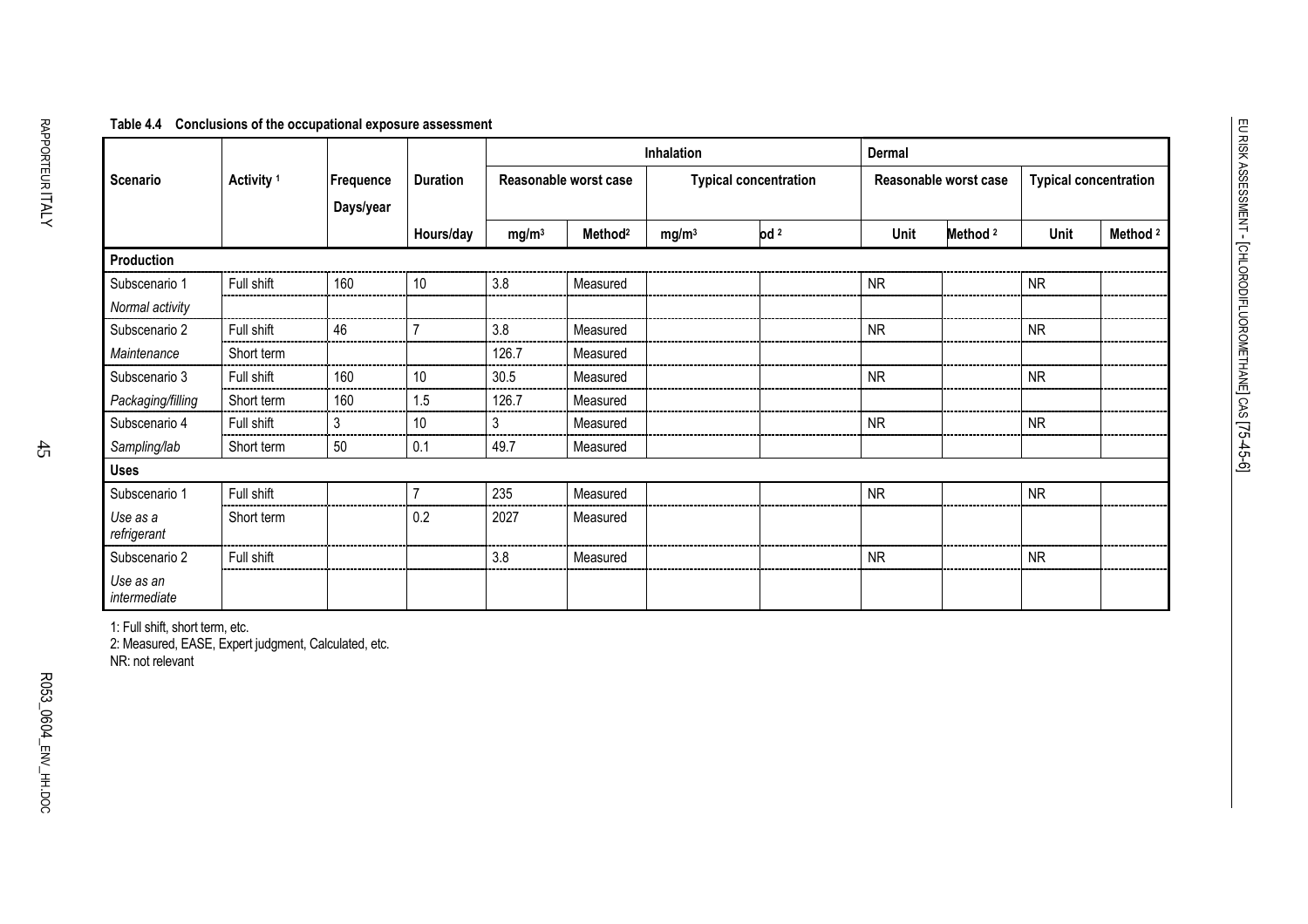#### **4.1.1.3 Consumer exposure**

HCFC-22 was used in the past in domestic refrigeration and air conditioning equipments. In these applications, refrigeration units are hermetically sealed and maintenance is carried out only by professionals. Therefore, there is no direct consumer exposure to HCFC-22.

#### **4.1.1.4 Humans exposed via the environment**

HCFC-22 does not bioaccumulate, therefore no significant human exposure via the environment is expected. According to EUSES modelling, indirect exposure of humans to HCFC-22 via food, air and drinking water is negligible. Table 4.5 shows the regional and local total daily intake for the local scenarios (see Appendix 1).

|                        | <b>Site</b>    | Regional total daily intake<br>(mg/kg/day) | Local total daily intake<br>(mg/kg/day) |
|------------------------|----------------|--------------------------------------------|-----------------------------------------|
| <b>Production site</b> |                | 1.08E-6                                    | $6.12E - 3$                             |
|                        | 2              | 6.35E-7                                    | 1.33E-4                                 |
|                        | 3              | $6.22E-6$                                  | 1.79E-2                                 |
|                        | 4              | 7.20E-7                                    | 1.12E-5                                 |
|                        | 5              | $2.54E-6$                                  | 1.77E-2                                 |
|                        | 6              | $6.22E - 6$                                | $6.11E-3$                               |
|                        |                | 3.57E-7                                    | 2.06E-3                                 |
|                        | 8              | 7.20E-7                                    | 4.16E-3                                 |
|                        | 9              | 2.73E-6                                    | 2.01E-2                                 |
|                        | 10             | 6.35E-7                                    | 3.63E-3                                 |
| Use as an              |                | 7.39E-8                                    | 1.10E-5                                 |
| intermediate site      | $\overline{2}$ | 1.67E-7                                    | 8.73E-4                                 |
|                        | 3              | $2.62E - 6$                                | 4.98E-3                                 |
| Combined               | $9 + 1$        | 2.73E-6                                    | 2.01E-2                                 |
| production + use       | $6 + 2$        | 9.83E-7                                    | 6.98E-3                                 |

**Table 4.5 Regional and local total daily intake for local scenarios**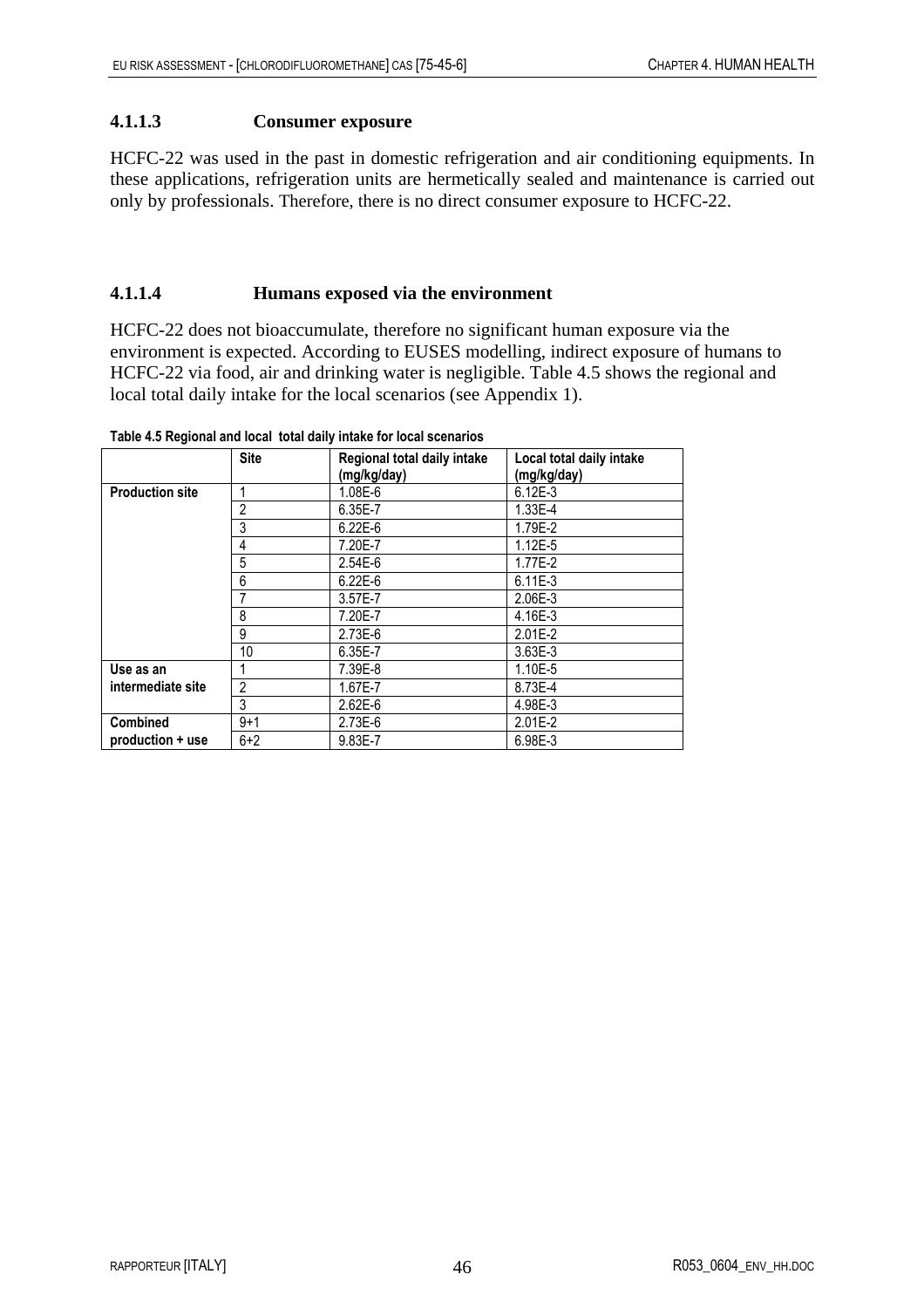## **4.1.2 Effects assessment: Hazard identification and dose (concentration) response (effect) assessment**

## **4.1.2.1 Toxicokinetics, metabolism and distribution**

## **4.1.2.1.1 Studies in animals**

### **Absorption**

The relationship between inhaled concentrations of chlorodifluoromethane and blood levels was studied in the anaesthetised rats by Carney (1977). Chlorodifluoromethane concentrations in air were metered through a mixing chamber and pumped to a canula inserted into the exposed trachea. After 15 minutes a sample of blood was withdrawn from the carotid artery, the supply of chlorodifluoromethane was stopped and further blood samples were taken at timed intervals to estimate the rate of clearance from the blood. Four male and four female rats were used for experiments using nominal air concentrations of either 10,000 or 50,000 ppm (35,000 or 175,000 mg/m<sup>3</sup>). The results showed a direct correlation between the inhaled air and blood concentrations of chlorodifluoromethane. With an inhaled concentration of 10,000 ppm, the mean blood concentration was 31 mg/litre. At 50,000 ppm  $(175,000 \text{ mg/m}^3)$ the mean blood concentration was 155 mg/litre. After exposure the clearance of chlorodifluoromethane from blood was rapid, with a half-life of approximately 3 minutes.

Comparable results have been reported by Sakata et al. (1981) with experiments in rabbits. Animals which had been anaesthetised with phenobarbitone (25 mg/kg ip) received chlorodifluoromethane/air mixture via a plastic mask and blood samples were taken from a catheter in a femoral artery. The concentration of chlorodifluoromethane inhaled ranged from 50,000 ppm (175,000 mg/m<sup>3</sup>) to as high as 400,000 ppm (1400,000 mg/m<sup>3</sup>).

Blood concentrations of chlorodifluoromethane increased rapidly from the beginning of inhalation at every concentration. Saturation was reached in about 5 minutes. The blood concentration was directly proportional to the inhaled concentration of chlorodifluoromethane. When exposure ceased, the blood concentration decreased rapidly, with a maximum half-life of 1 minute. After 15-30 minutes, blood chlorodifluoromethane concentrations were at a similarly low level, irrespective of the inhaled concentration. It took a further hour for the blood concentration to fall below the limit of detection.

Ding et al. (1980) reported the alveolar absorption rate to be 3.15% of the total dose in rabbits exposed to 1000 ppm  $(3500 \text{ mg/m}^3)$  chlorodifluoromethane. The study cannot be evaluated because of the lack of details.

Pregnant rats were exposed to atmospheric concentrations between 250 and 175,000 ppm of chlorodifluoromethane (875 and 612500 mg/m<sup>3</sup>). Blood samples taken at various intervals again showed that chlorodifluoromethane rapidly reached equilibrium with blood and were eliminated quickly following removal from exposure. At the highest dose the blood level reached 118.5 mg/l after 30 minutes with no significant increase (121 mg/l) after another 5.5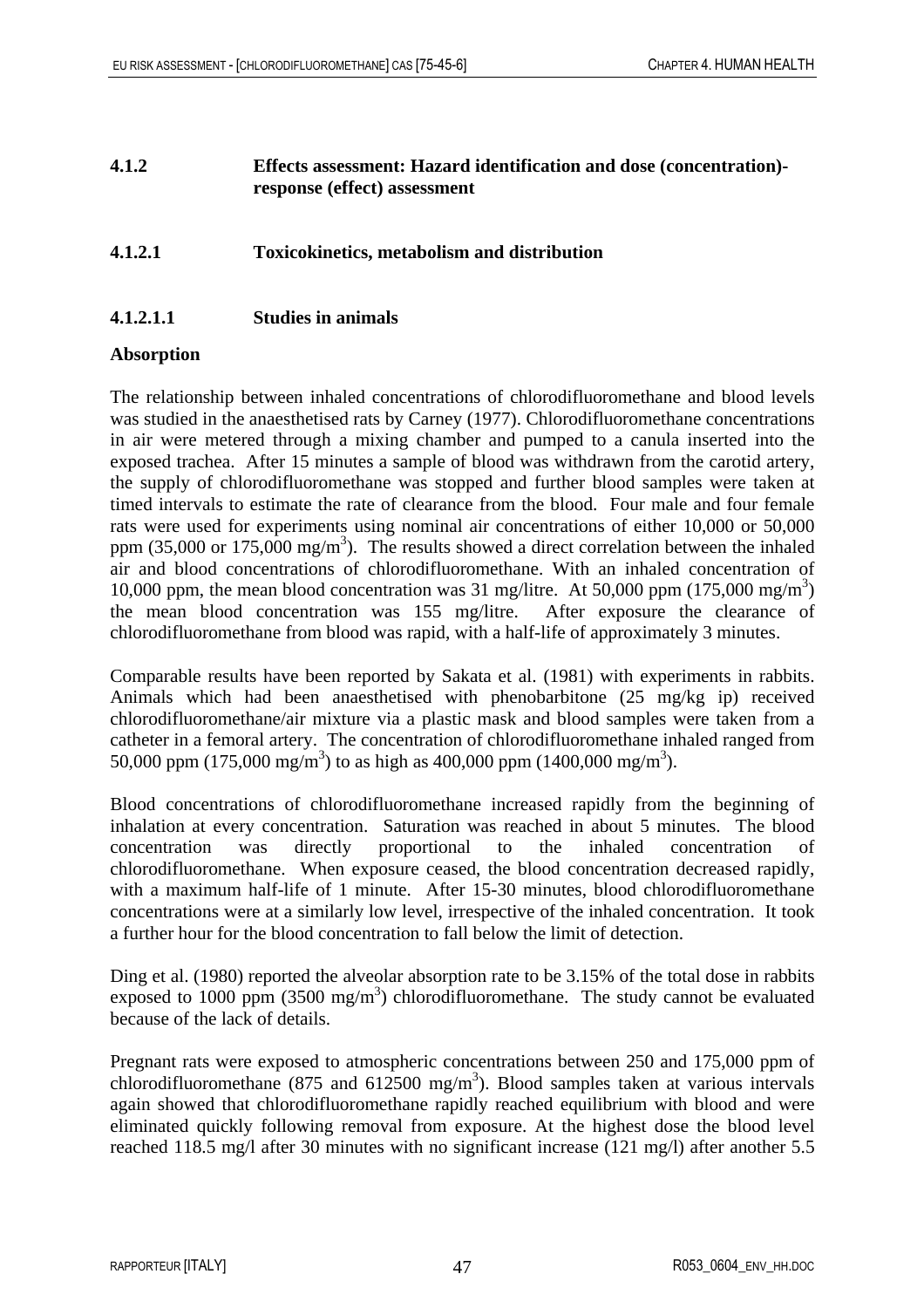hours of exposure. Thirty minutes following cessation of exposure the blood level had decreased to 3.55 mg/l (Woollen, 1988).

## **Distribution**

Sakata et al. (1981) determined the amount of chlorodifluoromethane in the tissues of rabbits receiving up to 400,000 ppm (1400,000 mg/m<sup>3</sup>) by inhalation (details described above). No major differences were found in the tissue concentrations except for fat tissue in which there was a difference after prolonged (higher) and short (lower) inhalation times. The authors postulated the effect was related to the poor vascular blood supply of adipose tissue which would comparatively delay absorption, but that the final concentration would be higher due to greater solubility in fat.

## **Metabolic Transformation**

<u>In vivo</u> experiments were carried out by Salmon et al. (1979) using <sup>14</sup>C and <sup>36</sup>C1 radiolabelled chlorodifluoromethane. Rats were exposed individually to atmospheres of chlorodifluoromethane. Rats were exposed individually to atmospheres of chlorodifluoromethane in specially constructed chambers in which all surfaces in contact with gas were either glass or metal. With the  $^{14}$ C material exposures were either 500 or 10,000 ppm (1750 or  $35,000 \text{ mg/m}^3$ ) in air each in three experiments, the exposure times being 15-24h. Exhaled  $CO<sub>2</sub>$  was collected by absorption in barium hydroxide and the radioactivity was subsequently measured. Separate collection of urine and faeces into containers cooled to 0°C was followed by radiochemical counting, directly in the case of urine and after appropriate oxidation for the faeces. Similar exposure and collection conditions were used for the  ${}^{36}C1$ experiments, in which the concentration of chlorodifluoromethane was 10,000 ppm (35,000  $mg/m<sup>3</sup>$ ) for a 17.5 h exposure.

These experiments showed that metabolism of chlorodifluoromethane in the rat were minimal. The amount of  ${}^{14}CO_2$  released was equivalent to approximately 0.1% of the inhaled chlorodifluoromethane at an air concentration of 500 ppm  $(1750 \text{ mg/m}^3)$  and 0.06% at 10,000 ppm  $(35,000 \text{ mg/m}^3)$  chlorodifluoromethane. The amounts of 14-C label in the urine were also small, equivalent to approximately 0.03 and 0.01% of the inhaled doses (1750 and 35,000 mg/m<sup>3</sup> chlorodifluoromethane respectively). Insignificant quantities were found in the faeces.

In the experiments with the  $36C1$  label only 0.01% of the inhaled dose was detected in the urine, supporting results obtained in the  ${}^{14}C$  label studies. It is questionable whether the minimal metabolism observed was related to chlorodifluoromethane or of an impurity present in the test compound. Salmon et al. (1979) also conducted in vitro studies incubatin hepates microsomes from Arochlor 1254 induced rat NADPH and  $36C1$  labelled microsomes from Arochlor 1254 induced rat, NADPH and <sup>36</sup>C1 labelled chlorodifluoromethane (concentration range 0.2 -1.3 mM) in a repeat-dosing syringe. Samples were taken for analysis at 2 minutes intervals.

Released  ${}^{36}C1$  ion was isolated as AgC1 and estimated by scintillation counting. Under these experimental conditions, there was no release of chloride ion from chlorodifluoromethane further indicating the compounds resistance to breakdown in biological systems.

Peter et al. (1986) found that chlorodifluoromethane was not metabolised by Wistar rats after ip injection. Rats received a single ip injection of chlorodifluoromethane after which they were placed in a closed system with a gas sample loop connected to a chromatograph. The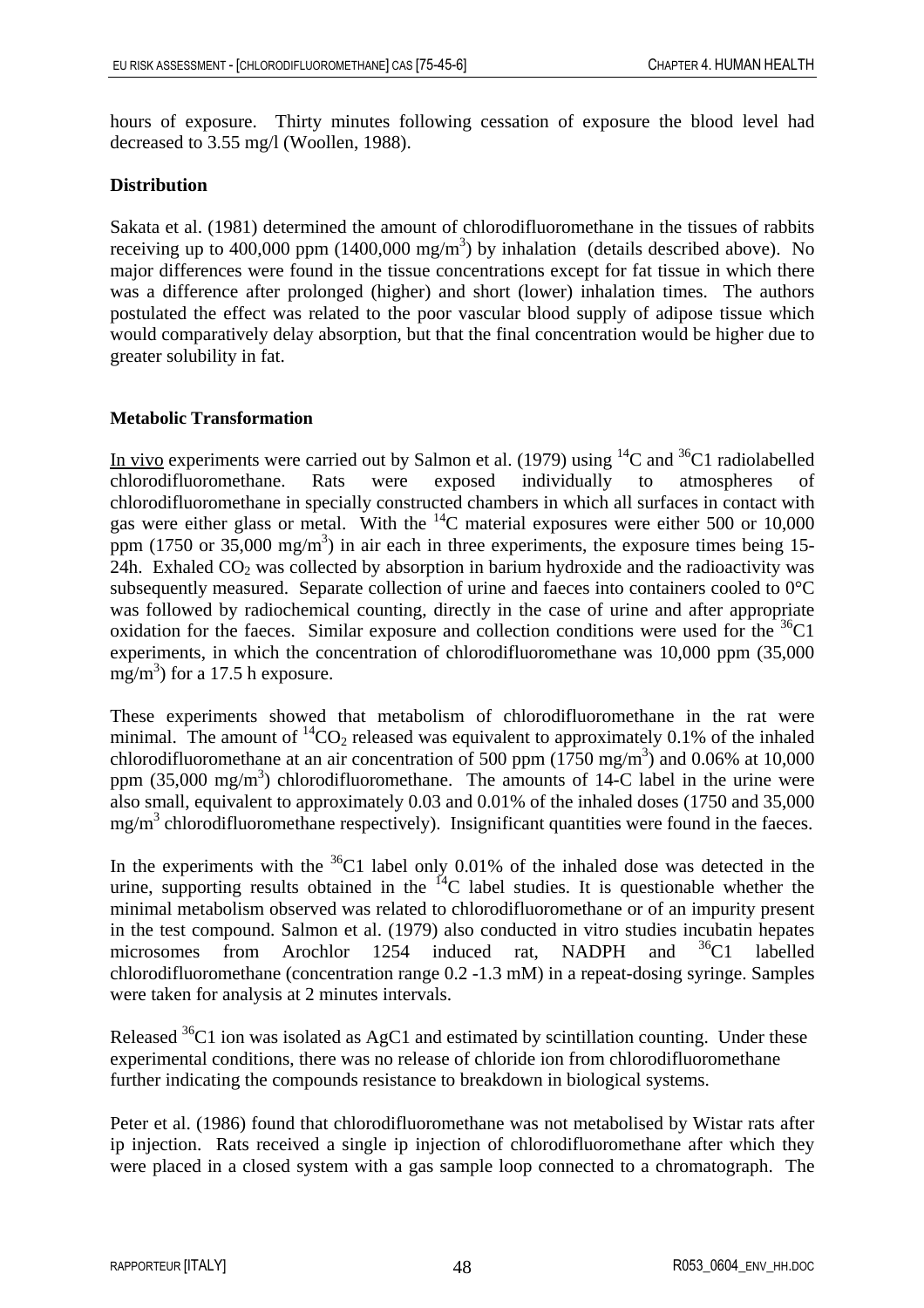chamber concentration of chlorodifluoromethane increased over one hour, as it was exhaled by the rats. The subsequent reduction in concentration in the system was quite slow In addition, pre-treatment of the animals with phenobarbital or DDT did not alter the obtained results. The authors concluded that there was no detectable metabolic elimination of chlorodifluoromethane. It is stated that these experiments were confirmed in B6C3F1 mice, although no data are provided.

## **Elimination**

Experiments to detect metabolites of chlorodifluoromethane (Salmon et al., 1979) showed that rats exposed to 35,000 mg/m<sup>3</sup> chlorodifluoromethane only yielded 0.01% of the dose in the urine (see above).

Elimination of chlorodifluoromethane was studied in rabbits after exposures ranging from 50,000 to 400,000 ppm (175,000 to 1400,000 mg/m<sup>3</sup>) (Sakata et al., 1981). After exposure ceased, the blood concentration decreased rapidly with a maximal half-life of 1 minute. After 15-20 minutes, blood chlorodifluoromethane concentration was 27 - 31 mg/l irrespective of the inhaled concentration. It took a further hour for values to fall below the sensitivity of analysis. When the partial pressure of chlorodifluoromethane in alveolar air became zero, chlorodifluoromethane was rapidly cleared from the blood, followed by moderate elimination from poorly perfused tissues.

## **4.1.2.1.2 Human data**

### **Absorption and Elimination**

The uptake and elimination of chlorodifluoromethane in man has been studied by Woollen et al. (1992). Two groups of 3 male subjects were exposed to average atmospheric concentrations of 327 or 1833 mg/m<sup>3</sup> (92 or 517 ppm) chlorodifluoromethane for 4 hours. Blood and expired air samples were taken during the exposure period and for up to 26 hours after exposure and analysed for chlorodifluoromethane. Urine samples were collected for up to 22 hours after exposure and analysed for chlorodifluoromethane and fluoride ion. During the exposure period blood chlorodifluoromethane concentrations approached a plateau; the maximum blood concentrations (0.25 and 1.36  $\mu$ g/ml) were proportional to levels of exposure.

The concentrations of chlorodifluoromethane in expired air were similar to the exposure concentrations during the exposure period. The ratio between blood and expired air concentrations towards the end of the exposure period was, on average, 0.77. This is consistent with in vitro measurements of the solubility of chlorodifluoromethane in human blood (blood/air partition coefficient  $= 0.79$ ).

In the post-exposure period 3 phases of elimination of chlorodifluoromethane were apparent with half lives of 0.005, 0.20 and 2.6 hours. The first phase, which could be identified only from expired air measurements, is thought to correspond to elimination from blood and rapidly perfused tissues. The second and third phases are believed to correspond to the elimination from slowly perfused tissues and fat respectively.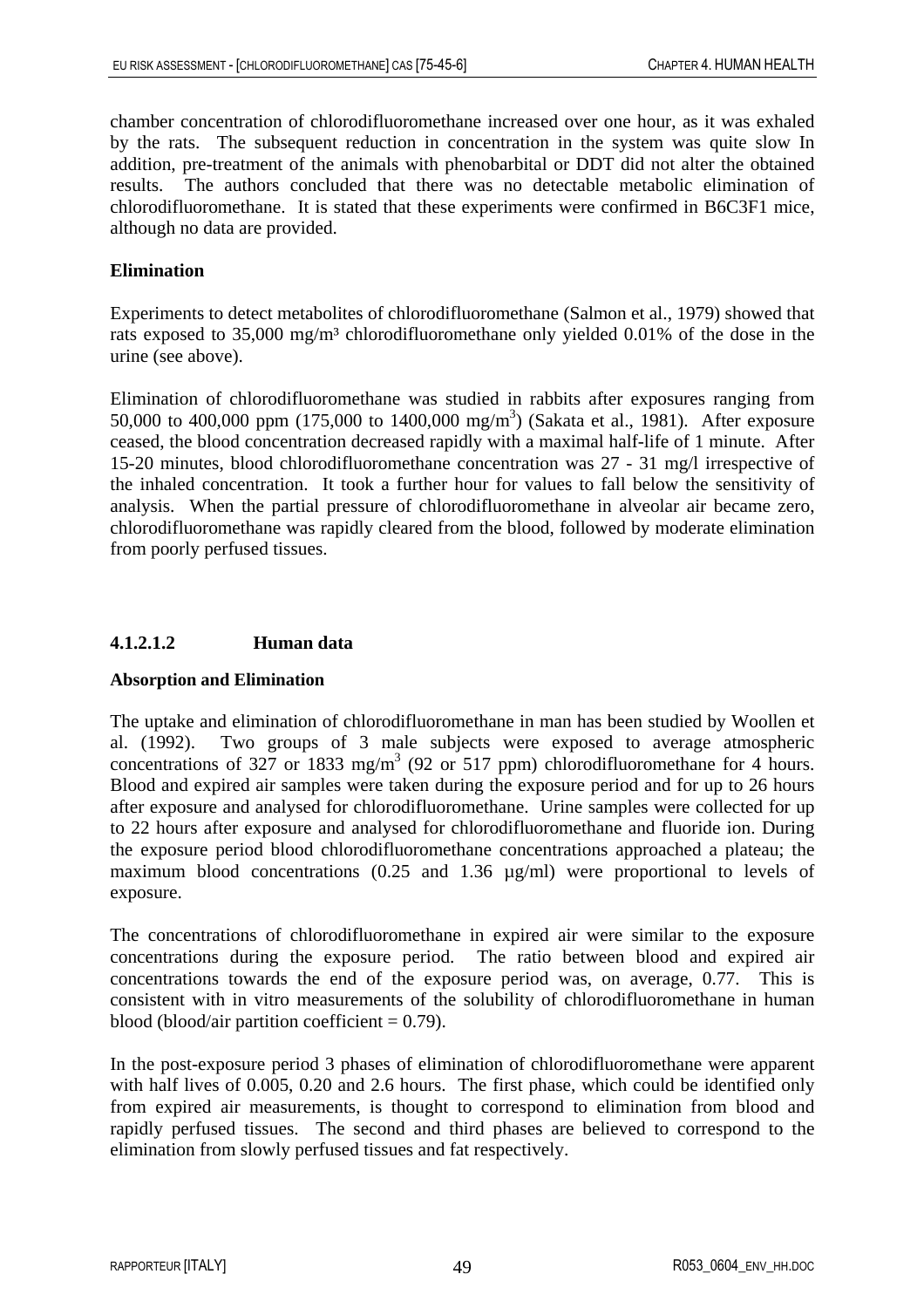Chlorodifluoromethane was detected at low concentrations (0.02 and 0.15 mg for the two exposure group) in urine samples taken in the post-exposure period at both dose levels. The concentration rapidly declined post-exposure, and the rate of decline was consistent with the terminal rate of elimination determined from blood and breath measurements. The elimination half-life for excretion of HCFC-22 in urine was 2,8 hours.

The average amounts on HCFC-22 recovered in breath in the post exposure period were 18.7 and 95.1 mg for the two dose levels of 327 and 1833 mg/m<sup>3</sup>, respectively. In both cases this is only a small proportion (<2.7%) of the total amount inhaled during the exposure period.

## **Distribution**

Three days after a fatal accident on board of a fishing vessel, samples of major tissues were taken from two of the deceased for estimation of chlorodifluoromethane content by gas chromatography. The findings are given in Table 4.6a. The concentrations were similar to those found in a rabbit examined 3 days after death by asphyxiation with chlorodifluoromethane (Morita et al., 1977).

In a survey of organic compounds found in human milk, chlorodifluoromethane was detected in one of the twelve samples. Chlorodifluoromethane was one of 184 compounds detected in the survey. No information on exposure or quantification of the amount found is given (Pellizzari et al., 1982).

Two seamen were overcome by chlorodifluoromethane and, as a result, died. This accident happened due to the entrance of the first individual into a ship's compartment filled with chlorodifluoromethane (the concentration was not given) following the unrepaired rupture of a filter during routine dockside maintenance of the ship's refrigerant system. The second individual entered the same room in order to assist his shipmate. Sixteen hours after the accident, a post-mortem examination was carried out on both victims and samples of blood, urine, bile and vitreous humour were taken for the estimation of chlorodifluoromethane content using GC/MS. The findings are presented in Table 4.6b. (Kintz et al., 1996).

| Table 4.6 Chlorodifluoromethane levels in post-mortem samples from deceased victims following over-exposure. |  |
|--------------------------------------------------------------------------------------------------------------|--|
| a) from Morita et al., 1977 (levels in $\mu$ l/g)                                                            |  |

|                  | <b>Brain</b> | Lung | Liver | Kidney | <b>Blood</b> |
|------------------|--------------|------|-------|--------|--------------|
| <b>Subject A</b> | 68           | 18   | 7     | 18     | 69           |
| <b>Subject B</b> | 100          | 20   | 92    |        | 130          |

b) from Kintz et al., 1996 (levels in µl/ml)

|                  | Urine  | <b>Bile</b> | <b>Vitreous</b><br>Humour | <b>Blood</b> |
|------------------|--------|-------------|---------------------------|--------------|
| <b>Subject A</b> | 47<br> | 1.3         | 1.0                       | 37.1         |
| <b>Subject B</b> | 0.9    | 1.3         | 0.7                       | 26.0         |

### **Transformation**

There are no data on the transformation of chlorodifluoromethane in man except the report of no increase in fluoride ion in urine of volunteers exposed to 92 or 517 ppm (322 or 1809.5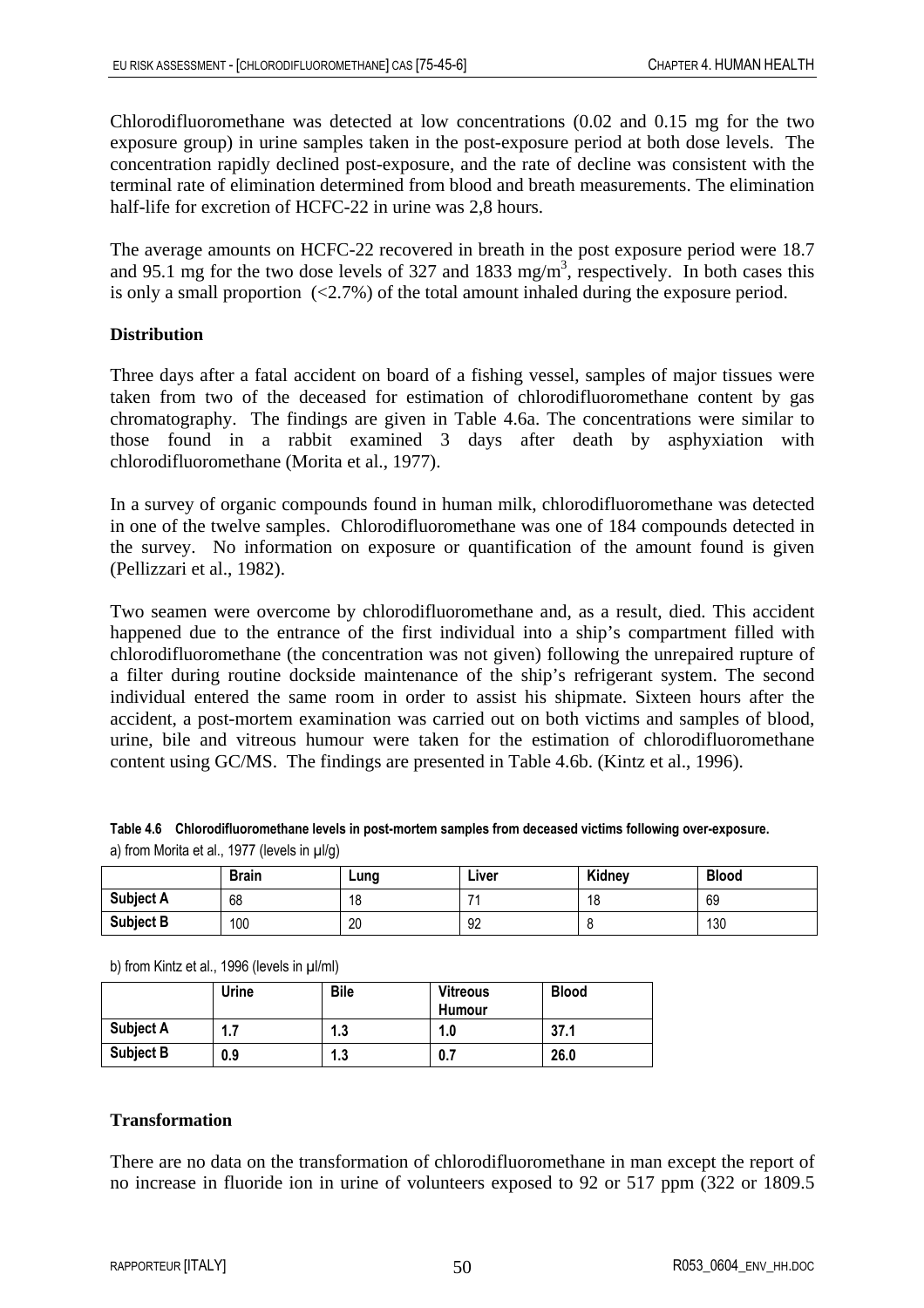$mg/m<sup>3</sup>$ ) chlorodifluoromethane for 4 hours, suggesting a limited metabolism (Woollen et al. 1992).

## **4.1.2.1.3 Summary of toxicokinetics, metabolism and distribution**

The studies in animals show that chlorodifluoromethane is rapidly absorbed into the blood stream by the inhalation route, since 75-80% of the inhaled concentration equilibrated with the blood. It is not metabolised to any significant extent and is very rapidly (half-life  $< 1$ ) minute) and extensively eliminated unchanged in the exhaled air, indicating very limited period of retention within the body.

The inhalation absorption figure will therefore depend on the exposure duration within each day with high absorption during the beginning of exposure and lower absorption when the equilibrium is reached. It is recognised that route specific NOAELs are available from studies of sufficiently long daily exposure. Thus this phenomenon of reaching equilibrium is included in these NOAELs and does not have to be taken into account in the risk characterisation.

Only a very small amount of radiolabelled material  $\ll 0.1$  % of administered dose) has been detected in urine. A similar profile is seen in humans, where, after rapid equilibration with the blood (blood/expired air partition ratio 0.77), chlorodifluoromethane is rapidly eliminated in the breath; the compound metabolism is minimal and excretion into the urine extremely limited. Thus it can be reasonably assumed that animal studies suitably model toxicokinetics of chlorodifluoromethane in man.

## **4.1.2.2 Acute toxicity**

## *Oral and dermal toxicity*

.

The acute oral and acute dermal toxicity of chlorodifluoromethane has not been investigated, for two reasons:

1) Chlorodifluoromethane is a gas at normal temperature and pressure with a boiling point of - 40°C. The substance could not be dosed orally as it is maintained as a liquid only under pressure. It would be possible to dissolve chlorodifluoromethane in an organic solvent for oral dosing as was reported by Longstaff et al. (1984). They gave repeated doses of a 3% solution of chlorodifluoromethane orally to rats, giving a daily dose of 300 mg/kg. However, increasing the dose above this level is likely to result in the volatilisation of the material in the stomach of the animal, resulting in adverse physical effects.

Regarding dermal exposure, it would be possible to retain vapour against the skin, but this would provide only a minimal dose of the substance.

2) The oral and dermal routes of exposure are not relevant to acute human exposure to chlorodifluoromethane. As the product is a gas, most human exposures in the workplace will result from fugitive emissions of vapour. The possibility of oral exposure in the workplace is very remote. Similarly, dermal exposure is uncommon and will only occur when there is a sudden leak or uncontrolled release. On contact with the skin, the liquid chlorodifluoromethane will volatilise rapidly, resulting in freeze burns as a consequence of the local cooling of the skin. Contact with the liquid will be for such a short time that dermal absorption will not occur.

Despite these comments, there is one report of an oral toxicity study on chlorodifluoromethane in the literature. Antonova et al. 1983 reported that no signs of toxicity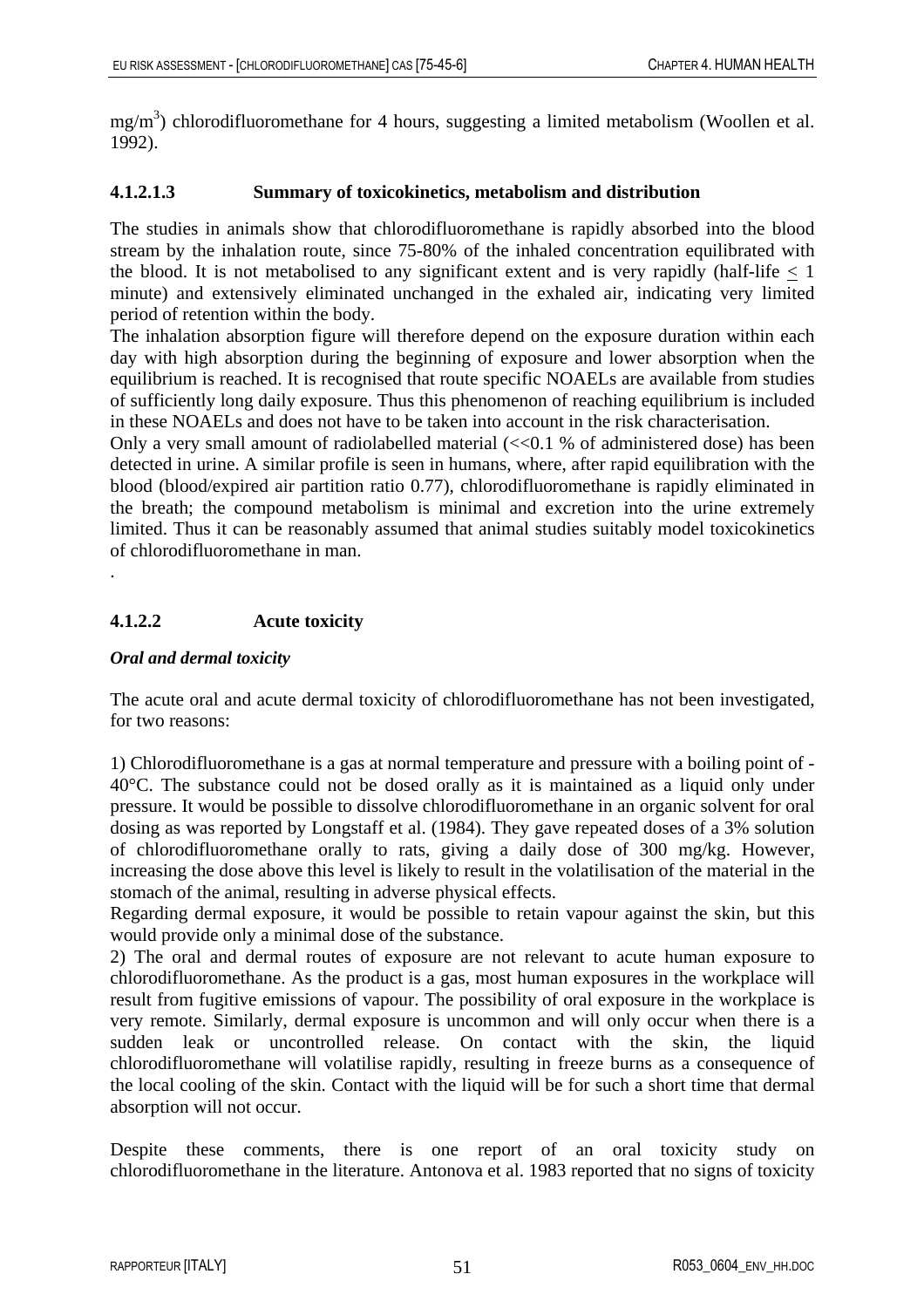were noted in rats administered 4 ml of an aqueous chlorodifluoromethane solution at a concentration of 2700 mg/l by oral route. The significance of the data is questionable, however, since chlorodifluoromethane has a high Henry's law constant ( $> 2500$  Pa m<sup>3</sup>/mol) and it is likely that the actual concentration of the substance was far below the nominal concentration.

### **4.1.2.2.1 Studies in animals**

#### *Inhalation toxicity*

Several inhalation toxicity studies on chlorodifluoromethane have been reported in the literature. Deaths have been reported in rats, mice, and guinea pigs exposed to chlorodifluoromethane at concentrations of  $220,000$  to  $365,000$  ppm  $(770,000)$  to  $1277500$  $mg/m<sup>3</sup>$ ) for periods of 15-240 minutes. A summary of the lethal range of chlorodifluoromethane seen in these studies is given in table 4.7.

Chlorodifluoromethane has a low order of toxicity in a range of mammalian species and the effects seen are characteristic of a depressant effect on the CNS. The threshold concentration for clinical signs of CNS depression in the rat exposed to chlorodifluoromethane is 5.0%, no effects being seen after exposure for 120 minutes to 2.5% (Weigand, 1971). The signs of toxicity in rats were tremor of the limbs and head, convulsions, narcosis, shallow respiration and death from respiratory depression. Death always occurred during exposure. Recovery from non-lethal exposure was rapid. Rats appeared normal within 10 min and showed no delayed after-effects. The EC 50 in rats for CNS effects after 10 minutes exposure was 140,000 ppm  $(490,000 \text{ mg/m}^3)$  (Clark and Tinston 1982).

Rabbits were exposed either to increasing concentrations of chlorodifluoromethane (up to 40% for up to 70 minutes) or to stable concentrations ranging from 50,000 or 400,000 ppm  $(175,000 \text{ to } 1400,000 \text{ mg/m}^3)$  for 30 minutes. Signs of toxicity in rabbits were similar to those observed in the rats, namely in coordination and other signs of CNS depression. The sequence of symptoms was described as a) reeling, b) weakness of the forelegs, c) falling down, d) flow of mucous fluid from mouth and nose, mydriasis and lacrimation, e) violent movement of body and extremities i.e. running, f) cyanosis and, at high concentrations (>300,000 ppm, 1050,000 mg/m<sup>3</sup>), g) death. Post mortem examination of rabbits confirmed that the cause of death was asphyxiation (Sakata et al. 1981).

| <b>Species</b> | Concentration<br>ppm | Exposure period min. | <b>Effects</b>                      | Reference                             |
|----------------|----------------------|----------------------|-------------------------------------|---------------------------------------|
| Monkey         | 200,000              | 5                    | Non lethal                          | Aviado & Smith 1974                   |
| Dog            | 700,000              | 90                   | Lethal                              | Poznak & Artusio 1960                 |
| Rabbit         | 300,000              | 30                   | Minimum Lethal<br>Concentration     | Sakata et al. 1981                    |
| Guinea Pig     | 400,000              | 120                  | Lethal                              | Weigand 1971                          |
| Guinea pig     | 300,000              | 120                  | Non lethal                          | Weigand 1971                          |
| Guinea pig     | >200,000             | 120                  | Approximate lethal<br>Concentration | Nickolls 1940 cited in<br>Waritz 1971 |

#### **Table 4.7 Acute inhalation studies - lethality**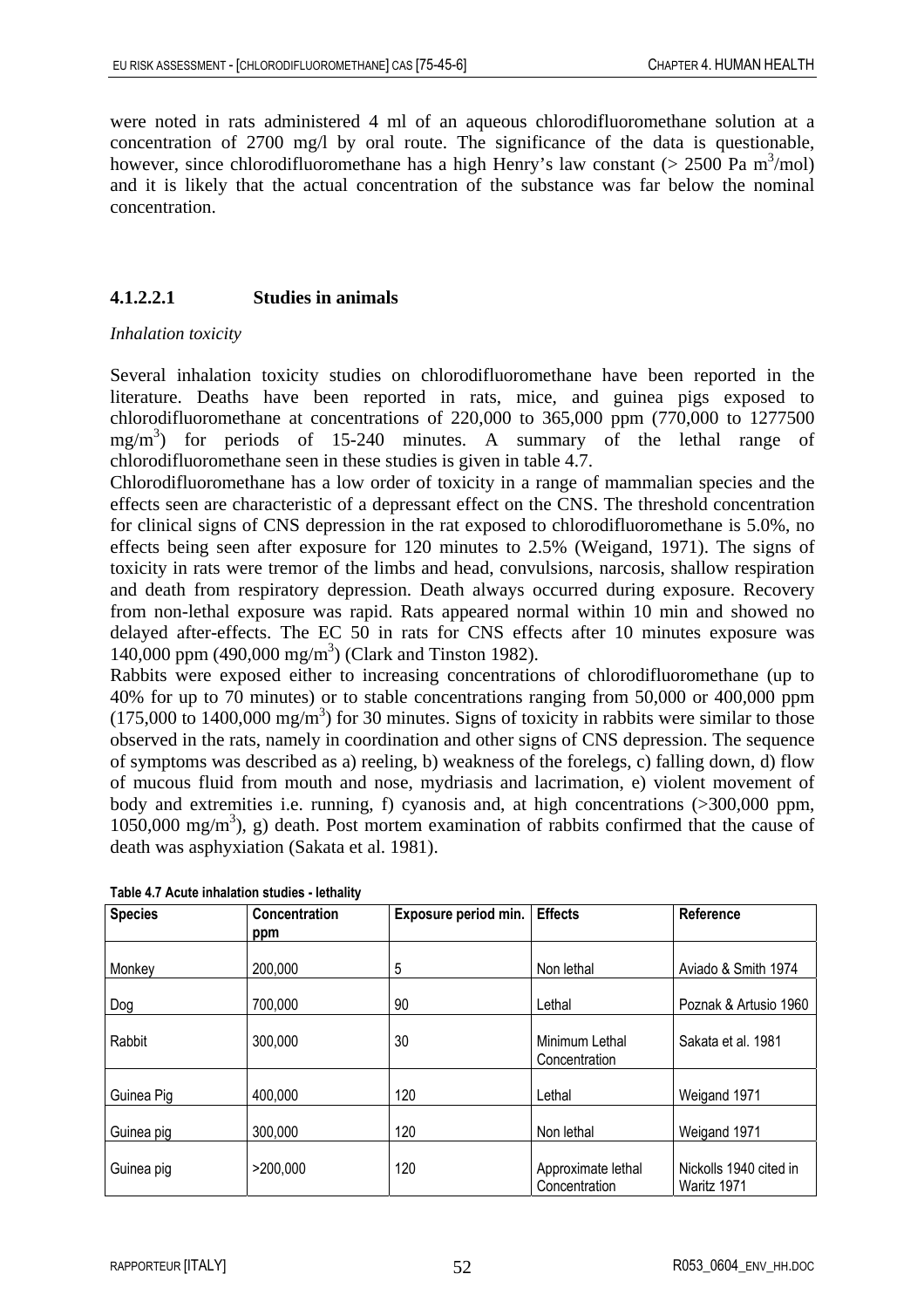| Rat   | 600,000 | $\overline{2}$ | Non lethal                      | Pantaleoni & Luzi<br>1975a,b   |
|-------|---------|----------------|---------------------------------|--------------------------------|
| Rat   | 400,000 | 120            | Lethal                          | Weigand 1971                   |
| Rat   | 350,000 | 15             | LC50                            | Clark & Tinston 1982           |
| Rat   | 300,000 | 120            | Minimum lethal<br>concentration | Weigand 1971                   |
| Rat   | 250,000 | 240            | Minimum lethal<br>concentration | <b>NIOSH 1976</b>              |
| Rat   | 220,000 | 240            | LC50                            | Litchfield & Longstaff<br>1984 |
| Rat   | 200,000 | 120            | Non lethal                      | Weigand 1971                   |
| Mouse | 370,000 | 120            | Minimum Lethal<br>Concentration | Karpov 1963b                   |
| Mouse | 320,000 | 120            | Non lethal                      | Karpov 1963b                   |
| Mouse | 280,000 | 30             | LC50                            | Sakata et al. 1981             |

# **4.1.2.2.2 Human data**

### *Cases of accidental exposure*

A principal hazard associated with fluorocarbons in general is the potential for these compounds to accumulate in low spaces resulting in oxygen displacement. In these circumstances, some deaths have been due to asphyxiation. Some papers describe accidental exposure to HCFC 22 in the refrigeration industry or in the use of large refrigeration units. Morita et al. (1977) reported six deaths from refrigerant gas exposure in a deep-sea fishing

boat. Two of the victims were subjected to a post-mortem examination which revealed no outstanding macroscopic features. Histopathology of all the major organs showed that the lungs were oedematous and that fine lipid droplets were present in the cytoplasm of hepatocytes, mainly in the peripheral zone. No other findings that could be regarded as being associated with death were discovered. The authors considered that the cause of death could be ascribed to suffocation from oxygen deficiency. A similar case of asphyxiation following over-exposure to chlorodifluoromethane has also reported by Haba and Yamamoto (1985).

Several cases of death due to asphyxiation were also reported for workers in refrigeration repair. Unconsciousness and death following over-exposure to chlorodifluoromethanehas been have been reported by an anonymous source (1992). A further case report involved the death of a plumber who was believed to have been made unconscious following overexposure to chlorodifluoromethane, leading to death by drowning in the water issuing from the pipes that were being worked on (Dal Grande et al.,1992). In another case study (Kintz et al., 1996), two individuals were overcome by chlorodifluoromethane resulting in their deaths (see 4.1.2.1.2 for a description of the scenario). Both victims were subjected to a post-mortem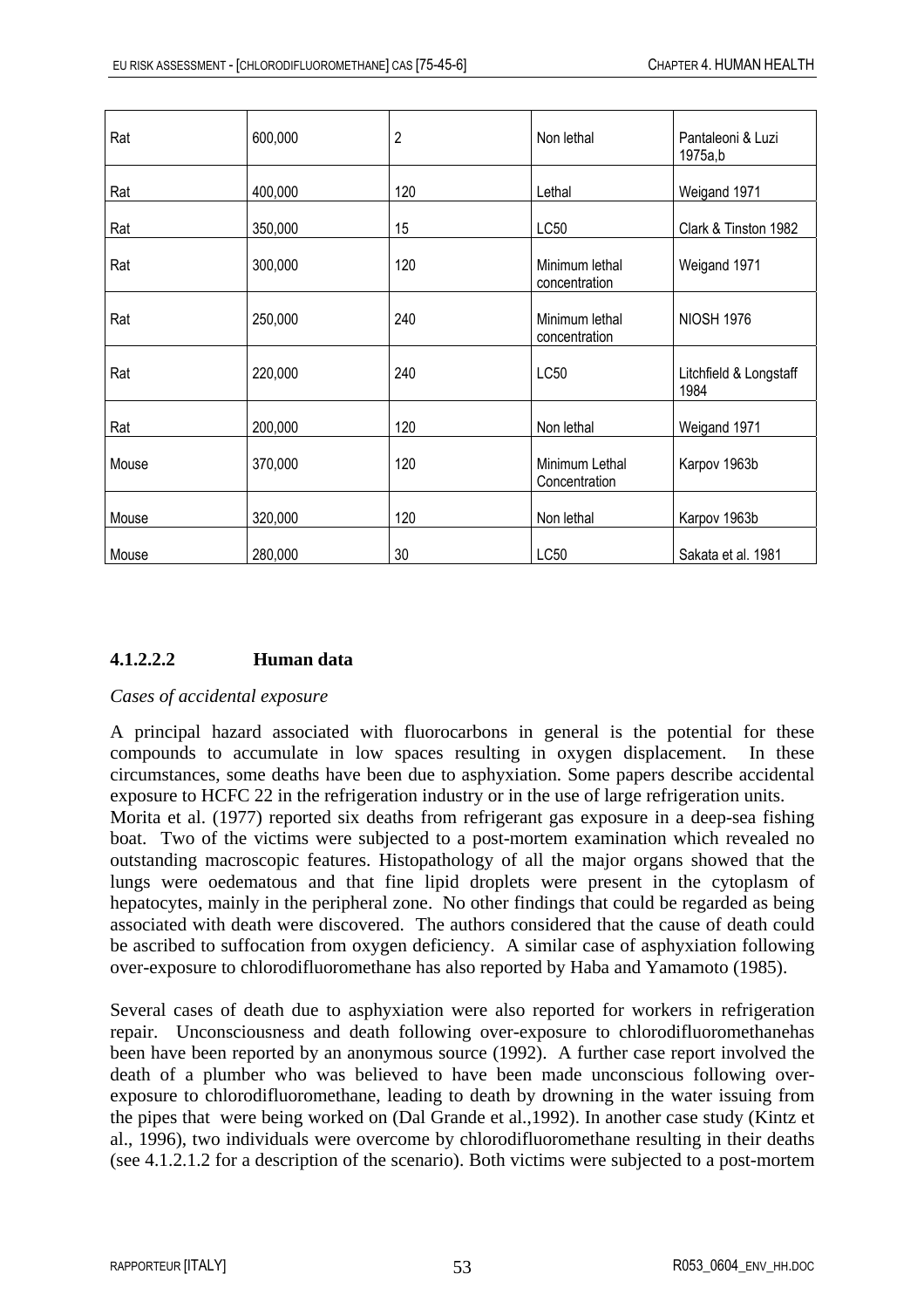examination, the findings being described as "unremarkable" with the exception of the presence of pulmonary oedema.

### **4.1.2.2.3 Cardiac sensitisation and other cardiac effects**

#### **Studies in animals**

Chlorofluorcarbons have been known to sensitise the heart to adrenaline -induced arrhythmia (Reinhardt et al. 1971; Zakhari & Aviado 1982).

A summary of data on the cardiovascular effects of chlorodifluoromethane is reported on table 4.8.

Reinhardt et al. (1971) and Mullin (1975) assessed the ability of chlorodifluoromethane to induce cardiac sensitisation to adrenaline in groups of 12 beagle dogs exposed to either 25,000 or 50,000 ppm  $(87,500 \text{ or } 175,000 \text{ mg/m}^3)$  via a gas mask. After 5 minutes of exposure, a challenge injection of adrenaline (0.008 mg/kg) was given. No cardiac sensitisation was observed in dog exposed to  $25,000$  ppm  $(87,500 \text{ mg/m}^3)$ chlorodifluoromethane. Two out of 12 animals exposed to 50,000 ppm  $(175,000 \text{ mg/m}^3)$  did exhibit cardiac sensitisation.

The  $EC_{50}$  for the induction of cardiac sensitisation to adrenaline in 50 % of the dogs exposed for 5 minutes to chlorodifluoromethan, was determined to be 140,000 ppm (490,000 mg/m<sup>3</sup>) (Clark & Tinston, 1982).

Aviado and Belej (1974) exposed anaesthetised Swiss mice to 200,000 ppm (700,000 mg/m<sup>3</sup>) and  $400,000$  ppm  $(1400,000 \text{ mg/m}^3)$  for 6 minutes via a face mask. The experiments were conducted either with adrenaline injection (0.006 mg/kg after 1 min of exposure) or without adrenaline injection. Arrhythmia was recorded only at the higher exposure level with adrenaline. Arrhythmia was also noted in cats exposed to 40% (400,000 ppm, 1400,000 mg/m<sup>3</sup>) chlorodifluoromethane in air for 10 minutes and subsequent injection of 0.1 or 1 µg/kg adrenaline (Branch et al. 1990).

Other cardiac effects were observed. Belej et al. (1974) evaluated the effects of chlorodifluoromethane on the cardiovascular system of monkeys anaesthetised with pentobarbitone.

The compound was administered via a tracheal cannula at concentration of ca. 100,000 ppm  $(350,000 \text{ mg/m}^3)$  and 200,000 ppm  $(700,000 \text{ mg/m}^3)$  for 5 minutes. After that time, cardiac function was assessed. The only changes found were a slight but significant depression of myocardial contractility and a drop in aortic blood pressure in monkeys exposed to either concentrations.

Pantaleoni and Luzi (1975a,b) exposed rats at very high concentration (15, 30 and 60% in air) and measured various cardiac functions. Exposure to 300,000 to 593000 ppm (1050,000 to 2075500 mg/m<sup>3</sup>) in air of chlorodifluoromethane for 2 minutes produced a decrease in heart rate, decrease in cardiac contractile strength followed by a decrease in carotid pressure, arterial hypotension and changes in ECG.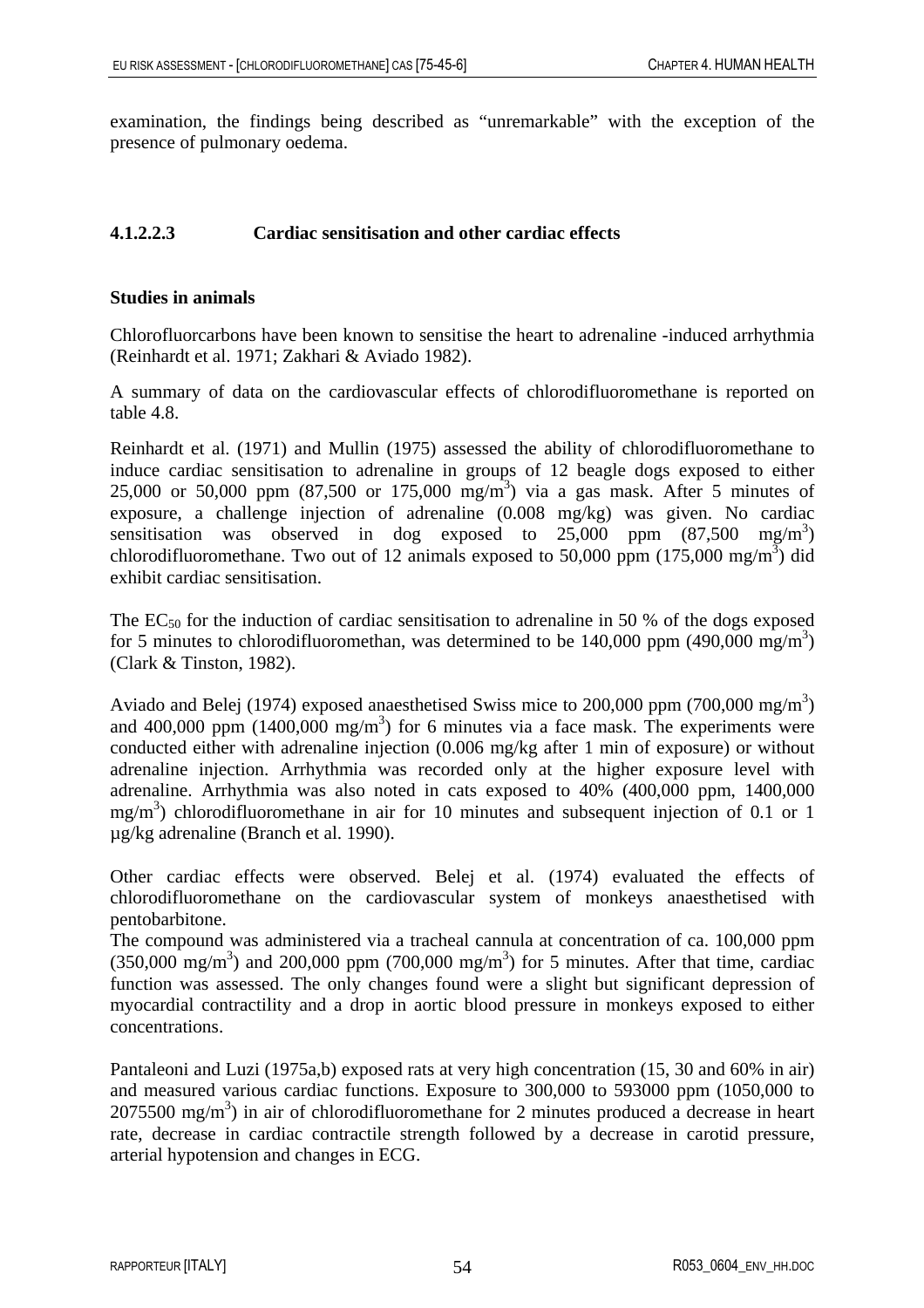In both experiments, the parameters returned to normal within 2 minutes of breathing normal air.

| <b>Species</b>               | Concentration  | <b>Duration</b> | <b>Effects</b>                                                                     | <b>References</b>           |
|------------------------------|----------------|-----------------|------------------------------------------------------------------------------------|-----------------------------|
|                              | ppm            | minutes         |                                                                                    |                             |
| <b>Cardiac sensitisation</b> |                |                 |                                                                                    |                             |
| Dog                          | 50,000         | 5               | Lowest concentration causing cardiac<br>sensitisation<br>with exogenous adrenaline | <b>Mullin, 1975</b>         |
|                              | 50,000         | 5               | Cardiac sensitisation<br>with exogenous adrenaline                                 | Reinhardt et al., 1971      |
|                              | 25,000         |                 | No effects with exogenous adrenaline                                               |                             |
|                              | 140,000        | 5               | EC50 for cardiac sensitisation with<br>exogenous adrenaline                        | Clark & Tinston 1982        |
| <b>Other cardiac effects</b> |                |                 |                                                                                    |                             |
| Mouse                        | 200,000        | 6               | No arrhythmia with or without<br>exogenous adrenaline                              | Aviado & Belej 1974         |
|                              | 400,000        |                 | Arrhythmia seen only with exogenous<br>adrenaline                                  |                             |
|                              |                |                 |                                                                                    |                             |
| Rat                          | 300,000-593000 | $\overline{2}$  | Decreased heart rate and changes in<br><b>ECG</b>                                  | Pantaleoni & Luzi<br>1975 a |
|                              | 300,000-593000 | $\overline{2}$  | Decreased myocardial contractility,<br>ECG changes and arterial<br>hypotension     | Pantaleoni & Luzi<br>1975 b |
|                              |                |                 |                                                                                    |                             |
| Monkey                       | 100,000        | 5               | Depression of myocardial contractility                                             | Belej et al. 1974           |
|                              | 200,000        |                 | Decreased aortic blood pressure                                                    |                             |

#### **Table 4.8 Cardiovascular function studies**

## **Human data**

Based on animal data, and like many other fluorocarbons, cardiac sensitization is a potential hazard for human exposed at extremely high concentration. However no clear case of cardiac sensitisation has been reported in human.

Other cardiac effects (palpitations or other cardiac rhythm changes) have been reported. However, no clear evidence of association has been shown between the effects and the exposure (Speizer et al., 1975; Antti-Poika et al., 1990; Edling et al., 1990).

Several cases of acute intoxication from intentional inhalation abuse have been reported. One case was reported in which a young boy was found dead in a small room with his mouth around the nozzle of a tank of chlorodifluoromethane (Garriot and Petty, 1980). In another case, a young person (16-years of age) intentionally inhaled propellant from an aerosol container that also contained aluminium phenylsulfonate as an anti-perspirant (Kamm, 1975). Autopsy findings revealed generalized tissue congestion and edema with death due to ventricular fibrillation.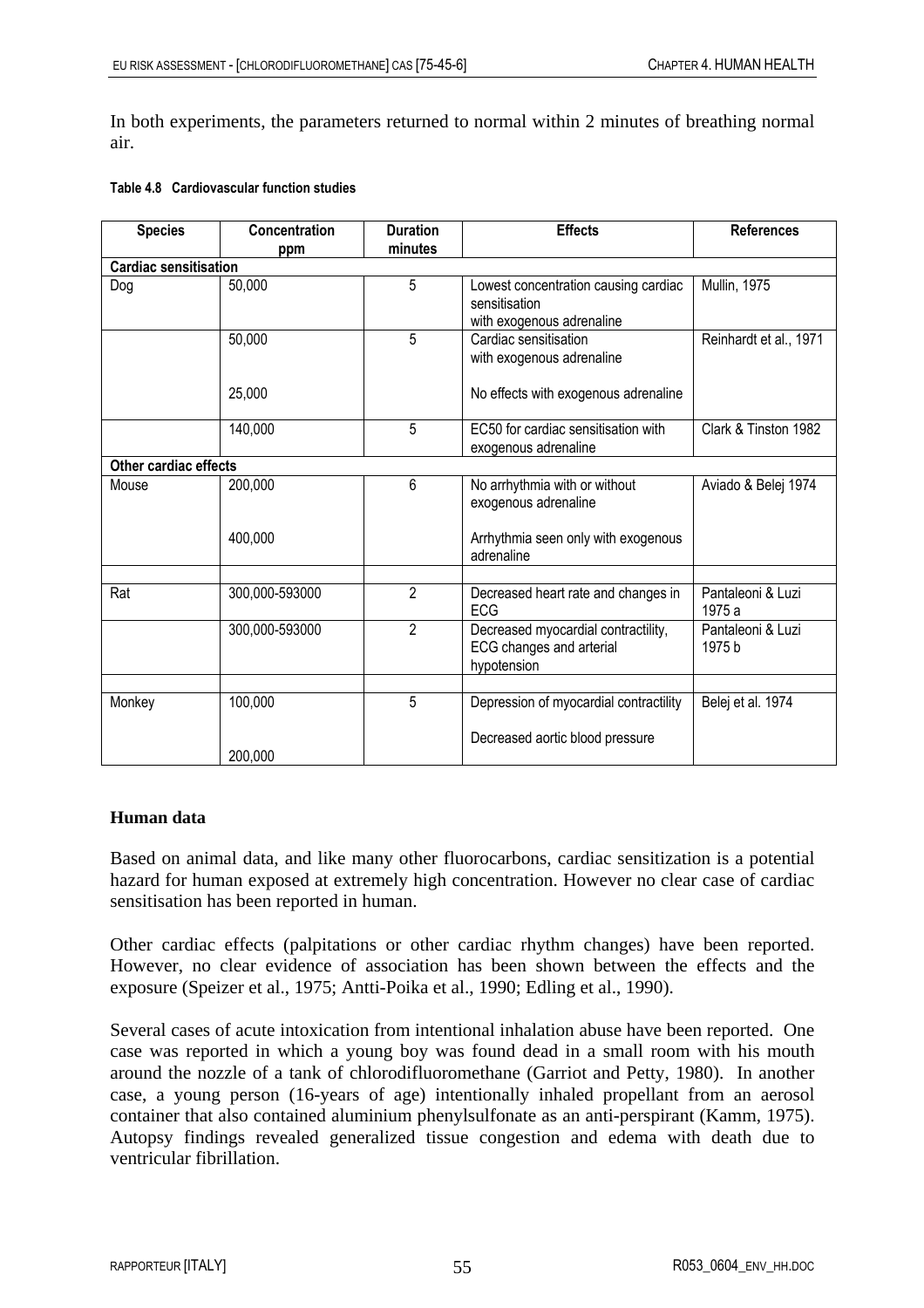## **4.1.2.2.4 Other effects**

Chlorodifluoromethane was tested by Aviado & Smith (1974) in one anaesthetised monkey. The animal was anaesthetised by intravenous injection of 30 mg/kg sodium pentobarbital and the trachea was cannulated. Electrocardiogram measurements and femoral arterial blood pressure were recorded. Pulmonary airway resistance and compliance were estimated from measurements of tracheal air flow and transpulmonary pressure. On exposure to 200,000 ppm  $(700,000 \text{ mg/m}^3)$  chlorodifluoromethane there was no significant change in pulmonary resistance, pulmonary compliance, heart rate or aortic blood pressure. At 200,000 ppm  $(700,000 \text{ mg/m}^3)$  the only change noted was a slight, yet significant elevation in pulmonary resistance.

## **4.1.2.2.5 Summary of acute toxicity**

Chlorodifluoromethane has an extremely low order of acute toxicity by the inhalation route. Despite the variety of conditions used and the different laboratories involved, there is a consistency between the effects seen in the different animal species. The primary toxic effect following acute inhalation of chlorodifluoromethane was central nervous system depression, which occurred only at extremely high concentrations.

The oral and dermal routes of exposure are not significant for chlorodifluoromethane. No informative studies of its acute toxicity by these routes have been reported.

As with many other fluorocarbons chlorodifluoromethane causes cardiac sensitisation in animal testings, but only at extremely high acute exposure concentration. The threshold concentration for inducing cardiac sensitisation to adrenaline in dogs is 50,000 ppm (175,000  $mg/m<sup>3</sup>$ ) and the NOAEC is 25,000 ppm (87,500 mg/m<sup>3</sup>). At very high concentrations, respiratory effects have also been noted in animal testing.

The available data on acute toxicity can be summarized as follows:

Mortality: LC50/4h/rat = 219,000 ppm (766,500 mg/m<sup>3</sup>); LOAEC/2h/rat = 297,000 ppm  $(1050,000 \text{ mg/m}^3)$ .

Cardiac sensitisation in dog: LOAEC in dog = 50,000 ppm (175,000 mg/m<sup>3</sup>) and NOAEC =  $25,000$  ppm  $(87,500 \text{ mg/m}^3)$ .

The overall **NOAEC** for acute toxicity is 25,000 ppm (**87,500 mg/m3** ) and the overall LOAEC is 50,000 ppm (**175,000 mg/m<sup>3</sup>** ).

## **4.1.2.3 Irritation**

## **4.1.2.3.1 Skin irritation**

As chlorodifluoromethane is a gas at room temperature, it has not been tested as such in a skin irritation assay. However, the results from the acute and repeated dose inhalation toxicity studies did not show any indication of skin irritation during clinical observations of the animals exposed to very high concentrations.

As liquefied form, chlorodifluoromethane has been tested in a rabbit skin irritation test (Gonnet and Guillot, 1986) according to the protocol published in the J.O.R.F on 21.2.1982.

The test compound was applied (0.5 ml) under a polypropylene capsule for 24 hours to the intact and abraded skin of 6 rabbits. Assessment of erythema and edema were performed at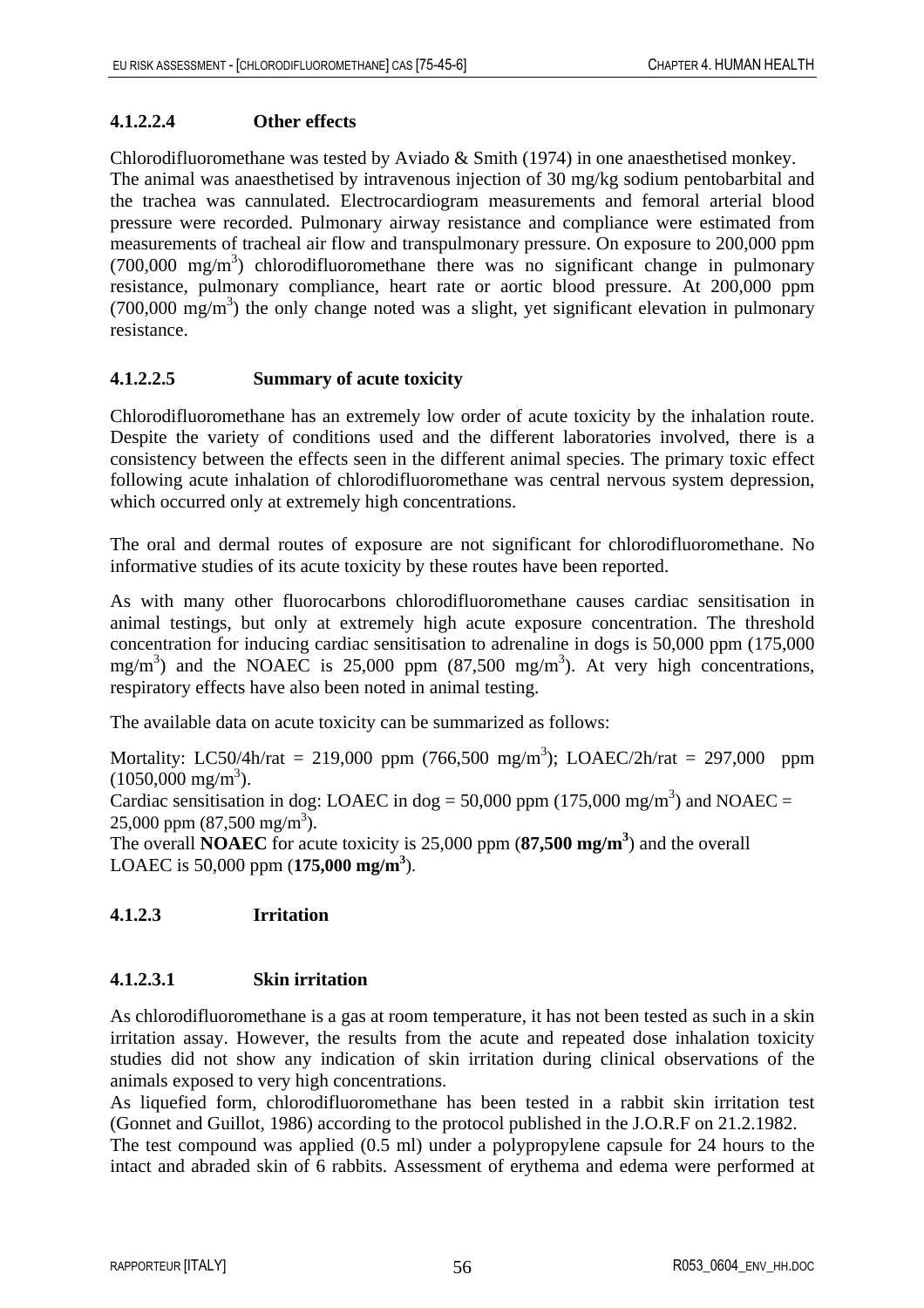removal of the capsule and 48 h later corresponding to 24h and 72h after the application. The mean scores (24h+72h) for erythema and edema were 1.8 and 1.5 respectively, that do not meet the actual criteria for a classification as a skin irritant. The slight irrititant effect was most probably caused by freezing of tissues due to the physical status of the gas rather than to the intrinsic irritation properties of chlorodifluoromethane.

## Human data

Due to its liquefied form (under pressure), chlorodifluoromethane may induce skin frostbite in case of accidental skin contact.

Wegner et al. (1991) reported a case of severe frostbite following contact with chlorodifluoromethane liquid released from a pressurized container.

A 17-year old male attempted to get "high" breathing chlorodifluoromethane from a container. As a refigerant, chlorodifluoromethane has a cooling effect on evaporation. Instead of getting "high" the anesthetic properties of this substance caused him to fall asleep. He was found by his brother and taken to the hospital with severe facial frostbite and frostbite on his left hand. The frostbite on the face was so severe that he could not open his eyes and had to be intubated to maintain an airway. The patient recovered, but required skin grafting on his face (Kurbat et al., 1998).

However frostbite has to be considered as a physical hazard and not a toxicological response.

# **4.1.2.3.2 Eye irritation**

### Studies in animals

As chlorodifluoromethane is a gas at room temperature, it has not been tested as such in an eye irritation assay. The observations from the acute inhalation toxicity studies did show lacrymation only at very high concentrations, but no evidence of eye damage .

As liquefied form, chlorodifluoromethane has been tested in a rabbit eye irritation was performed by Gonnet and Guillot. (1986) according to the protocols published in the J.O.R.F. on 24.10.1984 and 9.2.1985.

Chlorodifluoromethane was sprayed in the form of a liquefied gas to the right eyes of 6 rabbits for 5 seconds in one assay and for 30 seconds in the second assay, with no rinsing.

Observations were scored after 1h, 24, and every day until day 7. In both assays, a slight chemosis and a slight redness was observed at 1h. These effects were partially reversible at 24h and no more present at 48h. The effects were a little bit more pronounced in the 30s spray assay. The mean scores (24h+48h+72h) were 0.27 for chemosis and 0.05 for edema respectively for the 30s spray assay.

Chlorodifluoromethane is considered to be only slightly irritant under these experimental conditions. The criteria for a classification as irritant to eyes are not met.

### Human data

No reports of eye irritation observed in human exposed to chlorodifluoromethane are available. Due to its liquefied form (under pressure), chlorodifluoromethane may induce eye frostbite in case of accidental eye contact.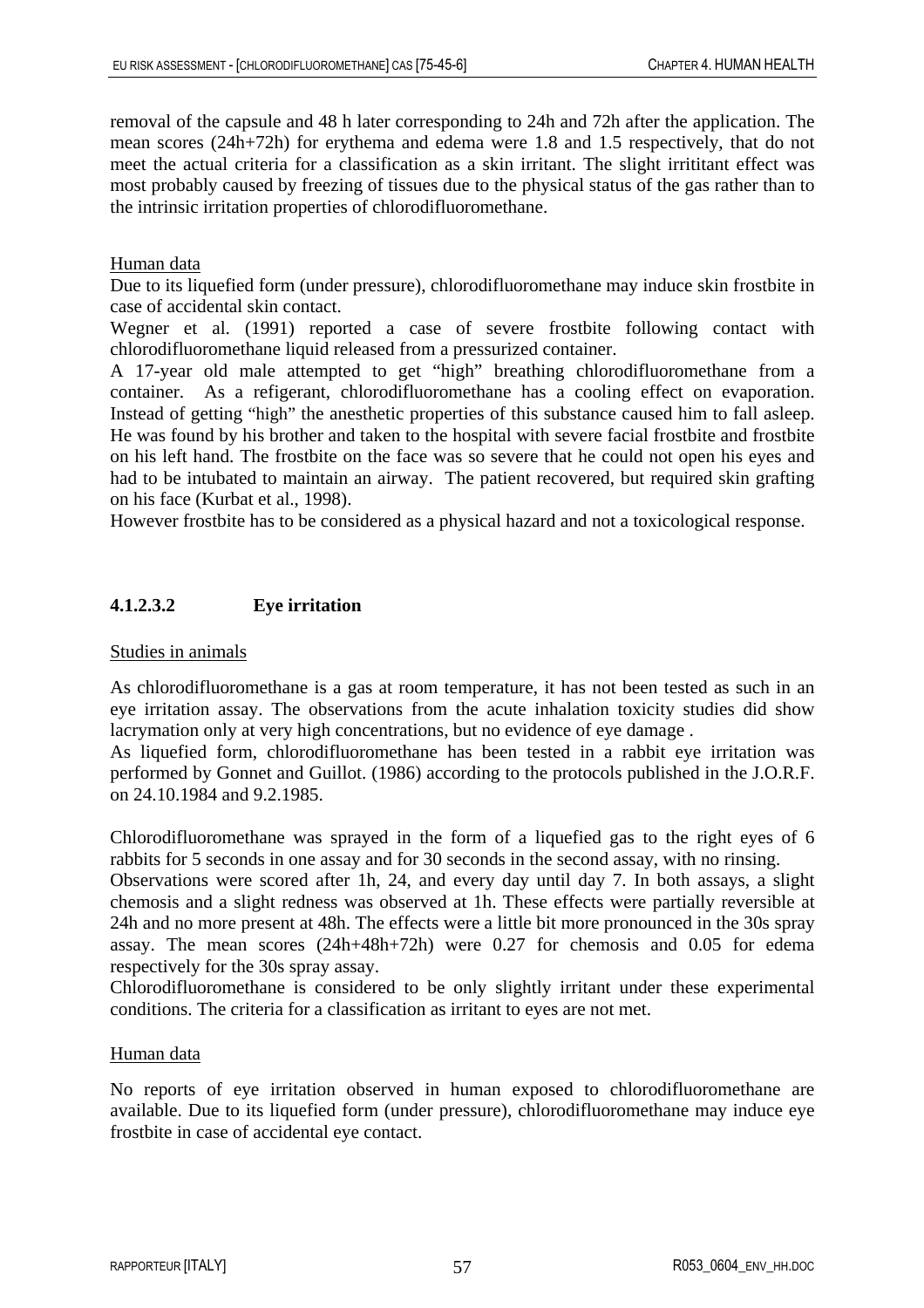## **4.1.2.3.3 Respiratory tract irritation**

## Studies in animals

There is no indication of any irritant effect to the respiratory tractus in animal toxicity studies.

## Human data

There is no case report of respiratory tractus irritation in human.

## **4.1.2.3.4 Summary of irritation**

As chlorodifluoromethane is a gas at room temperature, it has not been tested as such in rabbit skin and eye irritation tests. However, the clinical observations during acute and/or repeated inhalation toxicity studies did not show any indication of skin irritation nor any evidence of eye damage. Only lacrymation was reported but at very high concentrations.

Chlorodifluoromethane, when applied as a liquefied gas, is very slightly irritant to eyes and slightly irritant to skin in rabbit assays. These irritant effects are mainly due to its liquefied form under pressure, causing tissue freezing. Such effects have been observed in accidental conditions in human.

However, as reported above, frostbite has to be considered as a physical hazard and not as toxicological response.

## **4.1.2.4 Corrosivity**

As stated under chapters 4.1.2.3.1 to 4.1.2.3.4, chlorodifluoromethane has no corrosive properties.

### **4.1.2.5 Sensitisation**

### **4.1.2.5.1 Studies in animals**

Skin

The skin sensitisation potential of chlorodifluoromethane was carried out in guinea pigs using a technique derived from the Magnusson and Kligman maximisation test (Gonnet and Guillot, 1986).

During the induction period the test compound was applied in liquefied conditions under a polypropylene capsule for 48 at the dose of 0.5 ml. At challenge the test compound was applied in the same condition at the dose of 0.25 ml. No vehicle was used.

Macroscopic and histological evaluation of skin reaction was scored up to 48 hours after removal of the occlusive capsule.

Under these experimental conditions, chlorodifluoromethane did not produce any cutaneous sensitising reaction.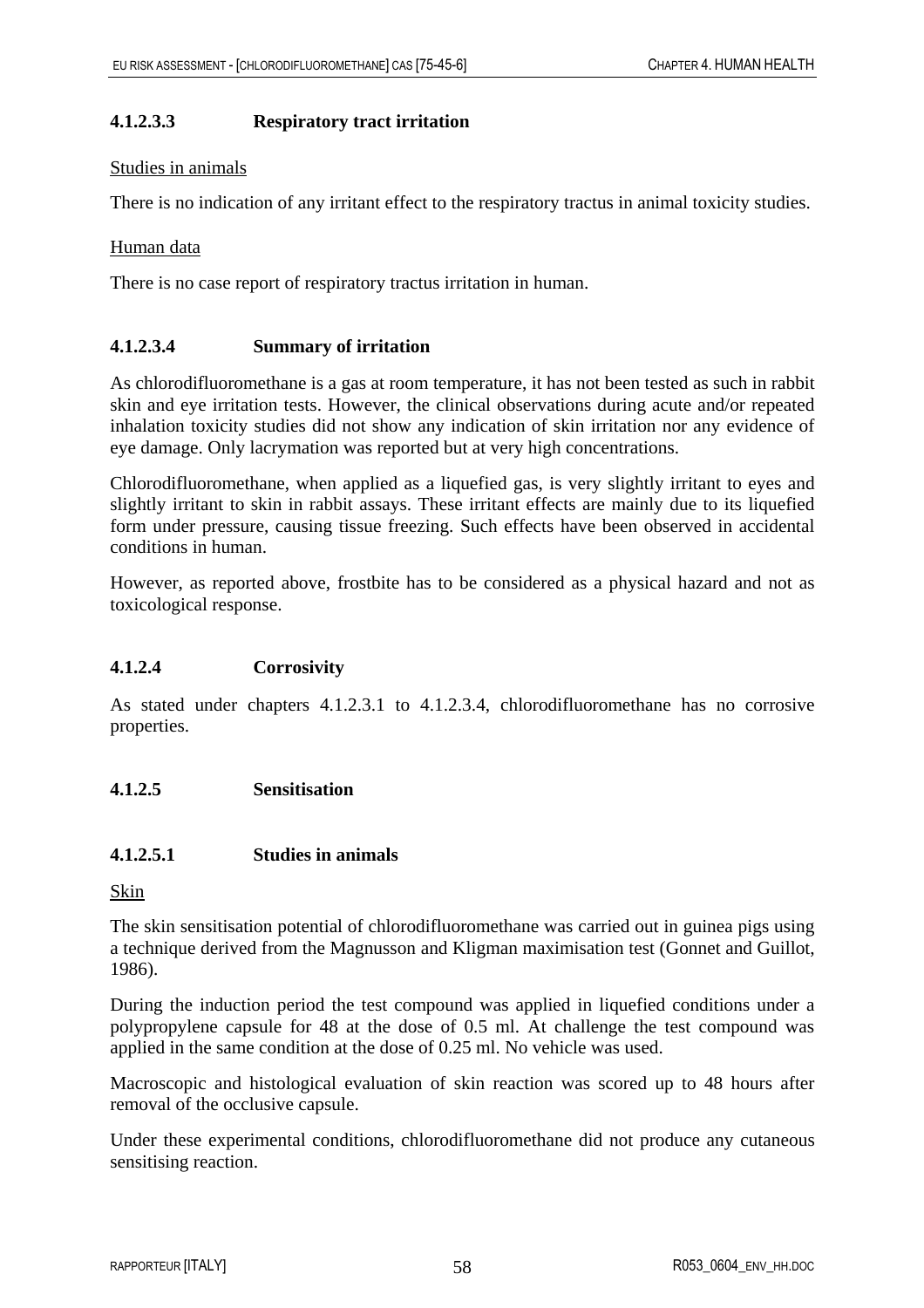## Respiratory tract

No sensitisation effects on the respiratory track have been reported for HCFC-22.

## **4.1.2.5.2 Human data**

#### Skin

There is no case report in humans exposed to chlorodifluoromethane.

### **Respiratory tract**

There is no case report in humans exposed to chlorodifluoromethane.

#### **4.1.2.5.3 Summary of sensitisation**

Chlorodifluoromethane has no skin sensitising potential in experimental testing. There is no skin or respiratory sensitisation case reported in human.

## **4.1.2.6 Repeated dose toxicity**

### **4.1.2.6.1 Studies in animals**

In vivo studies

### *Inhalation*

Leuschner et al. (1983) did not observe any effects on ECG and circulatory function in dogs exposed to chlorodifluoromethane for 6/hour a day, 7 days a week for 90 days at 4940 ppm  $(17290 \text{ mg/m}^3)$ .

Eighty male and eighty female Alderley Park Swiss mice per group were exposed to concentrations of 0, (two groups) 1000, 10,000 or 50,000 ppm (0, 3500, 35,000, 175,000 mg/m<sup>3</sup>) chlorodifluoromethane, 5 hr/d, 5 d/wk for up to 83 weeks (females) and 94 weeks (males).

The study was terminated at this time because mortality was approaching 80% in one of the exposed groups, the protocol specifying that the exposure should continue until mortality in any one group approached 80%. The mortality of each group of mice at the termination of the study is shown in Table 4.9.

#### **Table 4.9. Mortality of mice exposed to chlorodifluoromethane following long-term repeated exposure by inhalation (Tinston et al., 1981a)**

| <b>Sex</b> | Week of<br>termination |           | % Mortality in rats following long-term exposure to chlorodifluoromethane<br>(ppm). |      |        |        |  |  |  |  |
|------------|------------------------|-----------|-------------------------------------------------------------------------------------|------|--------|--------|--|--|--|--|
|            |                        | Control I | Control II                                                                          | 1000 | 10.000 | 50,000 |  |  |  |  |
| Male       | 83                     | 72.2      | 54.2                                                                                | 72.0 | 70.6   | 68.8   |  |  |  |  |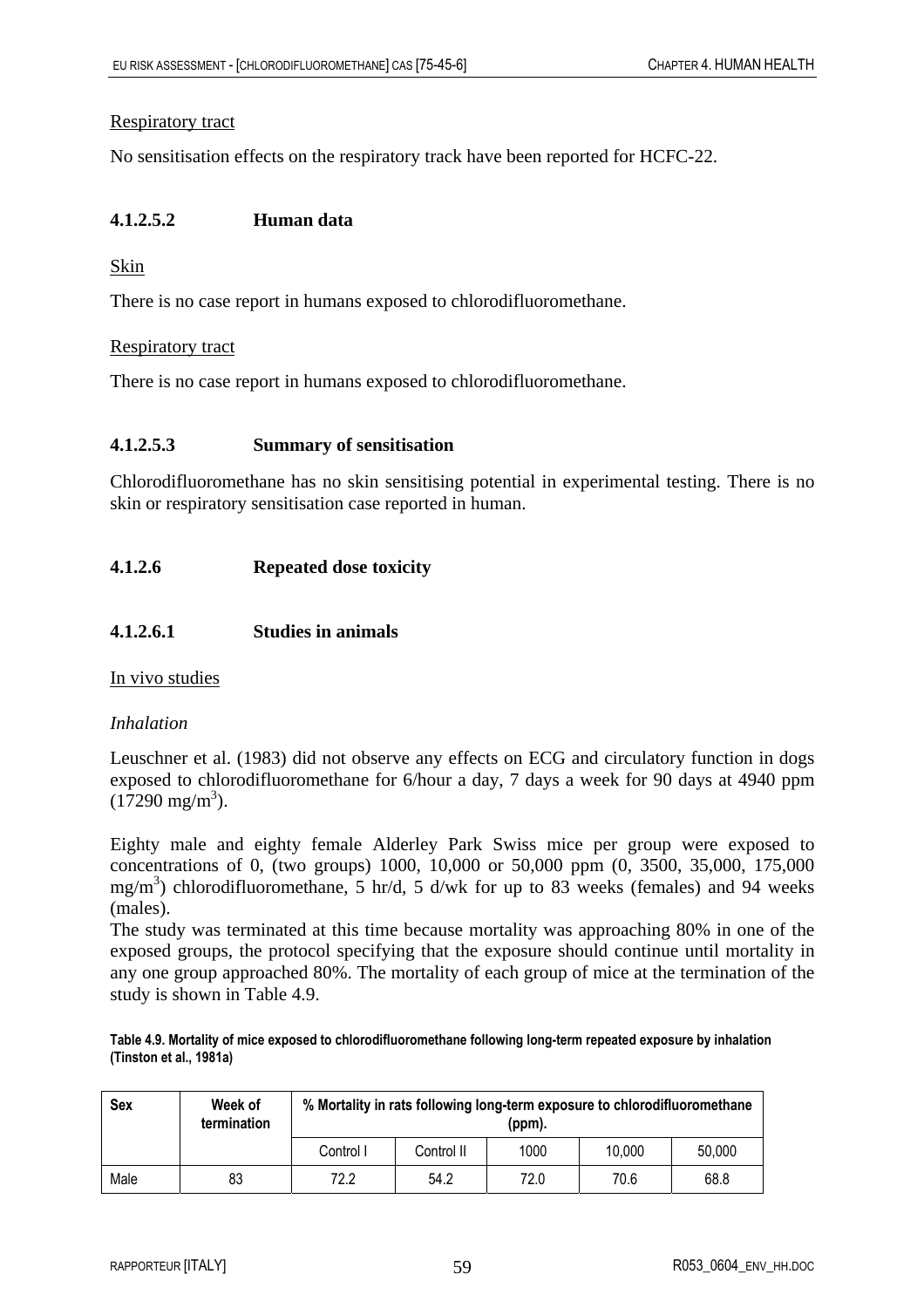| emale<br>-- | ne,<br>υu | --<br>-<br><b><u><u>_</u></u></b><br>∪∪.⊽ | $\sim$ $\sim$<br><br>ບບ.ບ | 68.0 | $\overline{\phantom{a}}$<br>ັບ.ບ | $- -$<br>v.v |
|-------------|-----------|-------------------------------------------|---------------------------|------|----------------------------------|--------------|

At week 38, 10 mice per group were killed in order to perform blood and biochemical assays including red and white blood cell measurements, platelet count, prothrombin and kaolincephalin clotting times and bone marrow examination. Plasma ALT (alanine transaminase) and AST (aspartate transaminase) activity as well as urine analyses were also undertaken. The only consistent finding was hyperactivity in male mice exposed to 50,000 ppm chlorodifluoromethane. No effects were noted on mortality, body weight gain, haematology and biochemistry nor in histopathology. The No Observed Adverse Effect Concentration (NOAEC) for chlorodifluoromethane in this study was  $10,000$  ppm  $(35,000 \text{ mg/m}^3)$ . This study was conducted according to GLP (Tinston et al., 1981a).

Eighty male and eighty female Alderley Park rats per group were exposed to concentrations of 0, (two groups) 1000, 10,000 or 50,000 ppm chlorodifluoromethane (0, 3500, 35,000 or 175,000 mg/m<sup>3</sup>), 5 hr/d, 5 d/wk for up to 117/118 weeks (females) and 130/131 weeks (males),. The study was terminated at this time because 80% mortality had been achieved in two of the exposed groups, the protocol specifying that exposure should continue until mortality in any one group reached 80%. Groups of 10 rats from each group were sacrificed during weeks 52 to 44 for interim analysis. The mortality of each group of rats at the termination of the study is shown in Table 4.10.

**Table 4.10. Mortality of rats exposed to chlorodifluoromethane following long-term repeated exposure by inhalation (Tinston et al., 1981b)** 

| Sex    | Week of<br>termination. | % Mortality in rats following long-term exposure to chlorodifluoromethane<br>(ppm and mg/m <sup>3</sup> ). |            |      |        |         |  |  |
|--------|-------------------------|------------------------------------------------------------------------------------------------------------|------------|------|--------|---------|--|--|
|        |                         | Control I                                                                                                  | Control II | 1000 | 10,000 | 50,000  |  |  |
|        |                         |                                                                                                            |            | 3500 | 35,000 | 175,000 |  |  |
| Male   | 130/131                 | 72.6                                                                                                       | 77.0       | 69.9 | 85.6   | 85.6    |  |  |
| Female | 117/118                 | 77.0                                                                                                       | 62.7       | 67.0 | 77.1   | 71.7    |  |  |

The same investigations were done as for the mouse study. No clinical abnormalities, increased mortality or haematological or biochemical changes were attributed to chlorodifluoromethane at any exposure level. At the highest exposure level (50,000 ppm, 175,000 mg/m<sup>3</sup>) there was a decrease in body-weight gain in males (up to week 80) and increased liver, kidney, adrenal and pituitary weights in the females. A number of nonneoplastic lesions were observed histologically in all groups but there was no evidence of an increased incidence due to chlorodifluoromethane. The No Observed Adverse Effect Concentration (NOAEC) for chlorodifluoromethane in this study was 10,000 ppm (35,000  $mg/m<sup>3</sup>$ ). This study was conducted according to GLP (Tinston et al., 1981b).

Groups of rats, guinea-pigs, dogs and cats were exposed to 50,000 ppm  $(175,000 \text{ mg/m}^3)$ chlorodifluoromethane by inhalation, 3.5 hr/d, 5 d/wk for 4 weeks. No effects were seen on body weight, haematology, urine analysis, organ weights or macroscopic and microscopic appearance of tissues (Weigand, 1971).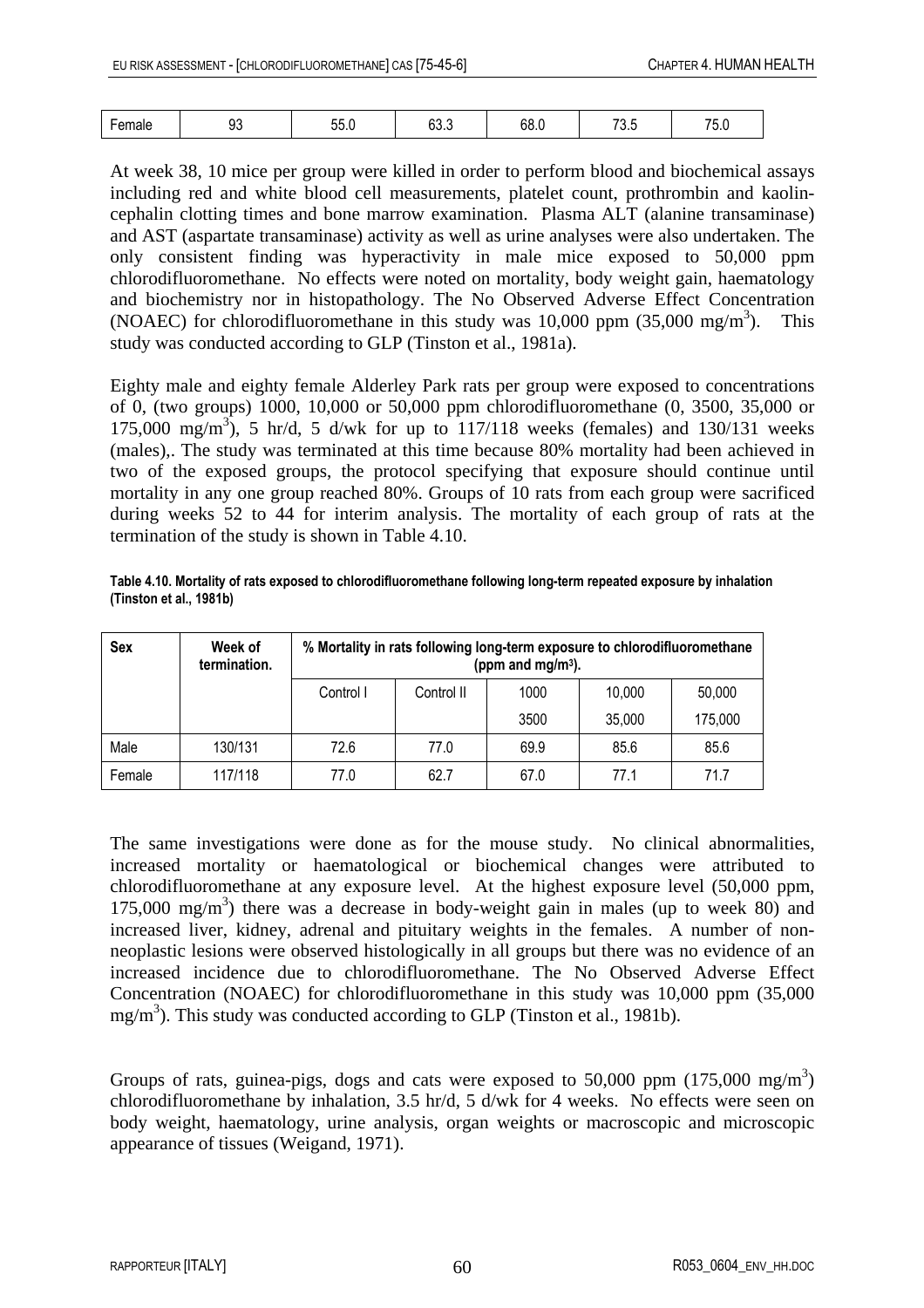Groups of 16 male Sprague-Dawley rats were exposed to 0 (control) or 50,000 ppm (0 or 175,000 mg/m<sup>3</sup>) chlorodifluoromethane for 5 hr/day for 8 weeks (Lee and Suzuki, 1981), after which six rats in each group were killed and blood and tissue samples taken for haematological and biochemical assays and for histopathological examination. The remaining animals were retained for a fertility study (see section 4.1.2.9.1). No signs of toxicity were apparent in the chlorodifluoromethane exposed animals and body weight was not affected. The weights of a range of organs were not significantly affected, although prostate weight was decreased slightly. No exposure-related histopathological lesions were found in any of the organs examined. Haematological parameters were unaffected but both plasma glucose and triglyceride levels were depressed and plasma cholesterol was slightly raised in the treated group.

Groups of 20 male and 20 female Sprague-Dawley rats and 3 male and 3 female beagle dogs were exposed whole-body to  $10,000$  and  $5000$  ppm  $(35,000$  or  $17,500$  mg/m<sup>3</sup>) chlorodifluoromethane (rats and dogs respectively) for 6 hr/d for 13 weeks (Leuschner et al., 1983). Clinical behaviour, body weight, haematology, clinical biochemistry, organ weights and histopathology were examined in both species and dogs were also subjected to ECG measurements and to examination of circulatory function. The clinical biochemistry examinations included assay for serum alanine transaminase (ALT), aspartate transaminase (AST) and alkaline phosphatase activities. Histopathological examinations were undertaken on many tissues. No exposure-related effects were seen. The No-Observed-Effect Concentration (NOEC) for chlorodifluoromethane was at least 10,000 ppm (35,000 m/m<sup>3</sup>) in the rat and 5000  $(17500 \text{ mg/m}^3)$  ppm in the dog.

In a limited experiment in rabbits designed to determine whether exposure for 5 hr/d, 5 d/wk for 8-12 weeks to 60,000 ppm  $(210,000 \text{ mg/m}^3)$  chlorodifluoromethane might induce cardiac arrhythmia, only one out of 14 rabbits, which was also receiving sodium phenobarbital in the drinking water, developed an arrhythmia (Van Stee and McConnell, 1977). Since no controls were used, the value of this one observation is questionable.

The effects of chlorodifluoromethane were studied in rats  $(n=36)$ , mice  $(n=30)$  and rabbits  $(n=7)$  exposed to 14,000 ppm and in rats  $(n=30)$  and mice  $(n=30)$  exposed to 2000 ppm (7000) mg/m<sup>3</sup>) for 6 hr/d on 6 d/wk over a 10-month period. Body weights, oxygen consumption, "nerve function" and biochemical and haematological parameters were recorded and histopathological examination of some tissues was undertaken at termination of the test. Changes noted in the animals at 14000 ppm  $(49,000 \text{ mg/m}^3)$  included depressed body weight gain in mice after 4-6 months, depressed oxygen consumption in the rat, "nerve function" changes in the rat and mouse, decreased haemoglobin concentration in the rabbit and histopathological (dystrophic) changes in the liver, lungs and nervous tissue. No effects due to chlorodifluoromethane were seen in rats or mice exposed to 2000 ppm (7000 mg/m<sup>3</sup>) chlorodifluoromethane. None of the effects seen in rats and mice exposed to 14000 ppm  $(49000 \text{ mg/m}^3)$  have been confirmed in subsequent studies even at much higher exposure levels (Karpov, 1963a)

In a separate study Karpov (1963b) exposed rats to 10,000 ppm (35,000 mg/m<sup>3</sup>) chlorodifluoromethane for 6 hours/day for 63 days. No histopathological effects were observed.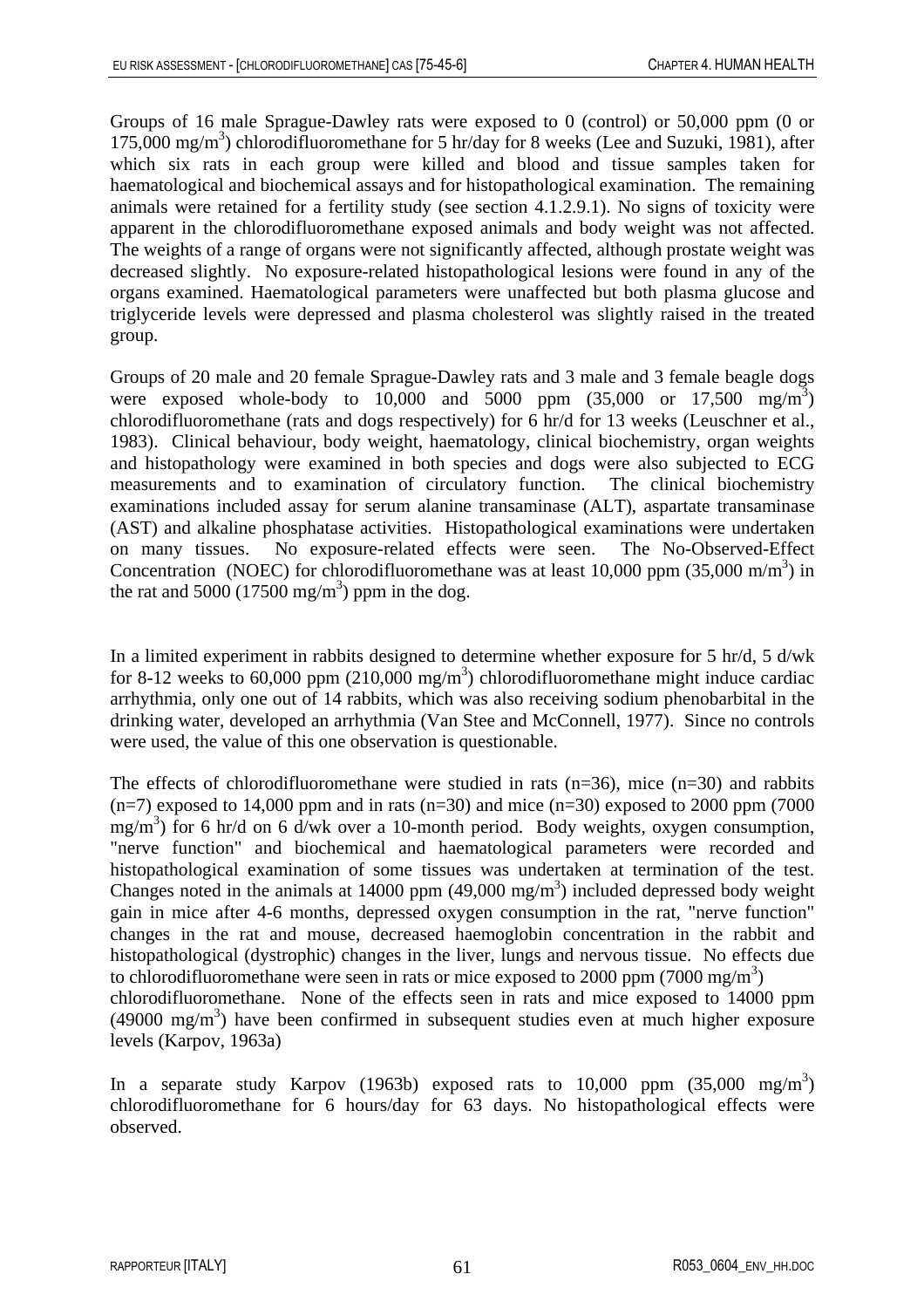## *Dermal*

No studies of the effect of dermal administration of chlorodifluoromethane were available.

# *Oral*

Chlorodifluoromethane was administered in drinking water to male and female rats for up to six months at doses equivalent to 0, 0.5, 1.5, 4.5 or 13.5 mg/kg bw/day. A total of 265 animals were used in this study, but the size of each dose group was not described. At 1, 3 and 6 months, the rats were examined for clinical pathological and pathological changes. A neurobehavioural assessment of the rats was made at the end of the study using a range of techniques.

Reduced body weight gain (about 28%) was reported in rats receiving 13.5 mg/kg chlorodifluoromethane. Their conditioned reflexes were also inhibited. This effect was manifested by a prolonged latency of the reflex reaction to the sound of a bell, and a reduced speed of training and reinforcement of a positive conditioned reflex. Dose-related haematological and clinical chemical changes were reported to have occurred, although it is not clear from the report that these changes occurred at all sampling periods. Hyperemia of internal organs and microscopic changes to the neurones (swelling, lysis of cell bodies, sclerosis) were reported in exposed rats. No effects were reported in rats receiving the low dose, 0.5 mg/kg, which was considered to be a NOAEC (Antonova et al., 1983).

Groups of 36 male and 36 female Alderley Park rats received 300 mg/kg chlorodifluoromethane by gavage in corn oil, 5 days/week for 52 weeks. Vehicle control groups of 36 males and 36 females received corn oil alone, and further control groups of 36 males and 36 females received no treatment. The study was terminated after 125 weeks. Chlorodifluoromethane had no effects on body weights or mortality (Longstaff et al., 1984; Longstaff, 1988).

# **4.1.2.6.2 Human data**

## In vivo studies

## *Inhalation*

In a hospital pathology laboratory, aerosols of chlorodifluoromethane were used in the preparation of frozen sections. Following the death of one worker from myocardial infarction, others reported experiencing episodes of palpitations. A questionnaire survey was undertaken (Speizer et al., 1975), which concluded that there was an association between chlorodifluoromethane exposure and excess palpitation. However, reporting of such episodes is subjective and no comparable control group was examined. Estimation of exposure was made only from the number of frozen sections produced. The study therefore has low reliability.

A case of peripheral neuropathy in a refrigeration repair man prompted a survey of the health of refrigeration repair workers (Gunter et al., 1982; Campbell et al., 1986). A group of 27 refrigeration workers was studied. They were likely to have been exposed to chlorodifluoromethane, dichlorodifluoromethane and chloropentafluoroethane, and to their thermal degradation products including hydrogen chloride, hydrogen fluoride, phosgene, carbon dioxide and chlorine. A control group of 14 workers from allied trades with no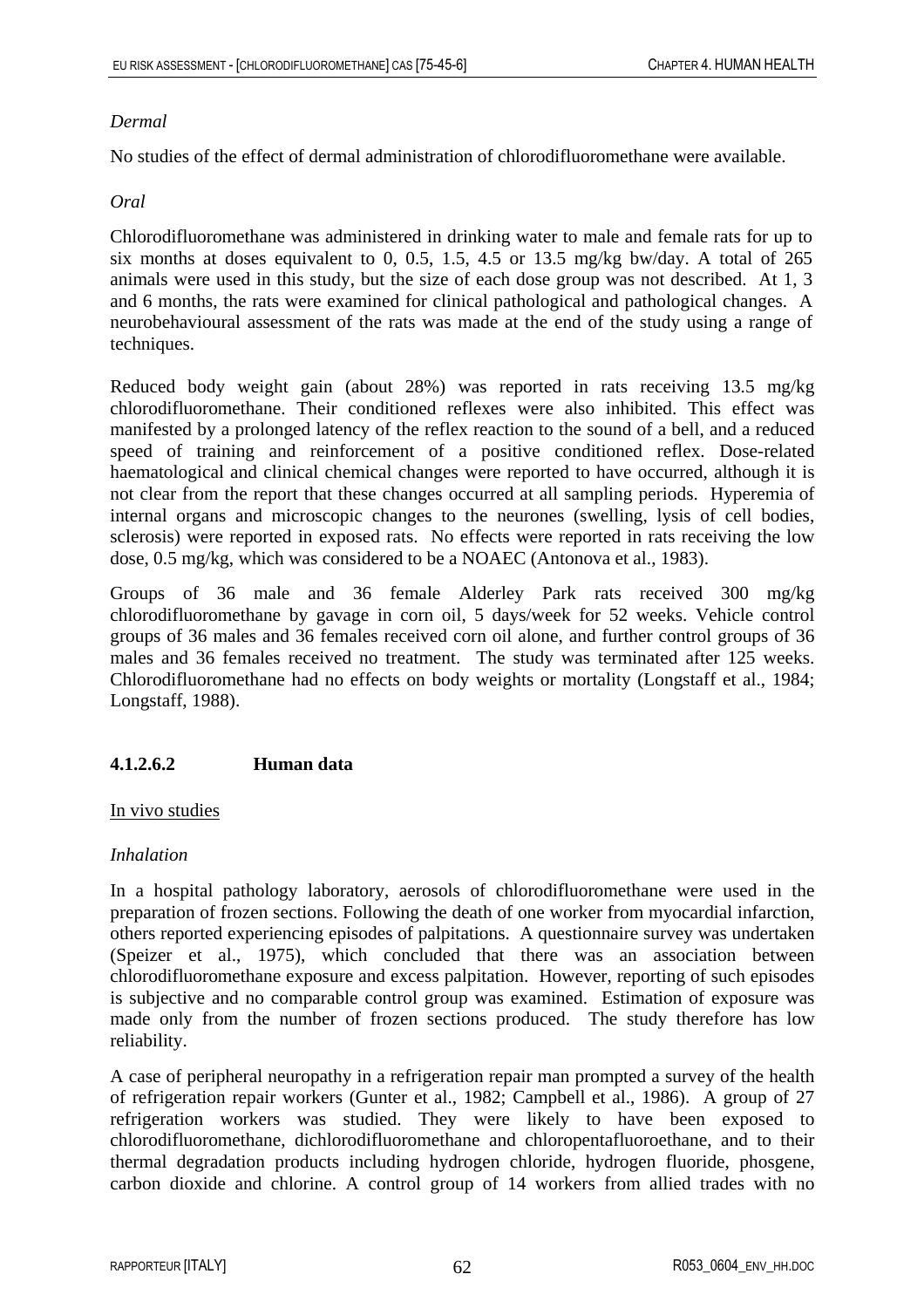exposure to refrigerants was used. No cases of peripheral neuropathy were identified. Chest radiographs, pulmonary function tests, electrocardiograms and blood and urine results were all within normal limits. A questionnaire completed by all subjects indicated that lightheadedness and palpitations were more common in the refrigeration workers than in the unexposed controls. Again the study design was inadequate and no conclusions can be drawn from it.

A study of 539 refrigeration workers exposed to a combination of chlorofluorocarbons revealed 5 deaths due to cardiovascular disorders, compared to 9.63 expected. There were 6 deaths due to cancer versus 5.7 expected and 2 deaths from lung cancer versus 1.0 expected (Szmidt et al., 1981). The authors concluded that there was no association between exposure to chlorofluorocarbons and adverse health effects.

## *Dermal*

No human data of repeated dose toxicity via the dermal route are available.

*Oral* 

No human data of repeated dose toxicity via the oral route are available.

## **4.1.2.6.3 Summary of repeated dose toxicity**

Two oral exposure studies have been conducted with chlorodifluoromethane, however since the potential risk for exposure to chlorodifluoromethane is by inhalation, oral exposure studies are considered of limited value for a risk assessment. Furthermore, these studies were poorly reported.

Several repeat-dose inhalation toxicity studies on chlorodifluoromethane have been conducted in a range of species, with durations ranging from 4 to 131 weeks. Rabbits, rats, guinea-pigs, dogs, cats and mice all reflected the generally low level of target organ toxicity shown by chlorodifluoromethane.

The most robust studies were conducted according to GLP standard in mice and rats, which were exposed to chlorodifluoromethane at concentrations up to 50,000 ppm until 80% mortality occurred for male and female mice and rats respectively. No organ-specific toxicity was identified in these studies at any exposure concentration. The overall No Observed Adverse-Effect Concentration (NOAEC) for repeated inhalation exposure of chlorodifluoromethane in long-term inhalation studies with rats and mice was **10,000 ppm** (**35,000 mg/m<sup>3</sup>** ) based on clinical signs of hyperactivity in mice and body weight changes in rats exposed, respectively, to 50,000 ppm.

## **4.1.2.7 Mutagenicity**

## **4.1.2.7.1 Studies in vitro**

A number of bacterial and yeast reverse and forward mutation in vitro assays have been performed (table 4.11). In assays performed under carefully controlled gaseous exposures Chlorodifluoromethane is mutagenic to *Salmonella typhimurium* strains TA1535 and TA100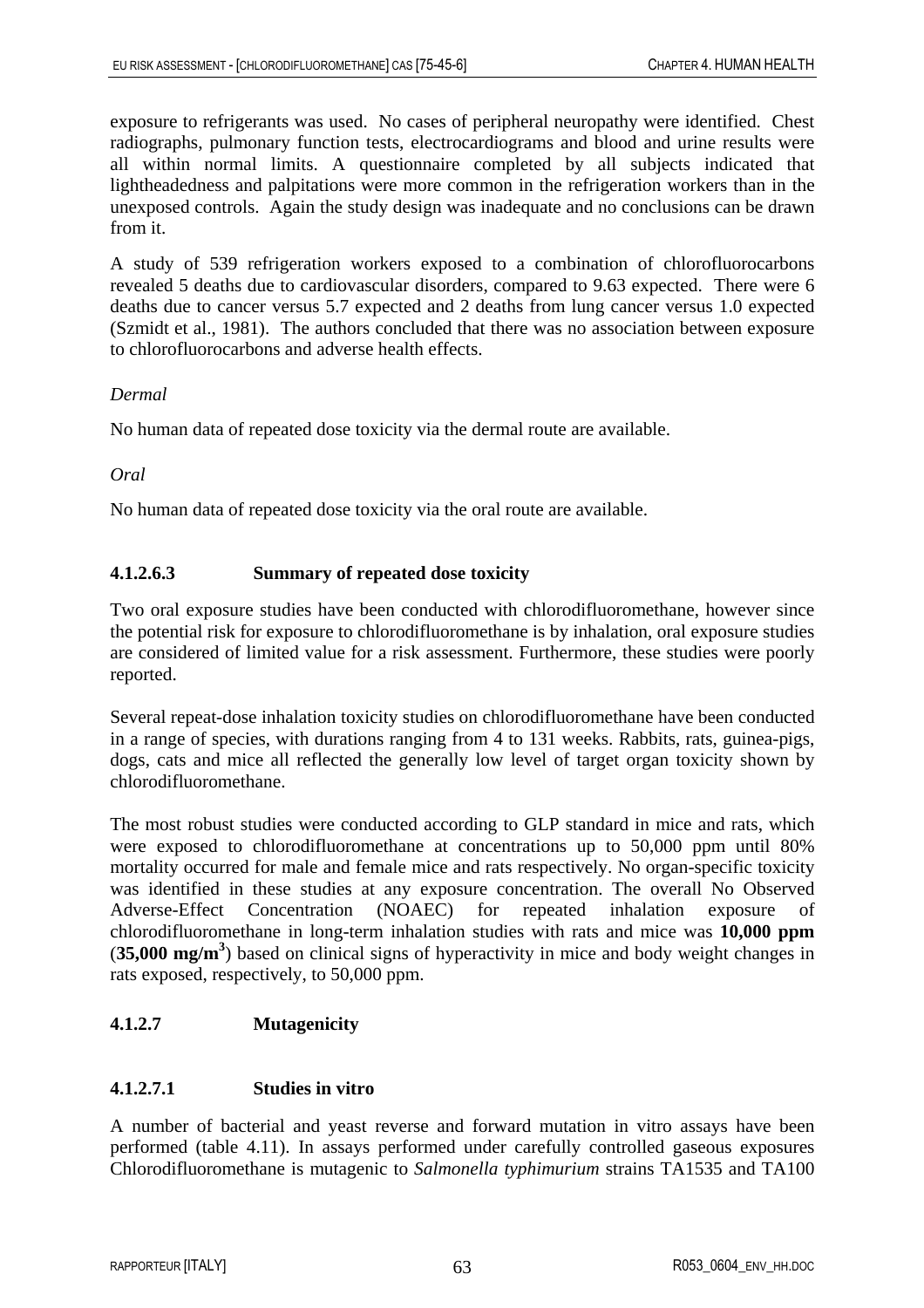in the presence and in the absence of an exogenous metabolic system (Longstaff and McGregor 1978, Bartsch 1980, Russell et al. 1980). Results were negative in tests using *Schizosaccharomyces pombe*, and *Saccharomyces cerevisiae* (Loprieno and Abbondandolo 1980). In tests with non-bacterial cells such as mutation induction at the *HGPRT* locus of Chinese hamster cells (CHO) (McCooey, 1980) or V-79 cells (Loprieno and Abbondandolo 1980) mutagenicity has not been demonstrated. No induction of unscheduled DNA synthesis was observed in the human EUE cell line (Loprieno and Abbondandolo 1980) and negative data were obtained in the BHK21 cell transformation assay (Longstaff, 1984)

## **4.1.2.7.2 Studies in vivo**

On exposure of rats to chlorodifluoromethane for 6 hr/d for 5 days there was an apparent increase in chromosomal damage at the lowest exposure level of  $1000$  ppm  $(3500 \text{ mg/m}^3)$ . However, this was not observed at exposures of 10,000 and 150,000 ppm (35,000 and 525,000 mg/m<sup>3</sup>) (Anderson et al., 1977). The experiment was repeated at 1000 ppm (3500 mg/m<sup>3</sup>) and at the lower exposure levels of 10, 100 and 500 ppm (35, 350 and 1750 mg/m<sup>3</sup>). Although there was an increase in chromosomal damage, it was again not exposure concentration related. In addition there were widely differing findings at the 1000 ppm (3500 mg/m<sup>3</sup>) dose level between the two experiments (Anderson and Richardson, 1979).

An experiment in which chlorodifluoromethane was administered by gavage at a dose of 816 mg/kg in corn oil to CD1 mice to test for chromosomal changes in the bone marrow also gave negative results (Loprieno and Abbondandolo, 1980).

Using the mouse bone marrow micronucleus protocol, Howard et al. (1989) administered chlorodifluoromethane at concentrations up to 150,000 ppm  $(525,000 \text{ mg/m}^3)$  for 6 hours together with concurrent positive (vinyl chloride) and negative (nitrogen) inhalation controls. No evidence of clastogenicity was found.

A dominant lethal assay in rats using exposures of 50,000 ppm  $(175,000 \text{ mg/m}^3)$ chlorodifluoromethane, 5 hr/d for 8 weeks, gave no evidence of an effect due to exposure (Lee and Suzuki, 1981). In mice, two dominant lethal assays spanning dose levels of 10- 100,000 ppm (35-350,000 mg/m<sup>3</sup>) gave some statistically significant differences from control values. The results were not reproducible at the same dose levels in the two studies, nor was there evidence of a dose-response relationship. Overall it was concluded that chlorodifluoromethane did not exert a dominant lethal effect in these studies (Anderson et al., 1977; Hodge et al., 1979). All results are summarized in table 4.11.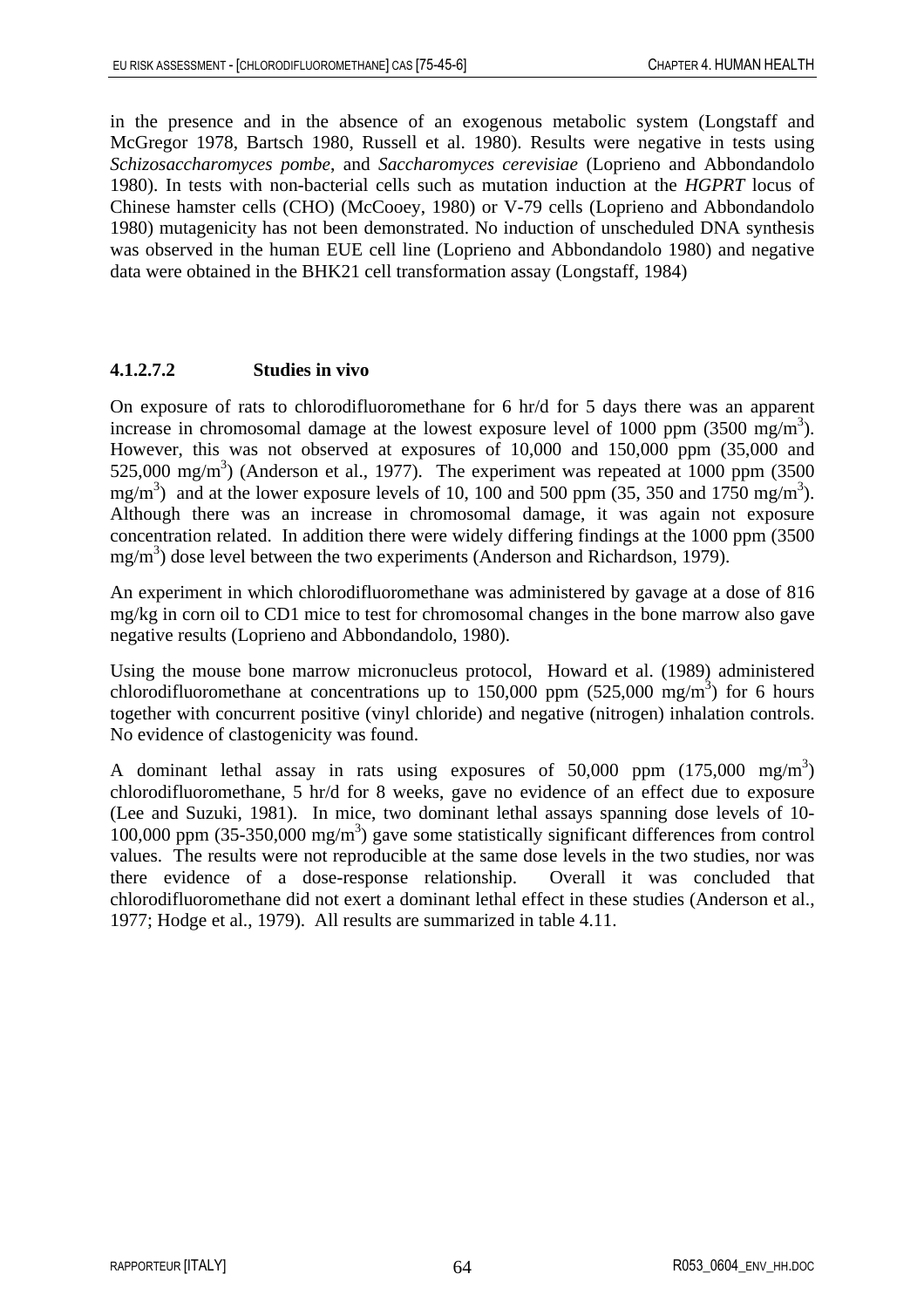| <b>ASSAY</b>                                    | <b>STRAIN/TYPE</b>                    | <b>METABOLIC</b>                                       | <b>RESULT</b>                                         | <b>COMMENT</b>                                                                                                     | <b>REFERENCE</b>                     |
|-------------------------------------------------|---------------------------------------|--------------------------------------------------------|-------------------------------------------------------|--------------------------------------------------------------------------------------------------------------------|--------------------------------------|
|                                                 |                                       | <b>ACTIVATION</b>                                      |                                                       |                                                                                                                    |                                      |
| Schizosaccharomyces<br>Pombe                    | Forward<br><b>Mutation</b>            | $+/- S-9$                                              | -ve                                                   | Tested as a gas                                                                                                    | Loprieno & Abbondandolo<br>(1980)    |
| Saccharomyces<br>Cerevisiae                     | Mitotic<br>Gene<br>Conversion         | $+/- S-9$                                              | -ve                                                   | Tested as a gas                                                                                                    | Loprieno & Abbondandolo<br>(1980)    |
| Salmonella<br>Typhimurium                       | TA1535, TA1538,<br>TA98, TA100        | +/- Arochlor induced rat liver S-9                     | $S-9$<br>independent +ve for strains<br>TA1535, TA100 | Incubated with 50% atmosphere of<br>chlorodifluoromethane for 24 hrs                                               | Longstaff & McGregor (1978)          |
| Salmonella<br>Typhimurium                       | TA100                                 | +/- Phenobarbitone or Aroclor<br>induced rat liver S-9 | $+ve$                                                 | Tested as a gas 50% for 24 hrs                                                                                     | Bartsch et al. (1980)                |
| Salmonella<br>Typhimurium                       | TA100<br>TA1535                       | +/- Auxiliary metabolising systems                     | unrepeatable +ve in strain<br><b>TA1535</b>           | 6 hr exposure up to 40%<br>chlorodifluoromethane, 32 hr to air. Result<br>not considered biologically significant. | Butterworth (1976)                   |
| Salmonella typhimurium                          | TA100<br>TA1535                       | +/- Auxiliary metabolising systems                     | $S-9$<br>independent +ve for strains<br>TA1535, TA100 | 48 hr exposure to up to 40%<br>chlorodifluoromethane                                                               | Russel et al. (1980)<br>Krahn (1977) |
| Salmonella<br>Typhimurium                       | Not stated                            | Not stated                                             | $-ve$                                                 | Liquid suspension protocol. Flasks gassed<br>and maintained for 2 hrs.                                             | Russel et al. (1980)                 |
| Host mediated assay -<br>mouse                  | Sc. pombe or<br>S. cerevisiae         |                                                        | -ve                                                   |                                                                                                                    | Loprieno and Abbondandolo<br>(1980)  |
| <b>Chinese Hamster Cell</b><br>(CHO) - mutation | <b>HGPRT</b> locus                    | +/- metabolic activation                               | -ve                                                   | Tested as a gas at 0, 33, 67 and 100%<br>atmospheres                                                               | MCooey (1980)                        |
| Chinese Hamster<br>$V-79$ – mutation            | <b>HGPRT</b> local                    | $+/- S-9$                                              | -ve                                                   |                                                                                                                    | Loprieno and Abbondandolo<br>(1980)  |
| Unscheduled DNA<br>synthesis                    | Human<br>Hetherploid<br>EUE cell line |                                                        | -ve                                                   |                                                                                                                    | Loprieno and Abbondandolo<br>(1980)  |
| Rat                                             | Dominant lethal                       | 175,000 5 hrs/day for 8 weeks                          | -ve                                                   |                                                                                                                    | Lee & Suzuki (1981)                  |
| Mouse                                           | Cytogenetics bone<br>marrow           | 816 mg/kg in corn oil, gavage                          | -ve                                                   |                                                                                                                    | Loprieno & Abbondandolo<br>(1980)    |

#### **Table 4.11 The genetic toxicology of chlorodifluoromethane in vitro and in vivo studies**

- ve = negative - + ve =positive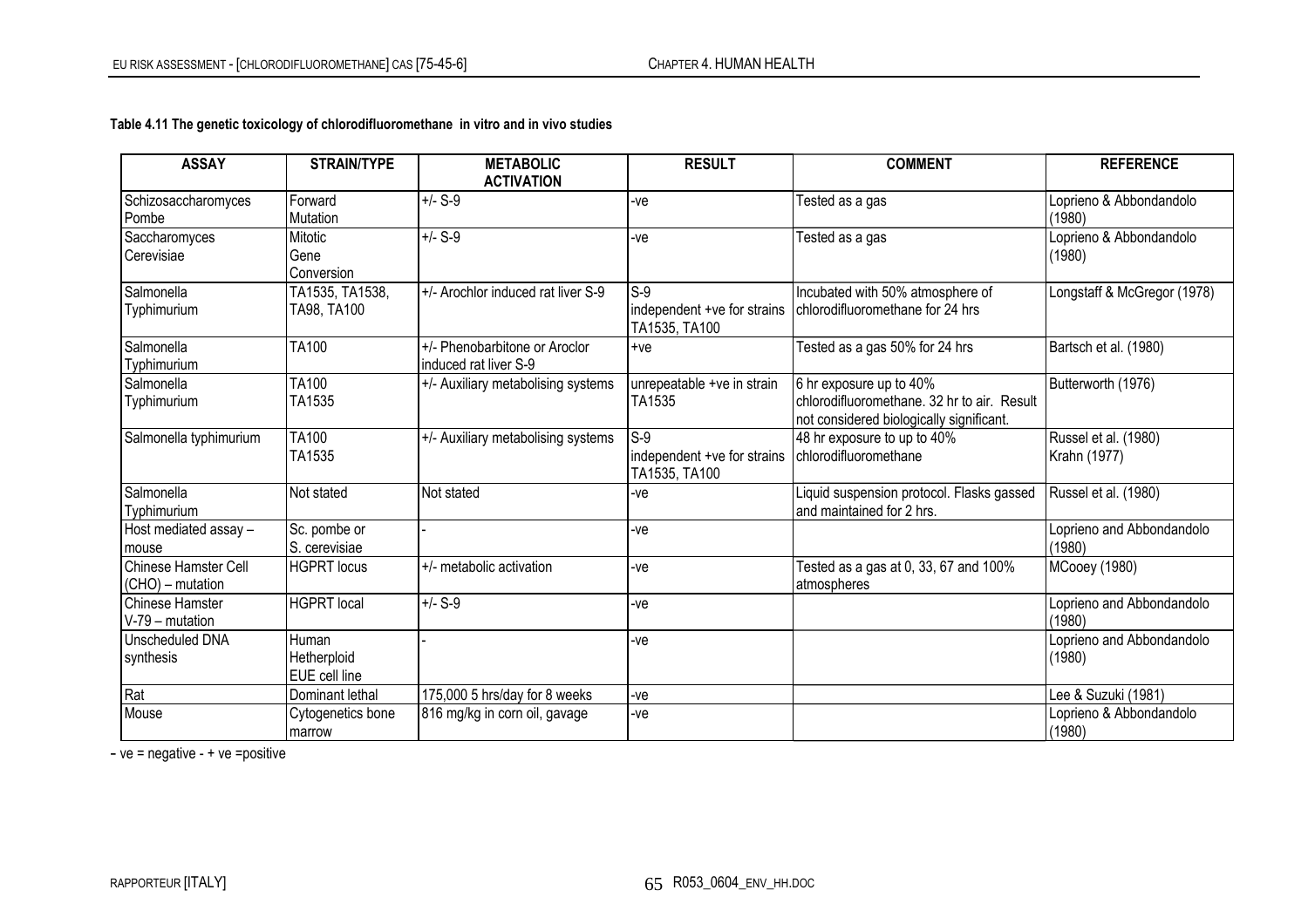## **4.1.2.7.3 Summary of mutagenicity**

Chlorodifluoromethane exerts some mutagenic activity in some bacterial strains.

HCFC 22 was not active in the three studies using yeast (Schizosaccharomyces Pombe and Saccharomyces Cerevisiae). It was not active in the three studies conducted using mammalian cell cultures (CHO cell HGPRT, V-79 HGPRT and unscheduled DNA synthesis). It was also not active in two in vivo studies (rat dominant lethal and mouse cytogenetics). It only showed limited activity in TA 1535 and TA 100 in 3 of 5 Ames assays. This activity was independent of the S-9. It did not show any activity with TA 1538 and TA 98. Taking all of this data into account, there is strong support for the conclusion of Litchfield and Longstaff (1984), that this activity appears to be the result of a bacterial specific metabolism.

The in vivo cytogenetic and dominant lethal studies in the rat and mouse provide no evidence of consistent or dose-related genotoxic activity. Taken with the negative result of the inhalation micronucleus test, the findings indicate that chlorodifluoromethane does not possess genotoxic activity in vivo.

## **4.1.2.8 Carcinogenicity**

## **4.1.2.8.1 Studies in animals**

In vivo studies

## *Inhalation*

Maltoni et al., (1982, 1988) exposed groups of 60 male and 60 female Sprague-Dawley rats and Swiss mice to chlorodifluoromethane by inhalation of atmospheric concentrations of 0, 1000 or 5000 ppm. Exposure was 4 hr/d, 5 d/wk for 104 weeks (rats) or 78 weeks (mice). No compound-related effects were observed.

In another study (Litchfield and Longstaff, 1984), groups of 80 male and 80 female Alderley Park, Wistar-derived rats were exposed to chlorodifluoromethane by inhalation of concentrations of 0 (two groups), 1000, 10,000 or 50,000 ppm for 5 hr/d, 5 d/wk for 118 weeks in females and 131 weeks for males by which time mortality had reached approximately 80% in at least one group (see Table 4.12 for details).

#### **Table 4.12 Mortality at 104 weeks and at the end of the study**

Males

|      | <b>Exposure concentration of CFC (ppm)</b> |      |       |        |        |  |  |  |  |  |  |
|------|--------------------------------------------|------|-------|--------|--------|--|--|--|--|--|--|
| Week |                                            |      | 1000  | 10,000 | 50,000 |  |  |  |  |  |  |
|      |                                            |      |       |        |        |  |  |  |  |  |  |
| 104  | 35.1                                       | 36.9 | າ 1 ດ | 40.9   | ن.∠ن   |  |  |  |  |  |  |
| 131  | 72.6                                       |      | 69.9  | 85.6   | 85.6   |  |  |  |  |  |  |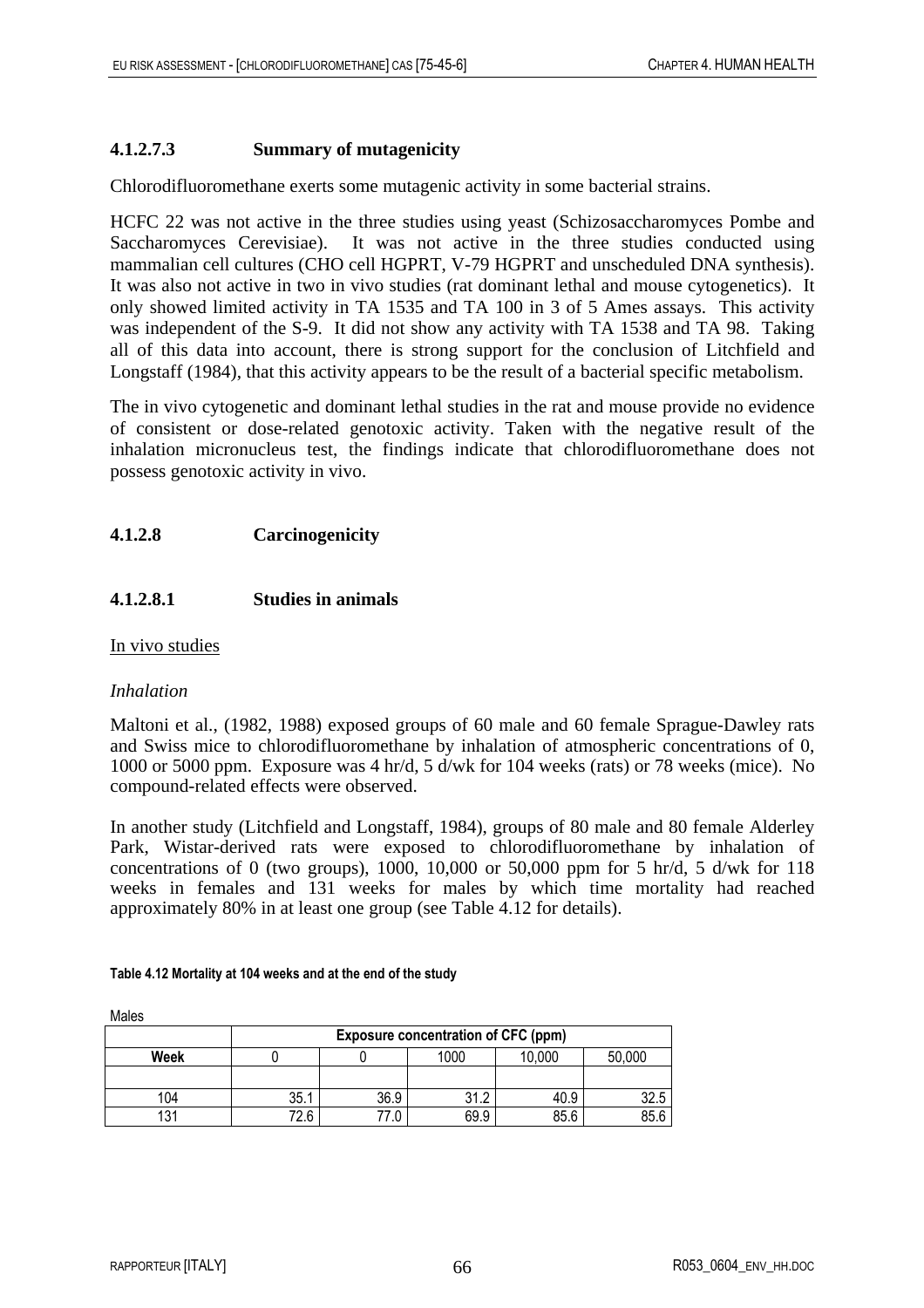|      |      |      | Exposure concentration of CFC (ppm) |        |        |
|------|------|------|-------------------------------------|--------|--------|
| Week |      |      | 1000                                | 10,000 | 50,000 |
|      |      |      |                                     |        |        |
| 104  | 48.3 | 42.6 | 45.4                                | 61.3   | 56.    |
| 118  |      | 52.  | 67.(                                |        | 71     |

Females

No clinical abnormalities, increased mortality or haematological or biochemical changes due to chlorodifluoromethane were observed at any dose level. The only abnormalities were a body weight reduction in males exposed to 50,000 ppm  $(175,000 \text{ mg/m}^3)$  (up to week 80) and increased liver, kidney, adrenal and pituitary weights in females. In males there was no increase in the number of benign tumours but there was a slight increase in the number of animals bearing malignant tumours, and this increase was primarily due to an increased incidence of animals bearing fibrosarcomas (table 4.13). The only site that was consistently associated with this increase was the salivary gland, but the authors state that it was difficult to identify the origin of the tumours, which may have been generalized subcutaneous fibrosarcomas developing at submandibular site and involving the salivary gland only by chance. The increase in fibrosarcomas was observed only in the late stages of the study. One was observed in the group of male rats that died between weeks 53 and 104, the other 6 occurred in rats that died between weeks 105 and the study termination. The increase in the overall incidence of fibrosarcomas in the 50,000 ppm male rats was found to be "statistically significant", although the original study does not report a p value. Four male rats in the 50,000 ppm  $(175,000 \text{ mg/m}^3)$  group were found to have Zymbal gland tumours; however, they could not be distinguished from squamous cell carcinomas of the ear canal. In addition, significant increases in squamous cell carcinomas of the skin were observed in male rats treated with high doses: 5 and 4 such tumours arose in the 10,000 and 50,000 ppm groups, respectively, while the control and lowest dose groups showed none. Most squamous cell carcinomas (4 of 5 and 3 of 4 in the 10,000 and 50,000 ppm groups, respectively) were observed late in the study, between week 105 and study termination. Females did not exhibit a significant increase in any tumour type in any of the exposure groups.

| <b>Dose</b><br>(ppm) | Incidence of Fibrosarcomas |              |                                    |  |  |  |  |  |  |  |
|----------------------|----------------------------|--------------|------------------------------------|--|--|--|--|--|--|--|
|                      | <b>Examined</b>            | <b>Total</b> | <b>Involving Salivary</b><br>gland |  |  |  |  |  |  |  |
|                      | 80                         |              |                                    |  |  |  |  |  |  |  |
|                      | 80                         |              |                                    |  |  |  |  |  |  |  |
| 1000                 | 80                         |              |                                    |  |  |  |  |  |  |  |
| 10,000               | 80                         |              |                                    |  |  |  |  |  |  |  |
| 50,000               | 80                         | 18           |                                    |  |  |  |  |  |  |  |

**Table 4.13 Incidence of fibrosarcomas in male rats exposed to Chlorodifluoromethane** 

From Litchfield and Longstaff, 1984

In an analogous mouse study (Tinston et al., 1981a; Litchfield and Longstaff, 1984), groups of 80 male and 80 female Alderley Park Swiss derived mice were exposed to chlorodifluoromethane by inhalation at levels of 0, (two groups), 1000, 10,000 or 50,000 ppm  $(3500, 35,000 \text{ or } 175,000 \text{ mg/m}^3)$ . Exposures were 5 hr/d, 5 d/wk for up to 83 weeks (males) or 94 weeks (females). At these times the mortality rate was approximately 80%. The only finding which could consistently be related to exposure was hyperactivity in mice in the 50,000 ppm  $(175,000 \text{ mg/m}^3)$  group. There were no significant increases in the incidences of benign or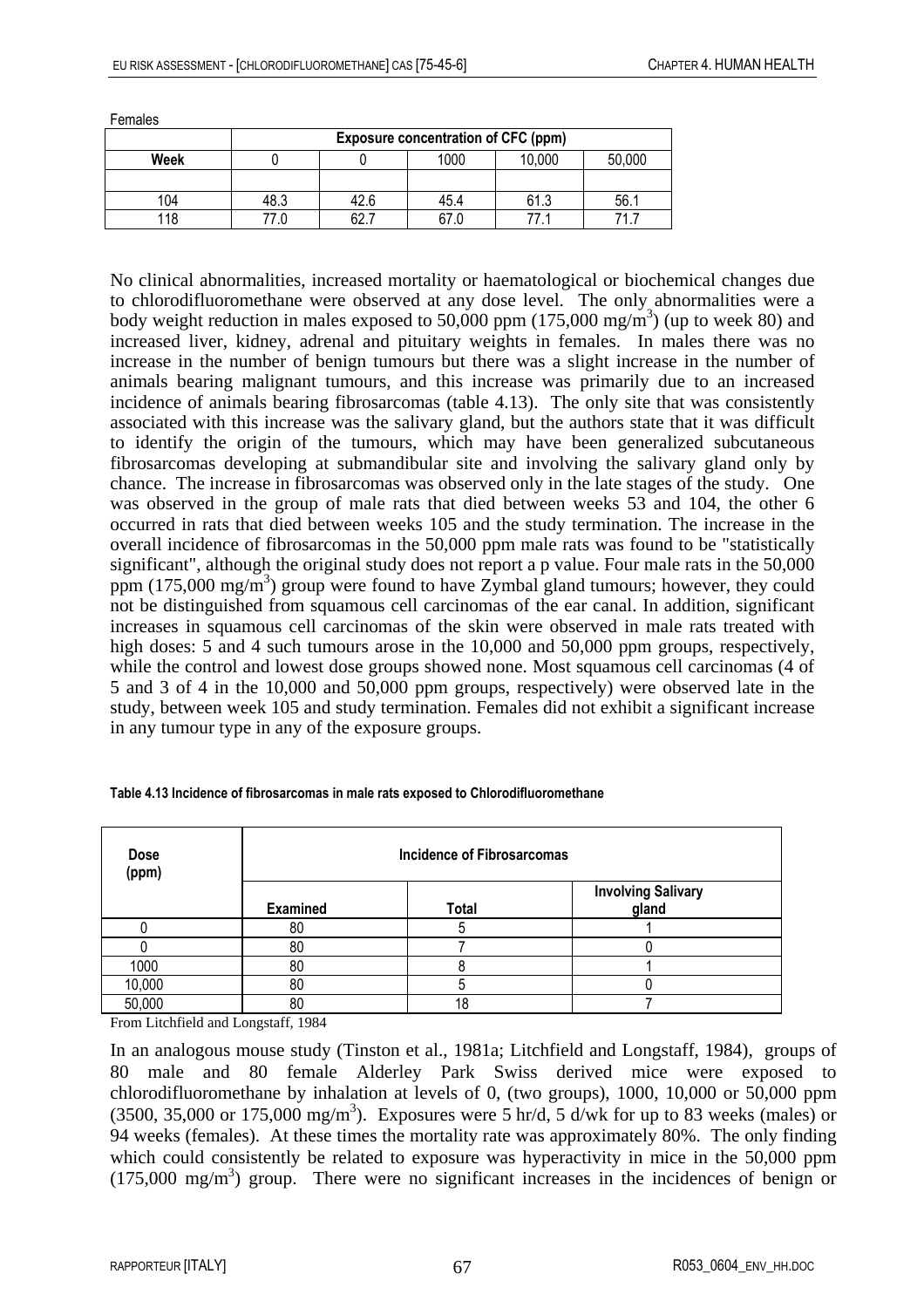malignant tumours in treated male or female mice compared to controls. There was a small increase in the incidence of liver nodules in males receiving 50,000 ppm  $(175,000 \text{ mg/m}^3)$  but this was within the range of historical control values for the Alderley Park Swiss derived mouse.

*Dermal* 

No carcinogenicity studies via the dermal route are available.

*Oral* 

No carcinogenicity studies via the oral route are available.

## **4.1.2.8.2 Human data**

The limited epidemiological investigation available does not show evidence of an increase in the cancer incidence in people occupationally exposed to chlorodifluoromethane in the refrigeration industry.

A study was conducted on 539 refrigeration workers exposed to a combination of chlorofluorocarbons. There were 6 deaths due to cancer compared to 5.7 expected of which two deaths due to lung cancer compared to 1 expected. (Szmidt et. al. 1981). The authors concluded that the study failed to show an association between exposure to chlorofluorocarbons and adverse health effects (see: Szmidt et al. 1981)

## **4.1.2.8.3 Summary of carcinogenicity**

The animal studies provide limited evidence for the carcinogenicity of chlorodifluoromethane in rats only. In one rat inhalation study, increases in the incidence of fibrosarcomas at different sites and squamous cell carcinomas of the skin were noted in male animals at the highest doses. A significant incidence of Zymbal gland squamous cell carcinomas was also observed in male rats at 50,000 ppm, even though they could not be distinguished with certainty from squamous cell carcinomas of the ear canal. In the latter case, however, they would further increase the number and significance of total squamous cell carcinomas. These observations are somewhat mitigated by the occurrence of significant tumor increases in male rats only. In addition, most tumors appeared beyond week 105 of the study.

A clear **NOAEC** of **1000 ppm** (**3500 mg/m<sup>3</sup>** ) was demonstrated in the male rats. No increased tumor incidence attributable to chlorodifluoromethane exposure was diagnosed in female rats or in mice of either sex.

# **4.1.2.9 Toxicity for reproduction**

# **4.1.2.9.1 Effects on fertility**

## Studies in animals

No dedicated reproduction study has been undertaken. However, repeated dose studies in a number of species, of durations from 8 weeks to 2 years, have examined the reproductive organs of both males and females. No changes in gonadal organ weights were reported and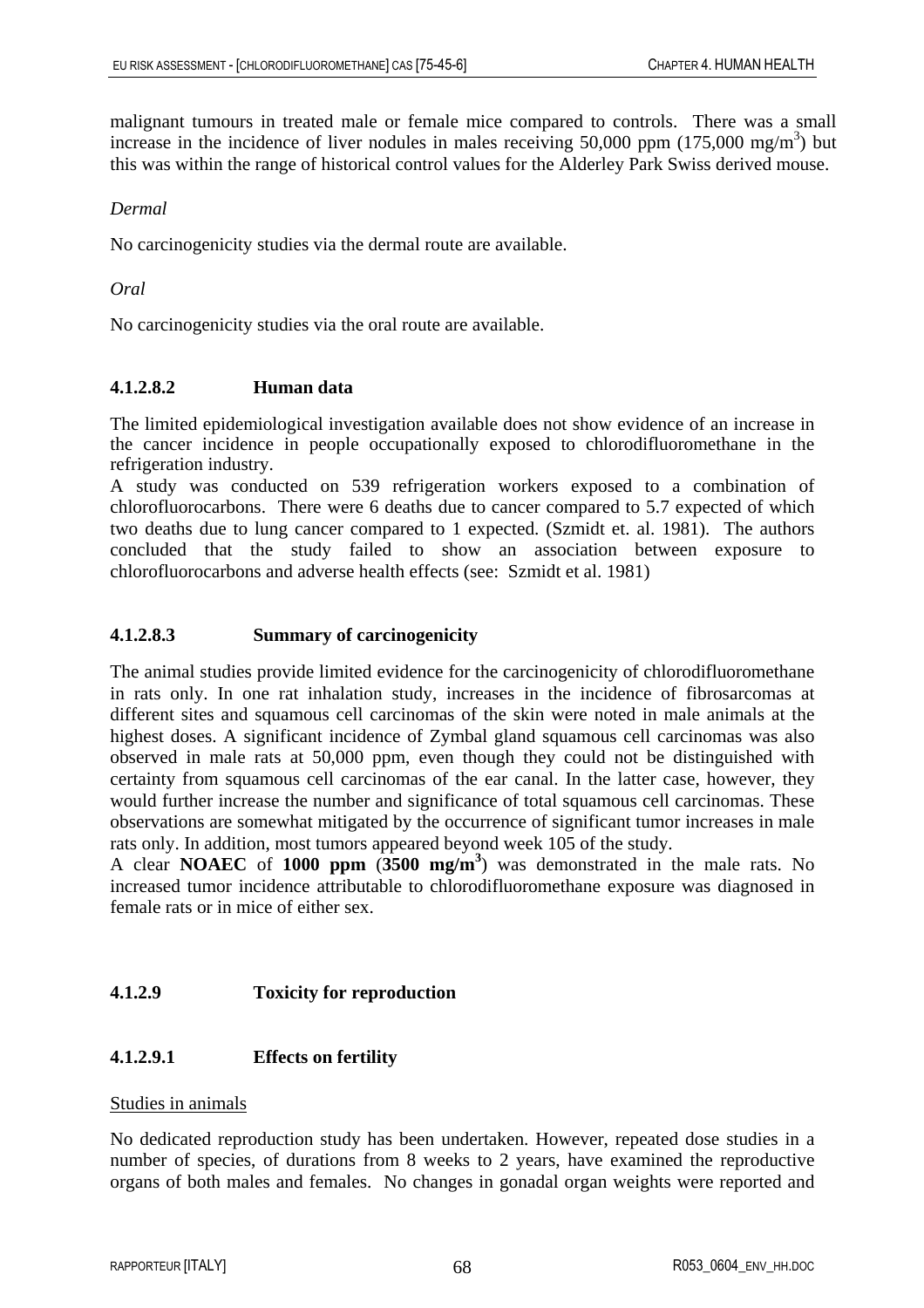histopathological examination showed no effects in either male or female reproductive organs from exposure to chlorodifluoromethane.

The effects of chlorodifluoromethane on male reproduction were assessed in rats and in mice. Lee and Suzuki (1981) exposed 16 male Sprague-Dawley (CD strain) rats to chlorodifluoromethane by inhalation at a concentration of 50,000 ppm (175,000 mg/m<sup>3</sup>), 5h/day for 8 weeks. A control group of the same size was exposed to filtered air under identical conditions. At the end of the 8-week period, 6 rats from each group were sacrificed for organ examinations (weight and histology) and blood haemato-biochemical examinations. The remaining 10 animals had a blood sample taken immediately after the last exposure day for follicle stimulating hormone (FSH) and luteinizing hormone (LH) analysis. These rats were then engaged in serial matings to assess reproductive outcome and, as a consequence, male fertility. Each male was housed singly with a virgin female for 7 days. After the seven day period, the female rats were replaced by other virgin females and this regime was followed for a 10 week period. 9 days after removal from the male, each female was sacrificed and examined for gestation parameters (number of corpora lutea and implants). The weights and histological aspects of the major organs of the chlorodifluoromethaneexposed male rats, including testes, epididymes and seminal vesicles, did not differ from those of control rats except for the prostate and coagulating gland whose weights were

slightly lower relative to brain weights but without any histological alteration. Moreover, prostatic fructose and acid phosphatase levels were unaltered. FSH and LH were not different in exposed and control male rats. There were no statistically significant differences between exposed and control animals regarding mating behaviour, number of corpora lutea, implantation numbers, dead implants.

Thus, the study demonstrated that male reproduction was not affected but for a slight effect on sex accessory gland at 50,000 ppm, and that no dominant lethal or teratological effects were present due to chlorodifluoromethane exposure throughout the entire spermatogenic cycle of male Sprague-Dawley-CD rats. These results were consistent with FSH and LH levels and with testicular examination. Since a single dose group was tested, a NOEC can not be derived. The dose level of 50,000 consequently may be therefore considered as a marginal LOEC.

Anderson et al. (1977) and Hodge et al. (1979) conducted two Dominant lethal assays in mice (see section 4.1.2.7). Groups of 20 CD-1 fertile male mice were exposed to chlorodifluoromethane at concentrations ranging from 10 to 100,000 ppm (35 to 350,000 mg/m<sup>3</sup>), 6h/d for 5 days. After dosing these males were mated with two virgin females each week over an eight week period.

Overall, there was no evidence of a reproducible reduction of male fertility, which remained high throughout the two experiments as measured by the number of successfully mating males and number of pregnant females.

# **4.1.2.9.2 Developmental toxicity**

# Studies in animals

The developmental effects of chlorodifluoromethane were assessed in a rabbit teratogenicity assay and in a particularly large number of rat teratogenicity studies.

Palmer et al., (1978a) exposed groups of 14 to 16 New-Zealand albino female rabbits to chlorodifluoromethane concentrations of 0 (air control), 100, 1000 or 50,000 ppm (0, 350,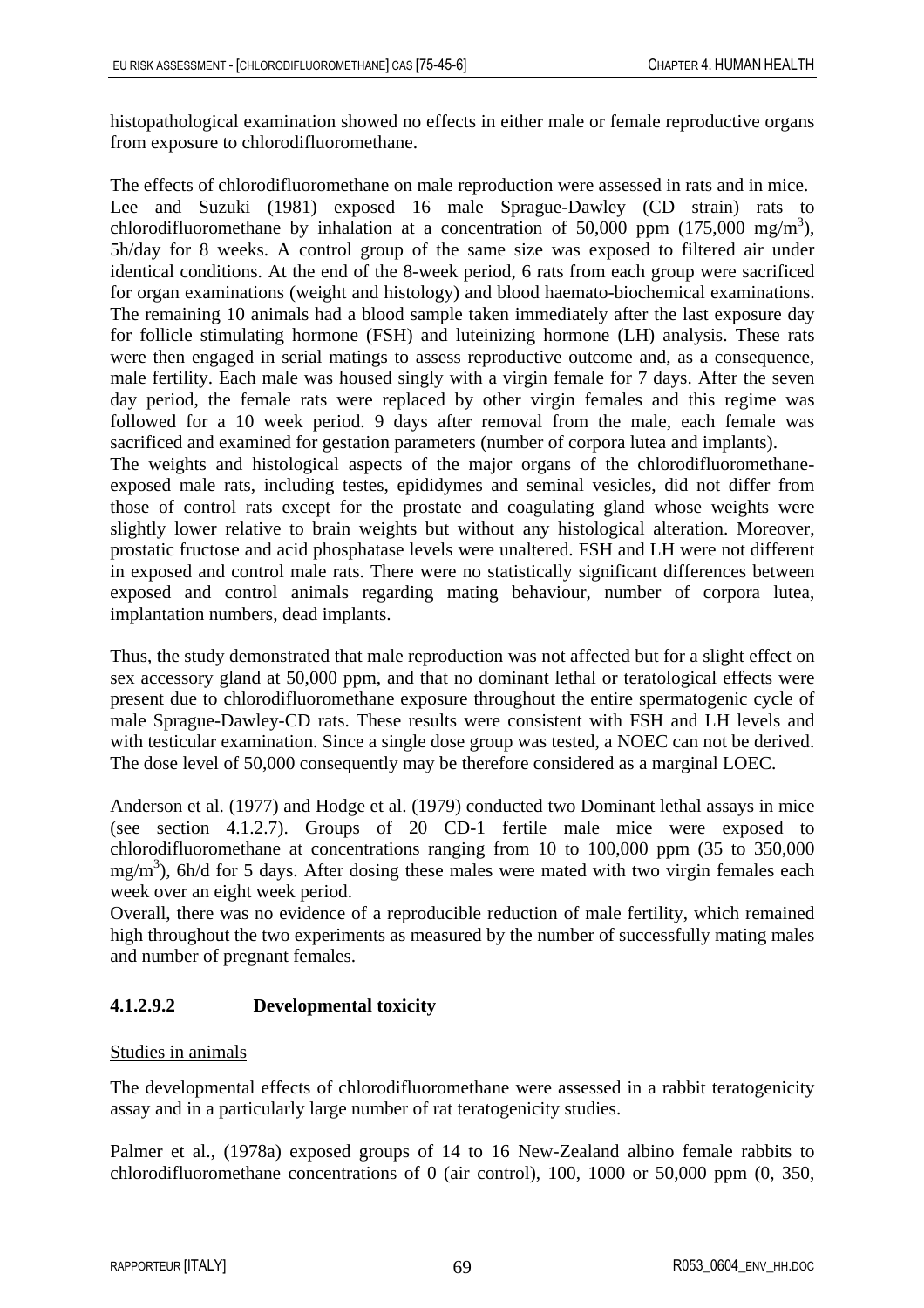3500 or 175,000 mg/m<sup>3</sup>) for 6h/d during days 6 to 18 of pregnancy inclusive. Animals were sacrificed on day 29 of pregnancy, litter values determined and foetuses examined for major malformations (teratogenic effects), minor anomalies and skeletal variants.

Among parent animals there were no clinical signs of toxicity or treatment related mortalities and pregnancy was normal. In rabbits exposed to  $50,000$  ppm  $(175,000 \text{ mg/m}^3)$ chlorodifluoromethane, slight weight loss occurred during the first four days of exposure but, thereafter, weight gains were comparable with those of the controls. Litter size, postimplantation loss, litter weights and mean foetal weights were not significantly affected by exposure to chlorodifluoromethane exposure. There were two major malformations in the same litter from dams exposed to 1000 ppm  $(3500 \text{ mg/m}^3)$  chlorodifluoromethane. One foetus showed cebocephaly, bilateral microphthalmia, unilateral lenticular cataract and folded retina; a second foetus showed unilateral lenticular cataract and folded retina. One major malformation was seen in the control group, a foetus showing cebocephaly. No major malformations were seen in the low and high level groups. The incidences of minor anomalies and skeletal variants were lower in all test groups than among controls. Due to lack of doseeffect relationships, all findings are likely to be coincidental and not treatment related.

A series of 3 conventional rat teratogenicity studies of conventional size have been conducted on chlorodifluoromethane (Culik et al., 1976; Culik and Crowe, 1978). Groups of 20 to 40 pregnant Sprague-Dawley CD rats were exposed to chlorodifluoromethane at various concentrations ranging from 100 ppm to  $20,000$  ppm (350 to 70,000 mg/m<sup>3</sup>) for 6h/d either from day 4 to 13 or from day 6 to 15 of gestation. There was no evidence of maternal or foetal overt toxicity in any of the exposed dams or their offspring. No teratogenic abnormalities were found except for a few cases of anophthalmia or microphthalmia in some groups but with no dose-relationship trend (See study 1-3 results in table 4.9). None of the individual group incidences were statistically significant. The NOAEC for both maternal and developmental toxicity in two of these studies was 10,000 ppm  $(35,000 \text{ mg/m}^3)$  and, in the third, was 20,000 ppm  $(70,000 \text{ mg/m}^3)$ .

The observation of a very low incidence of anophthalmia and microphthalmia in the conventional studies led to the decision to conduct a further teratogenicity study on the same strain of rats in another laboratory (ECETOC 1989; IPCS, 1991). This study was conducted in a very large number of rats (equivalent to 19 times the normal group size) and was designed to improve the sensitivity of the study to investigate the significance of the low incidence of anophthalmia and microphthalmia (Palmer et al., 1978b). The study was not designed to determine the NOAEC for any significant finding of developmental toxicity, hence the large spread between the exposure levels selected in the study.

In this study, female pregnant Sprague-Dawley CD rats were exposed to concentrations of 100, 1000 and 50,000 ppm (350, 3500 and 175,000 mg/m3 ) chlorodifluoromethane for 6h/d from day 6 to 15 of gestation. On day 20 of pregnancy foetuses were delivered by hysterectomy and subsequently the heads of all foetuses were sectioned and the incidence of anophthalmia and microphthalmia determined. Nineteen batches of timed mated females were employed over a one year period. More than 6000 control foetuses and more than 4000 foetuses from each test group were available for examination. Among the dams no apparent adverse effects were reported except for a slightly but consistently lower body weight gain in those exposed to 50,000 ppm  $(175,000 \text{ mg/m}^3)$  chlorodifluoromethane compared to their respective control groups in the 19 batches. This effect was not quantified in the study report, but the mean reduction in bodyweight gain for high dose dams with viable young versus control has been calculated to be 6.8% across the 19 batches (with a range of -0.2 to 16.5%).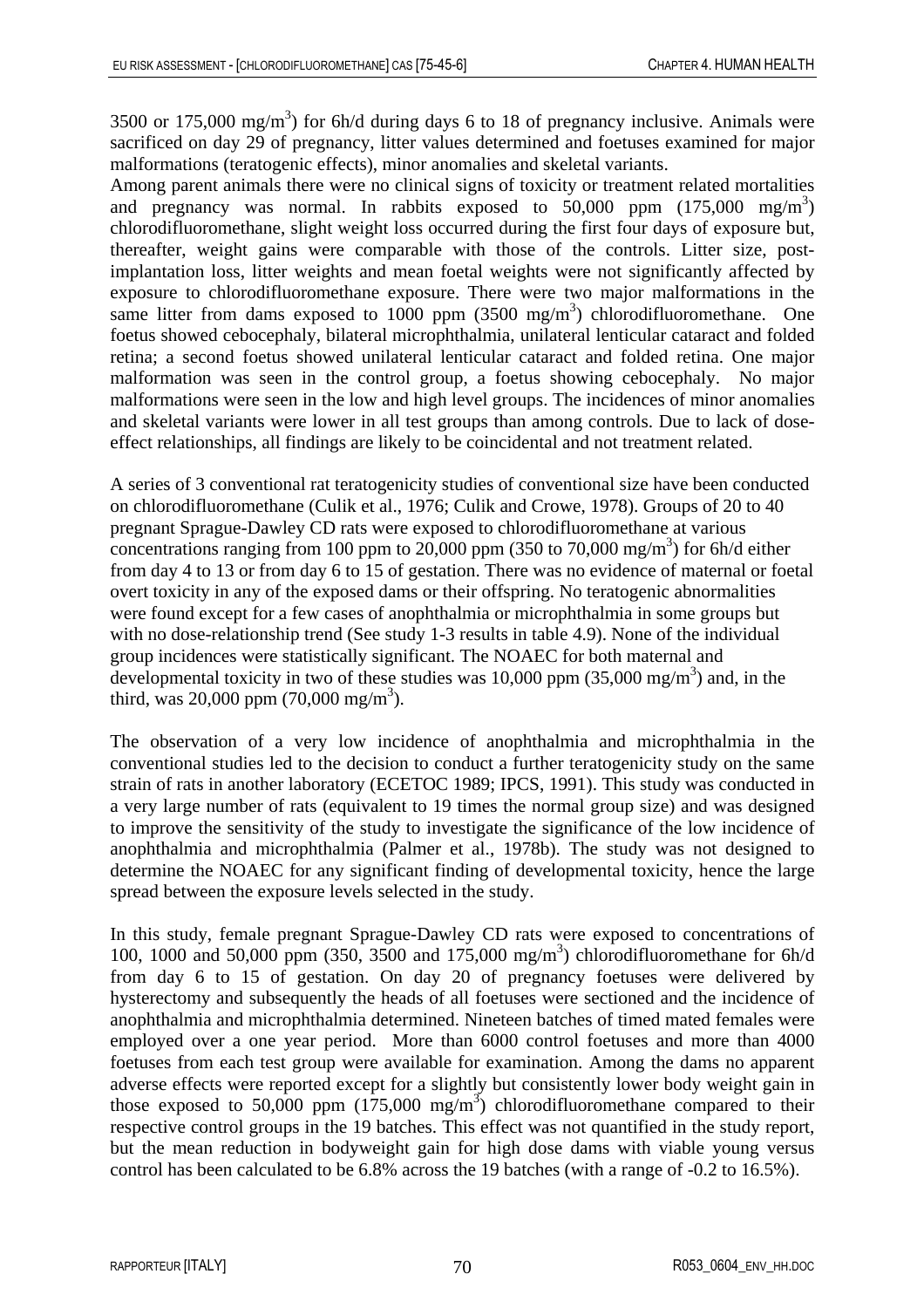Taking only the critical period for eye development from days 6 to 10, there was a much greater reduction in bodyweight gain in the high dose dams. For this time period there was a mean reduction in bodyweight gain of 42.4% (with a range of –13.5 to 86.2%). However, there was no clear correlation between incidence of eye defects and individual maternal bodyweight gain. No effects on body weight gain were observed in the dams exposed to 1000 or 100 ppm  $(3500 \text{ or } 350 \text{ mg/m}^3)$  chlorodifluoromethane.

For all groups in all batches, litter parameters for the control groups were within the laboratory standard range. In most batches of litters from exposed dams, litter size, postimplantation loss, litter weight and, except for those dams exposed at 50,000 ppm (175,000 mg/m<sup>3</sup>) chlorodifluoromethane, mean foetal weight did not differ significantly from concurrent control values. In litters from dams exposed to 50,000 ppm  $(175,000 \text{ mg/m}^3)$  mean foetal weight was slightly lower than concurrent controls in 12 batches. Incidences of obvious abnormalities, other than those in the eyes, were not statistically significant in any of the exposed groups. A statistically significant increase of anophthalmia and combined anophthalmia+microphthalmia was seen in the offspring of dams exposed to 50,000 ppm  $(175,000 \text{ mg/m}^3)$  chlorodifluoromethane but not from those exposed to 1000 or 100 ppm  $(3500 \text{ or } 350 \text{ mg/m}^3)$  (see study 4 results in the table 4.14). The intergroup differences in the incidence of microphthalmia were not significant.

The results of the large replicate study (Palmer et al., 1978b) were compared with the data of rats of the same strain in the same laboratory in the 10 year period following the chlorodifluoromethane experiment (ECETOC, 1989). More than 15,000 litters were arranged into 9 sets of similar size to those in the chlorodifluoromethane study and in a chronological progression, allowing for the examination of eye anomalies from approximately 4000 foetuses per group in each set. A significantly increased incidence of anophthalmia (1.6% in litters of treated group vs 0.16% in controls) and combined anophthalmia+microphthalmia (2.6% in litters treated group vs 0.5% in controls) was present in the offsprings of dams exposed to 50,000 ppm. The historical controls showed from 0 to 0.8% of incidence of anophthalmia and from 0 to 2.6% of incidence of anophthalmia+microphthalmia per litters.

This very large study, which was conducted to resolve the significance of the very low and random incidences of anophthalmia and microphthalmia seen in earlier studies, has shown an increased incidence of these malformations in the offspring of dams exposed to 50,000 ppm  $(175,000 \text{ mg/m}^3)$ , but not 1000 ppm  $(35,000 \text{ mg/m}^3)$  chlorodifluoromethane. In addition, at 50,000 ppm  $(175,000 \text{ mg/m}^3)$ , a high concentration corresponding to 25% of the 4h-LC50 in rats, chlorodifluoromethane was shown to cause both maternal and foetal toxicity.

Nevertheless, the incidence of anophthalmia in the large study is higher than in the historical controls and the incidence of anophthalmia+microphthalmia is comparable to the upper limit of historical controls. Maternal toxicity at 50,000 ppm is related only to slight reduction of body weight gain, in fact no other adverse effect was recorded. Due to the high specificity of this kind of malformations (anophthalmia and anophthalmia+microphthalmia) in laboratory animals, it is unlikely that they are related to maternal toxicity.

When taking all of the available information in the rat from the conventional studies and the very large study, it can be concluded that the NOAEC for developmental toxicity is 1000 ppm  $(3500 \text{ mg/m}^3)$ , irrespective of whether one concludes that the effect seen in the offspring of rats exposed to 50,000 (175,000 mg/m<sup>3</sup>) is exposure-related or not.

**Table 4.14 Eye malformations in rat teratogenicity studies conducted on chlorodifluoromethane**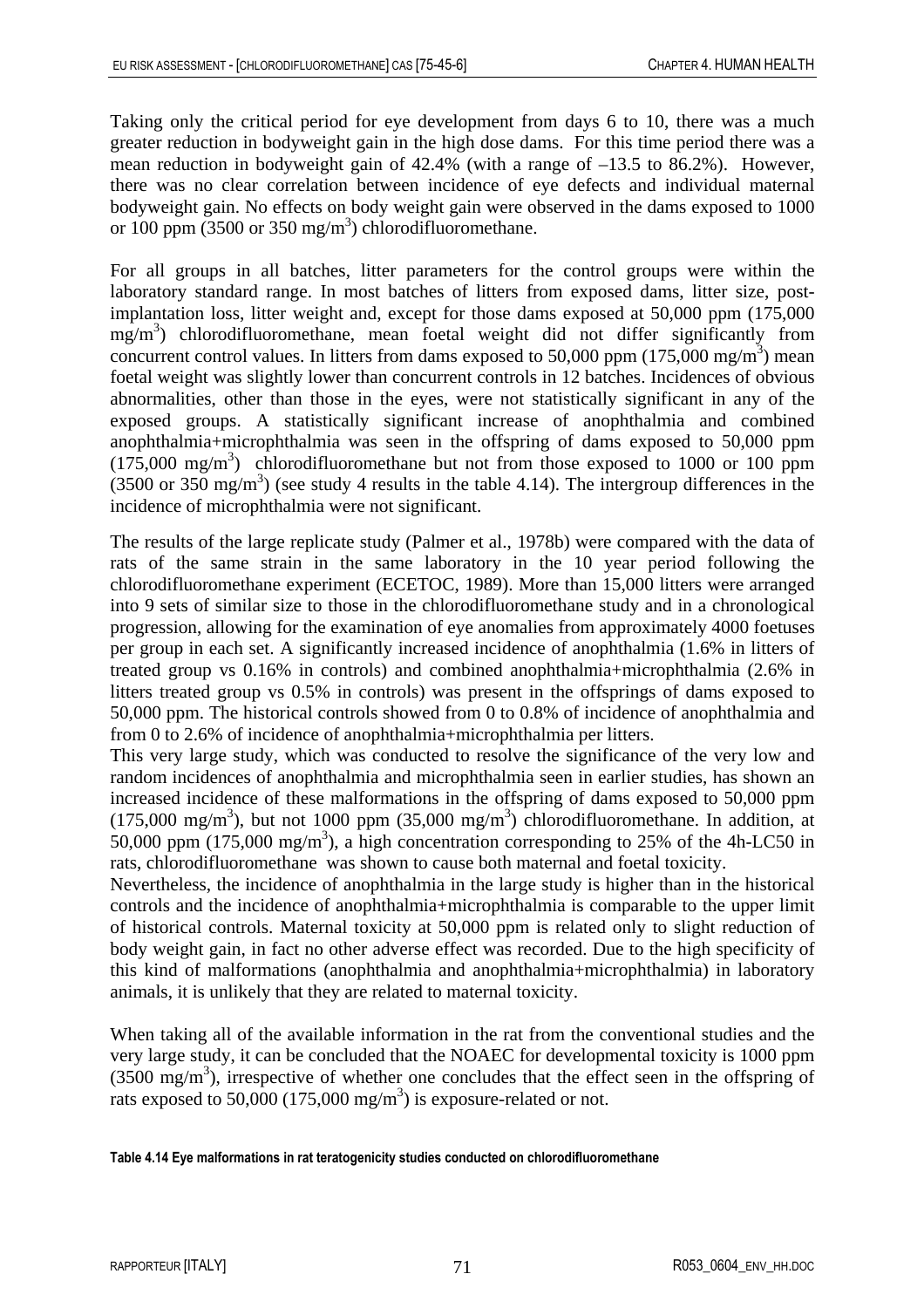| Conc.             | Eye                     | <b>Study 1</b>    |                         |            | Study 2       |                   | Study 3          | Study 4     |                       |
|-------------------|-------------------------|-------------------|-------------------------|------------|---------------|-------------------|------------------|-------------|-----------------------|
|                   | defect                  |                   | Culick et al.           |            | Culick et al. |                   | Culick and Crowe |             | Palmer et al. (1978b) |
|                   |                         | (1976)            |                         |            | (1976)        | (1978)            |                  |             |                       |
|                   |                         | / litters         | $\overline{7}$ foetuses | / litters  | / foetuses    | litters           | / foetuses       | / litters   | / foetuses            |
| <b>Current</b>    | $\mathbf{A}$            | $\overline{0/21}$ |                         | 0/34       |               | 0/38              |                  | 1/607       | 1/6348                |
| control           | $\mathbf{M}$            | 0/21              |                         | 0/34       |               | 0/38              |                  | 2/607       | 2/6348                |
|                   | $A+M$                   | 0/21              |                         | 0/34       |               | 0/38              |                  | 3/607       | 3/6348                |
| $100$ ppm         | $\mathbf{A}$            |                   |                         |            |               | 0/40              |                  | 1/395       | 1/4216                |
|                   | $\mathbf{M}$            |                   |                         |            |               | 1/40              |                  | 4/395       | 4/4216                |
|                   | $A+M$                   |                   |                         |            |               | $1/40$            |                  | 5/395       | 5/4216                |
| 300 ppm           | $\mathbf{A}$            |                   |                         |            |               | 0/35              |                  |             |                       |
|                   | $\mathbf{M}$            |                   |                         |            |               | 0/35              |                  |             |                       |
|                   | $A+M$                   |                   |                         |            |               | 0/35              |                  |             |                       |
| 500 ppm           | $\mathbf{A}$            |                   |                         | 0/33       |               |                   |                  |             |                       |
|                   | M                       |                   |                         | 1/33       |               |                   |                  |             |                       |
|                   | $A+M$                   |                   |                         | 1/33       |               |                   |                  |             |                       |
| 1000 ppm          | A                       | 1/22              |                         | 1/33       |               |                   |                  | 1/390       | 1/4111                |
|                   | $\mathbf{M}$            | 1/22              |                         | 2/33       |               |                   |                  | 2/390       | 2/4111                |
|                   | $A+M$                   | 1/22              |                         | 2/33       |               |                   |                  | 3/390       | 3/4111                |
| 10,000            | $\mathbf{A}$            | $\overline{2/21}$ |                         |            |               | $\overline{0/34}$ |                  |             |                       |
| ppm               | $\overline{\mathbf{M}}$ | $\overline{0/21}$ |                         |            |               | 2/34              |                  |             |                       |
|                   | $A+M$                   | 2/21              |                         |            |               | 2/34              |                  |             |                       |
| 20,000            | $\mathbf{A}$            |                   |                         | 1/35       |               |                   |                  |             |                       |
| ppm               | $\overline{\mathbf{M}}$ |                   |                         | 0/35       |               |                   |                  |             |                       |
|                   | $A+M$                   |                   |                         | 1/35       |               |                   |                  |             |                       |
| 50,000            | $\mathbf{A}$            |                   |                         |            |               |                   |                  | $6/383(+)$  | 6/4031                |
| ppm               | M                       |                   |                         |            |               |                   |                  | 4/383       | 4/4031                |
|                   | $A+M$                   |                   |                         |            |               |                   |                  | $10/383(+)$ | 10/4031               |
| <b>Historical</b> | $\mathbf{A}$            |                   |                         |            |               |                   |                  | $0/350$ to  | $0/3682$ to           |
| control           |                         |                   |                         |            |               |                   |                  | 3/373       | 3/3795                |
|                   |                         |                   |                         |            |               |                   |                  | $**$        | $**$                  |
|                   | $\mathbf{M}$            |                   |                         |            |               |                   |                  | $0/350$ to  | $0/3682$ to           |
|                   |                         |                   |                         |            |               |                   |                  | 8/386       | 8/4123                |
|                   |                         |                   |                         |            |               |                   |                  | $**$        | $**$                  |
|                   | $A+M$                   | $(1/100 -$        | $(1/1000 -$             | $(1/100 -$ | $(1/1000 -$   | $(1/100 -$        | $(1/1000 -$      | $0/350$ to  | $0/3682$ to           |
|                   |                         | 200)              | 2000)*                  | 200)       | $2000)*$      | $200)*$           | $2000)*$         | 10/386      | 10/4123               |
|                   |                         |                   |                         |            |               |                   |                  | $***$       | $**$                  |

Number of anophthalmia + microphthalmia/ total number of foetuses per group (from ECETOC, 1989 and IPCS, 1991)

- A Anophthalmia
- M Microphthalmia

A+M Anophthalmia plus Microphthalmia

\*approximately from 100-200 litters

\*\* (over a 10 year period post chlorodifluoromethane experiment)

(+): statistically significant from control group (P<0.05), statistical analysis performed using litters only.

# Human data

There were no data located on effects of chlorodifluoromethane on human reproduction.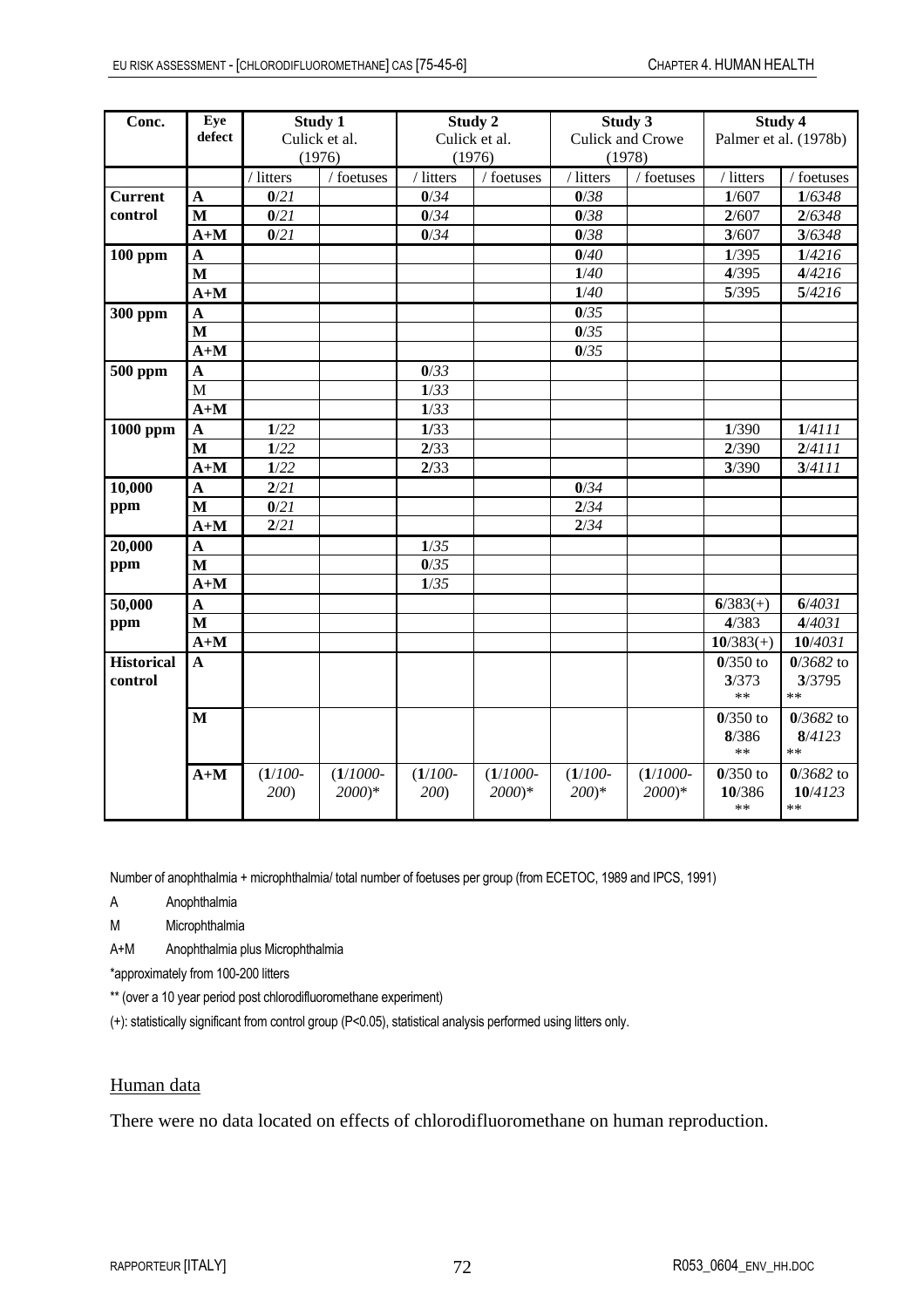# **4.1.2.9.3 Summary of toxicity for reproduction**

Fertility was not affected by chlorodifluoromethane in male rats and mice. Developmental toxicity was not demonstrated in rabbits. The chlorodifluoromethane showed a significantly increased incidence of anophthalmia (1.6% in litters of treated group vs 0.16% in controls) and combined anophthalmia+microphthalmia (2.6% in litters treated group vs 0.5% in controls) in the offsprings of dams exposed to 50,000 ppm. The historical controls showed from 0 to 0.8% of incidence of anophthalmia and from 0 to 2.6% of incidence of anophthalmia+microphthalmia per litters. Therefore the incidence of anophthalmia in the large study is higher than in the historical controls and the incidence of anophthalmia+microphthalmia is comparable to the upper limit of historical controls. Maternal toxicity at 50,000 ppm is related only to slight reduction of body weight gain, in fact no other adverse effect was recorded. Due to the high specificity of this kind of malformations (anophthalmia and anophthalmia+microphthalmia) in laboratory animals, it is unlikely that they are related to maternal toxicity.

Therefore the NOAEC for developmental toxicity in the rat is considered 1000 ppm (3500 mg/m3).

Moreover, since a low rate of specific malformations was evident in presence of slight maternal toxicity, this could justify a classification of chlorodifluoromethane in cat 3 (harmful for reproduction) with the risk phrase R63.

**Note: The use of the NOAEC of 1000 ppm from the Palmer study (Palmer, 1978b) has been considered as a very conservative approach. Indeed no adverse effects were observed in the study of Culik and Crowe (1978) up to 20,000 ppm. This will be taken into account in the risk characterisation section.**

# **4.1.3 Risk characterisation**

# **4.1.3.1 General aspects**

Because chlorodifluoromethane is a gas (boiling point -40.8ºC) and is only moderately soluble in water and has a high Henry's constant, its potential effects on mammalian health have been almost exclusively studied using the inhalation route. Although dermal penetration and oral ingestion cannot be totally excluded, they appear as minor routes of entry in the organism.

Exposure has been evaluated only for workers, since HCFC 22 is used only as a chemical intermediate and as a refrigerant mainly in large refrigeration units. Therefore, consumers' exposure is possible only in accidental cases.

The studies in animals show that chlorodifluoromethane is rapidly absorbed into the blood stream by the inhalation route of administration. It is not metabolised to any significant extent and is eliminated unchanged in the exhaled air. A similar profile is seen in humans.

In over 50 years of use of chlorodifluoromethane, there have been only few reports on adverse health effects, all due to accidental exposure to extremely high inhaled levels. The results from extensive toxicity testing in animals lead to the definition of very high NO(A)ELs for some of the endpoints (table 4.15).

#### **Table 4.15 Summary of effects**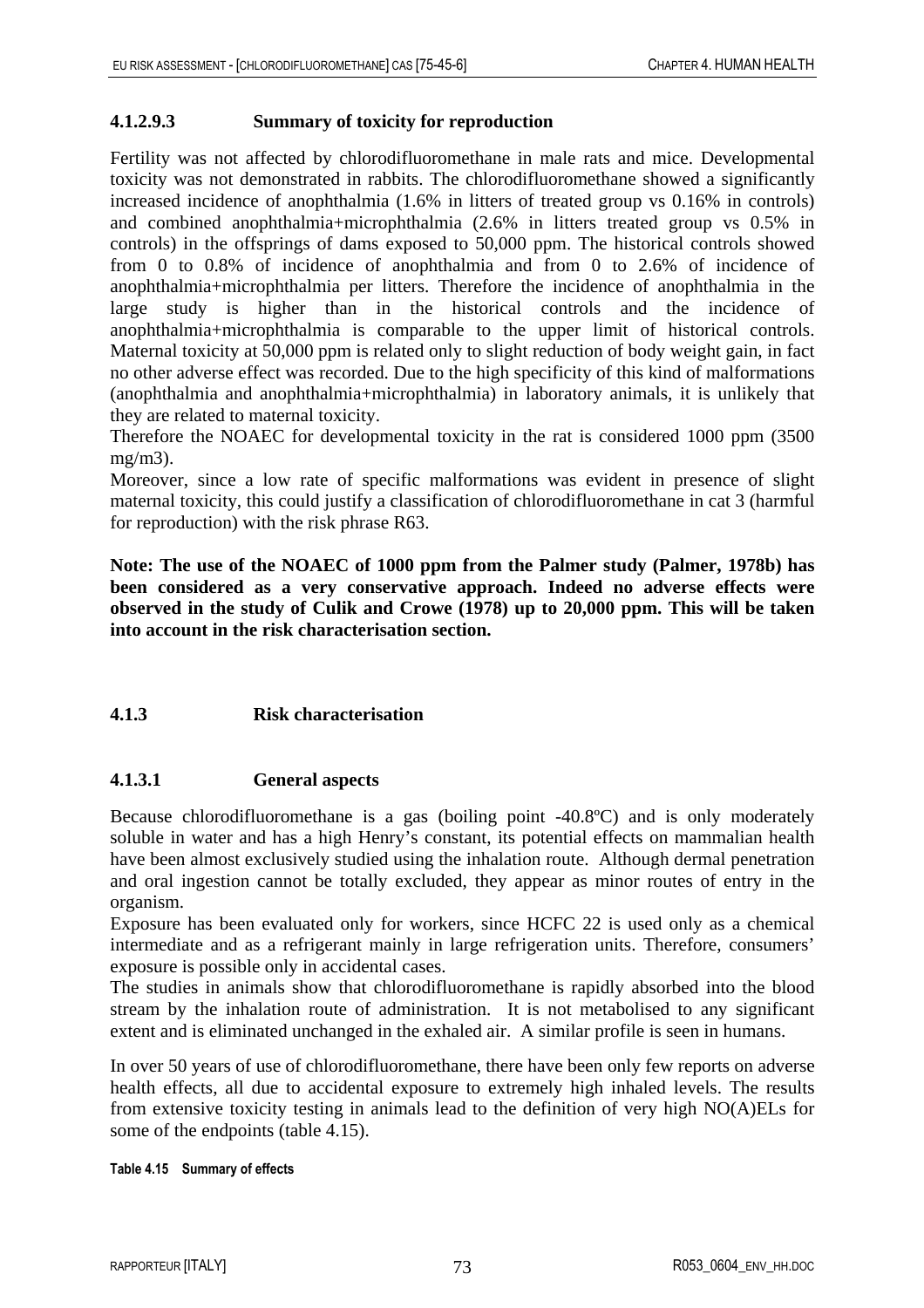| Substance name                    | Inhalation (N(L)OAEL)                           | Dermal (N(L)OAEL) | Oral (N(L)OAEL) |
|-----------------------------------|-------------------------------------------------|-------------------|-----------------|
| Acute toxicity                    | NOAEC: 25,000 ppm (87,500<br>mg/m <sup>3</sup>  | <b>NR</b>         | <b>NR</b>       |
|                                   | LOAEC: 50,000 ppm (175,000<br>mg/m <sup>3</sup> |                   |                 |
| Irritation / corrosivity          | <b>NR</b>                                       | NR.               | <b>NR</b>       |
| Sensitization                     | <b>NR</b>                                       | <b>NR</b>         | <b>NR</b>       |
| Repeated dose toxicity (local)    | <b>NR</b>                                       | <b>NR</b>         | <b>NR</b>       |
| Repeated dose toxicity (systemic) | NOAEC: 10,000 ppm (35,000<br>mg/m <sup>3</sup>  | <b>NR</b>         | <b>NR</b>       |
| Mutagenicity                      | <b>NR</b>                                       | <b>NR</b>         | <b>NR</b>       |
| Carcinogenicity                   | NOAEC: 1000 ppm (3500 mg/m <sup>3</sup> )       | NR.               | <b>NR</b>       |
| Fertility impairment              | <b>NR</b>                                       | <b>NR</b>         | <b>NR</b>       |
| Developmental toxicity            | NOAEC: 1000 ppm (3500 mg/m <sup>3</sup> )       | <b>NR</b>         | <b>NR</b>       |

NR: not relevant

The human health section covers the health related effect from direct and indirect exposure to chlorodifluoromethane. As regulation concerning the ozone depleting potential of the substance is in place, it is not the intention of this risk assessment report to cover the indirect human health effects from increased UV-radiation caused by the stratospheric ozone layer depleting potential of the substance

## **4.1.3.2 Workers**

It is estimated that a few hundred workers in the EU are potentially exposed to chlorodifluoromethane during its production, storage and transport. Exposure is possible only by the inhalation route.

The number of workers potentially in contact in the refrigeration sector, the main use of chlorodifluoromethane, is estimated to be around 10,000. Some measured data are available (4.1.1.2.3). Exposure levels in the use as chemical intermediate are similar to those in production (table 4.3).

Exposure levels have been defined for various scenarios with measured and modelled data, both for acute and for long term exposure (table 4.4). These values and the NO(A)EC for the relevant endpoints are used to derive a MOS.

# **4.1.3.2.1 Acute toxicity**

Chlorodifluoromethane has a low order of acute toxicity in all animal species. The 4-hour inhalation LC50 in rats was found to be as high as 219000 ppm  $(766500 \text{ mg/m}^3)$ . The main toxic effect associated with inhalation exposure to chlorodifluoromethane is central nervous system depression. Animal exposure to very high concentrations causes narcosis, tremor, convulsions and shallow respiration. As with other halocarbons, the sensitivity of the heart to the arrhythmogenic effects of catecholamines (e.g. adrenaline released during the stress response) can be increased during exposure to high concentrations of chlorodifluoromethane. The threshold for this cardiac sensitising effect in dogs is about 50,000 ppm (175,000 mg/m<sup>3</sup>) and the NOAEC is 25,000 ppm  $(87,500 \text{ mg/m}^3 - \text{NOAEC}$  for cardiac sensitization in dog).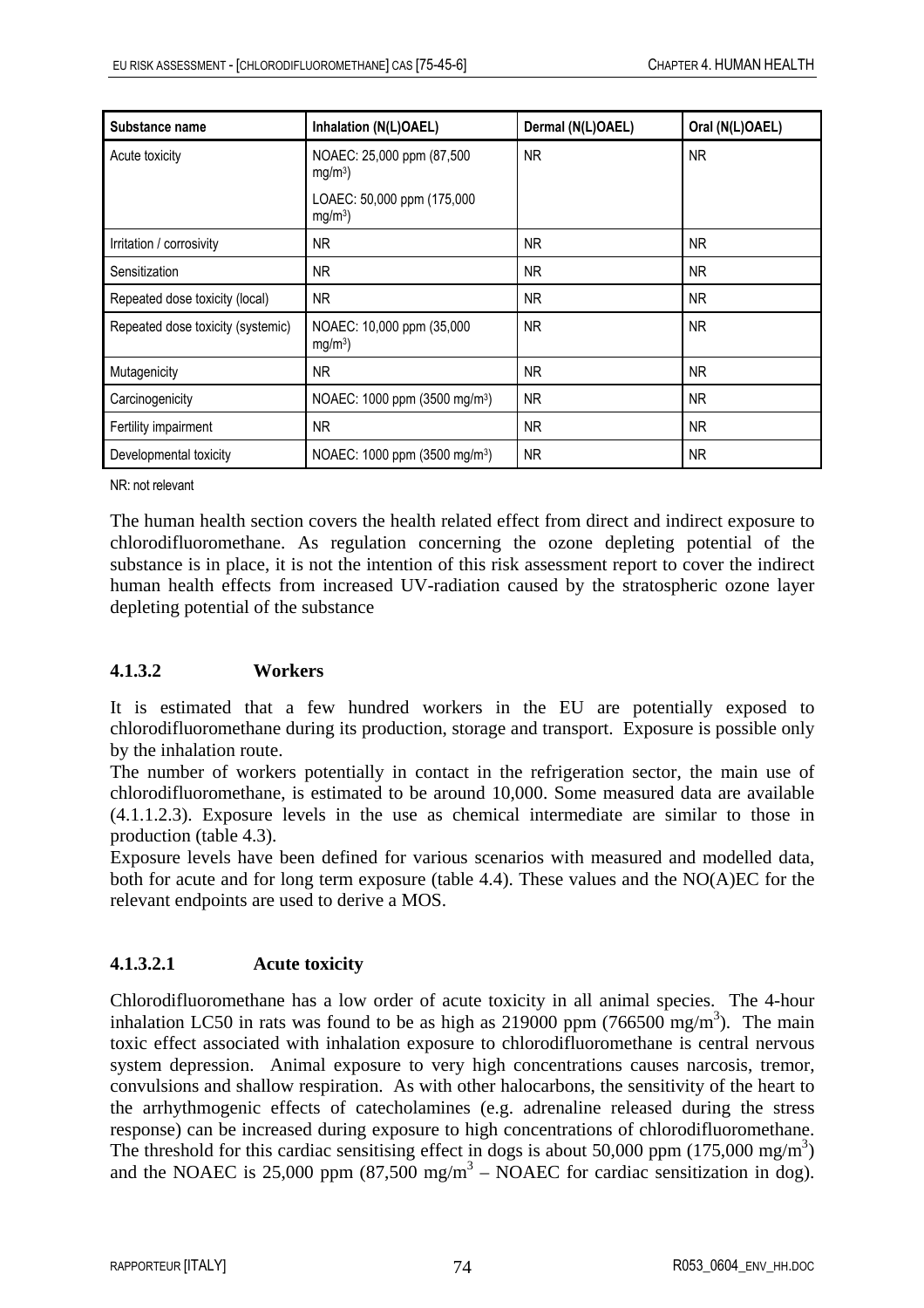This  $87,500 \text{ mg/m}^3$  value is retained as overall NOAEC and compared to short term exposure values available for the different scenarios (table 4.16).

Accidental human exposures to very high concentrations following a massive leak of chlorodifluoromethane gas from refrigeration facilities in confined areas have caused fatalities which have been attributed to asphyxiation.

Because very large concentrations of chlorodifluoromethane in air are necessary to induce acute adverse effects to health, potential risks are associated only with major accidental situations.

The minimal MOS is derived taking into account the following Assessment Factor:

- 1. a factor of 3 for interspecies variations
- 2. a factor of 3 for intraspecies variations

Hence the calculated minimal MOS is 9 (3 x 3)

## **Conclusion ii for acute toxicity**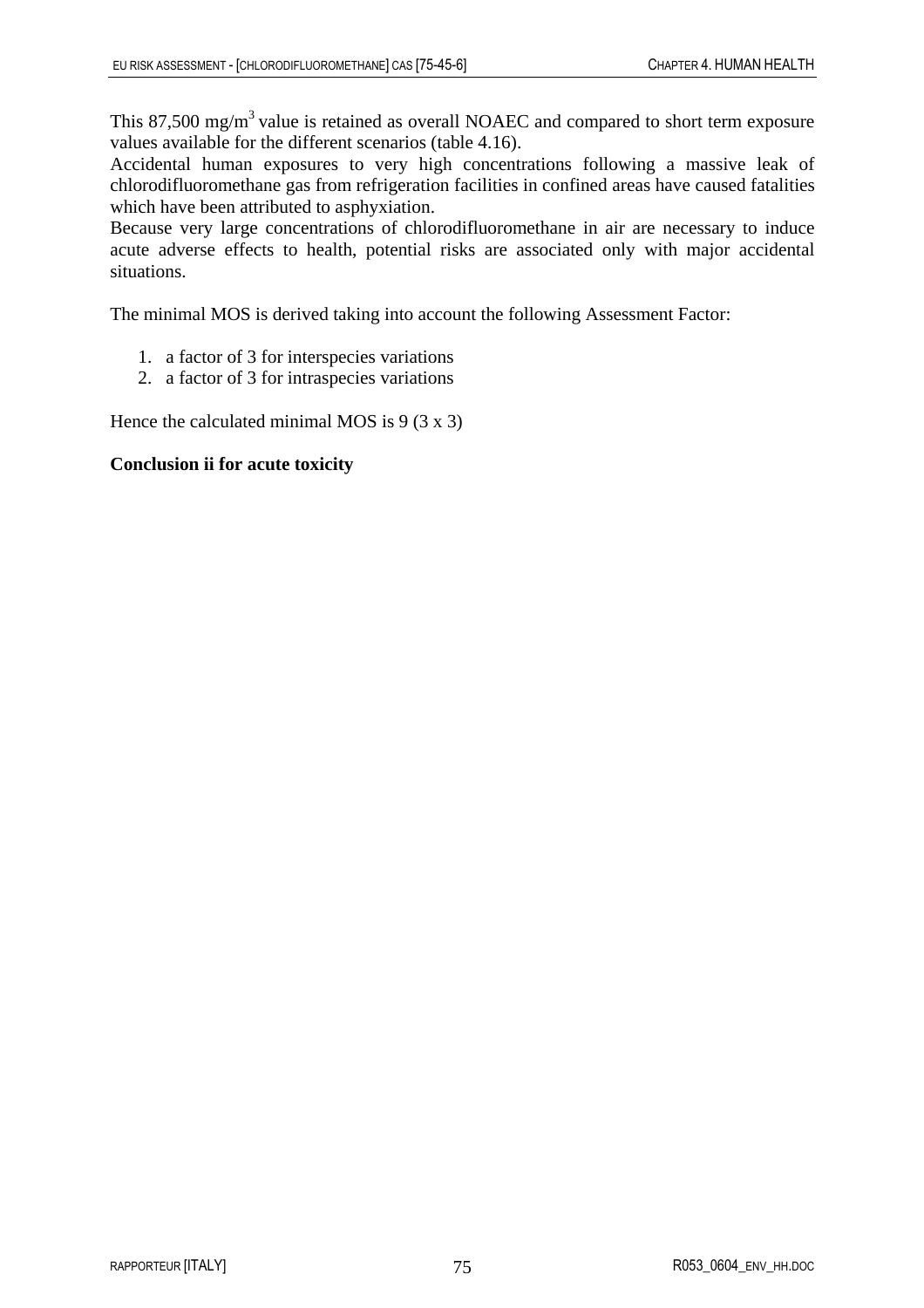| <b>Minimal MOS</b>                      | Inhalation                 |                             |      |                    | Dermal     |       |     |            | Combined   |       |     |
|-----------------------------------------|----------------------------|-----------------------------|------|--------------------|------------|-------|-----|------------|------------|-------|-----|
| 9                                       | Exposure                   | NOAEC                       | SOM  | Conclusion         | Exposure   | NOAEC | SOM | Conclusion | Exposure   | NOAEC | SOM |
| Production                              |                            |                             |      |                    |            |       |     |            |            |       |     |
| Subscenario 1 Normal<br>activity        | ${\sf NR}$                 |                             |      |                    | ${\sf NR}$ |       |     |            | ${\sf NR}$ |       |     |
| Subscenario 2<br>Maintenance            | 126.7<br>mg/m <sup>3</sup> | 87,500<br>mg/m <sup>3</sup> | 690  | $\ddot{\text{II}}$ | <b>NR</b>  |       |     |            | <b>NR</b>  |       |     |
| Subscenario 3<br>Packaging/filling      | 126.7<br>mg/m <sup>3</sup> | 87,500<br>mg/m <sup>3</sup> | 690  | ï                  | ${\sf NR}$ |       |     |            | <b>NR</b>  |       |     |
| Subscenario 4<br>Sampling/lab           | 49.7<br>mg/m <sup>3</sup>  | 87,500<br>mg/m <sup>3</sup> | 1760 | jj.                | <b>NR</b>  |       |     |            | <b>NR</b>  |       |     |
| Formulation                             |                            |                             |      |                    |            |       |     |            |            |       |     |
| Subscenario 1                           | ${\sf NR}$                 |                             |      |                    | ${\sf NR}$ |       |     |            | ${\sf NR}$ |       |     |
| <b>Uses</b>                             |                            |                             |      |                    |            |       |     |            |            |       |     |
| Subscenario 1 Use as a<br>refrigerant   | 2027<br>mg/m <sup>3</sup>  | 87,500<br>mg/m <sup>3</sup> | 43.2 | ii                 | <b>NR</b>  |       |     |            | ${\sf NR}$ |       |     |
| Subscenario 2 Use as an<br>intermediate | <b>NR</b>                  |                             |      |                    | <b>NR</b>  |       |     |            | <b>NR</b>  |       |     |
| NR: not relevant                        |                            |                             |      |                    |            |       |     |            |            |       |     |
|                                         |                            |                             |      |                    |            |       |     |            |            |       |     |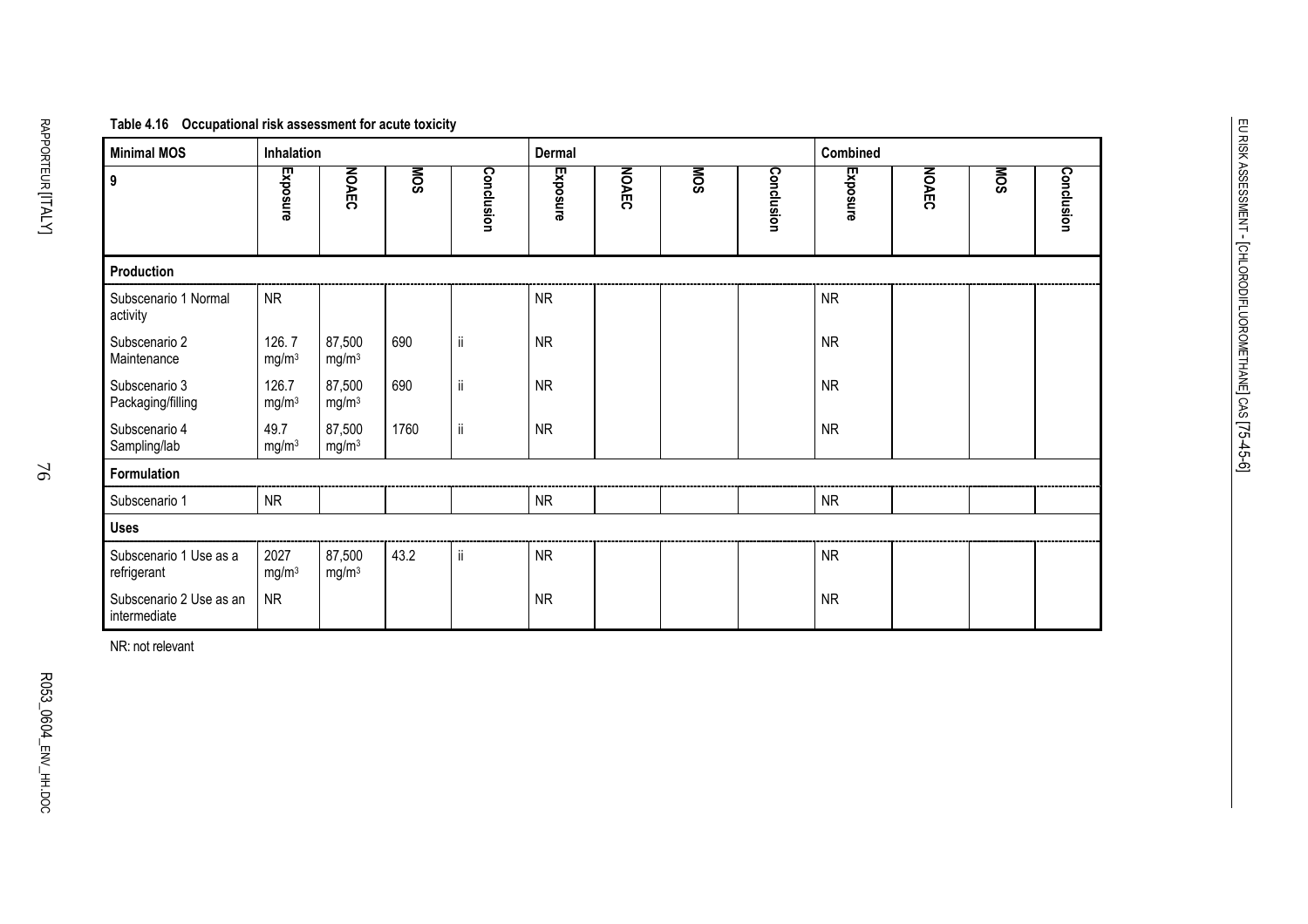## **4.1.3.2.2 Irritation and corrosivity**

Chlorodifluoromethane gas induces very weak or no irritating effects on skin and eyes in experimental testings. However contact with the liquefied gas may cause frost-bite due to local freezing induced by the rapid evaporation of the material.

## **4.1.3.2.3 Sensitisation**

Skin

Chlorodifluoromethane is not reported as a skin sensitizer.

Respiratory tract

It is very unlikely that chlorodifluoromethane has any respiratory sensitising potential.

## **4.1.3.2.4 Repeated dose toxicity**

Experience with human repeated exposure and the single epidemiology study available do not report consistent findings either on the heart or on the nervous system. In experimental animals there was no specific organ toxicity identified in relation to repeated exposure to several animal species. High concentrations tended to induce narcotic effects. These effects were confined to the inhalation exposure periods and were reversible after the animals were removed from the exposure chambers.

By the inhalation route a NOAEC of 10,000 ppm  $(35,000 \text{ mg/m}^3)$  was established in rats exposed for 2 years and mice exposed for 1½ year (5h/day, 5d/week).

By the oral route chlorodifluoromethane dissolved in corn oil, dosed by gavage to rats at the dose of 300 mg/kg administered 5d/week during 1 year resulted in no adverse effects.

The NOAEC of 35,000 mg/m<sup>3</sup> for inhalation route is compared to the long term exposure levels for the different scenarios in table 4.17.

The minimal MOS is derived taking into account the following Assessment Factor:

- 3. a factor of 3 for interspecies variations
- 4. a factor of 3 for intraspecies variations

Hence the calculated minimal MOS is 9 (3 x 3)

## **Conclusion,ii for repeated dose toxicity**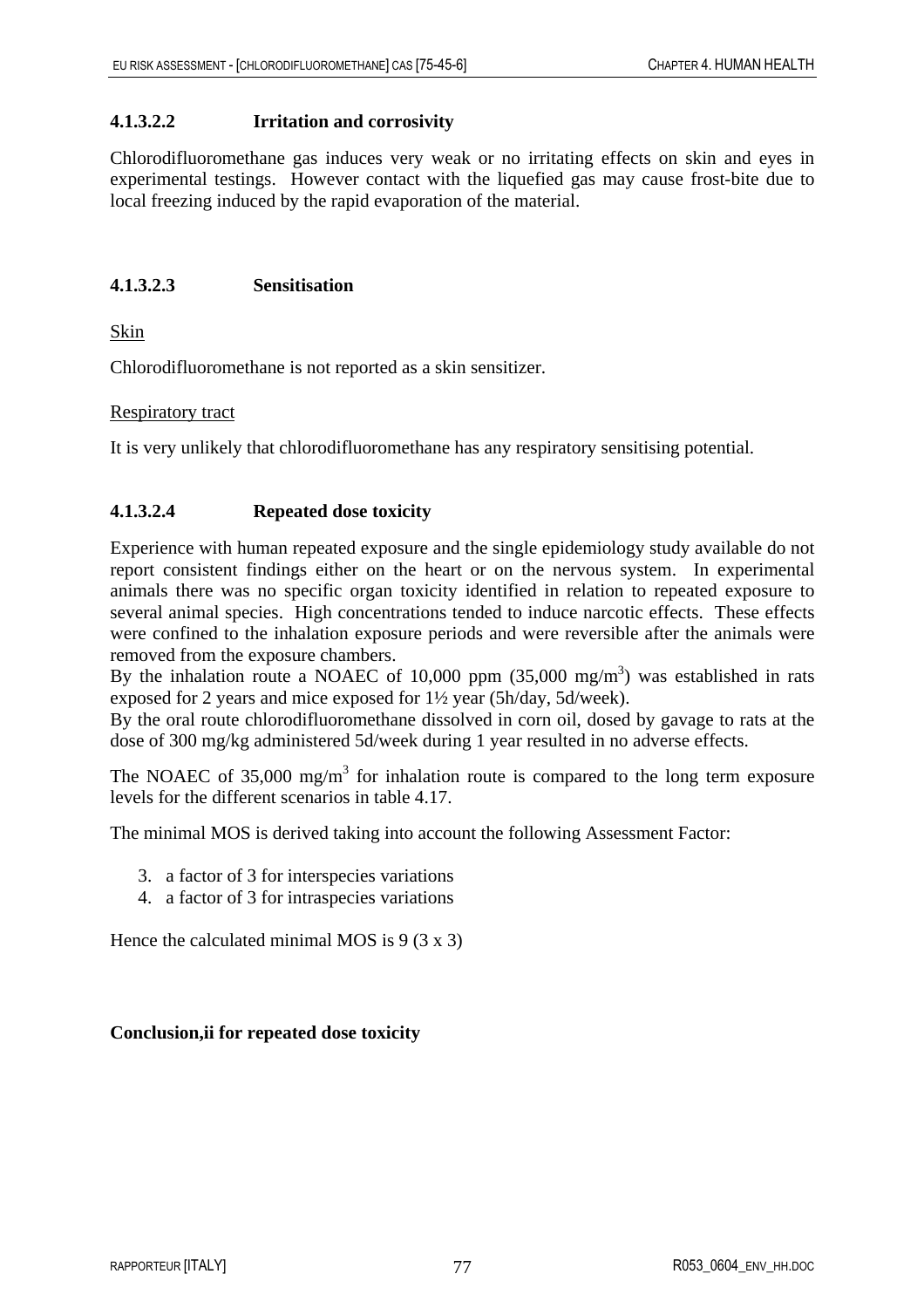| <b>Minimal MOS</b>                              | Inhalation                |                             |       |            | Dermal     |       |     |            | Combined  |       |     |
|-------------------------------------------------|---------------------------|-----------------------------|-------|------------|------------|-------|-----|------------|-----------|-------|-----|
| 9                                               | Exposure                  | NOAEC                       | SOM   | Conclusion | Exposure   | NOAEC | SOM | Conclusion | Exposure  | NOAEC | SOM |
| Production                                      |                           |                             |       |            |            |       |     |            |           |       |     |
| Subscenario 1 Normal<br>activity                | $3.8$ mg/m <sup>3</sup>   | 35,000<br>mg/m <sup>3</sup> | 9210  | ii.        | <b>NR</b>  |       |     |            | <b>NR</b> |       |     |
| Subscenario 2<br>Maintenance                    | $3.8$ mg/m $3$            | 35,000<br>mg/m <sup>3</sup> | 9210  | ï          | <b>NR</b>  |       |     |            | <b>NR</b> |       |     |
| Subscenario 3<br>Packaging/filling              | 30.5<br>mg/m <sup>3</sup> | 35,000<br>mg/m <sup>3</sup> | 1147  | ï          | ${\sf NR}$ |       |     |            | <b>NR</b> |       |     |
| Subscenario 4<br>Sampling/laboratory            | $3$ mg/m $3$              | 35,000<br>mg/m <sup>3</sup> | 11666 | ii.        | <b>NR</b>  |       |     |            | <b>NR</b> |       |     |
| Formulation                                     |                           |                             |       |            |            |       |     |            |           |       |     |
| Subscenario 1                                   | ${\sf NR}$                |                             |       |            | <b>NR</b>  |       |     |            | <b>NR</b> |       |     |
| <b>Uses</b>                                     |                           |                             |       |            |            |       |     |            |           |       |     |
| Subscenario 1 Use as a<br>refrigerant           | 235 mg/m $3$              | 35,000<br>mg/m <sup>3</sup> | 150   | ii.        | <b>NR</b>  |       |     |            | <b>NR</b> |       |     |
| Subscenario 2 Use as a<br>chemical intermediate | $3.8$ mg/m <sup>3</sup>   | 35,000<br>mg/m <sup>3</sup> | 9210  | ï          | ${\sf NR}$ |       |     |            | <b>NR</b> |       |     |
| NR: not relevant                                |                           |                             |       |            |            |       |     |            |           |       |     |
|                                                 |                           |                             |       |            |            |       |     |            |           |       |     |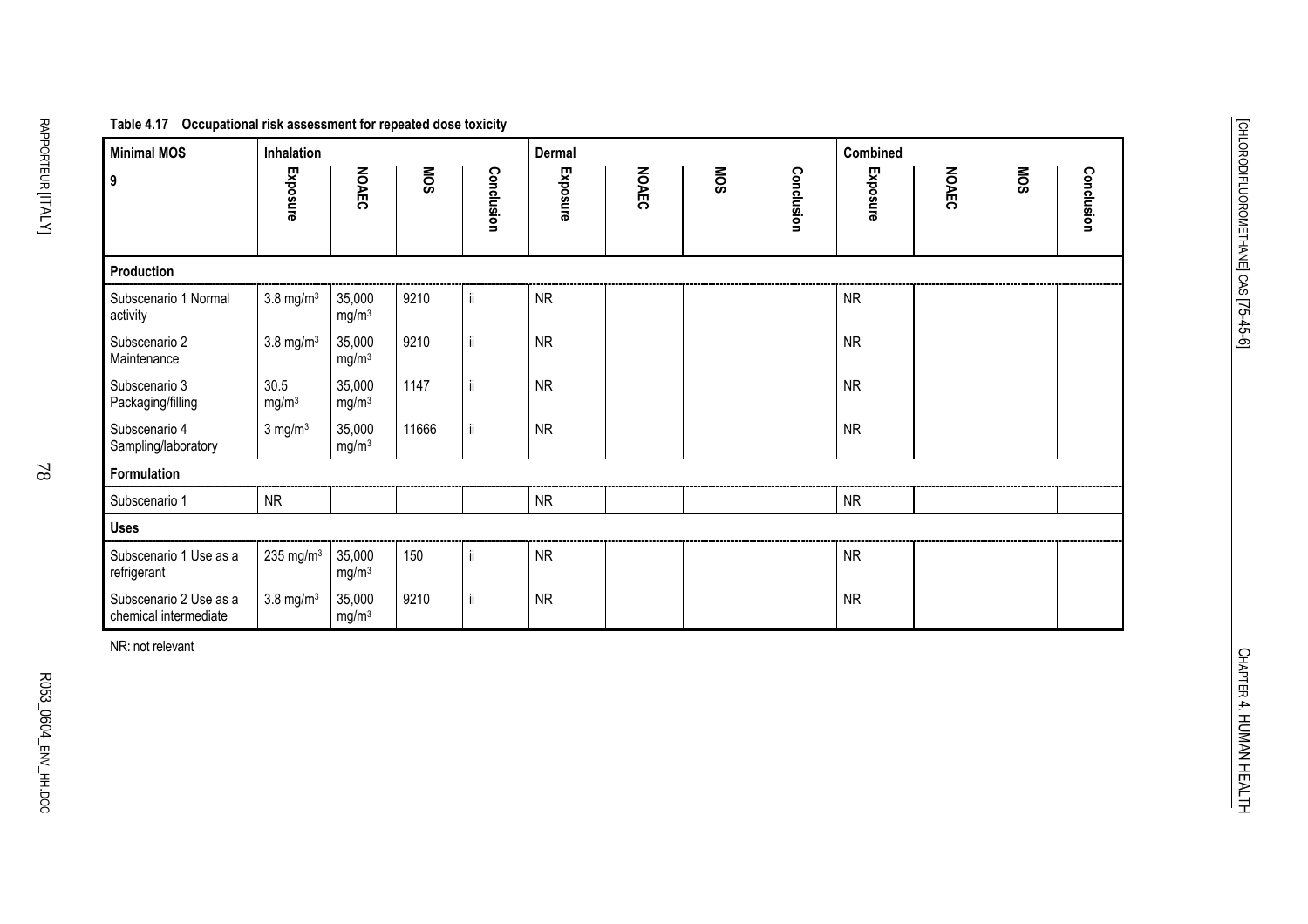# **4.1.3.2.5 Mutagenicity**

In vitro, chlorodifluoromethane has some mutagenic activity on some bacterial strains. Chlorodifluoromethane is not active in several tests using mammalian cells and yeast.

In vivo, the overall responses of all the tests conducted with chlorodifluoromethane on rats and mice do not indicate genotoxic activity. The overall weight of evidence suggests that chlorodifluoromethane poses no genotoxic hazard to humans.

According to the criteria in the twelfth adaptation to technical progress of the Dangerous Substances Directive (93/21/EC), chlorodifluoromethane is not classified as mutagenic.

## **4.1.3.2.6 Carcinogenicity**

The limited epidemiological investigation available does not show evidence of an increase in the cancer incidence in people occupationally exposed to chlorodifluoromethane in the refrigeration industry.

The animal studies provide limited evidence for the carcinogenicity of chlorodifluoromethane in rats only.

A clear **NOAEC** of **1000 ppm** (**3500 mg/m<sup>3</sup>** ) was demonstrated in the male rats. No increased tumor incidence attributable to chlorodifluoromethane exposure was diagnosed in female rats or in mice of either sex.

The NOAEC of 3500 mg/m<sup>3</sup> for inhalation route is compared to the long term exposure levels for the different scenarios, MOS values are reported in table 4.18

The minimal MOS is derived taking into account the following Assessment Factor:

- 5. a factor of 3 for interspecies variations
- 6. a factor of 3 for intraspecies variations

Hence the calculated minimal MOS is 9 (3 x 3)

**Conlusion (ii) for carcinogenicity**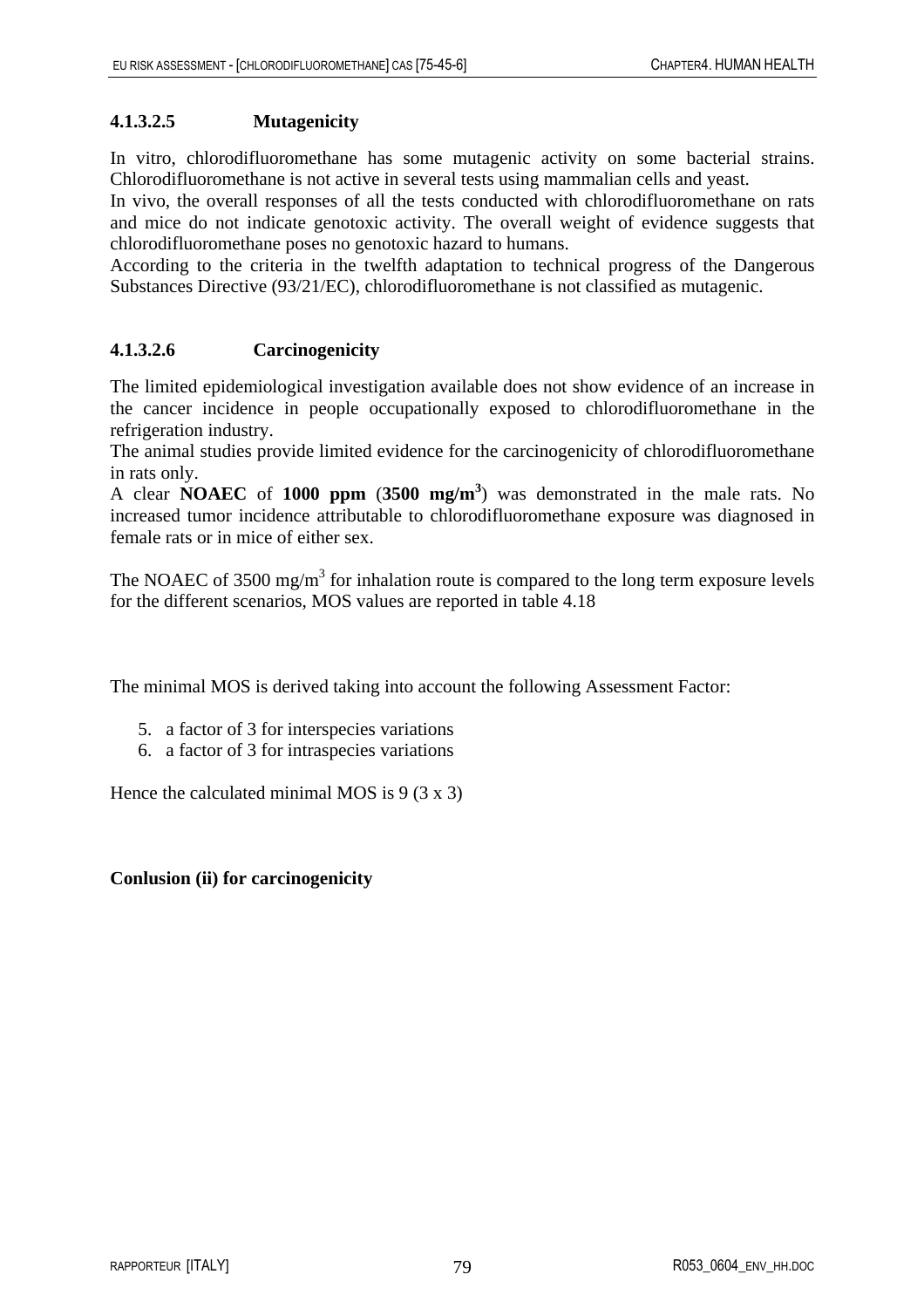|  | Table 4.18 Occupational risk assessment for carcinogenicity |
|--|-------------------------------------------------------------|
|--|-------------------------------------------------------------|

| <b>Minimal MOS</b>                              | Inhalation                |                           |            |            | Dermal    |       |     |            | Combined  |       |            |            |
|-------------------------------------------------|---------------------------|---------------------------|------------|------------|-----------|-------|-----|------------|-----------|-------|------------|------------|
| 9                                               | Exposure                  | NOAEC                     | <b>NOS</b> | Conclusion | Exposure  | NOAEC | SOM | Conclusion | Exposure  | NOAEC | <b>NOS</b> | Conclusion |
| Production                                      |                           |                           |            |            |           |       |     |            |           |       |            |            |
| Subscenario 1 Normal<br>activity                | $3.8 \text{ mg/m}^3$      | 3500<br>mg/m <sup>3</sup> | 921        | ii         | <b>NR</b> |       |     |            | <b>NR</b> |       |            |            |
| Subscenario 2<br>Maintenance                    | $3.8 \text{ mg/m}^3$      | 3500<br>mg/m <sup>3</sup> | 921        | Ш          | <b>NR</b> |       |     |            | <b>NR</b> |       |            |            |
| Subscenario 3<br>Packaging/filling              | 30.5<br>mg/m <sup>3</sup> | 3500<br>mg/m <sup>3</sup> | 114.7      | ii         | <b>NR</b> |       |     |            | <b>NR</b> |       |            |            |
| Subscenario 4<br>Sampling/laboratory            | $3 \text{ mg/m}^3$        | 3500<br>mg/m <sup>3</sup> | 1166.6     | Ш          | <b>NR</b> |       |     |            | <b>NR</b> |       |            |            |
| Formulation                                     |                           |                           |            |            |           |       |     |            |           |       |            |            |
| Subscenario 1                                   | <b>NR</b>                 |                           |            |            | <b>NR</b> |       |     |            | <b>NR</b> |       |            |            |
| <b>Uses</b>                                     |                           |                           |            |            |           |       |     |            |           |       |            |            |
| Subscenario 1 Use as a<br>refrigerant           | 235 mg/m $3$              | 3500<br>mg/m <sup>3</sup> | 15         | ii         | <b>NR</b> |       |     |            | <b>NR</b> |       |            |            |
| Subscenario 2 Use as a<br>chemical intermediate | $3.8$ mg/m <sup>3</sup>   | 3500<br>mg/m <sup>3</sup> | 921        | ji         | <b>NR</b> |       |     |            | <b>NR</b> |       |            |            |

NR: not relevant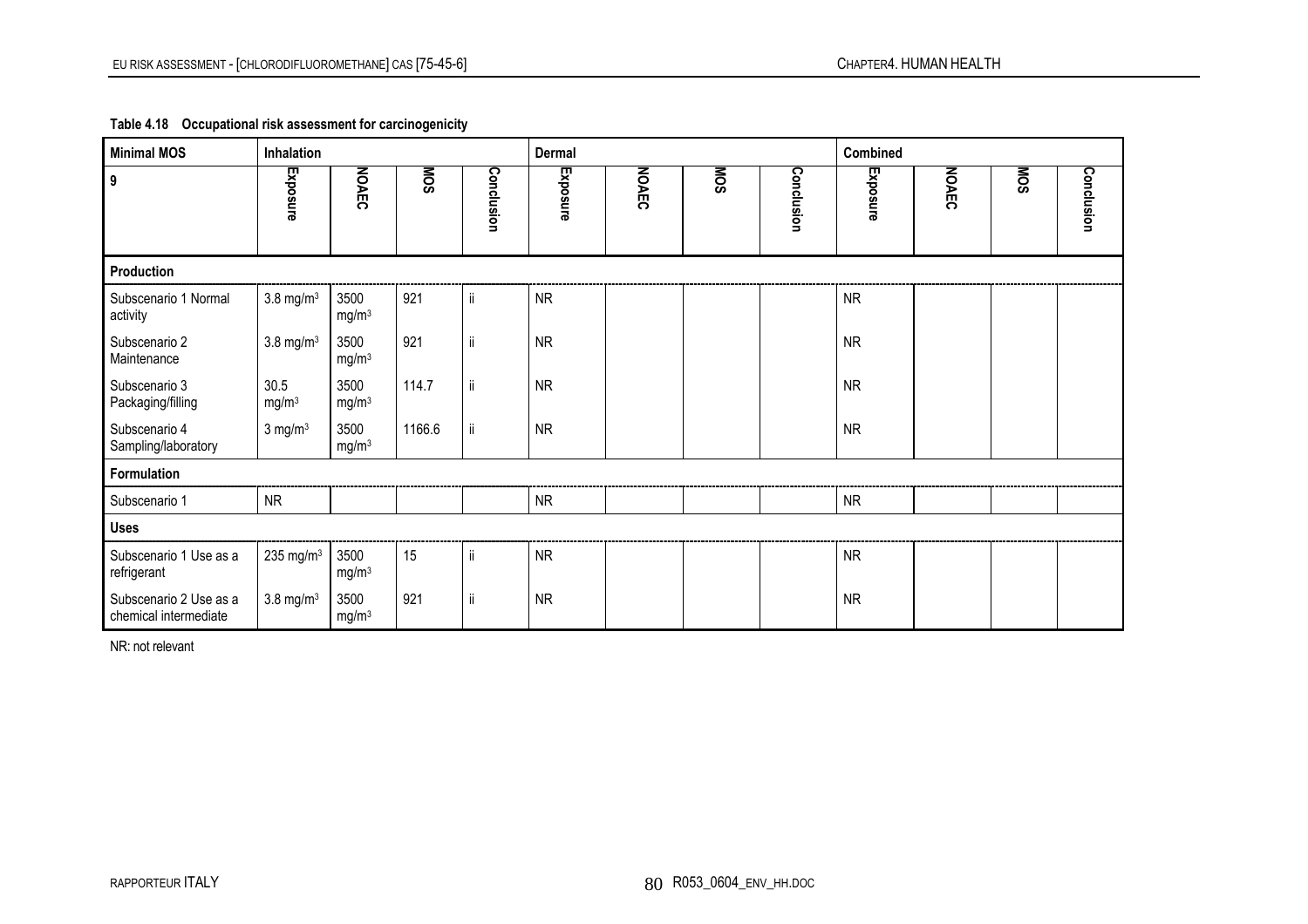## **4.1.3.2.7 Toxicity for reproduction**

The NOAEC for developmental toxicity in the rat is considered 1000 ppm (3500 mg/m3). Moreover, since a low rate of specific malformations was evident in presence of slight maternal toxicity, this could justify a classification of chlorodifluoromethane, according to the criteria in the twelfth adaptation to technical progress of the Dangerous Substances Directive (93/21/EC), in cat 3 (harmful for reproduction) with the risk phrase R63.

### Effects on fertility

Male reproduction in rat was not affected but for a slight effect on sex accessory gland at 50,000 ppm; since a single dose was used, a NOEC can not be derived. The dose level of 50,000 consequently may be therefore considered as a marginal LOEC.

No data available on female reproduction.

No adverse effects of chlorodifluoromethane on male fertility were seen in inhalation studies at concentrations up to 50,000 ppm  $(175,000 \text{ mg/m}^3)$  in rats and 100,000 ppm  $(350,000 \text{ g/m}^3)$  $mg/m<sup>3</sup>$ ) in mice.

## Developmental toxicity

The NOAEC for developmental toxicity in the rat is considered 1000 ppm  $(3500 \text{ mg/m}^3)$  due to a significantly increased incidence of anophthalmia (1.6% in litters of treated group vs 0.16% in controls) and combined anophthalmia+microphthalmia (2.6% in litters treated group vs 0.5% in controls) in the offsprings of dams exposed to 50,000 ppm.

A low rate of specific malformations evident in presence of slight maternal toxicity could justify a classification of chlorodifluoromethane in cat 3 (harmful for reproduction) with the risk phrase R63.

The very large rat study from which the NOEL of 1000 ppm  $(3500 \text{ mg/m}^3)$  was derived was designed to examine effects at low (1000 ppm  $(350 \text{ and } 3500 \text{ mg/m}^3)$ ) and very high concentrations (50,000 ppm  $(175,000 \text{ mg/m}^3)$ ) rather than to establish a no effect concentration. Even at 50,000 ppm  $(175,000 \text{ mg/m}^3)$ , where a significant increase was seen in anophthalmia (6/383 litters) and combined anophthalmia/microphthalmia (10/383 litters), this increase would have been too small for detection in a conventional study (1 in 64 and 1 in 38 litters respectively). The three conventional rat studies and rabbit study showed no significant increase at any concentration up to 20,000 ppm  $(70,000 \text{ mg/m}^3)$ . The NOEL of 1000 ppm  $(3500 \text{ mg/m}^3)$  used is therefore a very conservative value.

This NOAEC of  $3500 \text{ mg/m}^3$  is compared to long term exposure values for the different scenarios in table 4.19.

The minimal MOS is derived taking into account the following Assessment Factor:

- 7. a factor of 3 for interspecies variations
- 8. a factor of 3 for intraspecies variations

Hence the calculated minimal MOS is 9 (3 x 3)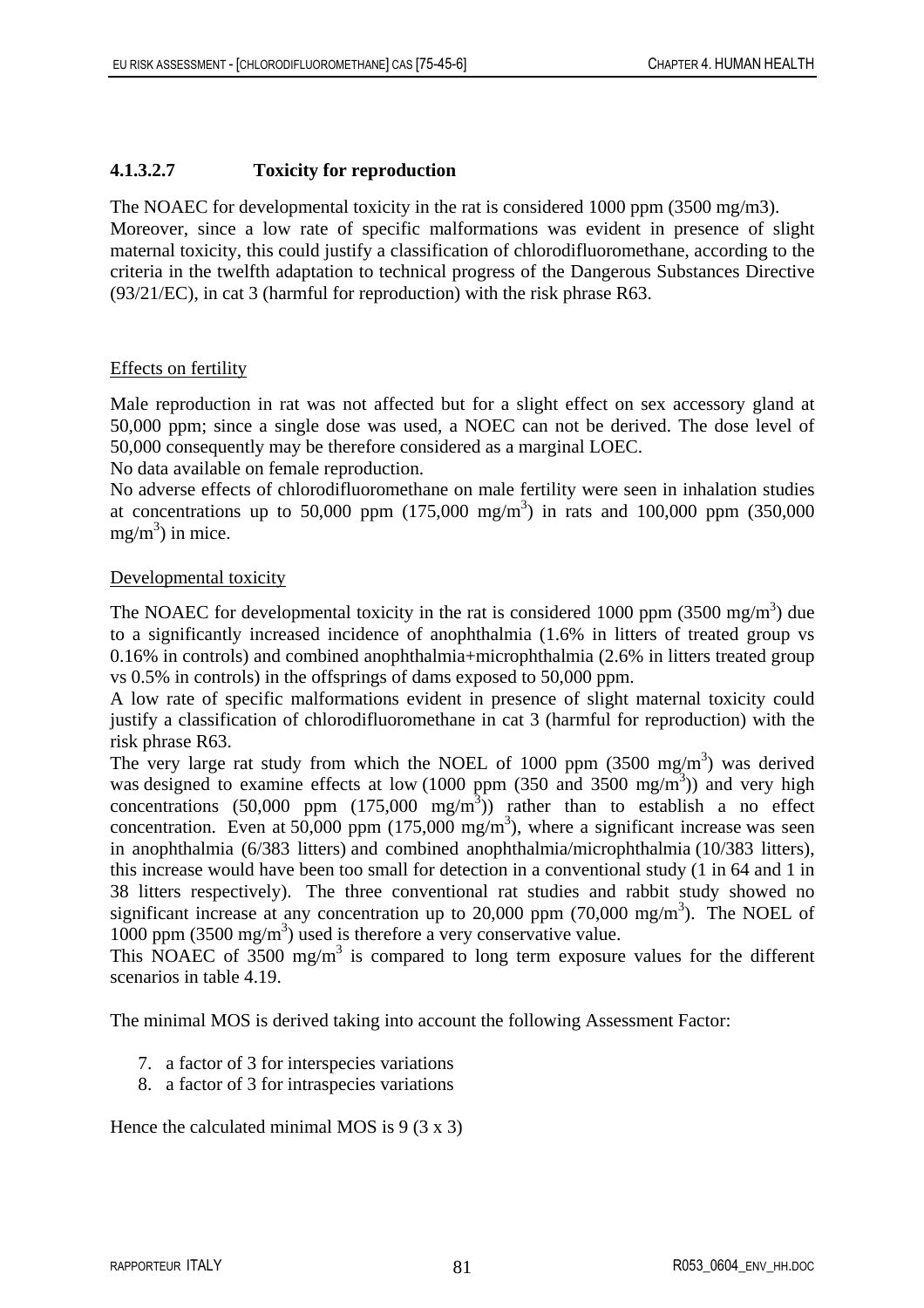**Note: The use of the NOAEC of 1000 ppm from the Palmer study (Palmer, 1978b) has been considered as a very conservative approach. Indeed no adverse effects were observed in the study of Culik and Crowe (1978) up to 20,000 ppm. For this reason there is no need for an additional Assessment Factor in the derivation of the minimal MOS (see section 4.1.2.9.3)**

**Conclusion ii for toxicity for the reproduction**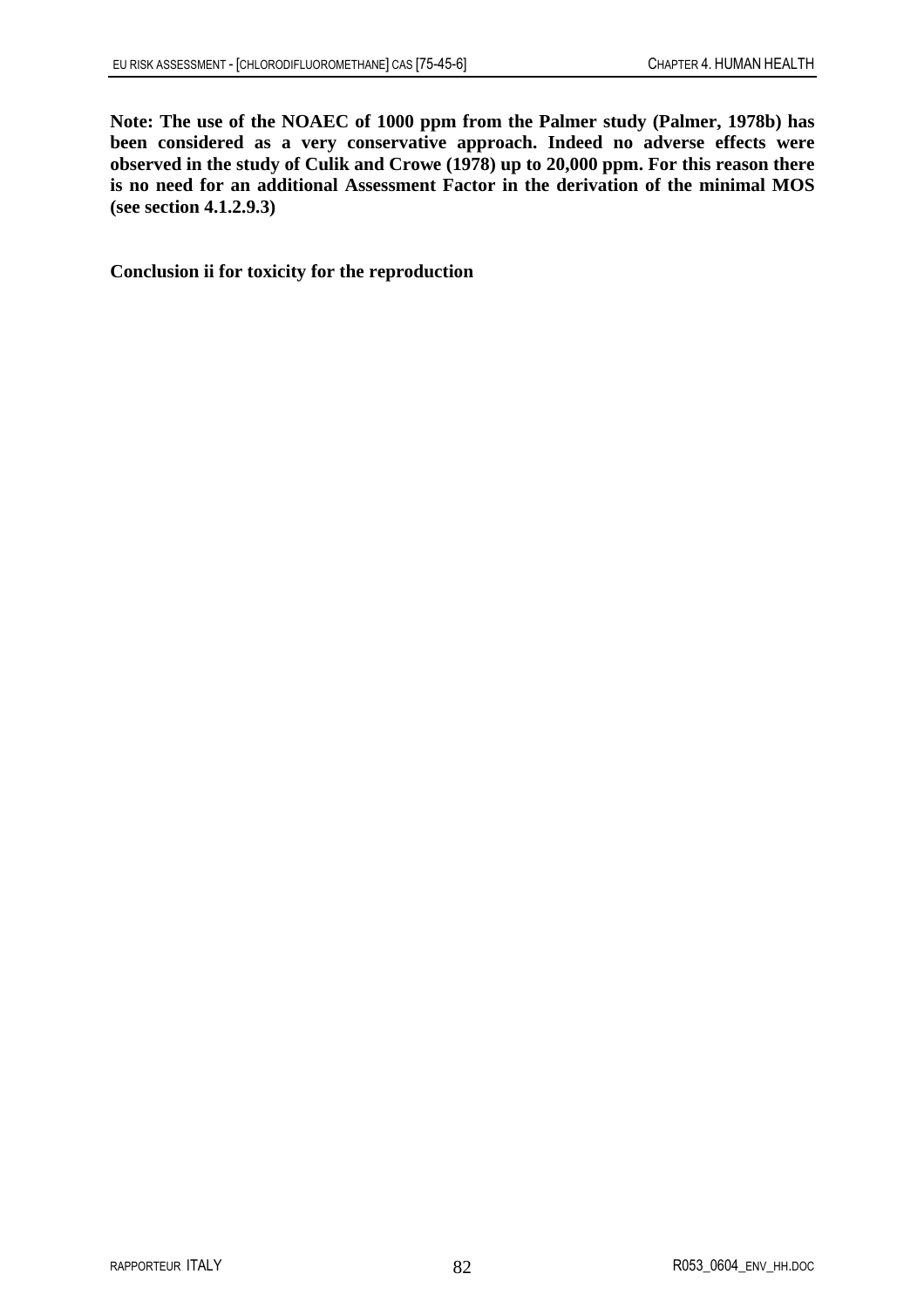**Table 4.19 Occupational risk assessment for toxicity for reproduction** 

| <b>Minimal MOS</b>                              | Inhalation                |                           |      |            | Dermal    |       |     |            | <b>Combined</b> |       |     |            |
|-------------------------------------------------|---------------------------|---------------------------|------|------------|-----------|-------|-----|------------|-----------------|-------|-----|------------|
| 9                                               | Exposure                  | NOAEC                     | SOM  | Conclusion | Exposure  | NOAEC | SOM | Conclusion | Exposure        | NOAEC | SOM | Conclusion |
| Production                                      |                           |                           |      |            |           |       |     |            |                 |       |     |            |
| Subscenario 1 Normal<br>activity                | $3.8$ mg/m <sup>3</sup>   | 3500<br>mg/m <sup>3</sup> | 921  | ii.        | <b>NR</b> |       |     |            | <b>NR</b>       |       |     |            |
| Subscenario 2<br>Maintenance                    | $3.8$ mg/m <sup>3</sup>   | 3500<br>mg/m <sup>3</sup> | 921  | ii         | <b>NR</b> |       |     |            | <b>NR</b>       |       |     |            |
| Subscenario 3<br>Packaging/filling              | 30.5<br>mg/m <sup>3</sup> | 3500<br>mg/m <sup>3</sup> | 114  | ii.        | <b>NR</b> |       |     |            | <b>NR</b>       |       |     |            |
| Subscenario 4<br>Sampling/laboratory            | $3$ mg/m <sup>3</sup>     | 3500<br>mg/m <sup>3</sup> | 1166 | ii.        | <b>NR</b> |       |     |            | <b>NR</b>       |       |     |            |
| Formulation                                     |                           |                           |      |            |           |       |     |            |                 |       |     |            |
| Subscenario 1                                   | <b>NR</b>                 |                           |      |            | <b>NR</b> |       |     |            | <b>NR</b>       |       |     |            |
| <b>Uses</b>                                     |                           |                           |      |            |           |       |     |            |                 |       |     |            |
| Subscenario 1 Use as a<br>refrigerant           | 235 mg/m $3$              | 3500<br>mg/m <sup>3</sup> | 15   | ii.        | <b>NR</b> |       |     |            | <b>NR</b>       |       |     |            |
| Subscenario 2 Use as a<br>chemical intermediate | $3.8$ mg/m <sup>3</sup>   | 3500<br>mg/m <sup>3</sup> | 921  | ii.        | <b>NR</b> |       |     |            | <b>NR</b>       |       |     |            |

NR: not relevant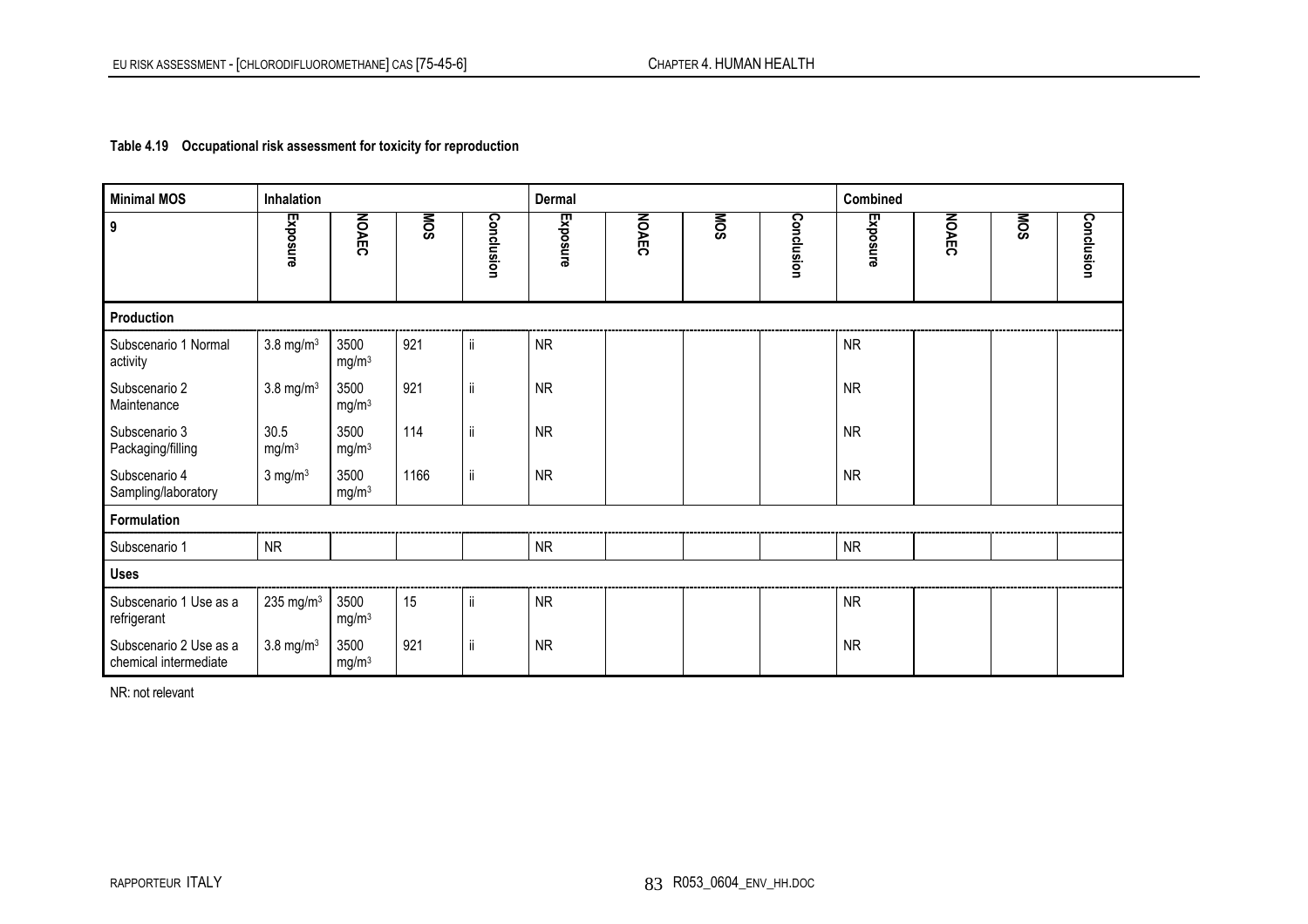|                                       |            | <b>Acute toxicity</b><br>(Minimal MOS = $9$ ) |            | repeated exposure | Local toxicity after single or |           | Sensiti<br>sation | (Minimal MOS = $9$ ) | <b>Repeated dose toxicity Systemic</b> |           | <b>Muta</b><br>genicity | Carcino<br>Genicity   | Reproduct<br>ive toxicity |
|---------------------------------------|------------|-----------------------------------------------|------------|-------------------|--------------------------------|-----------|-------------------|----------------------|----------------------------------------|-----------|-------------------------|-----------------------|---------------------------|
|                                       |            | Dermal                                        | Inhalation | Dermal            | Inhalation                     | Eye       |                   | Dermal               | Inhalation                             | Combined  |                         | (Minimal<br>$MOS = 9$ | (Minimal<br>$MOS = 9$     |
| Production                            |            |                                               |            |                   |                                |           |                   |                      |                                        |           |                         |                       |                           |
| Subscenario 1                         | <b>MOS</b> | <b>NR</b>                                     | ${\sf NR}$ | <b>NR</b>         | <b>NR</b>                      | <b>NR</b> | <b>NR</b>         | <b>NR</b>            | 9210                                   | <b>NR</b> | <b>NR</b>               | 921                   | 921                       |
| Normal activity                       | Concl.     |                                               |            |                   |                                |           |                   |                      | ii.                                    |           |                         | ii                    | ii.                       |
| Subscenario 2                         | <b>MOS</b> | <b>NR</b>                                     | 690        | <b>NR</b>         | <b>NR</b>                      | <b>NR</b> | <b>NR</b>         | <b>NR</b>            | 9210                                   | <b>NR</b> | ${\sf NR}$              | 921                   | 921                       |
| Maintenance                           | Concl.     |                                               | ïi         |                   |                                |           |                   |                      | ij.                                    |           |                         | ii                    | ii.                       |
| Subscenario 3                         | <b>MOS</b> | <b>NR</b>                                     | 690        | <b>NR</b>         | <b>NR</b>                      | <b>NR</b> | <b>NR</b>         | <b>NR</b>            | 1147                                   | <b>NR</b> | ${\sf NR}$              | 114                   | 114                       |
| Packaging/filling                     | Concl.     |                                               | ïi         |                   |                                |           |                   |                      | ij.                                    |           |                         | ii                    | ii.                       |
| Subscenario 4                         | <b>MOS</b> | ${\sf NR}$                                    | 1760       | <b>NR</b>         | <b>NR</b>                      | <b>NR</b> | <b>NR</b>         | <b>NR</b>            | 11666                                  | <b>NR</b> | <b>NR</b>               | 1166                  | 1166                      |
| Sampling/lab                          | Concl.     |                                               | ii.        |                   |                                |           |                   |                      | ii.                                    |           |                         | ii.                   | ii.                       |
| Formulation                           |            |                                               |            |                   |                                |           |                   |                      |                                        |           |                         |                       |                           |
| Subscenario 1                         | <b>MOS</b> | <b>NR</b>                                     | <b>NR</b>  | <b>NR</b>         | <b>NR</b>                      | <b>NR</b> | <b>NR</b>         | <b>NR</b>            | <b>NR</b>                              | <b>NR</b> | <b>NR</b>               | <b>NR</b>             | <b>NR</b>                 |
|                                       | Concl.     |                                               |            |                   |                                |           |                   |                      |                                        |           |                         |                       |                           |
| <b>Uses</b>                           |            |                                               |            |                   |                                |           |                   |                      |                                        |           |                         |                       |                           |
| Subscenario 1 Use<br>as a refrigerant | <b>MOS</b> | ${\sf NR}$                                    | 43.2       | <b>NR</b>         | <b>NR</b>                      | <b>NR</b> | <b>NR</b>         | <b>NR</b>            | 150                                    | <b>NR</b> | <b>NR</b>               | 15                    | 15                        |
|                                       | Concl.     |                                               | ii.        |                   |                                |           |                   |                      | ii.                                    |           |                         | ii.                   | ii.                       |
| Subscenario 2 Use                     | <b>MOS</b> | ${\sf NR}$                                    | <b>NR</b>  | <b>NR</b>         | <b>NR</b>                      | <b>NR</b> | <b>NR</b>         | <b>NR</b>            | 9210                                   | <b>NR</b> | ${\sf NR}$              | 921                   | 921                       |
| as an intermediate                    | Concl.     |                                               | ii.        |                   |                                |           |                   |                      | ii.                                    |           |                         | ii.                   | ii.                       |

[CHLORODIFLUOROMETHANE] CAS [75-45-6]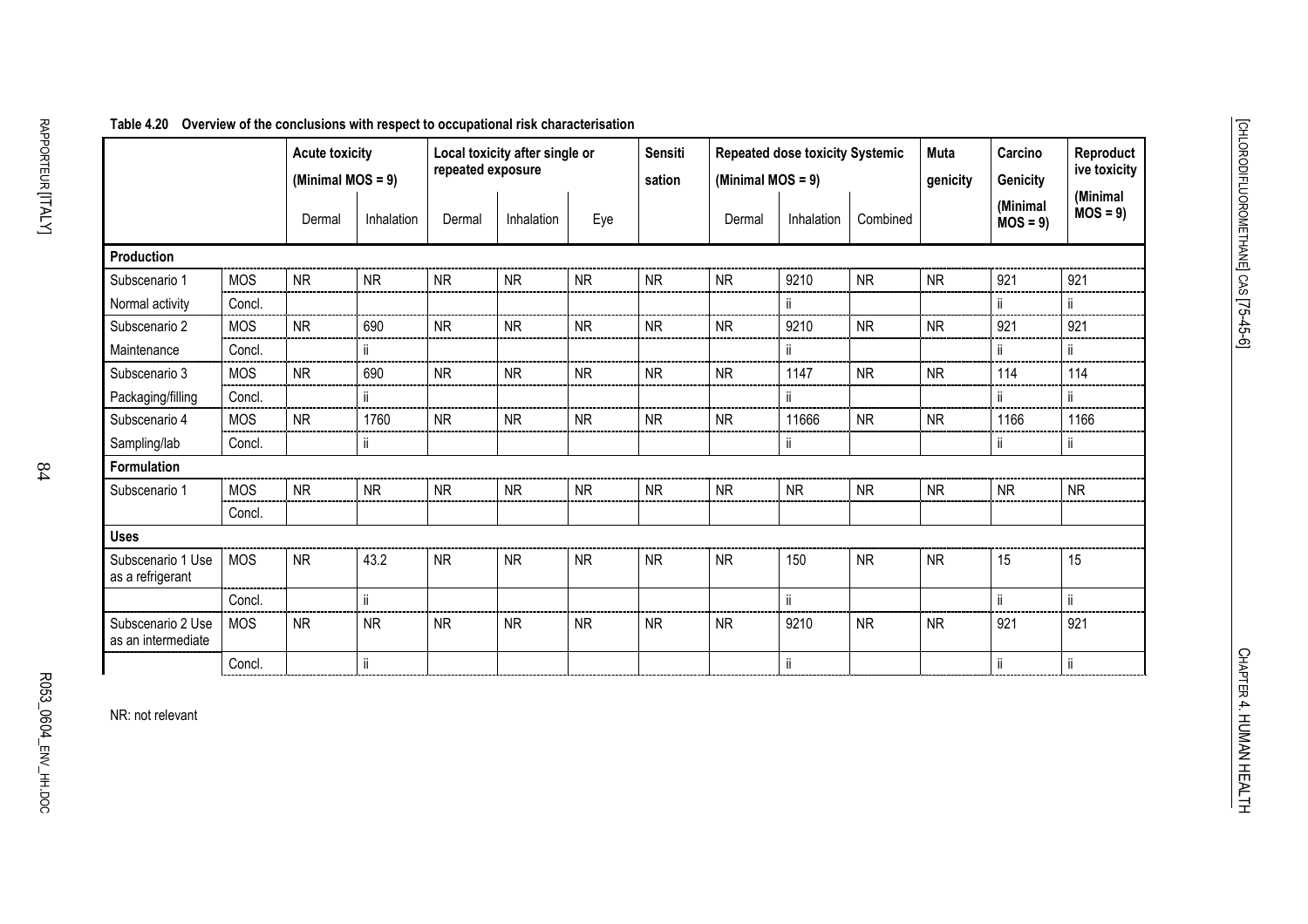### **4.1.3.2.8 Summary of risk characterisation for workers**

Based on the dataset for the various effect endpoints and on the exposure data for the different scenarios, it can be concluded that there is no concern for occupational exposure to HCFC-22 (conclusion ii for all scenarios).

Conclusion (ii)

## **4.1.3.3 Consumers**

Consumers' exposure to HCFC-22 is not expected. Some domestic refrigeration equipment contain HCFC-22 (either in the refrigeration system or in the insulating foams). The maintenance and servicing of the equipment are always made by professionals. In addition, under the provision of EC Regulation 2037/2000, the use of HCFC-22 for new refrigeration systems and foam blowing will be banned from 1<sup>st</sup> January 2004.

Conclusion (ii)

### **4.1.3.4 Humans exposed via the environment**

HCFC-22 does not bioaccumulate, therefore no human exposure via the environment is expected. According to EUSES modelling, indirect exposure of humans to HCFC-22 via food, air and drinking water is negligible (see 4.1.1.4).

Conclusion (ii)

#### **4.1.3.5 Combined exposure**

There is no concern for consumers combined exposure to HCFC-22.

## **4.2 HUMAN HEALTH (PHYSICO-CHEMICAL PROPERTIES)**

**4.2.1 Exposure assessment** 

#### **4.2.1.1 Workers**

HCFC 22 does not present a physico-chemical hazard in the normal conditions of use. Frostbite may occur on skin contact with accidental released liquid or pressurized gas.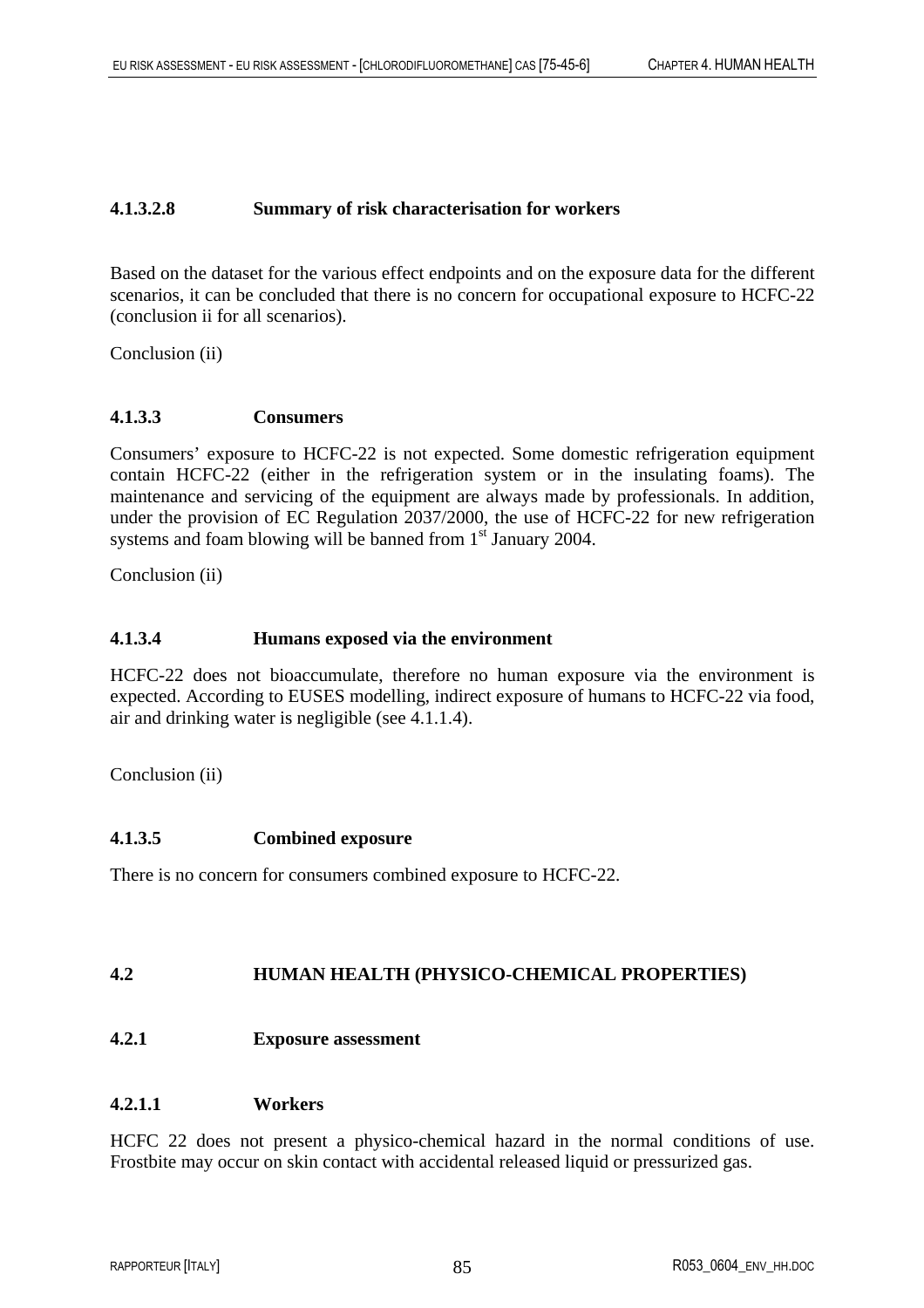## **4.2.1.2 Consumers**

Consumers are normally not exposed to HCFC-22.

# **4.2.1.3 Humans exposed via the environment**

Humans are not exposed to HCFC-22 via the environment.

# **4.2.2 Effects assessment: Hazard identification**

## **4.2.2.1 Explosivity**

HCFC-22 has no explosion potential.

# **4.2.2.2 Flammability**

HCFC-22 is not flammable.

## **4.2.2.3 Oxidizing potential**

HCFC-22 is not an oxidising agent.

# **4.2.3 Risk characterisation**

There is no risk of physico-chemical hazard for the population and workers due to HCFC-22.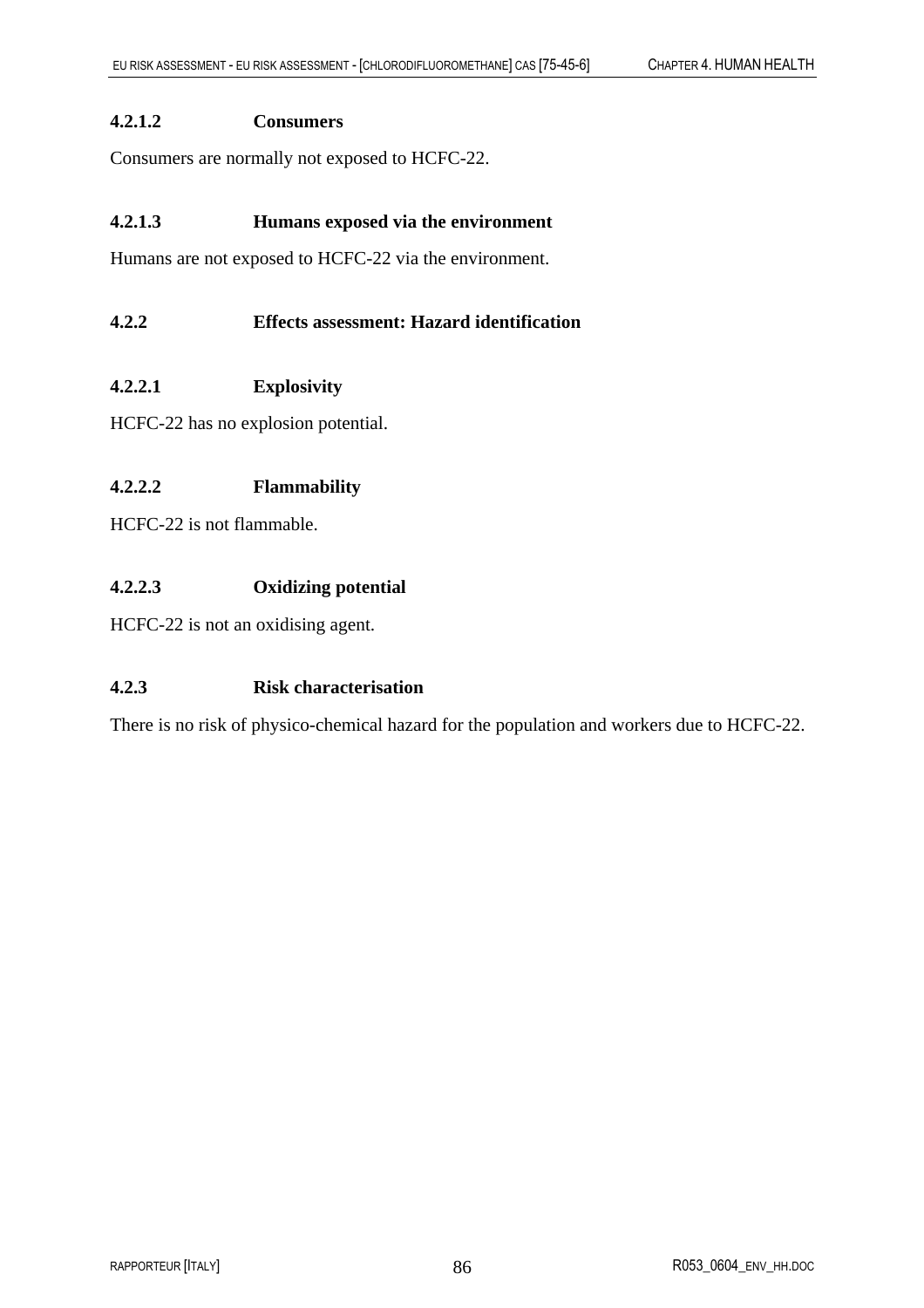# **5 RESULTS**

## **5.1 INTRODUCTION**

#### **5.2 ENVIRONMENT**

**Conclusion** (**ii)** There is at present no need for further information and/or testing and no need for risk reduction measures beyond those which are being applied already.

### **5.3 HUMAN HEALTH**

**5.3.1 Human health (toxicity)** 

### **5.3.1.1 Workers**

**Conclusion** (**ii)** There is at present no need for further information and/or testing and no need for risk reduction measures beyond those which are being applied already.

Conclusion (ii) applies to production, use as a chemical intermediate and use as a refrigerant scenarios.

#### **5.3.1.2 Consumers**

**Conclusion** (**ii)** There is at present no need for further information and/or testing and no need for risk reduction measures beyond those which are being applied already.

Conclusion (ii) applies to production, use as a chemical intermediate and use as a refrigerant scenarios.

#### **5.3.1.3 Humans exposed via the environment**

**Conclusion** (**ii)** There is at present no need for further information and/or testing and no need for risk reduction measures beyond those which are being applied already.

Conclusion (ii) applies to production, use as a chemical intermediate and use as a refrigerant scenarios.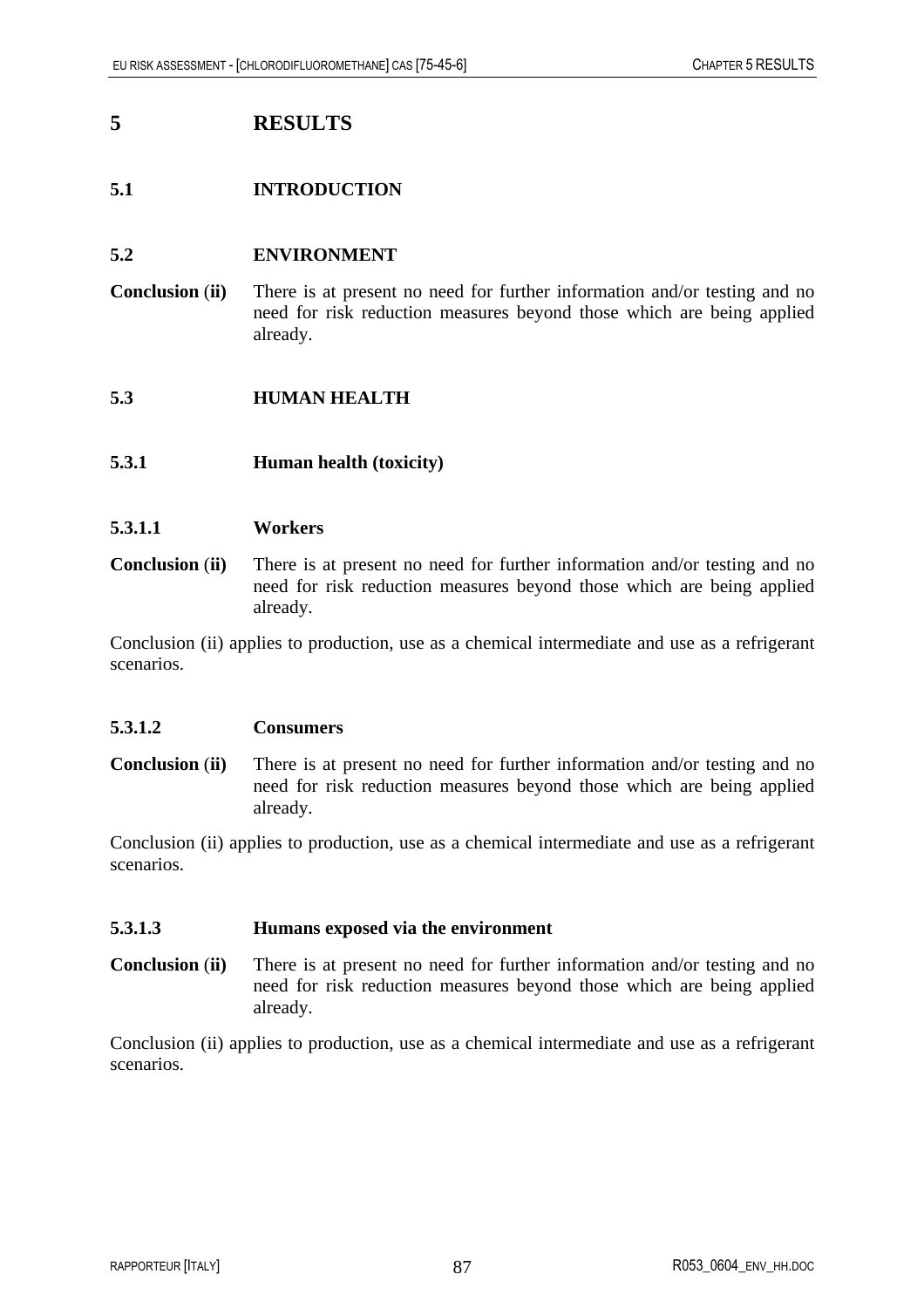#### **5.3.1.4 Combined exposure**

**Conclusion** (**ii)** There is at present no need for further information and/or testing and no need for risk reduction measures beyond those which are being applied already.

Conclusion (ii) applies to production, use as a chemical intermediate and use as a refrigerant scenarios.

## **5.3.2 Human health (risks from physico-chemical properties)**

**Conclusion** (**ii)** There is at present no need for further information and/or testing and no need for risk reduction measures beyond those which are being applied already.

Conclusion (ii) applies to production, use as a chemical intermediate and use as a refrigerant scenarios.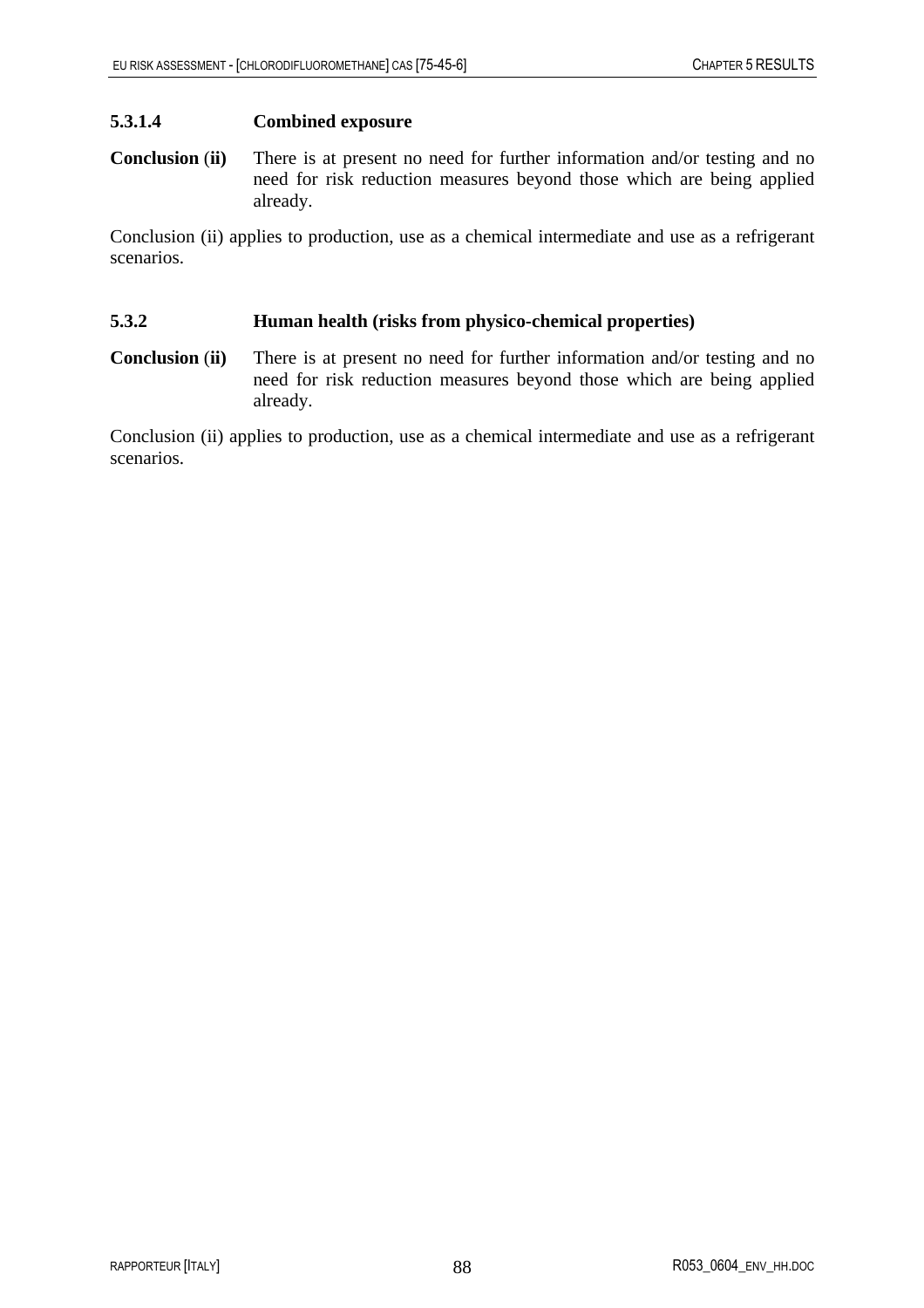# **6 REFERENCES**

AFEAS (Alternative Fluorocarbons Environmental Acceptability Study) *Production and Atmospheric Release of Fluorocarbons through 2001*, published at *www.afeas.org*, AFEAS, Arlington VA, USA, 2003.

AGAGE (Advanced Global Atmospheric Gases Experiment) 2001, results for HCFC-22 measured concentrations reported at ftp://cdiac.esd.ornl.gov/pub/ale\_gage\_Agage/ and in Prinn R.G., R.F. Weiss, P.J. Fraser, P.G. Simmonds, D.M. Cunnold, F.N. Alyea, S. O'Doherty, P. Salameh, B.R. Miller, J. Huang, R.H.J. Wang, D.E. Hartley, C. Harth, L.P. Steele, G. Sturrock, P.M. Midgley and A. McCulloch, A history of chemically and radiatively important gases in air deduced from ALE/GAGE/AGAGE, J. Geophys. Res., 105 (D14), 17,751-17,792, 2000.

Anderson D, Hodge MCE, Weight TM and Riley C (1977) Arcton 22 : Dominat lethal study in the mouse. Report No. CTL/P/430. Imperial Chemical Industries Ltd, Central Toxicology Laboratory, Alderley Park, Cheshire, UK.

Anderson, D., Richardson, C.R. (1979). Arcton 22: A second cytogenicity study in the rat. Report No. CTL/R/445. Imperial Chemical Industries Ltd, Central Toxicology Laboratory, Alderley Park, Cheshire, UK.

Antti–Poika, M., Heikkila, J., and Sarrinen, L., (1990). Cardiac arrhytmias during occupational exposure to fluorinated hydrocarbons. Br. J. Ind. Med. 47:138-140

Antonova, V.I., Sukhov Yu. Z., Salmina Z.A., Petrova, N.A (1983). Toxicology of Freon-22 and its permissible level in bodies of water. Gig. Sanit. 8, 69-70.

Atkinson, R. (1985); Kinetics and mechanisms of the gas-phase reactions of the hydroxyl radical with organic compounds under atmospheric conditions; Chem. Rev., 85 (1): 169-201.

Aviado D.M. & Belej M.A. (1974).Toxicity of aerosol propellants on the respiratory and circulatory systems . I cardiac arrhythmia in the mouse. Toxicol., 2 (1), 31-42.

Aviado D.M. & Smith D.G. (1974). Toxicity of aerosol propellants on the respiratory and circulatory systems. Respiration and circulation in primates. Toxicology 3, (2), 241-252.

Ballschmiter, K. (1992); Transport and fate of organic compounds in the global environment, *Angew. Chem. Int. Ed. Engl.*, **31**, 487-515.

[Bartsch H, Malaveille C, Camus AM, Martel-Planche G, Brun G, Hautefeuille A, Sabadie N,](http://www.ncbi.nlm.nih.gov/entrez/query.fcgi?db=pubmed&cmd=Retrieve&dopt=Abstract&list_uids=6993936&query_hl=15&itool=pubmed_docsum)  [Barbin A, Kuroki T, Drevon C, Piccoli C, Montesano R.](http://www.ncbi.nlm.nih.gov/entrez/query.fcgi?db=pubmed&cmd=Retrieve&dopt=Abstract&list_uids=6993936&query_hl=15&itool=pubmed_docsum) Validation and comparative studies on 180 chemicals with S. typhimurium strains and V79 Chinese hamster cells in the presence of various metabolizing systems. Mutat Res. 1980 Jul;76(1):1-50.

Belej M.A., Smith D.G., Aviado D.M. (1974). Toxicity of aerosol propellants in the respiratory and circulatory systems. IV. Cardiotoxicity in the monkey. . Toxicol., 2 (4), 381-395.

Boggs, J.E. and Buck, A.E., 1958. The solubility of some chloromethanes in water. *J. Phys. Chem.* **62**, 1459-1461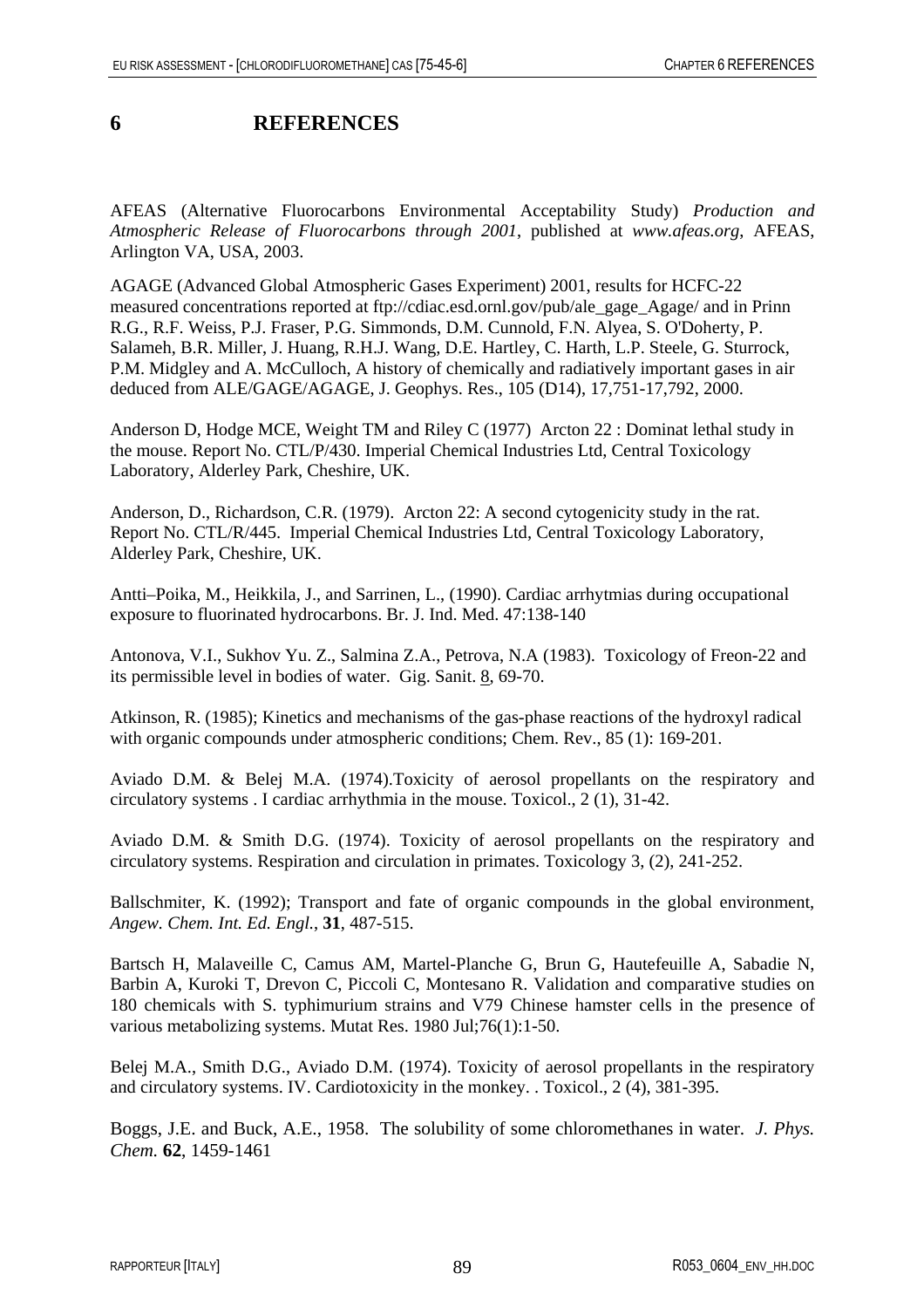Branch C.A., Ewing J.R., Fagan S.C., Goldberg D.A. & Welch K.M.A. (1990). Acute toxicity of a nuclear magnetic resonance cerebrral blood flow indiactor in cats. Stroke 21 (8), 1172-1177.

Butterworth, B.E. (1976). In vitro microbial mutagenicity studies of methane, chlorodifluoro: Report n. 398-76 E.I. Du Pont de Nemours and Co., Haskell Laboratory, Wilmington, DE.

Campbell, D.D., Lockey, J.E., Petajan, J., Gunter, B.J., ROM, W.W. (1986). Health effects amoung refrigeration repair workers exposed to fluorocarbons, Br. J. Ind. Med., 43 (2), 107-111.

Carney, I. (1977). Arcton 22 (Chlorodifluoromethane) relationship between blood levels and inhaled concentrations in anaesthetised artificially ventilated rats. Imperial Chemical Industries Ltd, Central Toxicology Laboratory, Alderley Park, Cheshire, UK. Report No CTL//R/422.

CEFIC, 2003. EFCTC (European Fluorocarbons Technical Committee). 2003 production and use figures in the EU.

CEFIC, 2005. EFCTC (European Fluorocarbons Technical Committee). 2005 production and use figures in the EU.

CEFIC, 1996. EFCTC (European Fluorocarbons Technical Committee). 1996 exposure data for TFE production. Data provided by a member company.

Chang, W.-K. and Criddle, C.S., 1995. Biodegradation of HCFC-22, HCFC-142b, HCFC-123, and HFC-134a by methanotrophic mixed culture MM1. *Biodegradation* **6**(1), 1-9

Chemical Inspection and Testing Institute Japan 1992. Biodegradation and bioaccumulation data on existing chemicals base on CSCL

Clark D.G.& Tinston D.J. (1982). Acute inhalation toxicity of some alogenated and nonhalogenated hydrocarbons. Hum. Toxicol. 1 (3), 239-247.

CMDL (U.S. National Oceanic and Atmospheric Administration Climate Monitoring and Diagnostics Laboratory) 2001, results for HCFC-22 measured concentrations reported at http://www.cmdl.noaa.gov/ and in Montzka S. A., J. H. Butler, J .W. Elkins, T. M. Thompson, A. D. Clarke and L. T. Lock, Present and future trends in the atmospheric burden of ozone-depleting halogens, Nature, 398, 690-694, 1999.

Culik R and Crowe (1978) Embryotoxic and teratogenic studies in rats with inhaled chlorodifluoromethane (HCFC-22) Third study. Report n° 314/78. Du Pont de Nemours and Co., Haskell Laboratory. Wilmington, Delaware, USA

Culik R, Kelly DP and Burgess BA (1976). Embryotoxic and teratogenic studies in rats with inhaled chlorodifluoromethane (HCFC - 22). Report n° 970/76. Du Pont de Nemours and Co., Haskel Laboratory. Wilmington, Delaware, USA

Dal Grande, M., Zanderigo, C., Coato, F., Menegolli, S., Cipriani, E., Pancher, V., Malesani, F., and Perbellini, L. (1992). Sudden death from Freon 22 ? Med. Lav. 83:361-364

Defibaugh, D.R. and Morrison, G., 1992. Compressed liquid densities and saturation densities of chlorodifluoromethane. *J. Chem. Eng. Data* **37**(1), 107-110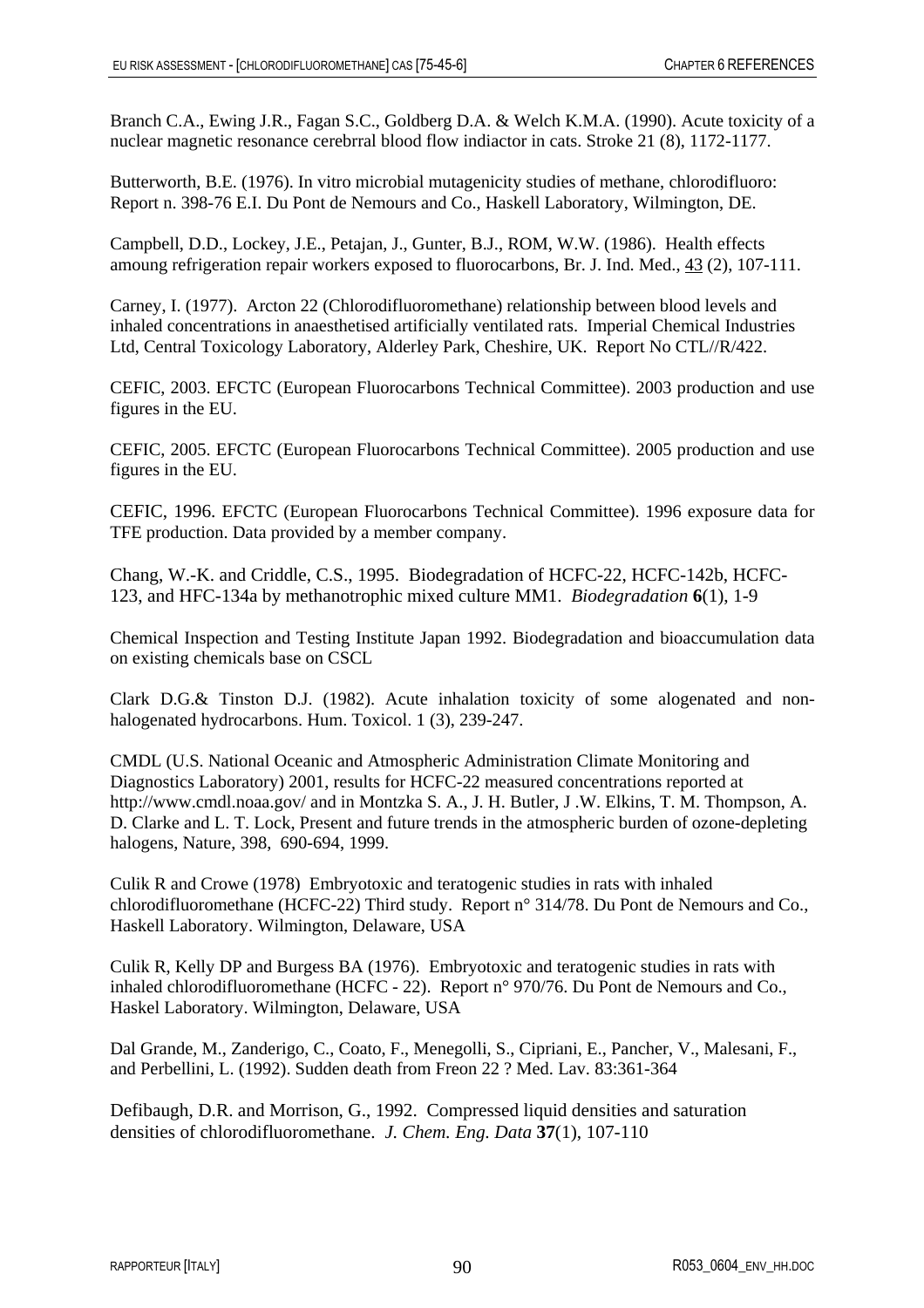Ding, X.C., Yu, H.T., Liu, C.F., Hu, M.L., Ko, F.S. (1980). Studies on the absorption distribution and elimination of four organofluorine compounds in rabbits. Chung-Hua Yu Gang I Hsueh Tsa Chih, 14 (1), 39-42.

Downing, R.C. (1988); Fluorocarbon refrigerants handbook; Prentice Hall, New Jersey; 182-189.

Du Pont (1994). Report HLR 675-94. Static, acute 48-hours screening test of R-22 to *Daphnia magna*. Haskell Laboratory for Toxicology and Industrial Medicine.

ECETOC (1989) JACC (Joint Assessment of Commodity Chemicals) Report n. 9. Chlorodifluoromethane.

Edling, C., Ohlson, C.G., Ljungkvist, G. Oliv, A. and Sederholm, B. (1990). Cardiac arrythmia in refrigerator repairmen exposed to fluorocarbons. Br. J. Ind. Med. 47:207-212

Edney, E.O., Driscoll, D.J. (1992); Chlorine initiated photooxidation studies of hydrochlorofluorocarbons (HCFCs) and hydrofluorocarbons (HFCs); Results for chlorodifluoromethane (CHClF<sub>2</sub>); HFC-41 (CH<sub>3</sub>F); HCFC-124 (CClFHCF<sub>3</sub>); HFC-125  $(CF_3CHF_2)$ ; HFC-134a  $(CF_3CH_2F)$ ; HCFC-142b  $(CCIF_2CH_3)$ ; HFC-152a  $(CHF_2CH_3)$ ; Int. J. Chem. Kinet., 24: 1067-1081.

European Commission (1994); Council Regulation (EC) no 3093/94 of 15 December 1994 on substances that deplete the ozone layer, Official Journal, L333, 1-15.

European Community (2000): Regulation (EC) No 2037/2000 of the European Parliament and of the Council of 29 June 2000 on substances that deplete the ozone layer, Official Journal of the European Communities, L244, 1-26, 29.9.2000.

EUSES model, Resources planning Consultants B.V., The Netherlands, February 1997

Fischer, S.K., P.J. Hughes, P.D. Fairchild, C.L. Kusik, J.T. Dieckmann, E.M. McMahon and N. Hobday (1991); Sections 5, 6 & 7 of *Energy and Global Warming Impacts of CFC Alternative Technologies*, AFEAS (as above), 1333 H Street NW, Washington D.C. 20005, U.S.A.

Fisher, D.A., Hales, C.H., Wang, W.C., Ko, M.K.W., Sze, N.D. (1990); Model calculations of the relative effects of CFCs and their replacements on global warming; Nature, 344: 513-516.

Fraser, P.J., Weiss, R., Miller, B., Cunnold, D., Alyea, F., Hartley, D., Simmonds, P.G., Butler, J. and Elkins, J. (1995a); Global Observations of Halocarbons Restricted under the Montreal Protocol, presented at session A32D of the Fall meeting of the American Geophysical Union, San Francisco, December 1995.

Fraser, P.J., S.A. Penkett, D. Oram, R. Prinn, J. Huang, B. Miller, R. Weiss and F. van Woy, (1995b); An investigation of the chlorodifluoromethane (CHClF<sub>2</sub>) content of the Cape Grim air *archive to determine the atmospheric lifetime of chlorodifluoromethane*, Final Report for Contract No P92-088, AFEAS (as above), 1333 H Street NW, Washington D.C. 20005, U.S.A.

Garriot, J., Petty, C.S. (1980). Death from inhalant abuse: toxicological and pathological evaluation of 34 cases. Clin. Toxicol 16, 305-315.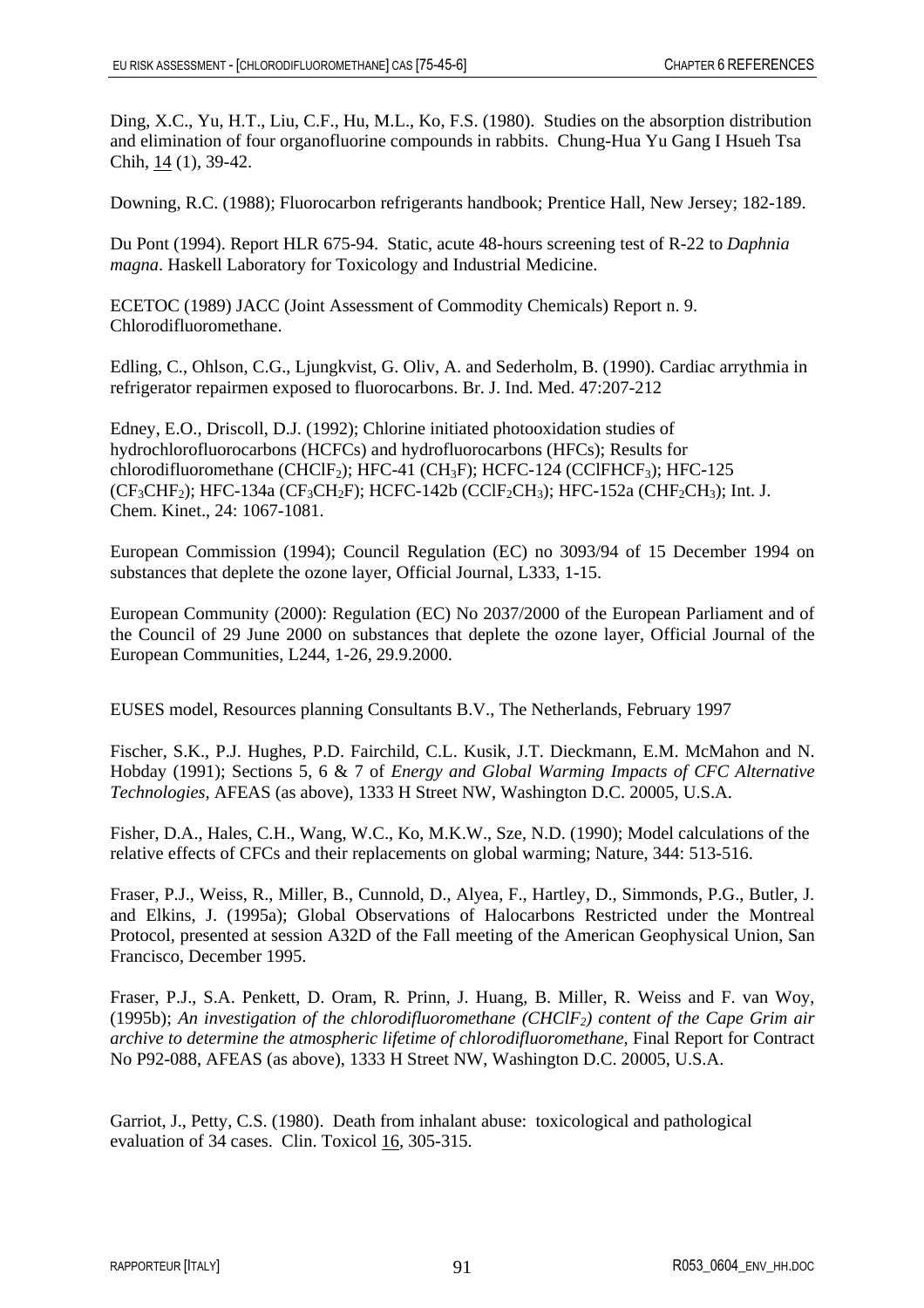Gjølstad, M., Ellingsen, D.G., Espeland, O., Nordby, K.C., Evenseth, H., Syvert, T., Skaugset, N.P., Thomassen, Y. (2003). J. Environ. Monit., 2003, 5, 236-240.

Gonnet J.F. and Guillot J.P. (1986). Local tolerance test in the rabbit and cutaneous sensitising testing the guinea pig. Hazleton -IFT

Gunter, B.J., Campell, D.D., Rom, W.W., Petajan, J.H. (1982). Health Hazard evaluation Report No. META 81-043-1207, refrigeration workers, Salt Lake City, Utah. Report Iss., META-81- 043-1207, order no. PB84-17299B, 27pp.

Haba, K. and Yamamoto, H., (1995). Two cases of death caused by Freon 22 gas in fish hold. Res. Pract. Foren. Med. 28:103-108

Hamilton, J.M. Jr., (1963); The Organic Fluorochemicals Industry in *Advances in Fluorine Chemistry, vol 3* (M. Stacey *et al.*, eds), pp 117-180, Butterworths, London, UK.

Hine, J. and Mookerjee, P.K., 1975. The intrinsic hydrophilic character of organic compounds. Correlations in terms of structural contributions. *J. Org. Chem.* **40**(3), 292-298

Hoechst (1973) Unveröffentlichte Untersuchung, studie von 29.03.1973

Hoechst AG, Abt. Produktentwicklung/Oekologie (1992): Interne Berechnung des log Pow

Hoechst AG, Abt. SU Umwelt / Produktsicherheit, 27. 2. 1996: Interne Berechnung des log Pow

Hoechst AG, EG-Sicherheitsdatenblatt (07.02.1995)

Hoechst AG, Frigen® 22 S Produktbeschreibung, Ausgabe März 1987

Hoechst AG, Frigen®-Refrigerants, Physical data, Ausgabe September 1989

Hoke R.A. (1997) HCFC-22: static.renewal, acute 96hLC50 to Zebrafish, Brachidanio rerio. Laboratory project id:\_ HL-1997-01088.

Hodge MCE, Anderson D, Bennett IP and Weight TM (1979) Arcton : Second Dominant Lethal study in the mouse. Report No. CTL/R/450 (revised). Imperial Chemical Industries Ltd, Central Toxicology Laboratory, Alderley Park, Cheshire, UK.

Howard, C.A., Cryer, N., Greenwood, M. (1989). Arcton 22: An evaluation in the mouse micronucleus test. Report No. CTL/P/2433. Imperial Chemical Industries Ltd, Central Toxicology Laboratory, Alderley Park, Cheshire, UK.

Hubrich C and F. Stuhl. The Ultraviolet absorption of Some Halogenated Methanes and Ethanes of Atmospheric Interest. J. Photochem. Vol 12, page. 93-107, 1980.

IPCS, 1991. Environmental Health Criteria n. 126: Partially halogenated chlorofluorocarbons (methane derivatives).

Irmann, F., 1965. Eine einfache Korrelation zwischen Wasserlöslichkeit und Struktur von Kohlenwasserstoffen und Halogenkohlenwasserstoffen. *Chem.-Ing.-Tech.* **37**(8), 789-798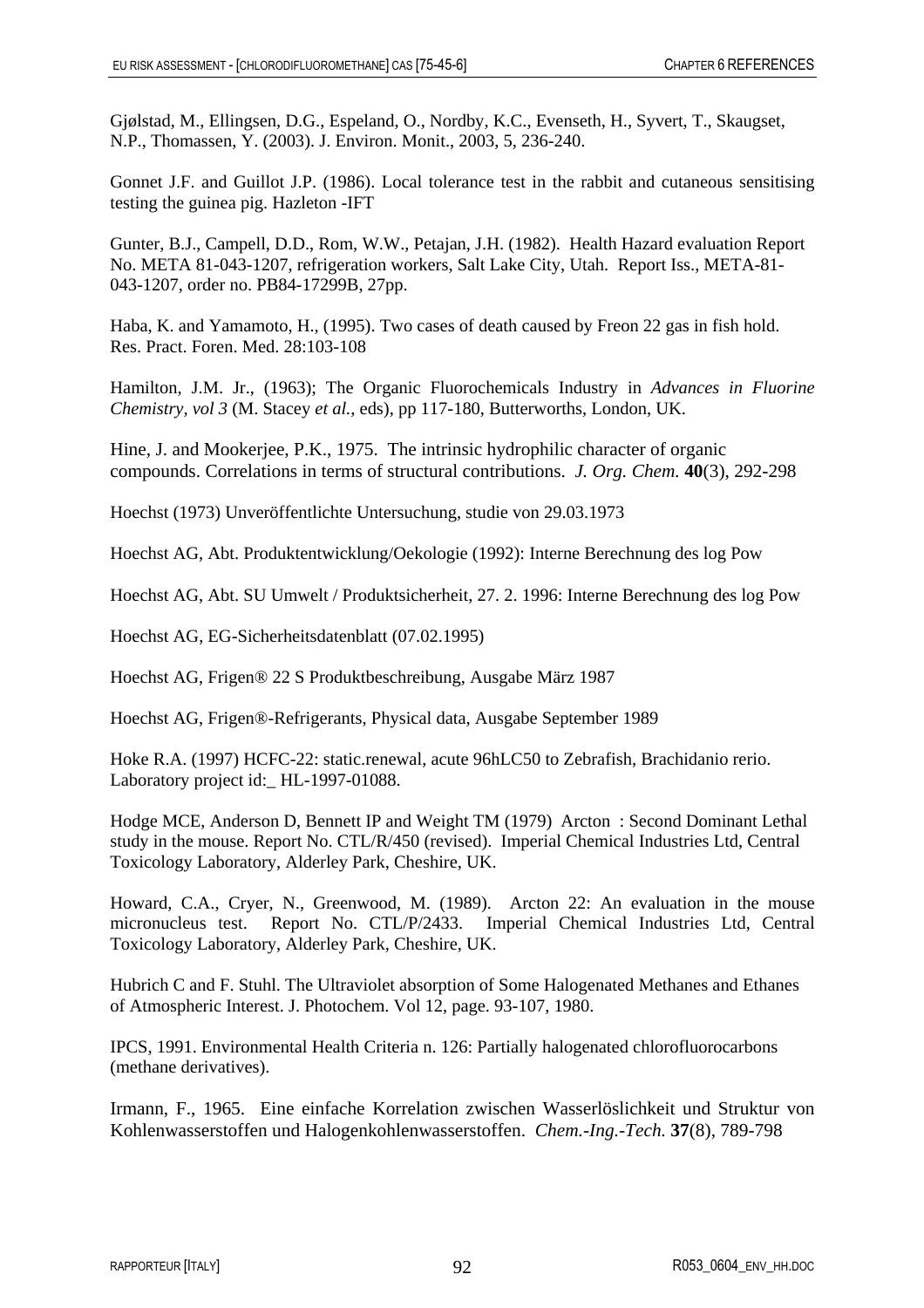Isidorov, V.A., I.G. Zenkhevich and B.V. Ioffe, (1990). Volatile organic compounds in solfataric gases, *J. Atmospheric Chem.*, 10, 329-340.

J. of Morphology, 109, 37-55.

Joint Assessment on Commodity Chemicals. Report n° 9, October 1989, Brussels, B

Kanakidou, M., Dentener, F.J., Crutzen, P.J. (1995); A global three dimensional study of the fate of HCFC's and HFC-134a in the troposphere; J. Geophys. Res., 100 (D9), 18, 781-18, 801.

Kamm, R.C. (1975). Fatal arrythmia following deodorant inhalation. Case report. Foren. Sci. 5:91-93

Karpov, B.D. (1963a). The chronic toxicity of Freon-22. Tr. Leningr. Sanit-Gigien Med. Inst., 75, 231-240.

Karpov, B.D. (1963b). Lethal and minimal (borderline) concentrations of freon. Tr. Leningr. Sanit-Gigien Med. Inst., 75, 241.

Khalil M.A.K and Rasmussen R.A (1981). Increase of CHClF<sub>2</sub> in the Earth's troposphere, Nature Vol 292, 27/8/1981.

Khalil M. A. K. and R. A. Rasmussen (1983) Gaseous tracers of arctic haze, Environ. Sci. Technol., 17(3), 157-164.

Kintz, P., Baccino, E., Tracqui, A. and Mangin, P. (1996). Headspace GC/MS testing for dichlorofluoromethane in two fatal cases. Foren. Sci. Intern I 82:171-175

Krahn, D.F. (1977). Mutagenic activity of methane, chlorodifluoro-, in the Salmonella microsome assay. Report n. 577-77 E.I. Du Pont de Nemours & Co., Haskell Laboratory, Wilmington, DE.

Kühn Birett - Merkblätter Gefährliche Arbeitsstoffe - 72. Erg.-Lfg 4/94-C 067-1

Kurbat [RS,](http://www.ncbi.nlm.nih.gov/entrez/query.fcgi?db=pubmed&cmd=Search&itool=pubmed_Abstract&term=%22Kurbat+RS%22%5BAuthor%5D) [Pollack CV Jr \(](http://www.ncbi.nlm.nih.gov/entrez/query.fcgi?db=pubmed&cmd=Search&itool=pubmed_Abstract&term=%22Pollack+CV+Jr%22%5BAuthor%5D)1998). Facial injury and airway threat from inhalant abuse: a case report[. J Emerg Med. 1](#page-0-0)998 Mar-Apr;16(2):167-9.

Lee, I.P., Suzuki, K. (1981). Studies in the male reproductive toxicity of Freon 22. Fund. Appl. Toxicol., 1 (3), 266-270.

Leifer, R., Sommers, K., Guggenheim, S.F. (1981); Atmospheric trace gas measurements with a new clean air sampling system; Geophys. Res. Lett., 8: 1079-1082.

Leuschner, F., Neumann, B.W., Huebscher, F. (1983). Report on subacute toxicological studies with several fluorocarbons in rats and dogs by inhalation. Arzneimittelforsch, 33 (10), 1475-1476.

Litchfield, M.H., Longstaff, E. (1984). The toxicological evaluation of chlorofluorocarbon 22 (HCFC-22). Food Chem. Toxicol., 22 (6), 465-475.

Longstaff E and McGregor D (1978) Mutagenicity of a halocarbon refrigerant monochlorfluoromethane (E-22) in *Salmonella typhimurium.* Toxicol Lett 2(1): 1-4.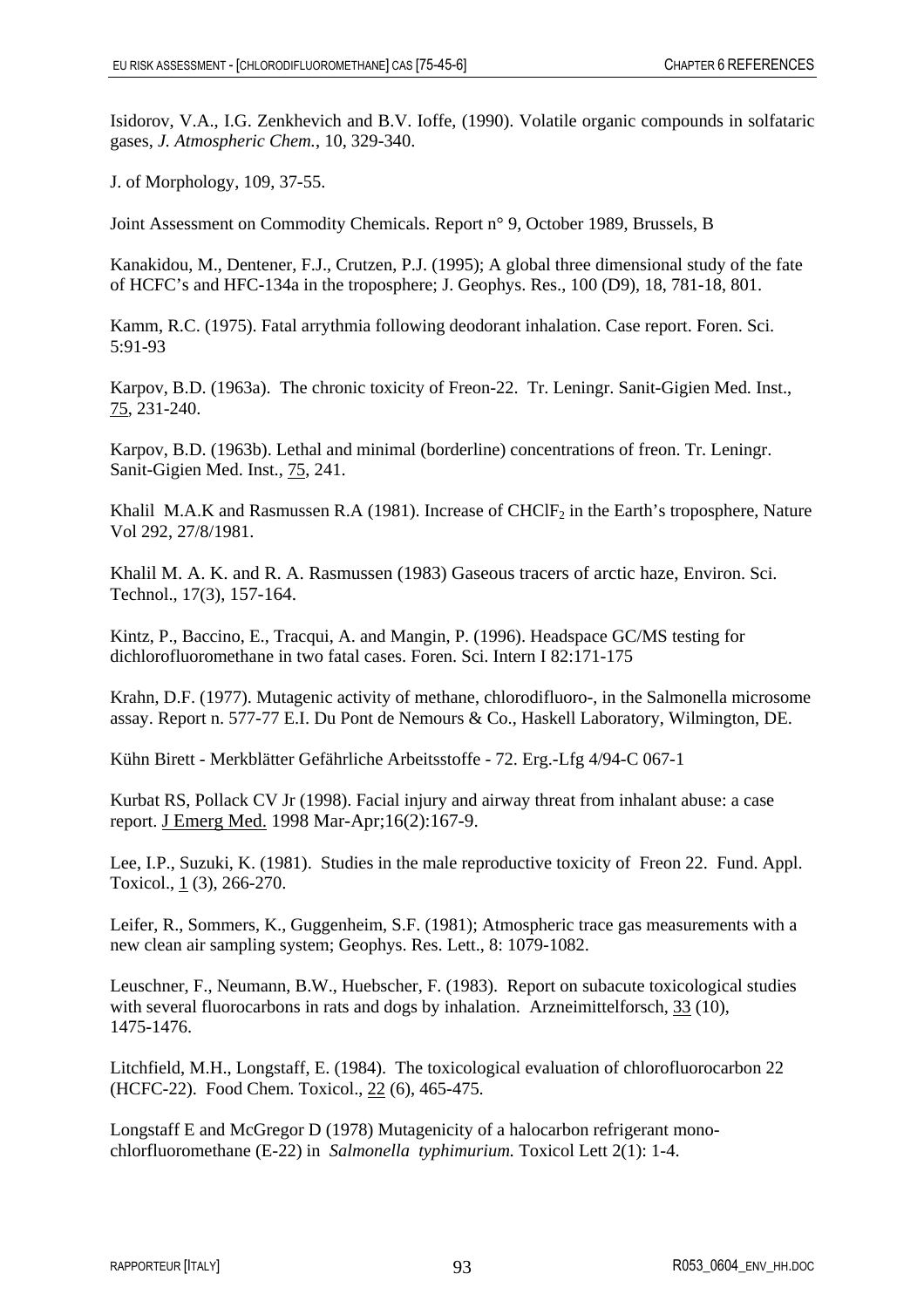Longstaff E, Robinson M, Bradbrook C, Styles JA, Purchase IFH (1984). Genotoxicity and carcinogenicity of fluorocarbons: Assessment by short-term in vitro tests and chronic exposure in rats. Toxicol Appl Pharmacol 72:15-31.

Longstaff, E. (1988). Carcinogenic and mutagenic potential of several fluorocarbons. Annals. NY Acad. Sci., 534, 283-298.

Loprieno, M., Abbondandolo, A. (1980). Comparative mutagenic evaluation of some industrial compounds. In : Short-term test systems for detecting carcinogens. Edited by K. H. Norpoth and R.C. Garner, 333, Springer Verlag, Berlin.

Lyman, W.J., Reehl, W.F., Rosenblatt, D.H. (1982); Handbook of chemical property estimation methods; Environmental behaviour of organic compounds; McGraw-Hill, New York.

Maltoni, C., Ciliberti, A., Carretti, D. (1982). Experimental contributions in identifying brain potential carcinogens in the petrochemical industry. Ann. NY Acad. Sci., 381, 216-249.

Maltoni, C., Lefemmine, G., Tovoli, D., Perino, G. (1988). Long-term carcinogenicity bioassays on three chlorofluorocarbons (Trichlorofluoromethane, FC11; Dichlorodifluoromethane, FC12; Chlorodifluoromethane, HCFC-22) administerd by inhalation to Sprague-Dawley rats and Swiss mice. Annals NY acad. Sci., 534, 261-281.

MCooey, K.T. (1980). Methane, chlorodifluoro-, Chinese hamster ovary cell assay for mutagenicity. Report no. 149-90. EI Du Pont de Nemours & Co., Haskell Laboratory, Wilmington, DE.

McCulloch A., P.M. Midgley and P. Ashford, Releases of Refrigerant Gases (CFC-12, HCFC-22 and HFC-134a) to the Atmosphere, Atmos. Environ. 37(7), 889-902, 2003.

McCulloch A., P.M. Midgley and A. Lindley (2006). Recent changes in the production and global atmospheric emissions of chlorodifluoromethane (HCFC-22). Atmospheric Environmen 40 (2006) 936-942.

Midgley, P.M. and D.A. Fisher, (1993); The production and release to the atmosphere of chlorodifluoromethane (HCFC-22), *Atmos. Environ.*, 27A (14), 2215-2223.

Montzka, S.A., Butler, J.H., Myers, R.C., Thompson, T.M., Swanson, T.H., Clarke, A.D., Lock, L.T., Elkins, J.W. (1996); Decline in the tropospheric abundance of halogen from halocarbons: Implications for stratospheric ozone depletion; Science, 272, 1318-1322.

Montzka, S.A., Myers, R.C., Butler, J.H., Elkins, J.W., Cummings, S.O. (1993); Global tropospheric distribution and calibration scale of chlorodifluoromethane; Geophys. Res. Lett., 20 (8), 703-706.

Montzka S.A., P.J. Fraser (Lead Authors), J.H. Butler, P.S. Connell, D.M. Cunnold, J.S. Daniel, R.G. Derwent, S. Lal, A. McCulloch, D.E. Oram, C.E. Reeves, E. Sanhueza, L.P. Steele, G.J.M. Velders, R.F. Weiss and R.J. Zander, Controlled Substances and Other Source Gases, Chapter 1 in *Scientific Assessment of Ozone Depletion: 2002*, Global Ozone Research and Monitoring Project - Report No. 47, World Meteorological Organization, Geneva, 2003.

Morita, M., Miki, A., Kazama, H., Sakata, M. (1977). Case report of deaths caused by Freon gas. Forensic Sci., 10 (3), 253-260.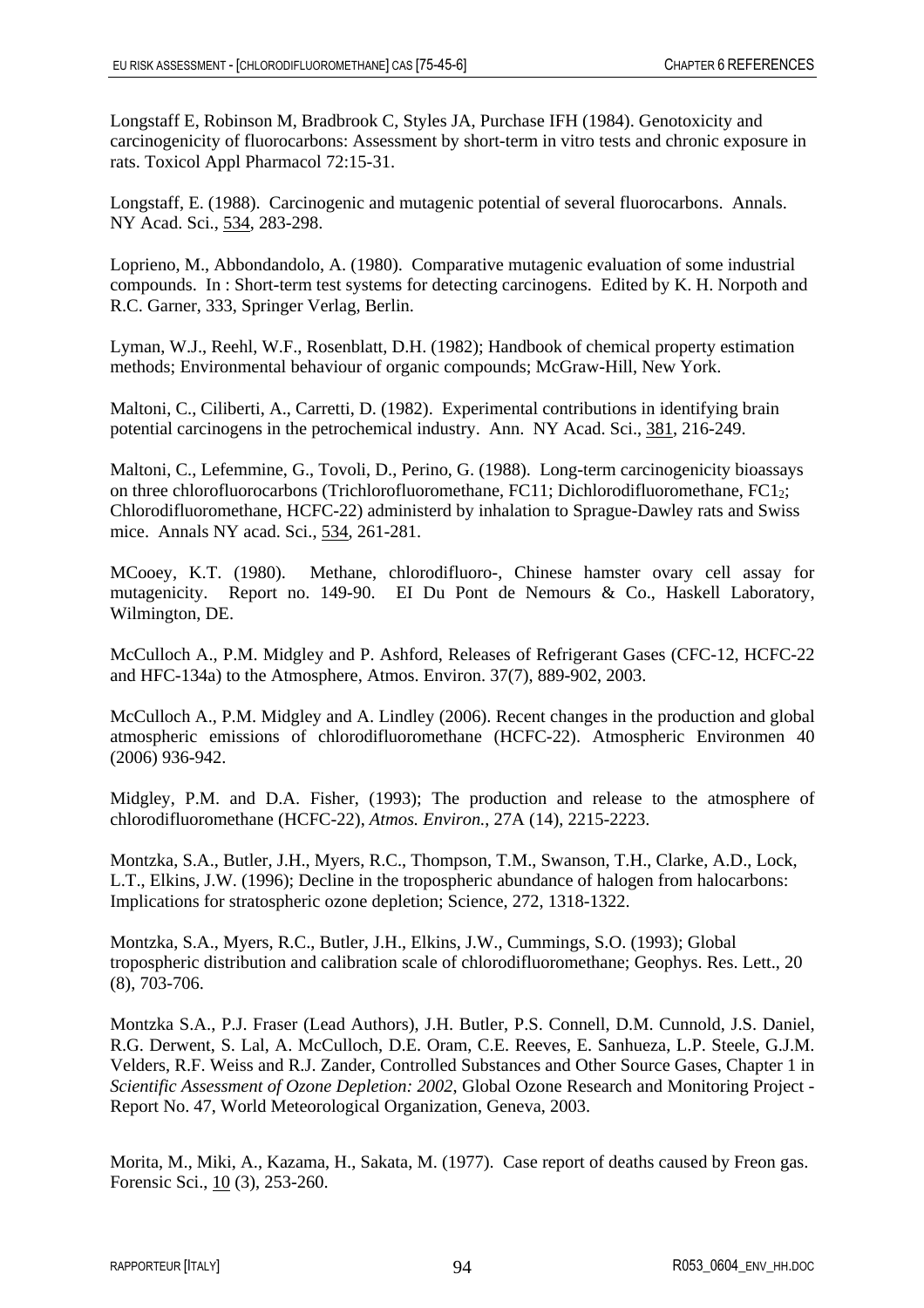Mullin L.S. (1975). Cardiac Sensitization. Wilmington, Delaware, Du Pont de Nemours and Co., Haskel Laboratory (Report N° 707-75).

NASA (1988) Present state of knowledge of the upper atmosphere: An assessment report, NASA Reference Publication 1208, August 1988.

NIOSH (1976) In : Christensen HE & Fairchild FJ ed. Regsitry of toxic effects of chemicals substances. Cincinnati, OHIO, National Insitute for Occupational Safety and Health, P 690 (Entry N° PA 73900).

Nuckolls A.H. (1940) . The toxicology of some commercial fluorocarbons. In : proceedings of the 2nd annual Conference on Environmental Toxicology. Fairborn, OHIO. Chicago, Illinois. The Underwriter's Laboratories ( Miscellaneous Hazards N° 3134 ).

Palmer AK, Cozens DD, Clarck R and Clarck GC (1978a) Effects of Arcton 22 on pregnancy of the New-Zealand white rabbit. Report n° ICI/177/78505, Huntingdon Research Centre, Huntingdon, Cambridgeshire, UK

Palmer AK, Cozens DD, Clarck R and Clarck GC (1978b) Effects of Arcton 22 on pregnant rats : relationship to anophtalmia and microphtalmia. Report n° ICI/174/78208, Huntingdon Research Centre, Huntingdon, Cambridgeshire, UK

Pantaleoni G.C. & Luzi V. (1975a).Cardiotoxicity of monochlorodifluoromethane (contribution to the study on the toxicopathology of sniffing syndrome). Note 3. Rass. Med. Sper. 22 (6) : 265- 269.

Pantaleoni G.C. & Luzi V. (1975b) . Cardiotoxicity of monochlorodifluoromethane (contribution to the study on the toxicopathology of sniffing syndrome). Note 4. Rass. Med. Sper. 22 (6) : 270- 274 .

Pellizzari, E.D., Hartwell, T.D., Harris, B., Waddell, R.D., Whitaker, D.A., Erickson, M.D. (1982x); purgeable organic compounds in mother's milk; Bull. Environ. Contam. Toxicol., 28 (3): 322-328.

Peter, H., Filser, J.G., Szentpaly, L.V., Wiegand, H.J. (1986). Different pharmacokinetics of dichlorofluoromethane (CFC-21) and chlorodifluoromethane (HCFC-22). Arch. Toxicol., 58 (4), 282-283.

Pollock, W.H., Heidt, L.E., Lueb, R.A., Vedder, J.F., Mills, M.J., Solomon, S. (1992); On the age of stratospheric air and ozone depletion potentials in polar regions; J. Geophys. Res., 97 (D12), 12993-12999.

Poznak A.V. & Artusio J.F. (1960). Anaesthetic properties of a series of fluorinated compounds. I. Fluorinated hydrocarbons . Toxicol. Appl. Pharmacol. 2 : 363-373.

Prather, M.J., Spivakovsky, C.M. (1990) ; Tropospheric OH and the lifetimes of hydrofluorocarbons, J. Geophys. Res., 95 (D11); 18723-18729.

Prinn, R.G ,P.J. Fraser, R. Weiss, B. Miller , D. Cunnold, F. Alyea, D. Hartley and P.G. Simmonds (1995); Global observation of Halocarbons restricted under the Montreal Protocol, section A32D of Fall meeting of the American Geophysical Union, San Francisco, Dec 1995.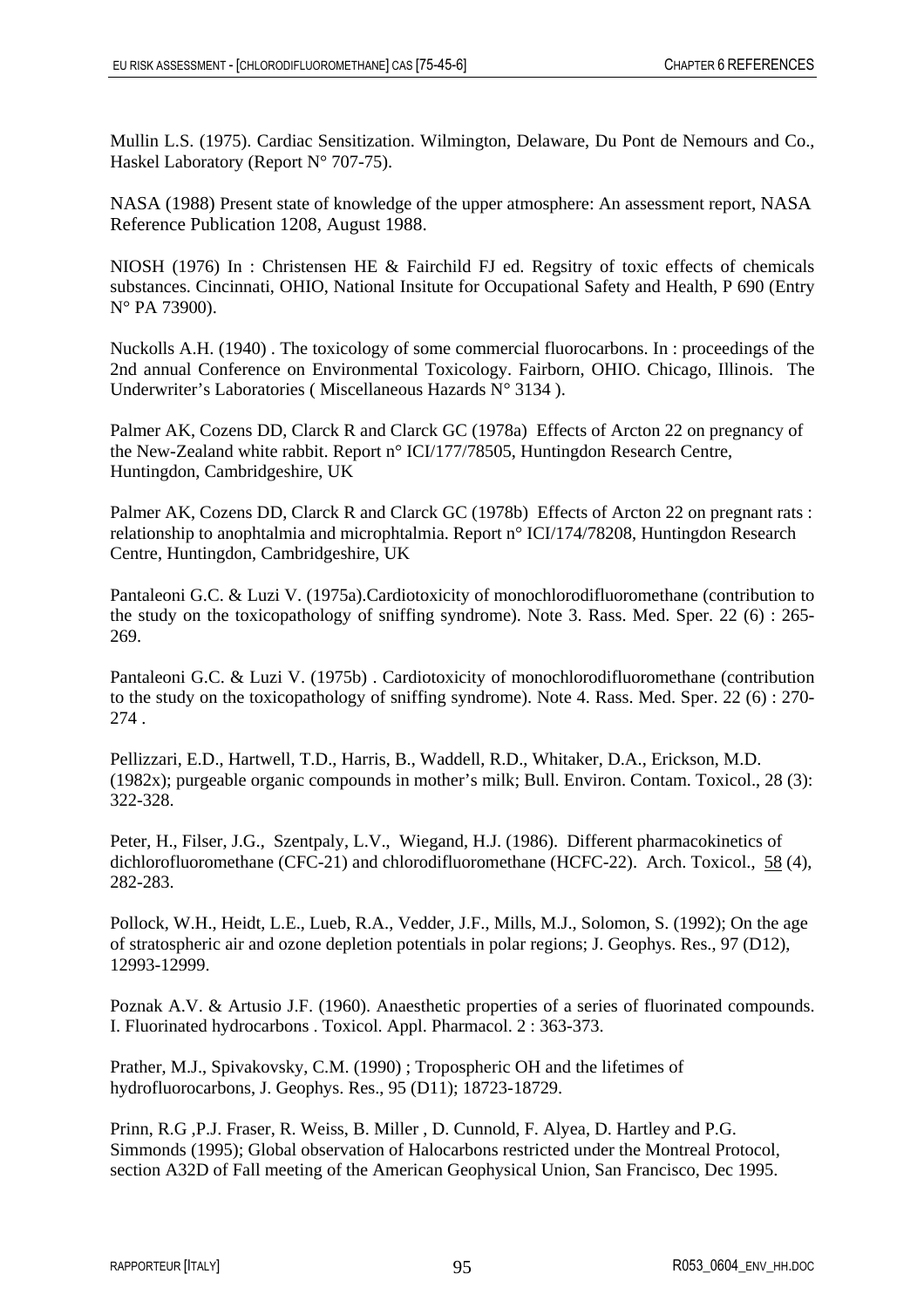Ramaswamy V., O. Boucher, J. Haigh, D. Hauglustaine, J. Hatwood, G. Myhre, T. Nakajima, G.Y. Shi and S. Solomon, Radiative Forcing of Climate Change. In: *Climate Change 2001: The Scientific Basis. Contribution of Working Group I to the Third Assessment Report of the Intergovernmental Panel on Climate Change* [Houghton, J.T., Y. Ding, D.J. Griggs, M. Noguer, P.J. van der Linden, X. Dai, K. Maskell and C.A. Johnson (eds.)]. Cambridge University Press, Cambridge, UK, 881 pp., 2001.

Rasmussen, R.A., Khalil, M.A.K., Penkett, S.A., Prosser, N.S.D. (1980); Chlorodifluoromethane (HCFC-22) in the earth's atmosphere; Geophys. Res. Lett., 7: 809-812.

Rasmussen R. A., M. A. K. Khalil and R. W. Dalluge (1981). Atmospheric Trace Gases in Antarctica**,** *Science*, *211(4479)* 285-287.

Rasmussen R. A. and M. A. K. Khalil (1983). Natural and anthropogenic trace gases in the lower troposphere of the Arctic**,** *Chemosphere, 12(3),* 371-375

Reinhardt C.F., Azar A., Maxfield M.E., Smith P.E. & Mullin L.S. (1971). Cardiac arrhythmia and aerosol sniffing. Arch. Environ. Health 22 : 265.

Rinsland, C.P., Johnson, D.W., Goldman, A. (1989); Evidence for a decline in the atmospheric accumulation rate of CHF<sub>2</sub> Cl (HCFC-22); Nature,  $337$  (6207):  $535-537$ .

Roy, W.R., Griffin, R.A. (1985); Mobility of organic solvents in water-saturated soil materials; Environ. Geol. Water Sci., 7 (4): 241-247.

Russel, J.F., Sippel, M.E., Krahn, D.F. (1980). Methods for the detection of mutagenic gases and volatile liquids in the Salmonella/microsome assay. Environ. Mutagen., 2, 307.

Sakata, M., Kazama, H., Miki, A., Yoshida, A., Haga, M., Morita, M. (1981). Acute toxicity of fluorocarbon-22 : toxic symptoms, lethal concentration and its fate in rabbit and mouse. Toxicol. Appl. Pharmcol., 59 (1), 64-70.

Salmon, A.G., Basu, S.K., Fitzpatrick, M., Nash, J.A. (1979). Arcton 22 : metabolism study in vitro in rats and in vitro. Report No. CTL/P/438. Imperial Chemical Industries Ltd., Central Toxicology Laboratory, Alderley Park, Cheshire, UK.

Seigneur, C., Caram, H., Carr, B.W. Jr (1977); Atmospheric diffusion and chemical reaction of the chlorofluoromethanes CHFCl<sub>2</sub> and CHF<sub>2</sub>; Atmos. Environ., 11: 205-215.

SOLVAY S.A., Solkane® 22 Material Safety Data Sheet, 09. 11. 1995.

Sorbe-Sicherheitstechnische Kenndaten chemischer Stoffe - 35. Erg. Lfg. 12/93 (1993)

Speizer, F.E., Wegman, D.H., Ramirez, A. (1975). Palpitation rate associated with fluorocarbon exposure in a hospital setting. New Engl. J. Med., 292, 624.

Stoibe, R.E., Legget, D.C., Jenkins, T.E., Mussman, R.P., Rose, W.I. (1971); Organic compounds in volcanic gas from Santiaguito volcano, Guatemala; Geol. Soc. Am. Bull., 82: 2299-2302.

Szmit, M., Axelson, D., Edling, C. (1981). Kohortstudie av freonexponerade. Acta. Soc. Med. Suec., 90, 77.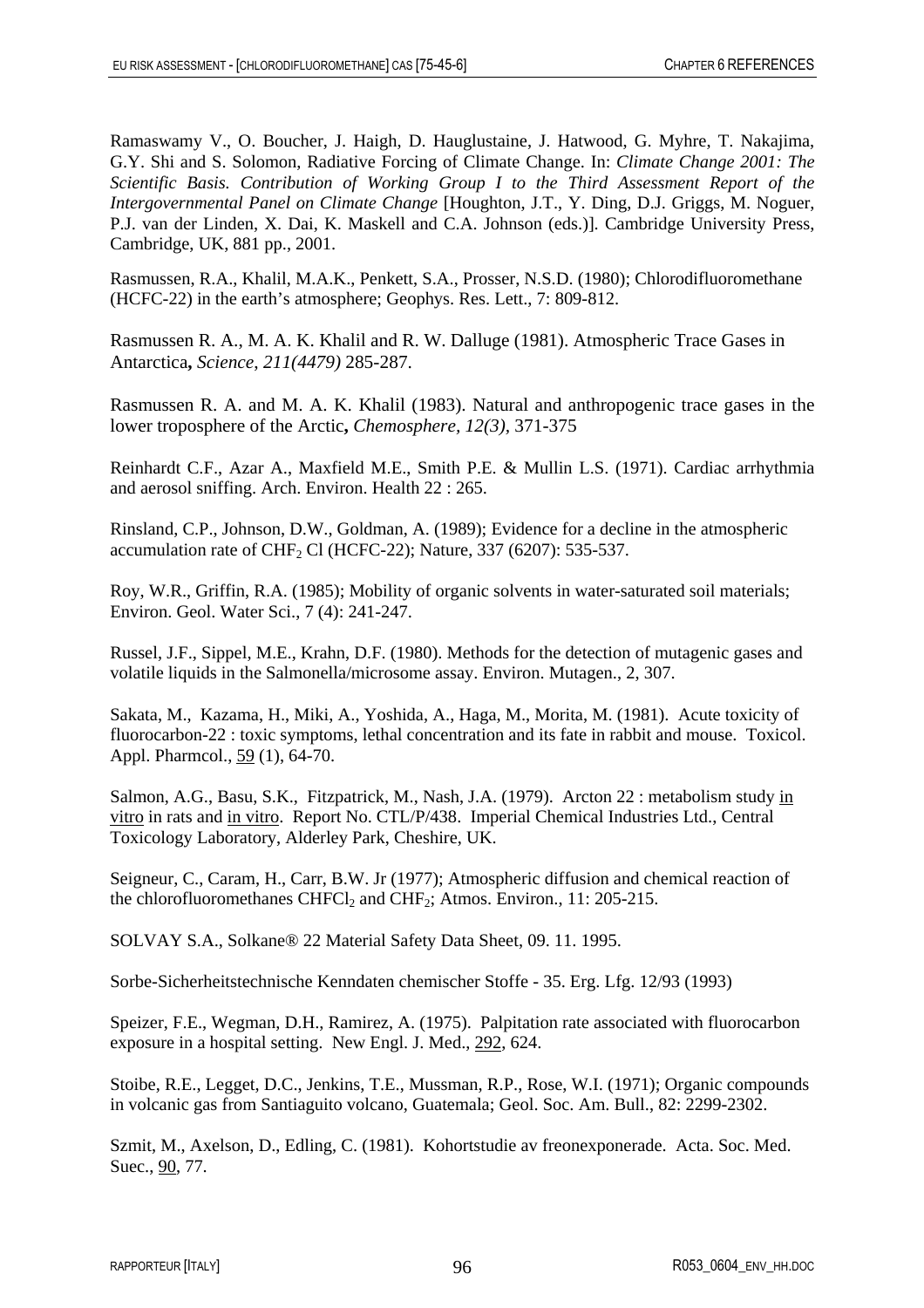Tinston, D.J., Chart, I.S. Goodley, M.J., Gore, C.W., Litchfield, M.H., Robinson, M. (1981b). Chlorodifluoromethane (HCFC-22) : Long-term inhalation study in the rat. Report No. CTL/P/548. Imperial Chemical Industries Ltd, Central Toxicology Laboratory, Alderley Park, Cheshire.

Tinston, D.J., Chart, I.S., Godley, M.J., Gore, C. W., Gaskell, B.A., Litchfield, M.H. (1981a). Chlorodifluoromethane (HCFC-22) : Long-term inhalation study in the mouse. Report No. CTL/P/547. Imperial Chemical Industries Ltd., Central Toxicology Laboratory, Alderley Park, Cheshire.

UKDTI, Guidance on the new EC regulation no 2037/2000 on substances that deplete the ozone layer. Advice for suppliers and users of ozone depleting substances in: refrigeration and air conditioning, fire-fighting, foam blowing, aerosols and as solvents, URN No 00/1153, United Kingdom Department of Trade and Industry, 14pp, 2000.

UKDTI, How to dispose of waste refrigeration equipment: advice to small businesses, URN No 02/916, United Kingdom Department of Trade and Industry, 4pp, 2002.

UNEP (1993); Ozone secretariat; Handbook for the Montreal protocol on substances that deplete the ozone layer , 3d edition; United Nations Environment Program.

UNEP/WMO (1989); Scientific assessment of stratospheric ozone: 1989. 4. Halogenated ozone depletion and global warming protentials. Reports prepared for the meeting of the Open-Ended Working Group on the Parties to the Montreal Protocol, Nairobi, United Nations Environment Programme. Nairobi, 28 August - 5 September 1989.

EUSES model, Resources planning Consultants B.V., The Netherlands, version 1.0, February 1994

Van Leeuven, C.J., Van der Zandt, P.T.G.,Aldenberg, T., Verhaar, H.J.M., and Hermens J.L.M. (1992) Application of QSAR, extrapolation and equilibrium portioning in aquatic assessment : I. Narcotic industrial pollutants. Env.Toxicol.Chem. 11,267-282

Van Stee, E.W., McConnell, E.E. (1977). Studies of the effects of chronic inhalation exposure of rabbits to chlorodifluoromethane (Abstract). Envir. Health Persp., 20, 246.

Veith GD, Defoe DL and Bergstedt BV, 1979. Measuring and estimating the bioconcentration factor of chemicals in fish. *J. Fish Board Can*. **36**, 1040-1048

Verhaar,H.J.M.,Mulder, W., and Hermens, J.L.M., (1995). QSARs for ecotoxicity. In: Overview of structure – activity relationships for environmental endpoints, Part 1: General outline and procedure. Hermens, J.L.M.(E.d), Report prepared within the framework of the project " QSAR for prediction of Fate and Effects of Chemicals in the environment", an international project of the Environmental Technologies RTD Programme (DGXII/D-1) of the European Commission under contract number EV5V-CT92-0211.

Waritz, R.S. (1971) The toxicology of some commercial fluorocarbons. Proc.  $2<sup>nd</sup>$  Ann. Conf. Environ. Tox. Fiarborn, Ohio, Sept. 1971. Review article on inhalation and oral toxicology on skin and eye human studies.

Weigand, W. (1971). Investigations into the inhalation toxicity - of fluoride derivatives of methane ethane and cyclobutane. Zent. Arb. Arnschultz., 21 (5), 149-156.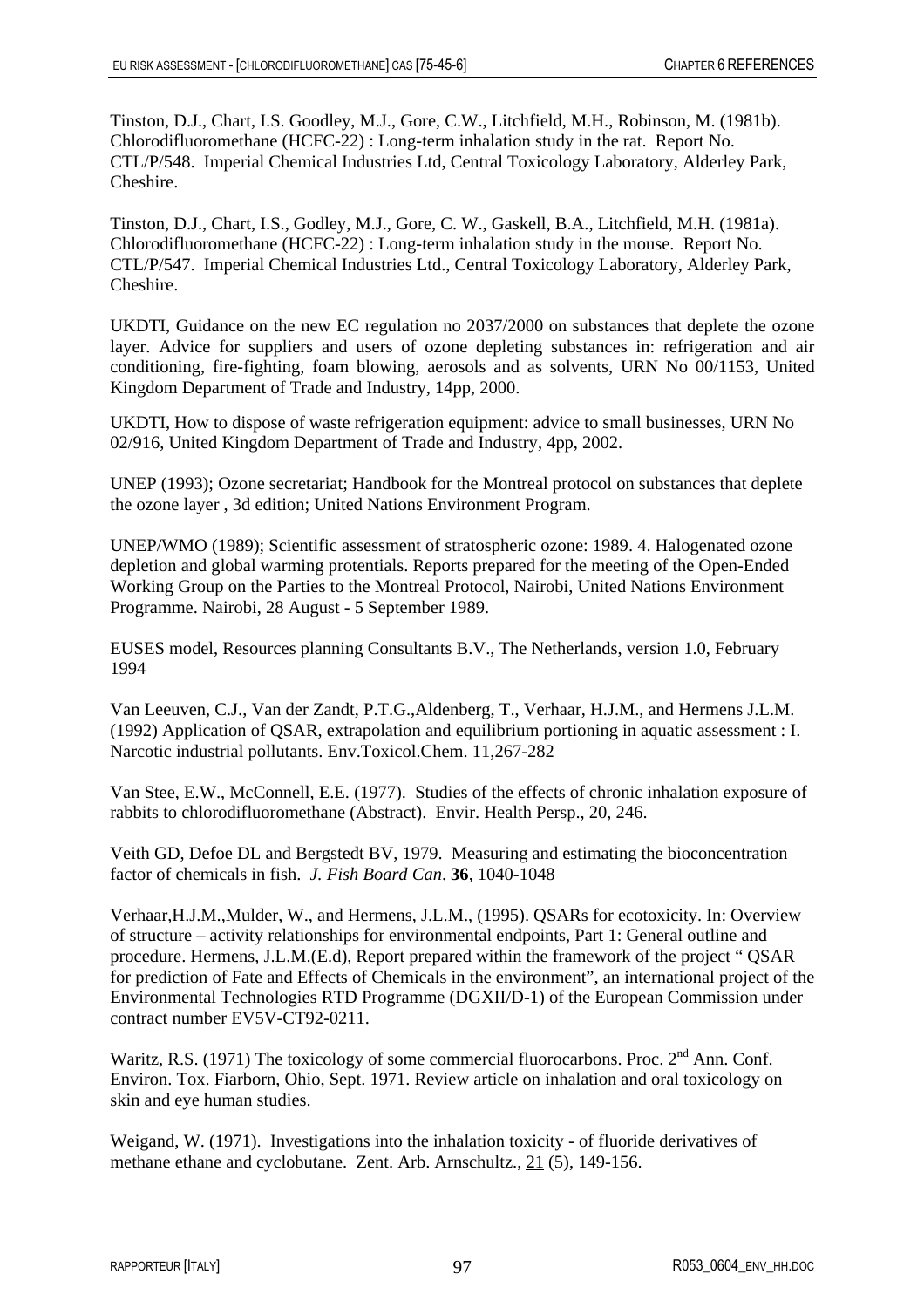WMO (1991); Global Ozone Research and Monitoring Project. Report n° 25: Scientific assessment of ozone depletion: 1991. Geneva, World Meteorological Organization.

WMO (1995); Global Ozone Research and Monitoring Project. Report n° 37: Scientific assessment of ozone depletion: 1994. Geneva, World Meteorological Organization.

WMO (2002); Global Ozone Research and Monitoring Project. Report n° 47: Scientific assessment of ozone depletion: 2002. Geneva, World Meteorological Organization.

Woollen BH, Marsh JR, Mahler JD, Auton TR, Makepeace DJ, Cocker J and Blain Pg, (1992). Human inhalation pharmacokinetics of chlorodifluoromethane (HCFC-22). Occupational and Environmental Health, 64, 383-387.

Zakhari S. & Aviado D.M. (1982). Cardiovascular toxicology of aerosol propellants , refrigerants and realted solvents. In : Van Stee E.W. ed. Cardiovascular Toxicology. New York, raven Press, 281-324.

Zander R., P. Demoulin, E. Malieu (1994). Monitoring of the atmospheric burdens of  $CH_4$ , NO<sub>2</sub>, CO, CHClF2 above central Europe during the last decade, Environ.Monitor.Assess.,31 (1-2) 203- 209.

Zheng, D.-Q., Guo, T.-M. and Knapp, H. (1997). Experimental and modeling studies on the solubility of CO2, CHClF2, CHF3, C2H2F4 and C2H4F2 in water and aqueous NaCl solutions under low pressures. Fluid Phase Equilibria 129, 197-209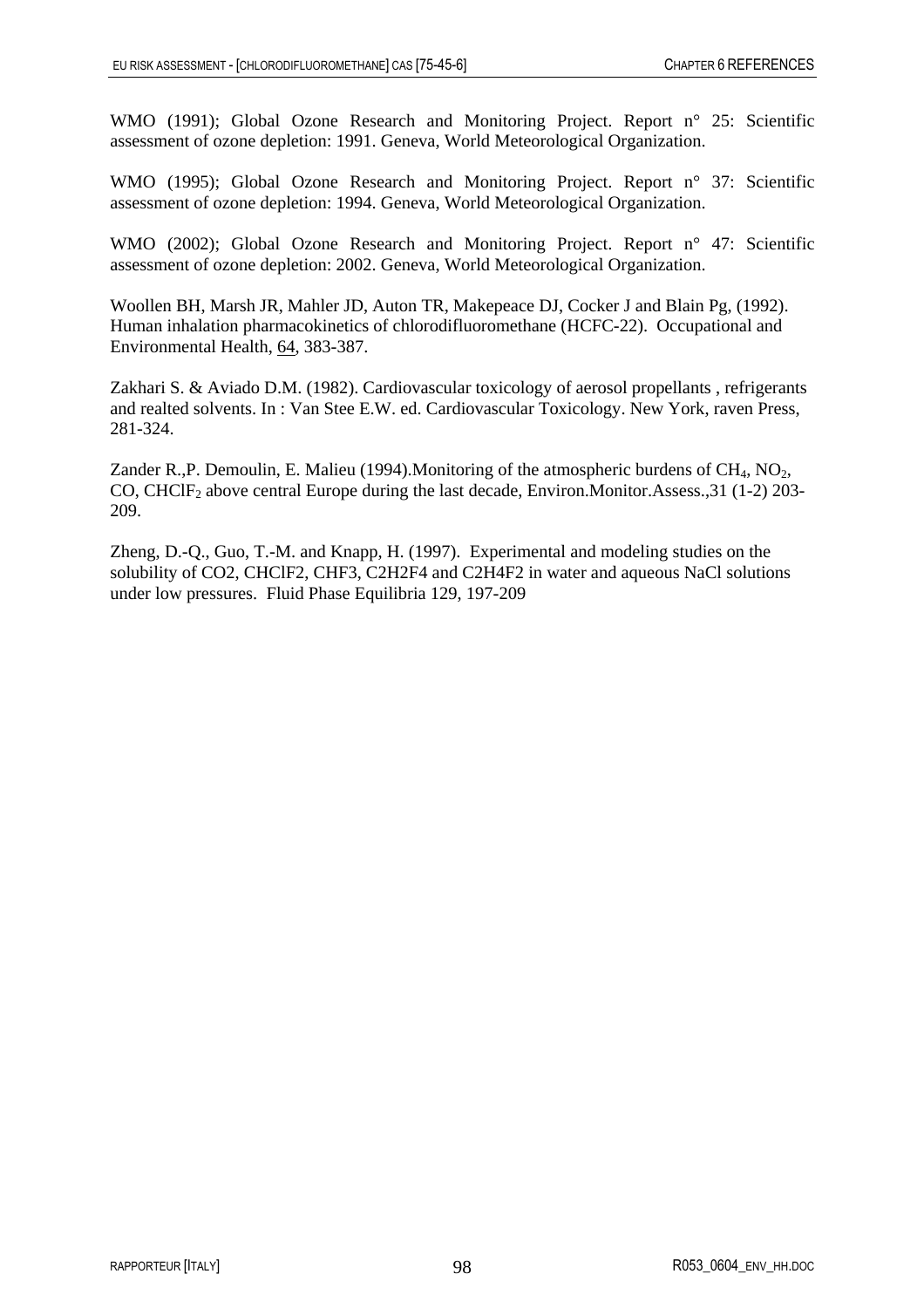# abbreviations

| ADI              | Acceptable Daily Intake                                                                                                                   |
|------------------|-------------------------------------------------------------------------------------------------------------------------------------------|
| AF               | <b>Assessment Factor</b>                                                                                                                  |
| AGAGE            | Advanced Global Atmospheric Gases Experiment                                                                                              |
| <b>ALT</b>       | alanine transaminase                                                                                                                      |
| <b>AST</b>       | aspartate transaminase                                                                                                                    |
| <b>ASTM</b>      | American Society for Testing and Materials                                                                                                |
| <b>ATP</b>       | <b>Adaptation to Technical Progress</b>                                                                                                   |
| <b>AUC</b>       | Area Under The Curve                                                                                                                      |
| B                | Bioaccumulation                                                                                                                           |
| <b>BBA</b>       | Biologische Bundesanstalt für Land- und Forstwirtschaft                                                                                   |
| <b>BCF</b>       | <b>Bioconcentration Factor</b>                                                                                                            |
| <b>BMC</b>       | <b>Benchmark Concentration</b>                                                                                                            |
| <b>BMD</b>       | <b>Benchmark Dose</b>                                                                                                                     |
| BMF              | <b>Biomagnification Factor</b>                                                                                                            |
| bw               | body weight $/Bw$ , b.w.                                                                                                                  |
| $\mathsf{C}$     | Corrosive (Symbols and indications of danger for dangerous substances and preparations<br>according to Annex III of Directive 67/548/EEC) |
| CA               | <b>Chromosome Aberration</b>                                                                                                              |
| <b>CA</b>        | <b>Competent Authority</b>                                                                                                                |
| CAS              | <b>Chemical Abstract Services</b>                                                                                                         |
| <b>CEC</b>       | Commission of the European Communities                                                                                                    |
| <b>CEN</b>       | European Standards Organisation / European Committee for Normalisation                                                                    |
| <b>CMR</b>       | Carcinogenic, Mutagenic and toxic to Reproduction                                                                                         |
| <b>CNS</b>       | Central Nervous System                                                                                                                    |
| <b>COD</b>       | Chemical Oxygen Demand                                                                                                                    |
| <b>CSTEE</b>     | Scientific Committee for Toxicity, Ecotoxicity and the Environment (DG SANCO)                                                             |
| $CT_{50}$        | Clearance Time, elimination or depuration expressed as half-life                                                                          |
| d.wt             | dry weight / dw                                                                                                                           |
| dfi              | daily food intake                                                                                                                         |
| DG               | Directorate General                                                                                                                       |
| <b>DIN</b>       | Deutsche Industrie Norm (German norm)                                                                                                     |
| <b>DNA</b>       | DeoxyriboNucleic Acid                                                                                                                     |
| <b>DOC</b>       | Dissolved Organic Carbon                                                                                                                  |
| DT <sub>50</sub> | Degradation half-life or period required for 50 percent dissipation / degradation                                                         |
| DT90             | Period required for 50 percent dissipation / degradation                                                                                  |
|                  |                                                                                                                                           |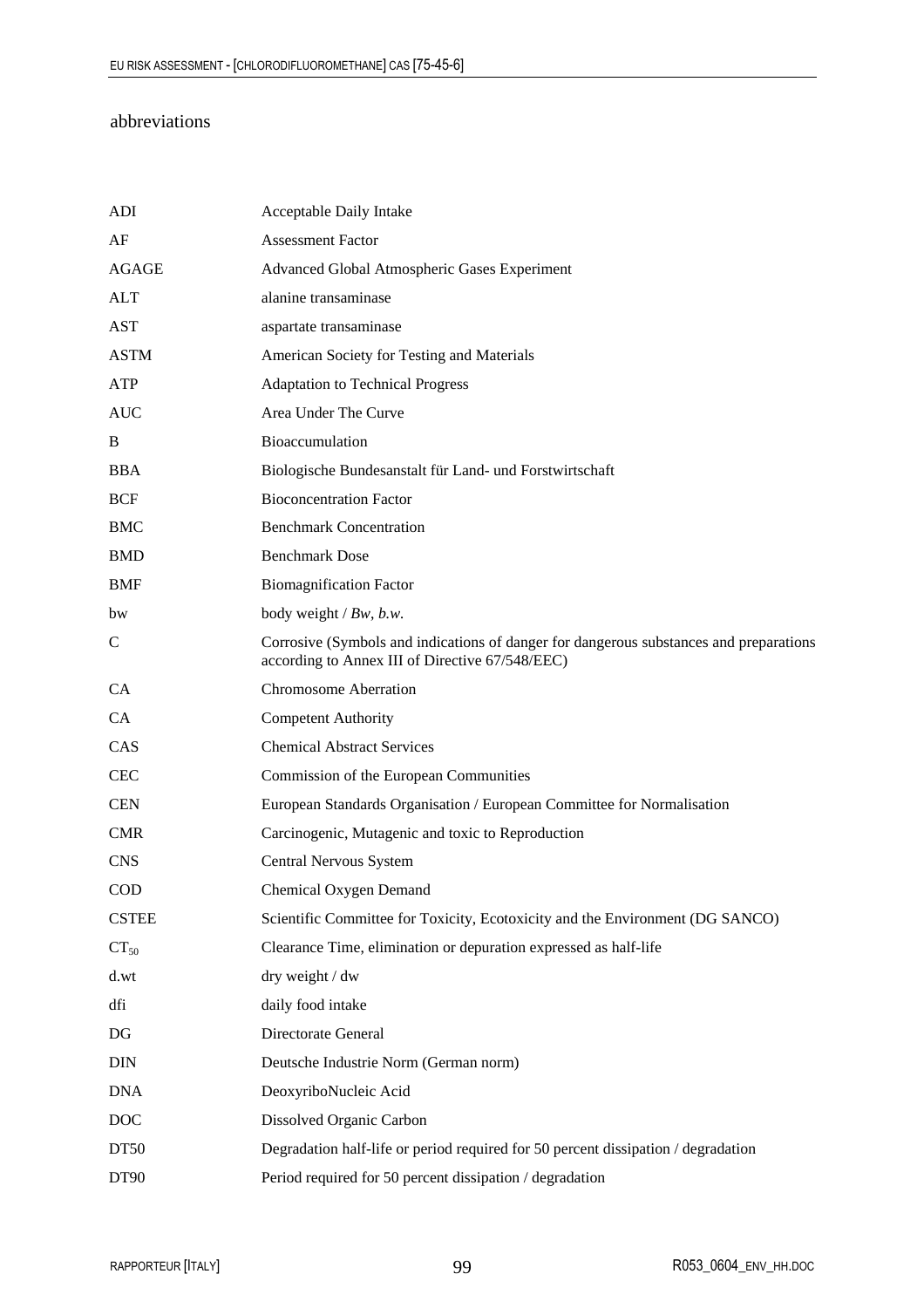| E                 | Explosive (Symbols and indications of danger for dangerous substances and preparations<br>according to Annex III of Directive 67/548/EEC)          |
|-------------------|----------------------------------------------------------------------------------------------------------------------------------------------------|
| <b>EASE</b>       | Estimation and Assessment of Substance Exposure Physico-chemical properties [Model]                                                                |
| EbC <sub>50</sub> | Effect Concentration measured as 50% reduction in biomass growth in algae tests                                                                    |
| EC                | <b>European Communities</b>                                                                                                                        |
| EC10              | Effect Concentration measured as 10% effect                                                                                                        |
| EC50              | median Effect Concentration                                                                                                                        |
| <b>ECB</b>        | European Chemicals Bureau                                                                                                                          |
| <b>ECD</b>        | <b>Electron Capture Detection</b>                                                                                                                  |
| <b>ECETOC</b>     | European Centre for Ecotoxicology and Toxicology of Chemicals                                                                                      |
| <b>ECVAM</b>      | European Centre for the Validation of Alternative Methods                                                                                          |
| <b>EDC</b>        | <b>Endocrine Disrupting Chemical</b>                                                                                                               |
| <b>EEC</b>        | European Economic Communities                                                                                                                      |
| <b>EINECS</b>     | European Inventory of Existing Commercial Chemical Substances                                                                                      |
| <b>ELINCS</b>     | European List of New Chemical Substances                                                                                                           |
| EN                | European Norm                                                                                                                                      |
| <b>EPA</b>        | Environmental Protection Agency (USA)                                                                                                              |
| ErC50             | Effect Concentration measured as 50% reduction in growth rate in algae tests                                                                       |
| <b>ESD</b>        | <b>Emission Scenario Document</b>                                                                                                                  |
| EU                | European Union                                                                                                                                     |
| <b>EUSES</b>      | European Union System for the Evaluation of Substances [software tool in support of<br>the Technical Guidance Document on risk assessment]         |
| $F(+)$            | (Highly) flammable (Symbols and indications of danger for dangerous substances and<br>preparations according to Annex III of Directive 67/548/EEC) |
| <b>FAO</b>        | Food and Agriculture Organisation of the United Nations                                                                                            |
| <b>FELS</b>       | Fish Early Life Stage                                                                                                                              |
| <b>FTIR</b>       | Fourier Transform Infrared Spectroscopy                                                                                                            |
| <b>FSH</b>        | <b>Follicle Stimulating Hormone</b>                                                                                                                |
| GC                | Gas Chromatography                                                                                                                                 |
| <b>GLP</b>        | Good Laboratory Practice                                                                                                                           |
| <b>GWP</b>        | Global warming potential                                                                                                                           |
| <b>HEDSET</b>     | EC/OECD Harmonised Electronic Data Set (for data collection of existing substances)                                                                |
| <b>HELCOM</b>     | Helsinki Commission -Baltic Marine Environment Protection Commission                                                                               |
| <b>HPLC</b>       | High Pressure Liquid Chromatography                                                                                                                |
| <b>HPVC</b>       | High Production Volume Chemical $(>1000 t/a)$                                                                                                      |
| <b>IARC</b>       | International Agency for Research on Cancer                                                                                                        |
| IC                | <b>Industrial Category</b>                                                                                                                         |
| IC50              | median Immobilisation Concentration or median Inhibitory Concentration                                                                             |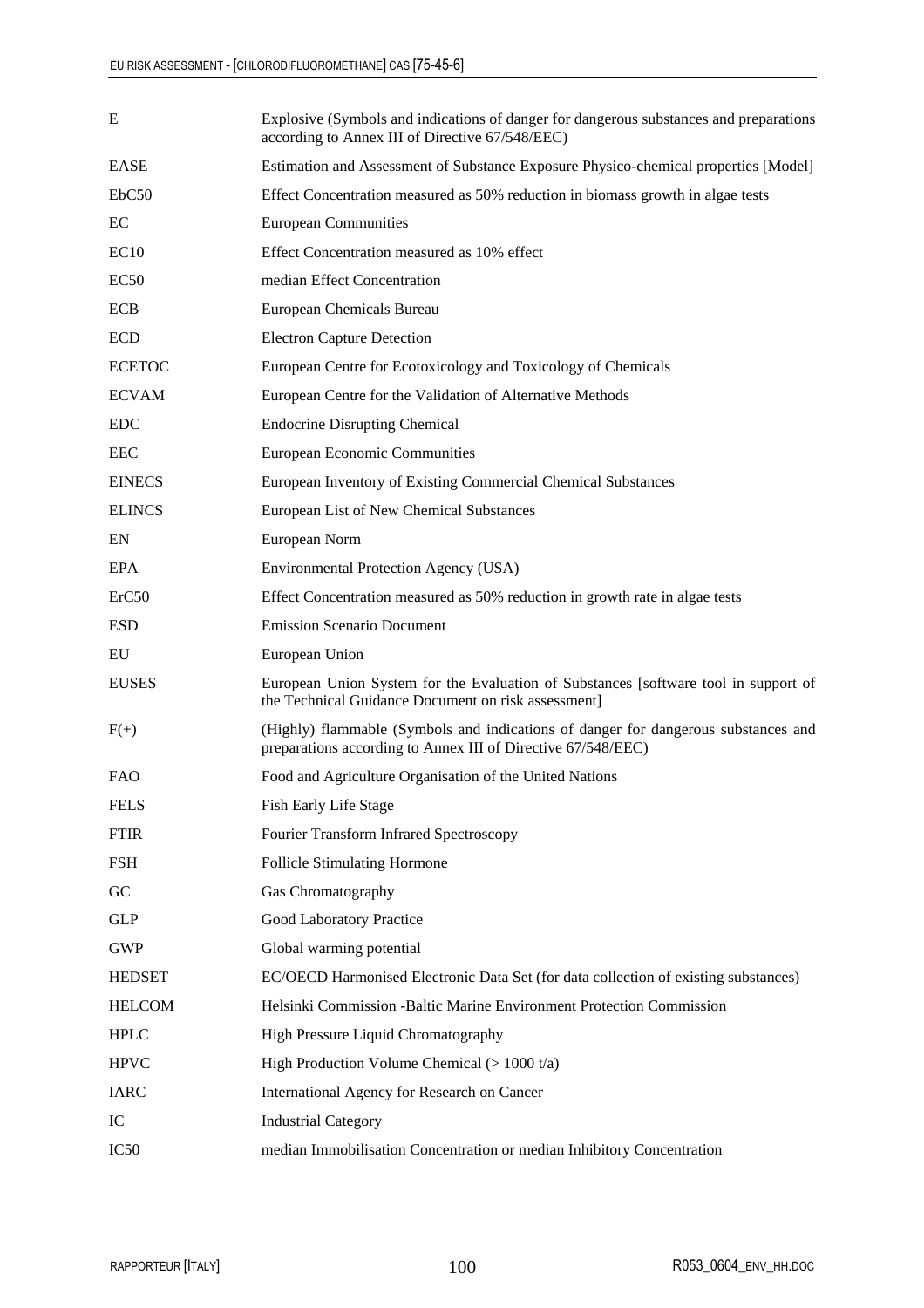| <b>ILO</b>    | International Labour Organisation                                                                                                                            |
|---------------|--------------------------------------------------------------------------------------------------------------------------------------------------------------|
| ip            | intraperitoneal                                                                                                                                              |
| <b>IPCS</b>   | International Programme on Chemical Safety                                                                                                                   |
| <b>ISO</b>    | International Organisation for Standardisation                                                                                                               |
| <b>IUCLID</b> | International Uniform Chemical Information Database (existing substances)                                                                                    |
| <b>IUPAC</b>  | International Union for Pure and Applied Chemistry                                                                                                           |
| <b>JEFCA</b>  | Joint FAO/WHO Expert Committee on Food Additives                                                                                                             |
| <b>JMPR</b>   | Joint FAO/WHO Meeting on Pesticide Residues                                                                                                                  |
| Koc           | organic carbon normalised distribution coefficient                                                                                                           |
| Kow           | octanol/water partition coefficient                                                                                                                          |
| Kp            | solids-water partition coefficient                                                                                                                           |
| L(E)C50       | median Lethal (Effect) Concentration                                                                                                                         |
| <b>LAEL</b>   | Lowest Adverse Effect Level                                                                                                                                  |
| LC50          | median Lethal Concentration                                                                                                                                  |
| LD50          | median Lethal Dose                                                                                                                                           |
| LEV           | <b>Local Exhaust Ventilation</b>                                                                                                                             |
| LH            | Luteinizing Hormone                                                                                                                                          |
| <b>LLNA</b>   | Local Lymph Node Assay                                                                                                                                       |
| <b>LOAEL</b>  | Lowest Observed Adverse Effect Level                                                                                                                         |
| <b>LOEC</b>   | Lowest Observed Effect Concentration                                                                                                                         |
| <b>LOED</b>   | <b>Lowest Observed Effect Dose</b>                                                                                                                           |
| <b>LOEL</b>   | Lowest Observed Effect Level                                                                                                                                 |
| <b>MAC</b>    | Maximum Allowable Concentration                                                                                                                              |
| <b>MAK</b>    | Maximale Arbeitsplatzkonzentration (Maximum Concentrations at the Workplace)                                                                                 |
| <b>MATC</b>   | Maximum Acceptable Toxic Concentration                                                                                                                       |
| MC            | Main Category                                                                                                                                                |
| <b>MITI</b>   | Ministry of International Trade and Industry, Japan                                                                                                          |
| <b>MOE</b>    | Margin of Exposure                                                                                                                                           |
| <b>MOS</b>    | Margin of Safety                                                                                                                                             |
| MS            | Mass Spectroscopy                                                                                                                                            |
| MW            | Molecular Weight                                                                                                                                             |
| N             | Dangerous for the environment (Symbols and indications of danger for dangerous<br>substances and preparations according to Annex III of Directive 67/548/EEC |
| NAEL          | No Adverse Effect Level                                                                                                                                      |
| <b>NOAEL</b>  | No Observed Adverse Effect Level                                                                                                                             |
| <b>NOEL</b>   | No Observed Effect Level                                                                                                                                     |
| <b>NOEC</b>   | No Observed Effect Concentration                                                                                                                             |
| <b>NTP</b>    | National Toxicology Program (USA)                                                                                                                            |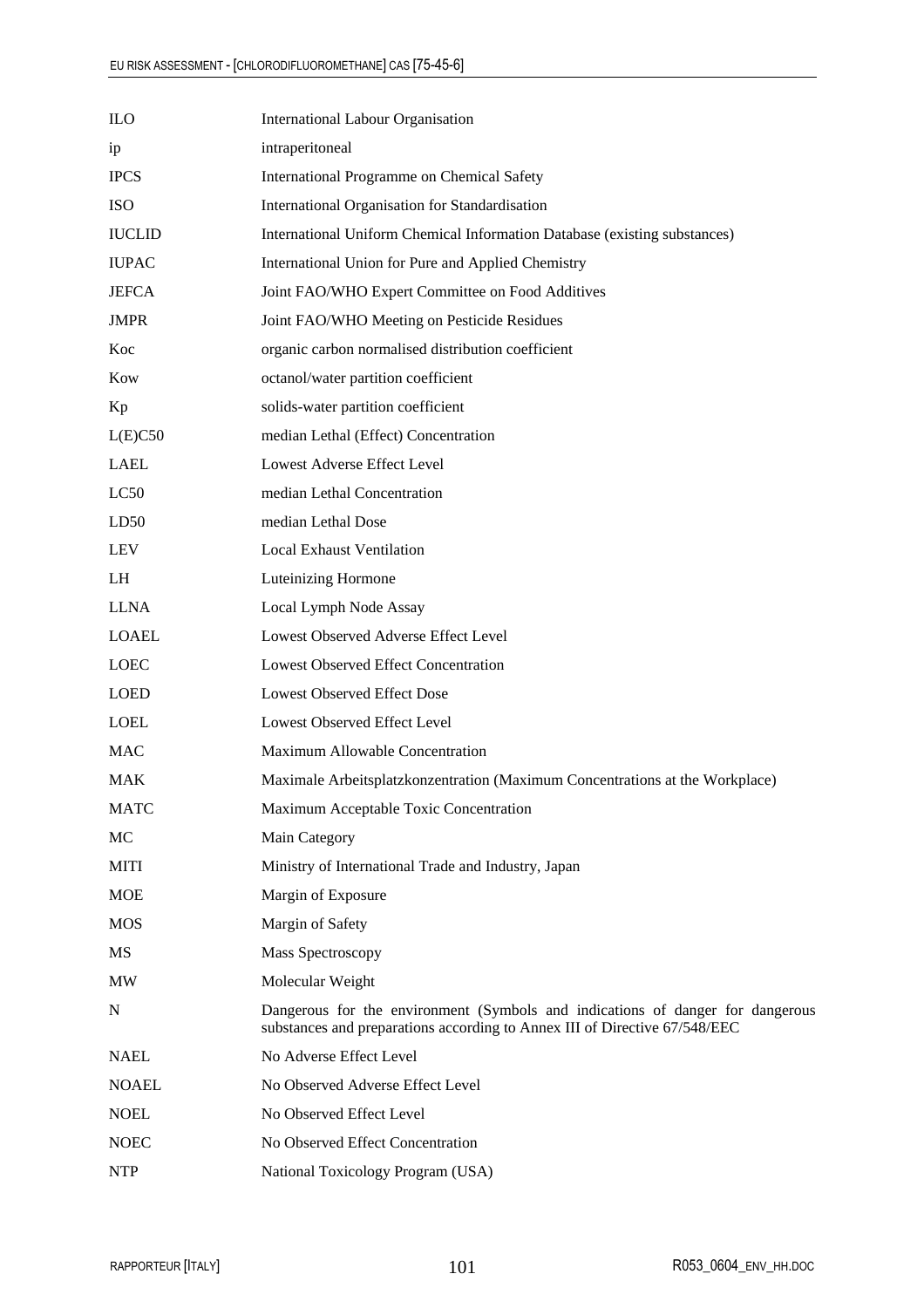| $\mathbf O$  | Oxidizing (Symbols and indications of danger for dangerous substances and preparations<br>according to Annex III of Directive 67/548/EEC) |
|--------------|-------------------------------------------------------------------------------------------------------------------------------------------|
| <b>ODP</b>   | Ozone depleting potential                                                                                                                 |
| <b>OECD</b>  | Organisation for Economic Cooperation and Development                                                                                     |
| <b>OEL</b>   | Occupational Exposure Limit                                                                                                               |
| OJ           | Official Journal                                                                                                                          |
| <b>OSPAR</b> | Oslo and Paris Convention for the protection of the marine environment of the Northeast<br>Atlantic                                       |
| P            | Persistent                                                                                                                                |
| pKa          | negative log of the acid dissociation constant                                                                                            |
| <b>PBT</b>   | Persistent, Bioaccumulative and Toxic                                                                                                     |
| <b>PBPK</b>  | Physiologically Based PharmacoKinetic modelling                                                                                           |
| <b>PBTK</b>  | Physiologically Based ToxicoKinetic modelling                                                                                             |
| <b>PEC</b>   | Predicted Environmental Concentration                                                                                                     |
| pH           | logarithm (to the base 10) (of the hydrogen ion concentration $\{H^+\}$                                                                   |
| pKa          | logarithm (to the base 10) of the acid dissociation constant                                                                              |
| pKb          | logarithm (to the base 10) of the base dissociation constant                                                                              |
| <b>PNEC</b>  | Predicted No Effect Concentration                                                                                                         |
| <b>POP</b>   | Persistent Organic Pollutant                                                                                                              |
| <b>PPE</b>   | Personal Protective Equipment                                                                                                             |
| QSAR         | (Quantitative) Structure-Activity Relationship                                                                                            |
| R phrases    | Risk phrases according to Annex III of Directive 67/548/EEC                                                                               |
| <b>RAR</b>   | <b>Risk Assessment Report</b>                                                                                                             |
| RC           | <b>Risk Characterisation</b>                                                                                                              |
| <b>RfC</b>   | <b>Reference Concentration</b>                                                                                                            |
| RfD          | Reference Dose                                                                                                                            |
| <b>RNA</b>   | RiboNucleic Acid                                                                                                                          |
| <b>RPE</b>   | <b>Respiratory Protective Equipment</b>                                                                                                   |
| <b>RWC</b>   | <b>Reasonable Worst Case</b>                                                                                                              |
| S phrases    | Safety phrases according to Annex III of Directive 67/548/EEC                                                                             |
| SAR          | <b>Structure-Activity Relationships</b>                                                                                                   |
| <b>SBR</b>   | Standardised birth ratio                                                                                                                  |
| <b>SCE</b>   | Sister Chromatic Exchange                                                                                                                 |
| <b>SDS</b>   | <b>Safety Data Sheet</b>                                                                                                                  |
| <b>SETAC</b> | Society of Environmental Toxicology And Chemistry                                                                                         |
| <b>SNIF</b>  | Summary Notification Interchange Format (new substances)                                                                                  |
| SSD          | <b>Species Sensitivity Distribution</b>                                                                                                   |
| <b>STP</b>   | Sewage Treatment Plant                                                                                                                    |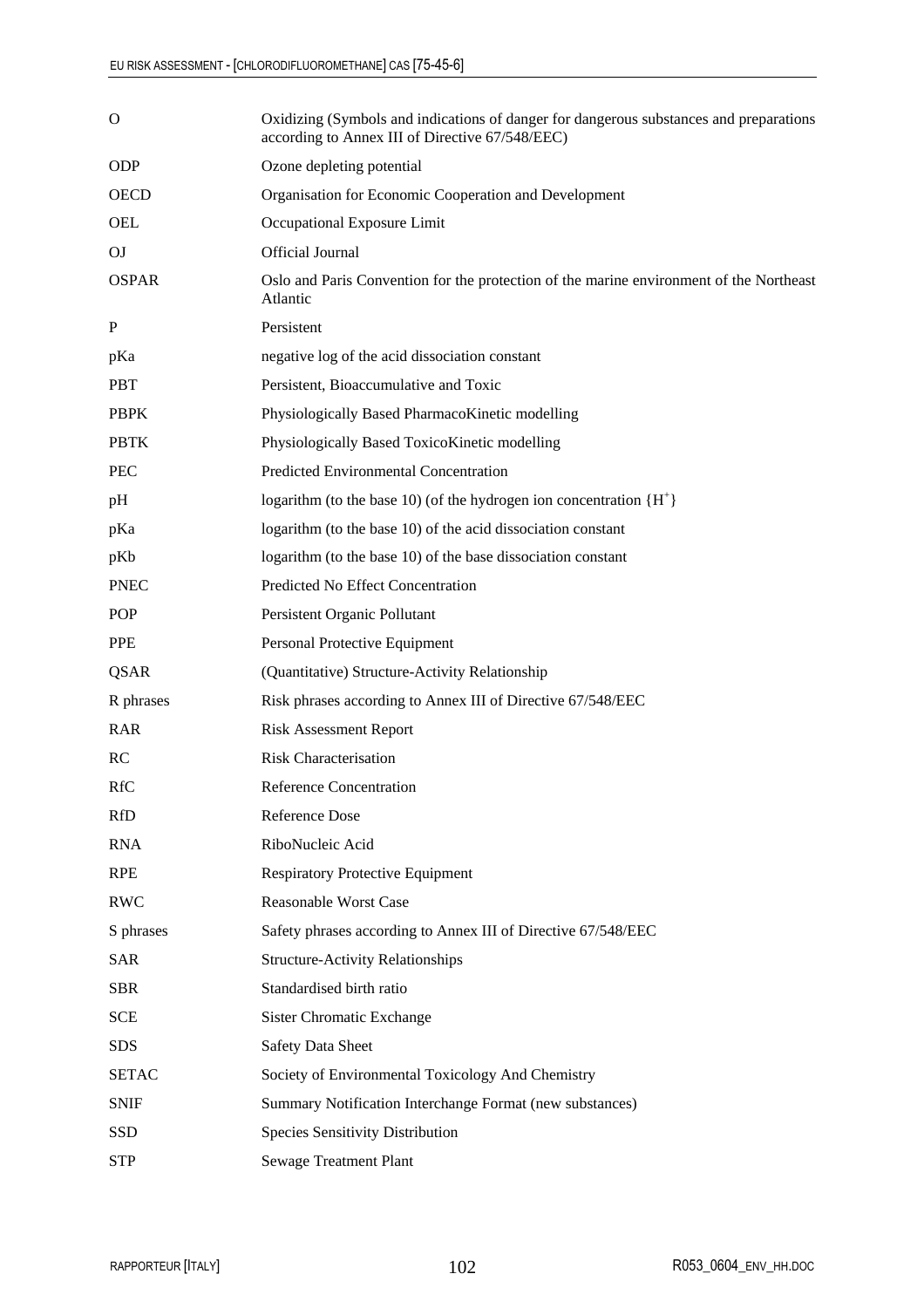| $T(+)$        | (Very) Toxic (Symbols and indications of danger for dangerous substances and<br>preparations according to Annex III of Directive 67/548/EEC) |
|---------------|----------------------------------------------------------------------------------------------------------------------------------------------|
| <b>TDI</b>    | Tolerable Daily Intake                                                                                                                       |
| TG            | <b>Test Guideline</b>                                                                                                                        |
| <b>TGD</b>    | Technical Guidance Document <sup>1</sup>                                                                                                     |
| <b>TNsG</b>   | Technical Notes for Guidance (for Biocides)                                                                                                  |
| <b>TNO</b>    | The Netherlands Organisation for Applied Scientific Research                                                                                 |
| <b>TWA</b>    | Time Weighted Average                                                                                                                        |
| <b>UC</b>     | Use Category                                                                                                                                 |
| <b>UDS</b>    | Unscheduled DNA Synthesis                                                                                                                    |
| <b>UN</b>     | <b>United Nations</b>                                                                                                                        |
| <b>UNEP</b>   | United Nations Environment Programme                                                                                                         |
| <b>US EPA</b> | Environmental Protection Agency, USA                                                                                                         |
| <b>UV</b>     | <b>Ultraviolet Region of Spectrum</b>                                                                                                        |
| <b>UVCB</b>   | Unknown or Variable composition, Complex reaction products of Biological material                                                            |
| vB            | very Bioaccumulative                                                                                                                         |
| vP            | very Persistent                                                                                                                              |
| vPvB          | very Persistent and very Bioaccumulative                                                                                                     |
| V/V           | volume per volume ratio                                                                                                                      |
| W/W           | weight per weight ratio                                                                                                                      |
| <b>WHO</b>    | World Health Organization                                                                                                                    |
| <b>WWTP</b>   | Waste Water Treatment Plant                                                                                                                  |
| Xn            | Harmful (Symbols and indications of danger for dangerous substances and preparations<br>according to Annex III of Directive 67/548/EEC)      |
| Xi            | Irritant (Symbols and indications of danger for dangerous substances and preparations<br>according to Annex III of Directive 67/548/EEC)     |